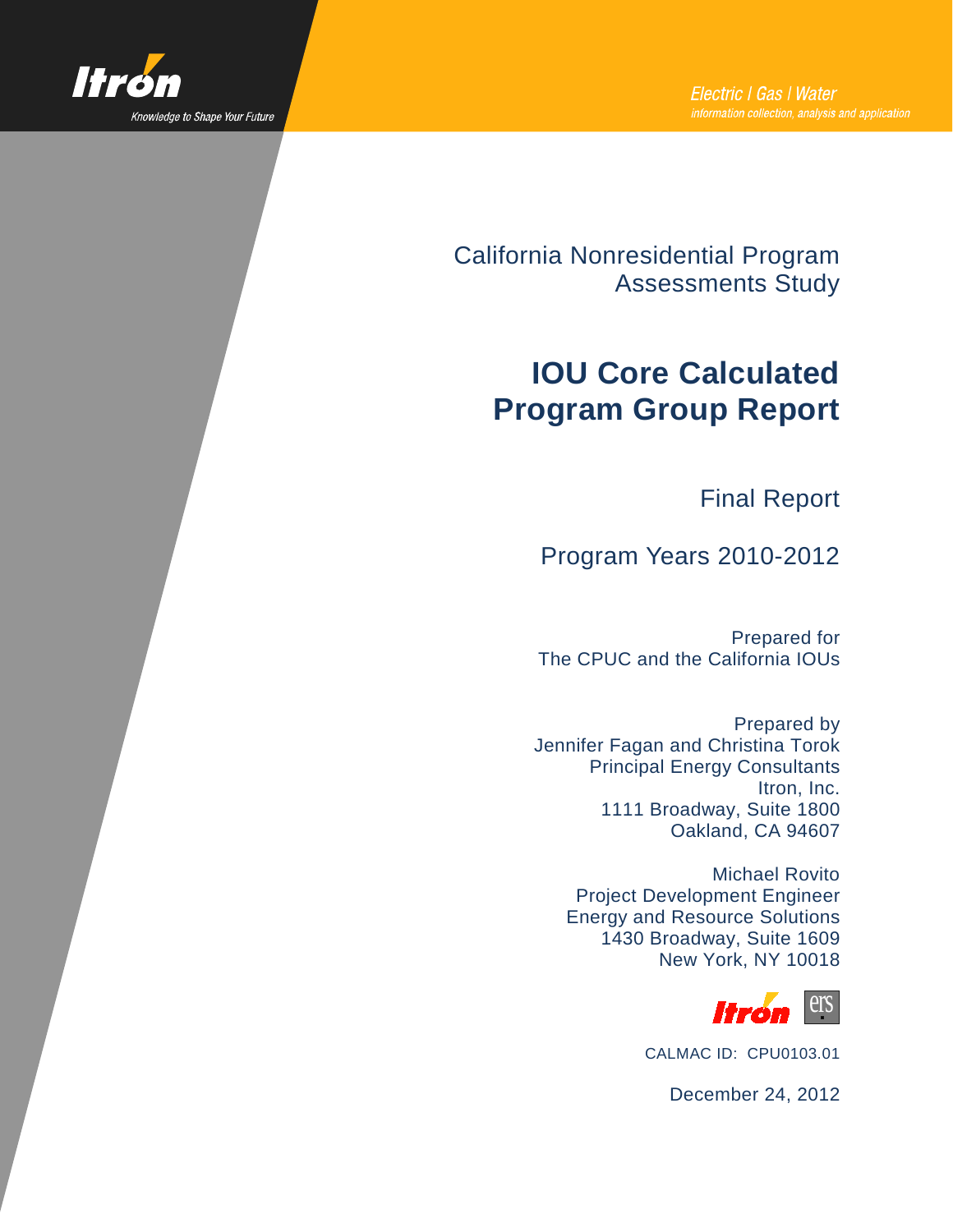# **Table of Contents**

| 2.1 Program Group Strategy, Objectives, History and Evolution 2-1 |  |
|-------------------------------------------------------------------|--|
|                                                                   |  |
|                                                                   |  |
|                                                                   |  |
|                                                                   |  |
|                                                                   |  |
|                                                                   |  |
|                                                                   |  |
|                                                                   |  |
|                                                                   |  |
|                                                                   |  |
|                                                                   |  |
|                                                                   |  |
|                                                                   |  |
|                                                                   |  |
|                                                                   |  |
|                                                                   |  |
|                                                                   |  |
|                                                                   |  |
|                                                                   |  |
|                                                                   |  |
|                                                                   |  |
|                                                                   |  |
|                                                                   |  |
|                                                                   |  |
|                                                                   |  |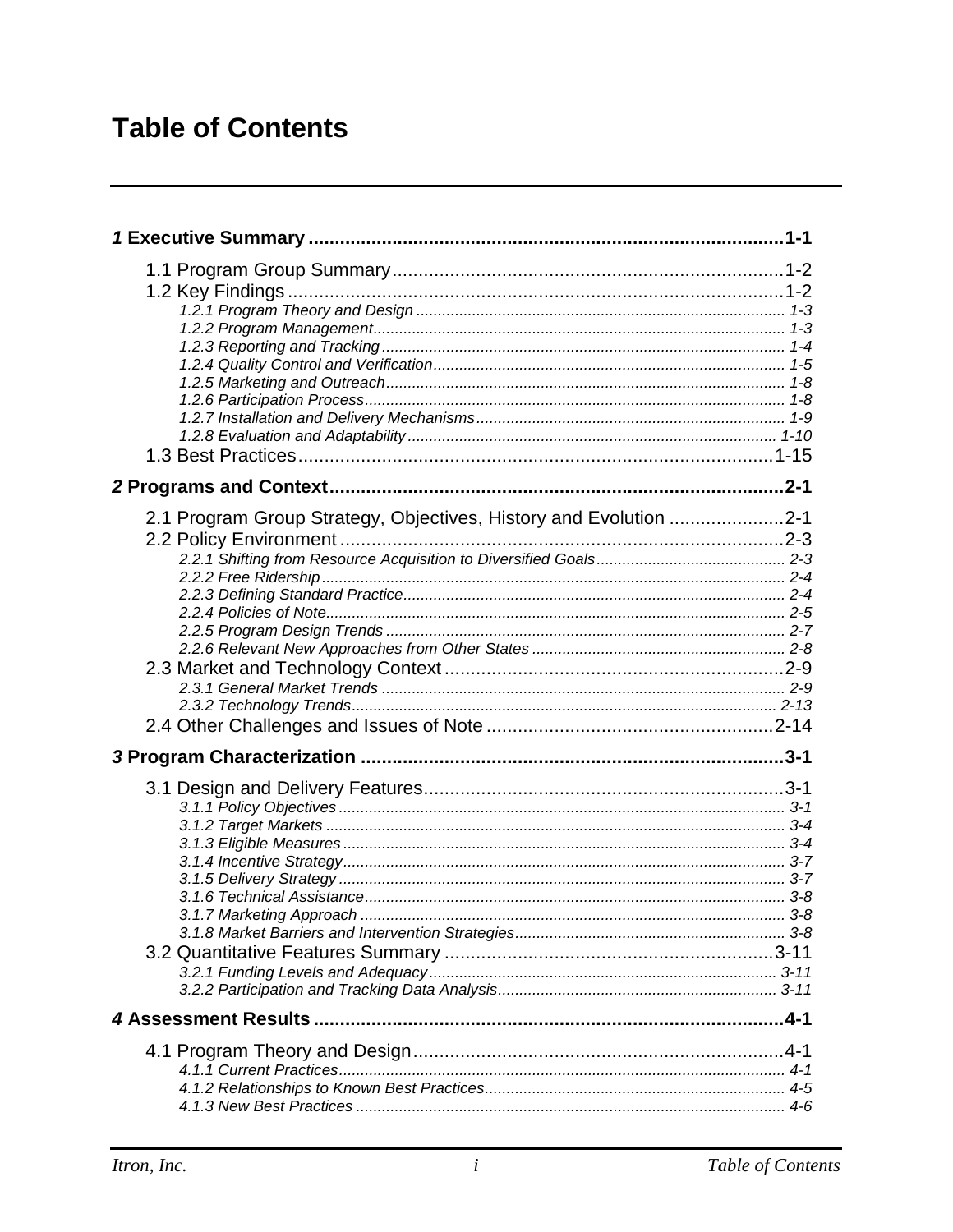| 4.4 Program Management: Quality Control and Verification4-23               |  |
|----------------------------------------------------------------------------|--|
|                                                                            |  |
|                                                                            |  |
|                                                                            |  |
| 4.5 Program Implementation: Marketing and Outreach 4-36                    |  |
|                                                                            |  |
|                                                                            |  |
|                                                                            |  |
| 4.6 Program Implementation: Participation Process and Customer Service4-44 |  |
|                                                                            |  |
|                                                                            |  |
|                                                                            |  |
| 4.7 Program Implementation: Installation & Delivery Mechanisms 4-51        |  |
|                                                                            |  |
|                                                                            |  |
|                                                                            |  |
|                                                                            |  |
|                                                                            |  |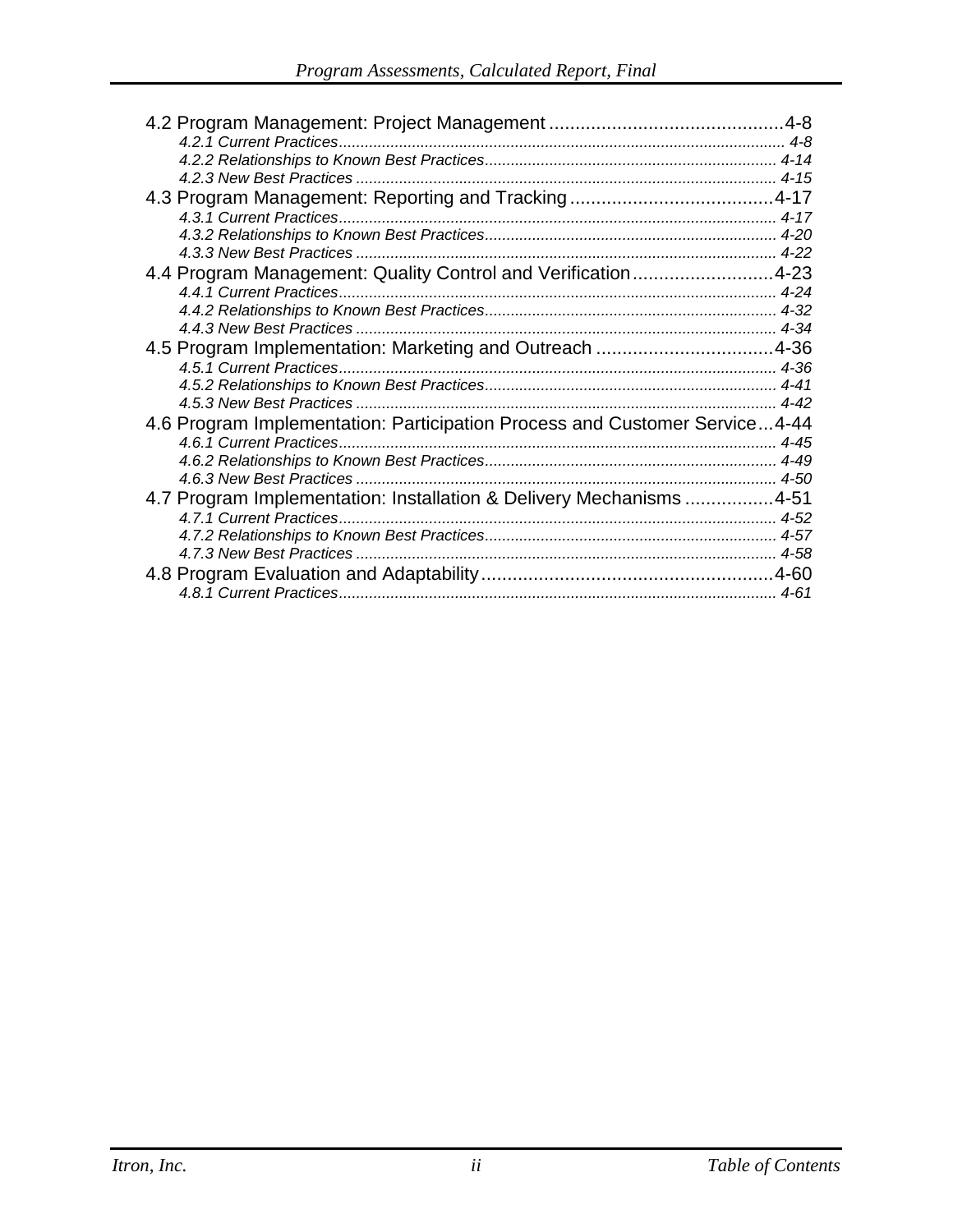# <span id="page-3-0"></span>**Executive Summary**

This final report presents the results of Itron's and ERS's research into the California investorowned utilities' (IOU) twelve commercial, industrial and agricultural core calculated (calculated) programs. This research is part of the Non-residential Program Assessments Study, a joint effort of the California Public Utilities Commission (CPUC) and the IOUs to assess the performance of a large portion of the state's non-residential portfolio of programs. The reviews invoke the Best Practices framework and are designed to capture lessons learned and new best practices over a broad range of program attributes.

This assessment of the IOUs' calculated programs is based on extensive reviews of secondary source material and interviews with eight individuals at Pacific Gas & Electric (PG&E) and Southern California Edison (SCE), two of the IOUs who implement six of the twelve programs in the scope of this study. Note that these six programs represent 80% of the overall calculated program budget across the four IOUs. Sempra utilities, which includes San Diego Gas & Electric (SDG&E) and Southern California Gas Company (SCG), declined to participate in this study, since they had just completed a full process evaluation of their non-residential programs. However, the process evaluation reports and interview results were made available to Itron and ERS for integration into this report.

This document includes feedback from IOU and CPUC staff who attended webinars on the draft findings on April 19, 2012, as well as from IOU and CPUC comments on two early draft memos circulated March 30, 2012 and April 30, 2012.

The material in this report is the evaluation team's synthesis and interpretation of the perspectives offered by individuals holding a variety of implementation-related roles. These perspectives are tempered with as much context and quantitative data as could be assembled, but there are important caveats. First, this study was conducted mid-cycle and before final impact and cost effectiveness figures were available, limiting the ability to triangulate perceptions of success with metrics of success. Additionally, the study incorporated only the IOU and implementation staff perspectives and is missing the voice of the participating customer, the ratepayer, and the legislator or regulator.

As in previous best practices studies, the findings and conclusions presented here are not based on a prescribed algorithm or a statistical model. They represent the evaluation team's expertise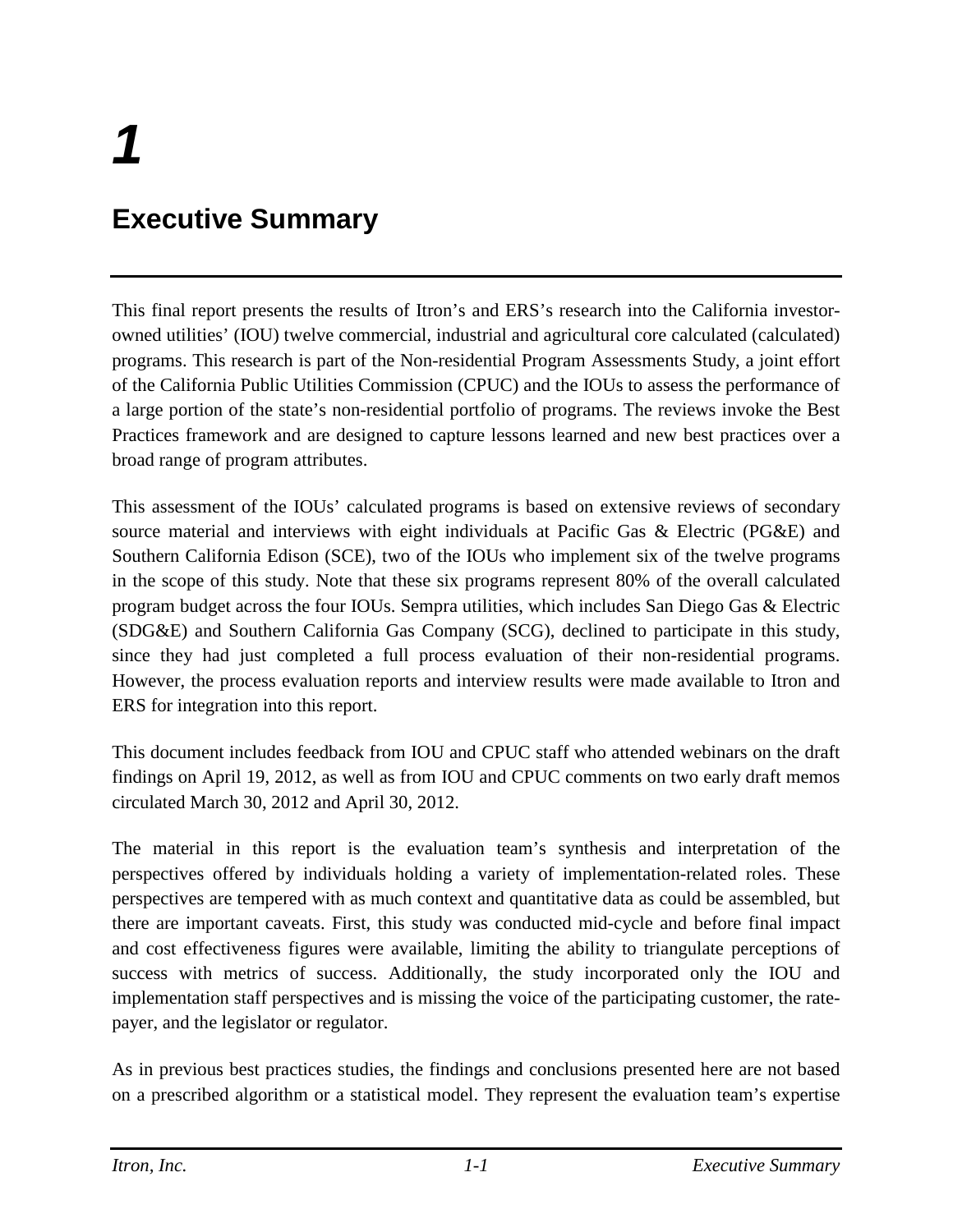and judgment in synthesizing all of the available data and information. As such these findings are not inarguable fact, but a combination of observations, opinions and interpretation. Results should be interpreted and applied appropriately.

## <span id="page-4-0"></span>**1.1 Program Group Summary**

The statewide non-residential calculated programs provide customers incentives based on calculated savings, as well as technical and calculation assistance, to influence the design and installation of energy-efficient equipment and systems in both retrofit and added load applications. The programs seek to overcome information, technical, and financial barriers. The calculated programs are primarily designed to achieve energy savings through measure implementation, but they also provide non-incentive elements, such as technical assistance to help customers identify which specific energy efficiency actions are needed and to estimate their associated energy savings and payback.

The programs are typically used for non-standard measures. This includes projects where a rebate is not available through the statewide deemed programs, projects with conditions that require customized calculations to provide the most accurate savings estimates, or projects with interactive effects that are best captured through whole building or whole system modeling. Calculated incentives, which are statewide, are end-use specific and are capped at 50% of project cost. Because the programs provide a customized calculation method that can consider system and resource interactions, they are considered the preferred approach for supporting the integrated, whole system, and multi-resource management strategies of the CPUC Strategic Plan.

# <span id="page-4-1"></span>**1.2 Key Findings**

The results of this study characterize the current practices of the calculated programs, while also modifying and updating a set of best practices. The original best practices are drawn from Volume NR5 of the National Energy Efficiency Best Practices study that was completed in 2004 for the non-residential comprehensive program area. The characterization and best practices are organized into to a decomposition model which breaks down the lifecycle of implementing these programs into its component parts:

- Program theory and design
- Program management
- **Reporting and tracking**
- Quality control and verification
- Marketing and outreach
- Participation process and customer service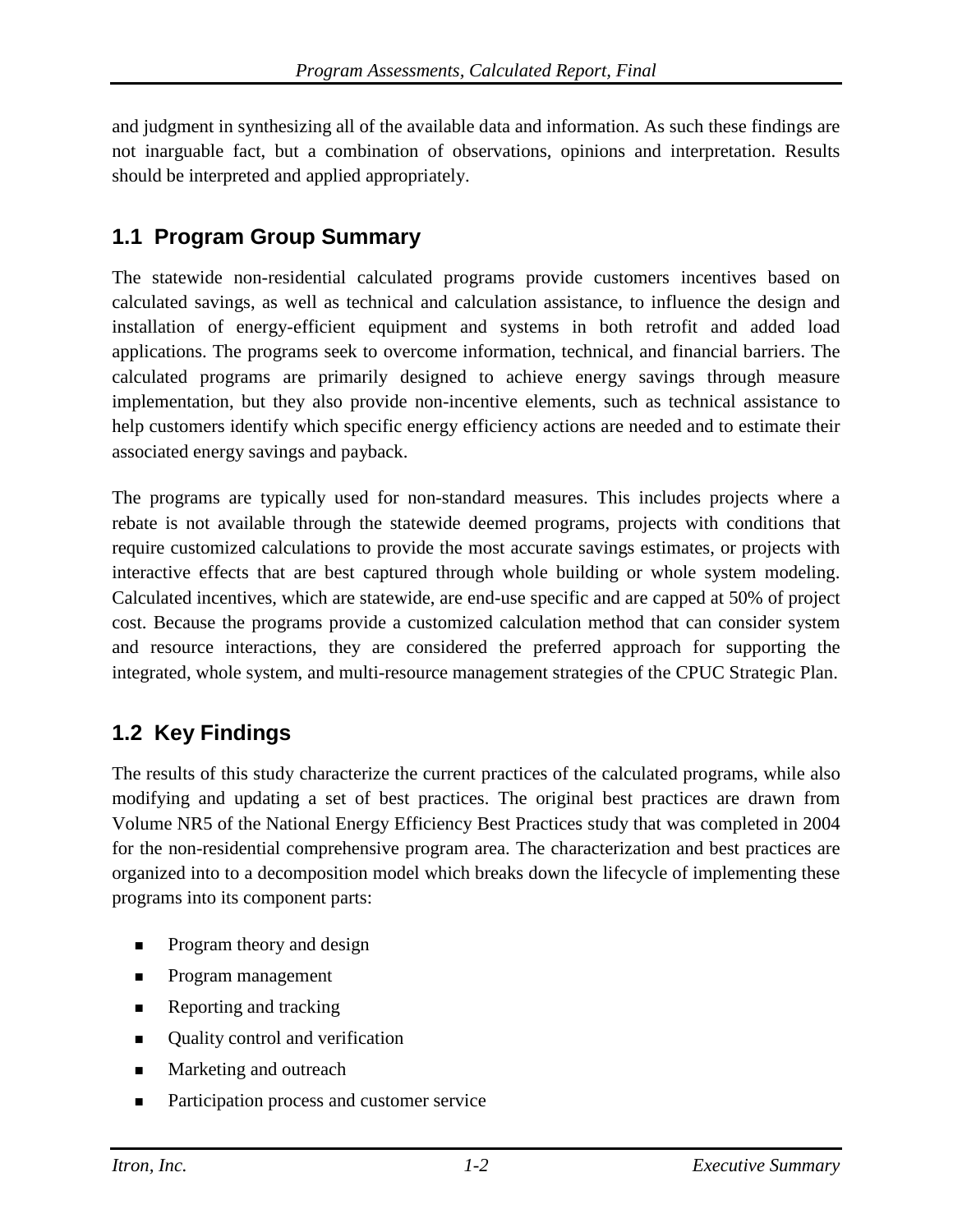- Installation and delivery mechanisms
- Evaluation and adaptability

For each subcomponent, observations of existing practices are provided and analyzed for advantages and disadvantages, considered against potential alternatives, and compared against known best practices, which are drawn from best practices report noted above. Finally, the known best practices are modified and updated to reflect shifting circumstances and innovative or unique programmatic elements. The full results are provided in the Assessment Results section of this report. Broad themes and key findings are presented below followed by a summary of the modified and updated best practices in table format.

## <span id="page-5-0"></span>*1.2.1 Program Theory and Design*

The calculated programs have a broad mandate within the overall energy efficiency (EE) portfolio. They are intended to be inclusive programs serving all customers within an IOU's territory that pay the Public Goods Charge. The program design allows for a broad range of technologies and significant flexibility in how the program is applied. The calculated programs' broad design complements the more rigid core deemed programs.

While they have a broad agenda for whom to serve and how they serve them, the Calculated programs operate primarily in service of a *singular objective* that is cost-effective resource acquisition. Alternative policy objectives such as deployment of emerging technologies or serving hard-to-reach markets are not strongly reflected in the program design. That is not to say the Calculated Programs avoid emerging technologies or harder-to-reach customers; those are incorporated as they support cost effective resource acquisition.

Finally, with respect to innovation, the design of the calculated programs is deliberately stable, and changes tend to be gradual and incremental. While this limits innovation, programmatic constancy and consistency was repeatedly cited as one of the greatest assets of the calculated programs across the IOUs.

## <span id="page-5-1"></span>*1.2.2 Program Management*

The management structures at the IOUs have evolved over time. Each IOU organizes their program staff members in a unique fashion, but there are trends that are common among the approaches.

One major trend is the shift towards functional organizations, which is most pronounced at PG&E, but is also occurring at SCE. Rather than dividing staff members by program, as is still done by the Sempra utilities, or by market, as PG&E did in the previous cycle, employees are organized by function: project processing, measure development, marketing, etc. The exact details vary by utility, but the basic principle is that this organizational method achieves economies of scale. Another important ramification is the separation of day-to-day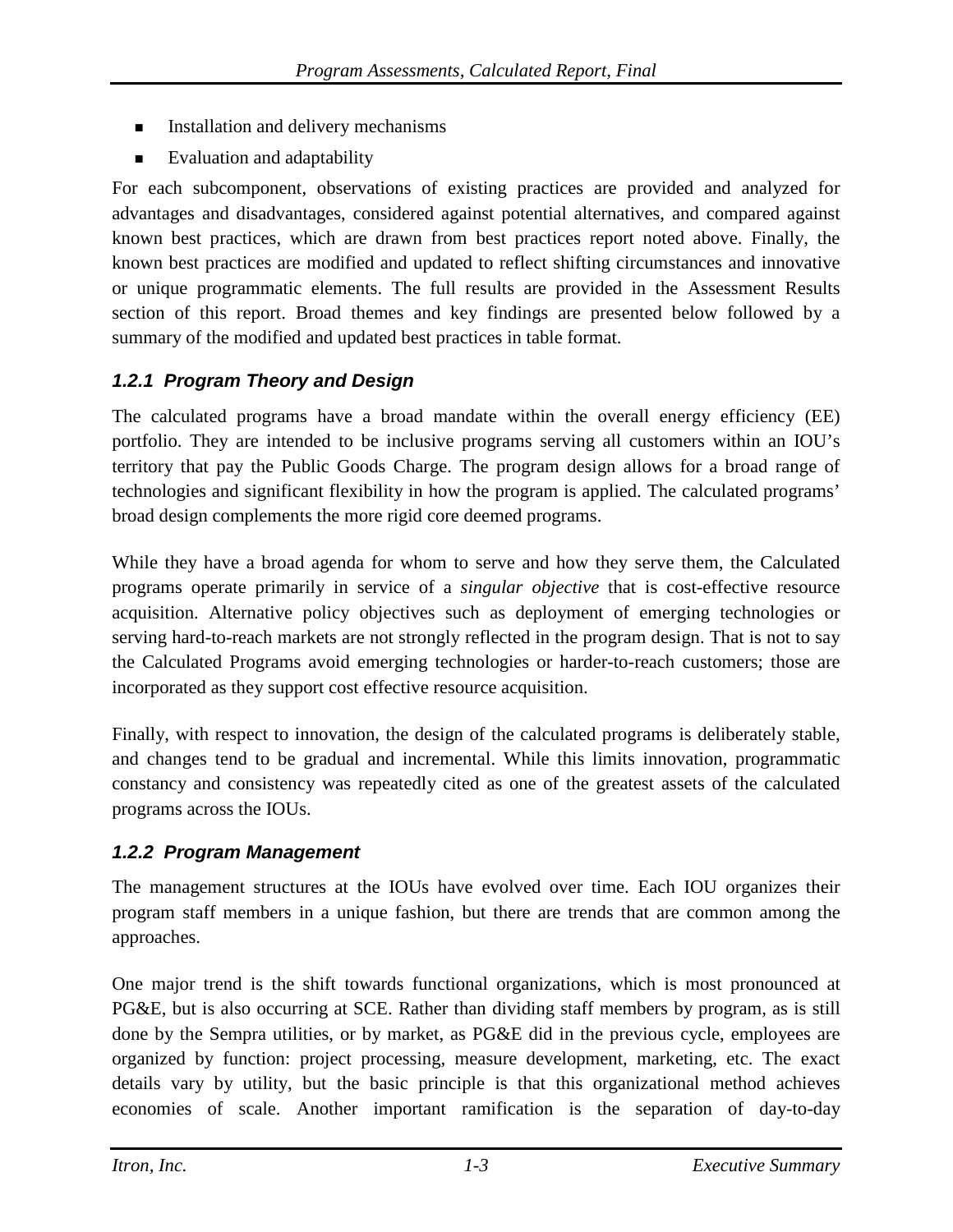responsibilities from strategic considerations, which allows greater emphasis on long-term thinking. While PG&E and SCE are pursuing this trend enthusiastically, it can also be seen at SDG&E where, the consolidated Marketing Strategy Team is involved across the programs and elevates strategic marketing thinking above day-to-day program responsibilities.

Another positive emerging trend is end-to-end management of projects which results in more efficient processing and an improved experience for the participating customer. End-to-end management refers to a process where a single IOU staff member follows a project from its beginning to its end. At SCE and PG&E, this responsibility is housed in their project processing groups, with single staff members taking ownership of projects as they come through the group. At SDG&E and SCG, this management style is embodied by the account executives (AE) who are the dedicated points of contact for all interactions between customers and the utility EE programs. A major difference between these models concerns project ownership. In the PG&E/SCE model, the project office staff member has ownership over projects and communications responsibilities whereas in the SDG&E/SCG model, the AE is responsible for end-to-end management of communications while the ownership of the project resides in the program management office.

The allocation of staff talents and knowledge, both organizationally and geographically, is an important issue at all of the IOUs. SCE's and PG&E's function-oriented models help allocate talents effectively; respondents at both IOUs highlighted their pre-sales functions as an example of this. At the same time, the transition to a function-oriented model can scatter talent; for example, the substantial reorganization at PG&E made it challenging for staff members to identify where market knowledge had moved. Geography is another important factor in terms of skills allocation. For example, SCG relies on outsourced engineering and verification talent housed at SDG&E, and this arrangement can lead to problems since the SDG&E staff, based in San Diego, only makes trips to the northern part of SCG territory once per month.

## <span id="page-6-0"></span>*1.2.3 Reporting and Tracking*

The four California IOUs have very different reporting and tracking systems despite common challenges and requirements. The following discussion highlights the features and comparative advantages of the SAP-driven enterprise management system. SCE recently transitioned to this system following a major overhaul and consolidation.

Horizontal systems integration refers to integration across separate systems and databases that track essential IOU program and customer information. Typically, this term describes the integration of program/project, customer, and invoicing systems. Only SCE has fully integrated their systems, though all the utilities are moving this direction.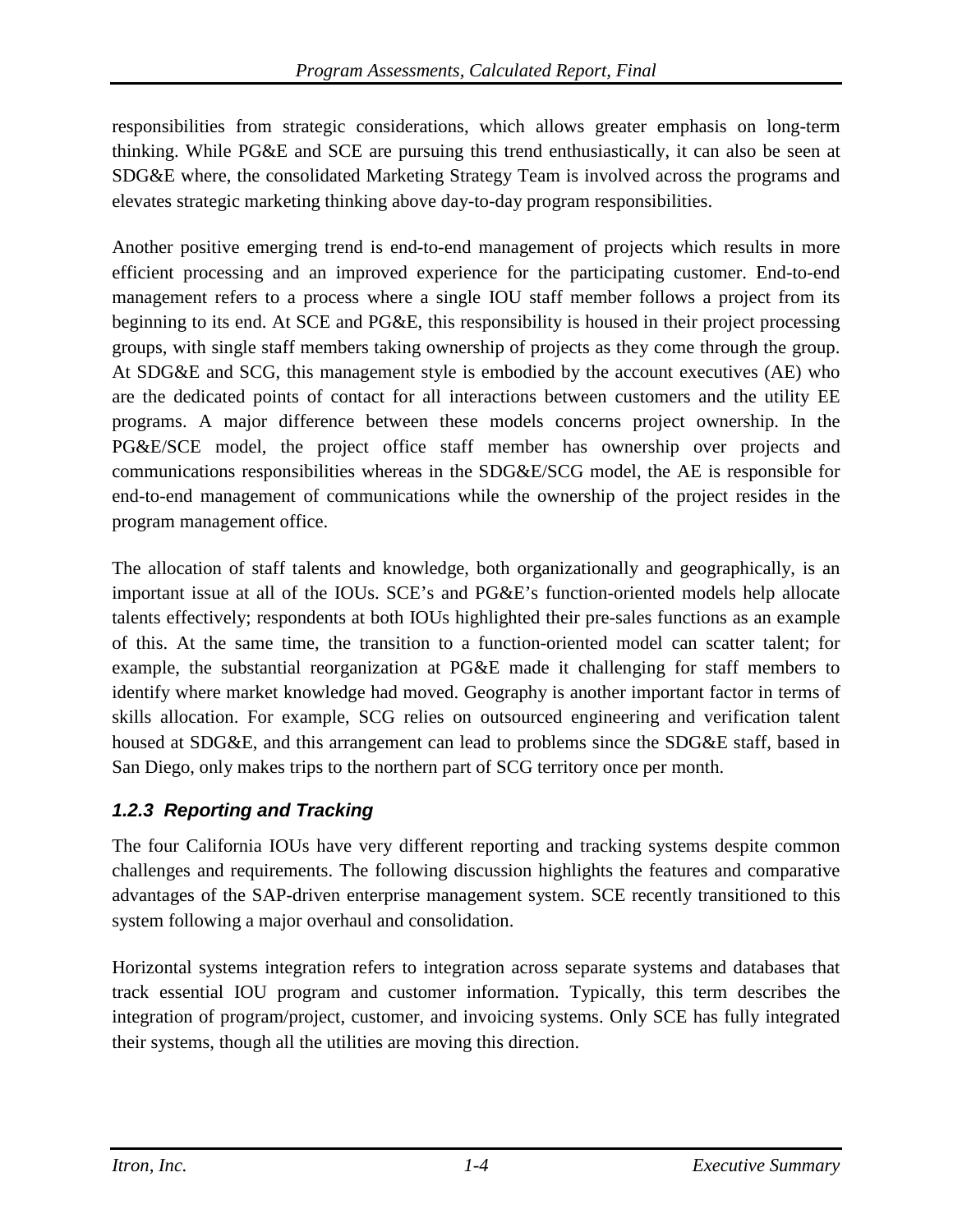It is important that these systems be integrated, up-to-date, and comprehensive. In theory, system updates should be real time; SCG staff reported tracking system issues caused by old customer data. In addition to up-to-date data, the comprehensiveness of a system's tracking capabilities is essential. Fully comprehensive data tracking systems must record static and dynamic program, project, customer, and payment attributes, while enabling attachments of supplemental files such as emails and calculations. However SDG&E staff reported developing offline spreadsheet repositories for key information, which further complicates integration and diminishes the inherent value of a fully comprehensive system.

Vertical systems integration ensures that the systems merge seamlessly with upstream and downstream program partners and stakeholders. Upstream activities include application processing, lead tracking and generation, and pipeline projections. Downstream activities include process alerts, evaluation, and regulatory filings.

Since all the IOUs still use a manual application processing method, they present a potential opportunity to implement vertical systems integration. SCE is taking big steps towards achieving vertical systems integration; PG&E and the Sempra utilities haven't made significant changes to this end. Currently, SCE is working on enhancements to electronically link the online application directly to the program operations database; this reduces costs by eliminating labor necessary to enter the data and eliminates transcription errors. Similarly, these types of automatic data dumps can make downstream integration with evaluators and data requests less time consuming by reducing transaction steps in the transfer of data and more seamless by providing evaluators direct access to utility data at the discretion of the utility.

SCE's new system also includes project management functions. The advantages of a system that incorporates workflow management include confirming that all program requirements are met before allowing a project through to the next step and ensuring that activities occur in a timely manner and that no projects slip through the cracks.

SCE's transition to a new SAP-driven enterprise management system highlights the challenges of a large organization adapting to a new system. The transition costs are high, both in terms of real dollar costs of installing and customizing the new system, but also in terms of the significant cultural changes that the company must undergo to achieve successful transition. The advantages are compelling, but the challenges must also be acknowledged.

## <span id="page-7-0"></span>*1.2.4 Quality Control and Verification*

The evaluations of PY2006-2008 industrial and commercial programs uncovered various problems leading to low gross savings realization rates including errors in baseline determination, inadequate basis for savings claims, inadequate enforcement of program and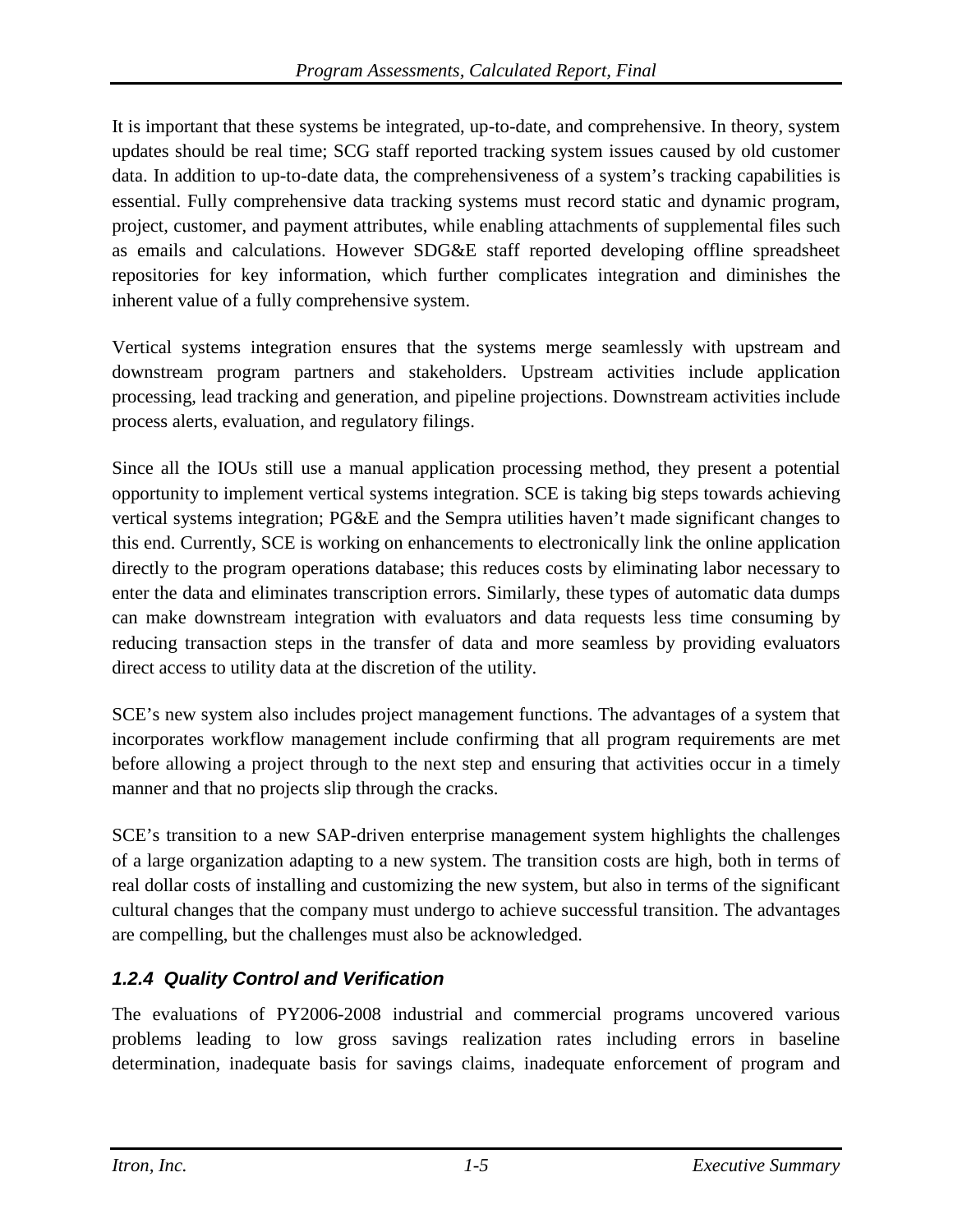policy rules, and insufficient consideration of total system energy analysis. The evaluations made several recommendations for how to address them, some of which have been adopted.

IOU comments on this topic highlighted the addition of new review procedures put in place to improve the completeness and quality of data in applications and the accuracy of related ex-ante savings estimates.

Ex ante savings are estimated by a combination of outside vendors and internal staff. All estimates are reviewed internally. Savings estimates are developed using standard IOU tools and procedures (for example, the SPC Calculator). To ensure a greater level of uniformity across similar projects, SCE has recently codified its procedures in the new *Customized Calculated Savings Guidelines* publication, updated in March 2012. In general, the IOUs use a very detailed process for performing savings verification. Both PG&E and SCE use outside expert reviewers for verification, and then have internal staff review their work. With respect to pre- and postinstallation inspections, the rules have changed a bit since the 2006-2008 cycle when SCE conducted post-installation inspections of all projects. Post installation inspections are reportedly commo[n1](#page-8-0). Utility Administrators reserve the right to apply discretion with regard to project eligibility and approvals, and may in some circumstances waive pre- and/or post-installation inspections. In general, the verification approach is tailored to the project's size and complexity. A cost-effective strategy directs sufficient quality control (QC) resources to larger projects, while using a more simplified approach for smaller, less complex projects. IOUs are confirming participant or measure eligibility on a project-by-project basis, dictated by the program rules that govern each type of measure.

### *Dual Baseline Procedure*

The CPUC's Energy Efficiency Policy Manual (August 2008) requires that a "dual baseline" be utilized for measures which are replaced before the end of their useful life. The "dual baseline" analysis utilizes both the pre-existing equipment baseline during an initial remaining useful life (RUL) period and also a code requirement/industry standard practice baseline for the balance of the expected useful life (EUL) of the new equipment. The Energy Division (ED) and the IOUs have been engaged in weekly meetings for nearly a year to develop a detailed dual baseline methodology.

At the time of the interviews, the IOUs reported that very little had changed as a result of the new dual baseline procedure; however, SCE indicated that it is now applying this procedure, to the extent possible. The dual baseline approach is still evolving. Interviewees noted that RULs

<span id="page-8-0"></span><sup>&</sup>lt;sup>1</sup> The specific percentage of projects receiving post-installation inspections at each IOU is not known. Post installation inspection status is not in the statewide tracking system. Sometimes it is in the paperwork submitted to evaluators, but not always. Rates of post-installation inspection were not requested of the IOUs for the purposes of this research.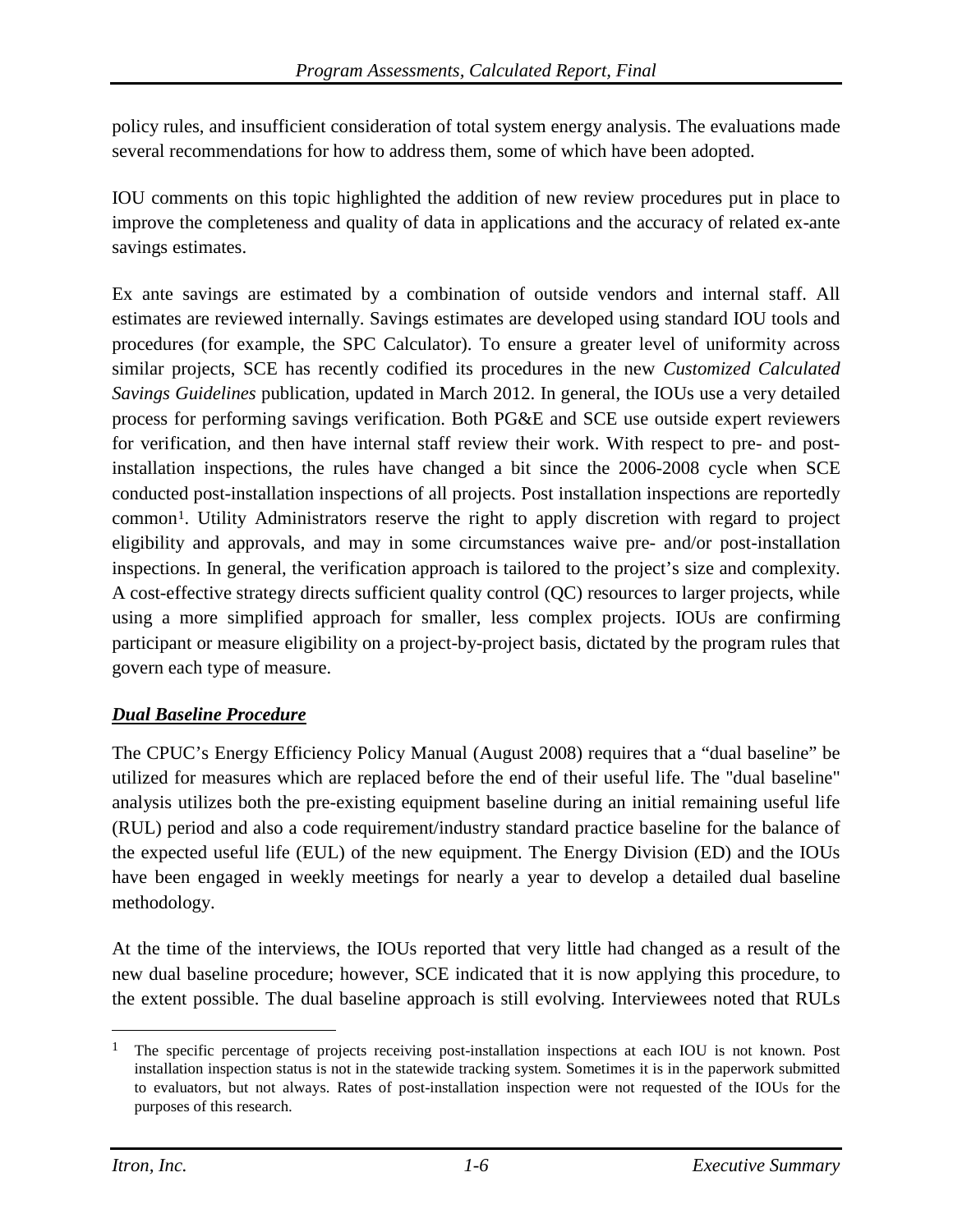are not typically collected and that gathering that information for more complex projects might present significant challenges. Currently, savings are calculated for only one of the two baselines. Some of the outstanding issues surrounding implementation include that IOUs are unclear on how to use RULs and that IOUs are unsure how ex ante savings claims will be affected, given that they only claim year one savings now.

#### *Ex-Ante Review Procedure*

An ED "early review" procedure (ex ante review or EAR) was adopted in July 2011[2](#page-9-0) for a subset of calculated projects. There is still much uncertainty over the current process and its impacts.

#### *Energy Division Perspective[3](#page-9-1)*

In Decision 11-07-030, the CPUC adopted policies that require ED review of custom ex ante savings estimates prior to their approval of the IOUs' savings claims. ED reviews the methodology and savings from selected custom project applications. The ex ante review process is intended to bring, through a collaborative process, the gross realization rate (GRR) for custom projects closer to the CPUC's default GRR of 0.9. ED reviews take place in parallel with utility internal reviews. The IOUs are required to deliver at least bi-weekly, lists of projects at the application stage.

Over the past eight months, the IOUs have submitted approximately 10,000 applications for ED's review, of which 91 have been selected for ex ante review. Of the 91 selected applications, the IOUs had already converted 16 applications into customer agreements before ED was provided the required application documentation. Those applications not selected for ex ante reviews are automatically reduced by 10%, reflecting a .9 GRR, which is a change from how the CPUC has valued previous IOU savings claims.

#### *IOU Perspective*

In general, IOU staff opinions of the EAR procedure are diverse and often vocal and spirited. Views range from grave and pessimistic, to consternation and even include confidence and optimism. Pessimism and concern is expressed primarily the areas of customer relationship and project management. IOU staff consternation surrounds the parameters and intent of the process. Optimism reflects an appreciation of the process benefits in terms of reduced risk associated with ex post evaluation reductions.

<span id="page-9-0"></span> <sup>2</sup> As described in Appendix B to the CPUC's decision D.11-07-030.

<span id="page-9-1"></span><sup>&</sup>lt;sup>3</sup> This summary is based on Ex-Ante Review activity through April 2012.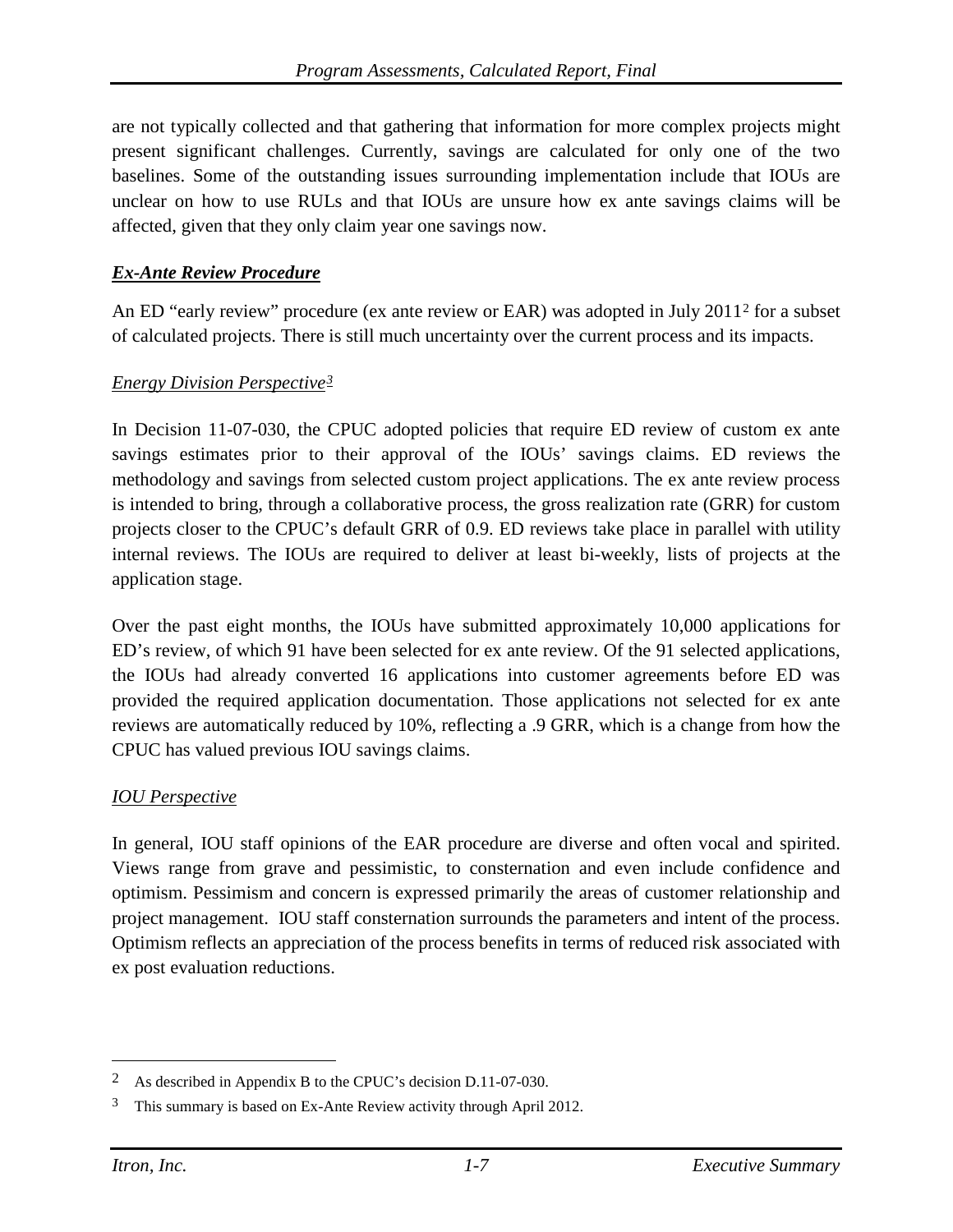### <span id="page-10-0"></span>*1.2.5 Marketing and Outreach*

Recent evolutions in program management structures at the IOUs have had impacts on marketing and outreach efforts. The trend to toward function-oriented organization has led to dedicated marketing groups at PG&E, SCE, and SDG&E that work across programs. This leads to a greater emphasis on marketing since it no longer has to compete with day-to-day responsibilities for attention and time from staff members. At the same time, the IOUs are attempting to develop greater market-specific expertise by creating roles such as segment advisors and sector leads. These individuals are responsible for gathering and distributing market intelligence to program and marketing managers.

All IOUs indicated that AEs are still the most important element of the calculated programs' marketing and project development approach. AEs are responsible for direct selling the calculated program offerings to some of the IOUs' largest and most energy-intensive customers. Successful strategies for reaching unassigned accounts include leveraging the vendor and trade ally community, hosting and attending industry events, and making use of traditional marketing techniques. The IOUs have recognized that AEs, vendors, and trade allies have primary responsibilities that are separate from promoting calculated offerings; for this reason, IOUs have placed an emphasis on making it easy for them to understand and advertise the program. Multiple IOUs have started programs like SDG&E's Vendor Alliance Program, which codifies vendor participation. Efforts have been made to keep AEs, vendors, and trade allies up-to-date on requirements via educational events and periodicals; examples of these strategies include SCE's Contractor Connection newsletter and Authorized Participant Guidelines. While there has been improvement, at some IOUs there is opportunity for ramping up these efforts.

In addition to direct sales and other outreach methods**,** standard marketing collateral is an essential underlying element to the overall marketing strategy. All the IOUs have well developed websites that explain program participation requirements and provide application forms and brochures. These are an effective mechanism for broadly informing the market.

## <span id="page-10-1"></span>*1.2.6 Participation Process*

The calculated programs' participation processes and customer service elements are similar. The basic process steps are as follows, although they might be named and ordered slightly differently at each IOU:

- 1. Pre-sales support (if any) or pre-program project development
- 2. Application packaging and submission
- 3. Policy review
- 4. Pre-inspection
- 5. Engineering review
- 6. Approval and project package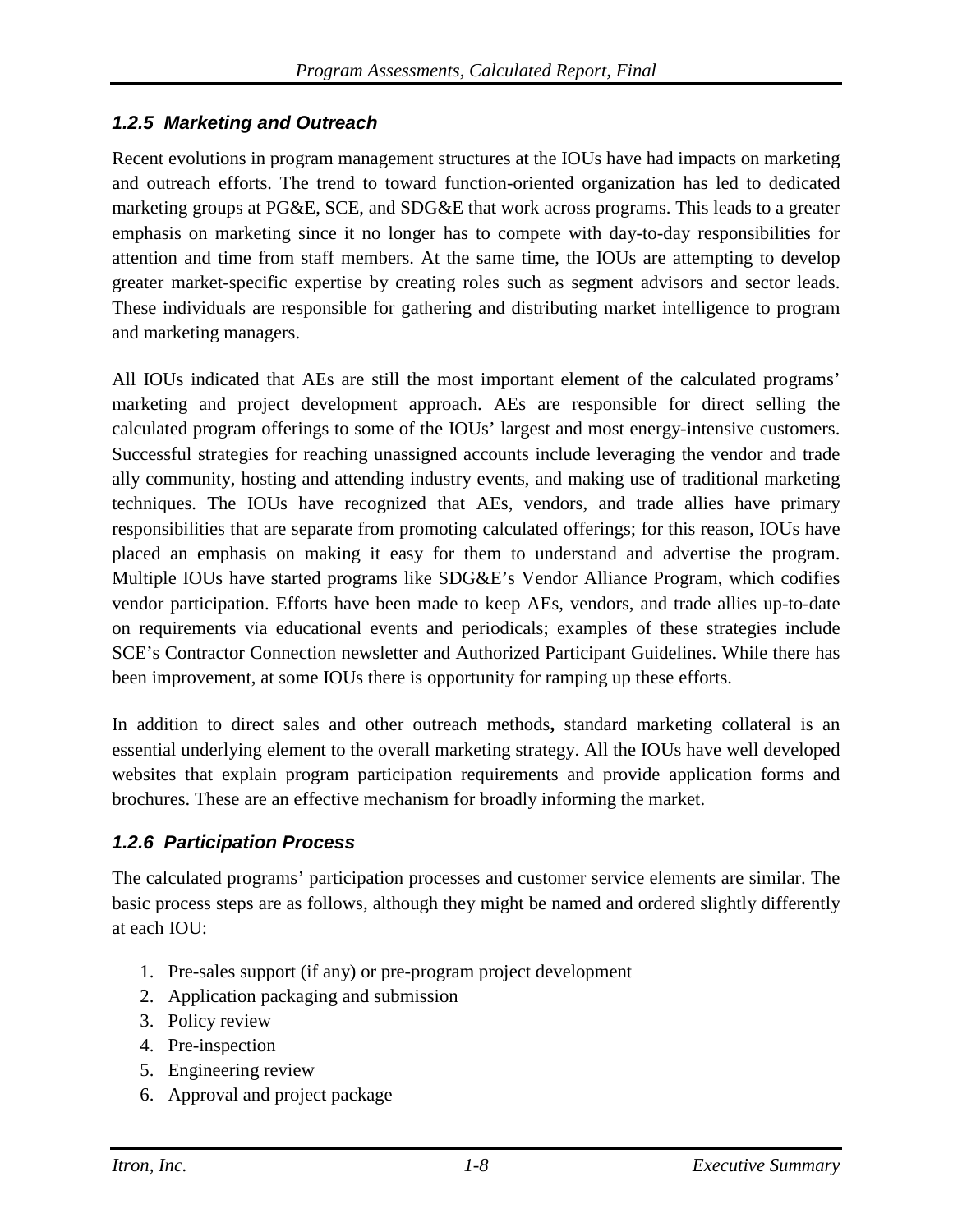- 7. Installation
- 8. Post-inspection
- 9. Measurement and verification (M&V) if necessary
- 10. Savings refinement
- 11. Incentive payment

Improving the participation process requires holistic evaluation of the current process as well as the commitment of substantial programmatic resources to drive significant change. All four of the IOUs have recently implemented improvements to their participation processes. Process integration is one type of improvement that has the benefits of achieving economies of scale by reducing redundancies associated with separate processes and improving customer satisfaction. Two main types of process integration are occurring:

- 1. The consolidation of all types of calculated projects being reviewed through one "processing engine." In this framework, all projects are reviewed by the same group, regardless of the type of program involved.
- 2. The integration of calculated programs with demand response (DR) and distributed generation (DG) programs. This type of program integration is an explicit policy goal of the CPUC. At least two IOUs reported moving towards more integrated program offerings. Combined applications are a positive first step towards formal programmatic integration.

Administrative integration is a continued challenge. SCE has attempted to address this issue and has successfully piloted an integrated review for combined EE/DR projects. However, administrative integration efforts should be expanded. Divergent funding streams for EE, DR, and DG, along with misaligned program cycles continue to create significant challenges for delivering integrated offerings.

## <span id="page-11-0"></span>*1.2.7 Installation and Delivery Mechanisms*

The calculated programs rely primarily on two installation and delivery strategies: technical assistance and financial incentives. The latter plays a greater role at time of installation. The IOUs offer technical assistance, which might include savings and project development assistance. For example, field engineers and AEs can help identify measures through low-rigor audits. Also, preferred calculation tools are bundled into the application to customer in developing the best savings estimates. In large part, the programs are not involved during the project installation phase, which presents some lost opportunities. Support and participation by program staff through execution provides greater control and possible opportunities to steer projects toward greater efficiency.

Additionally, the calculated programs leverage incentives as an important installation and delivery mechanism. The incentive amount is based on the approved ex ante energy savings. The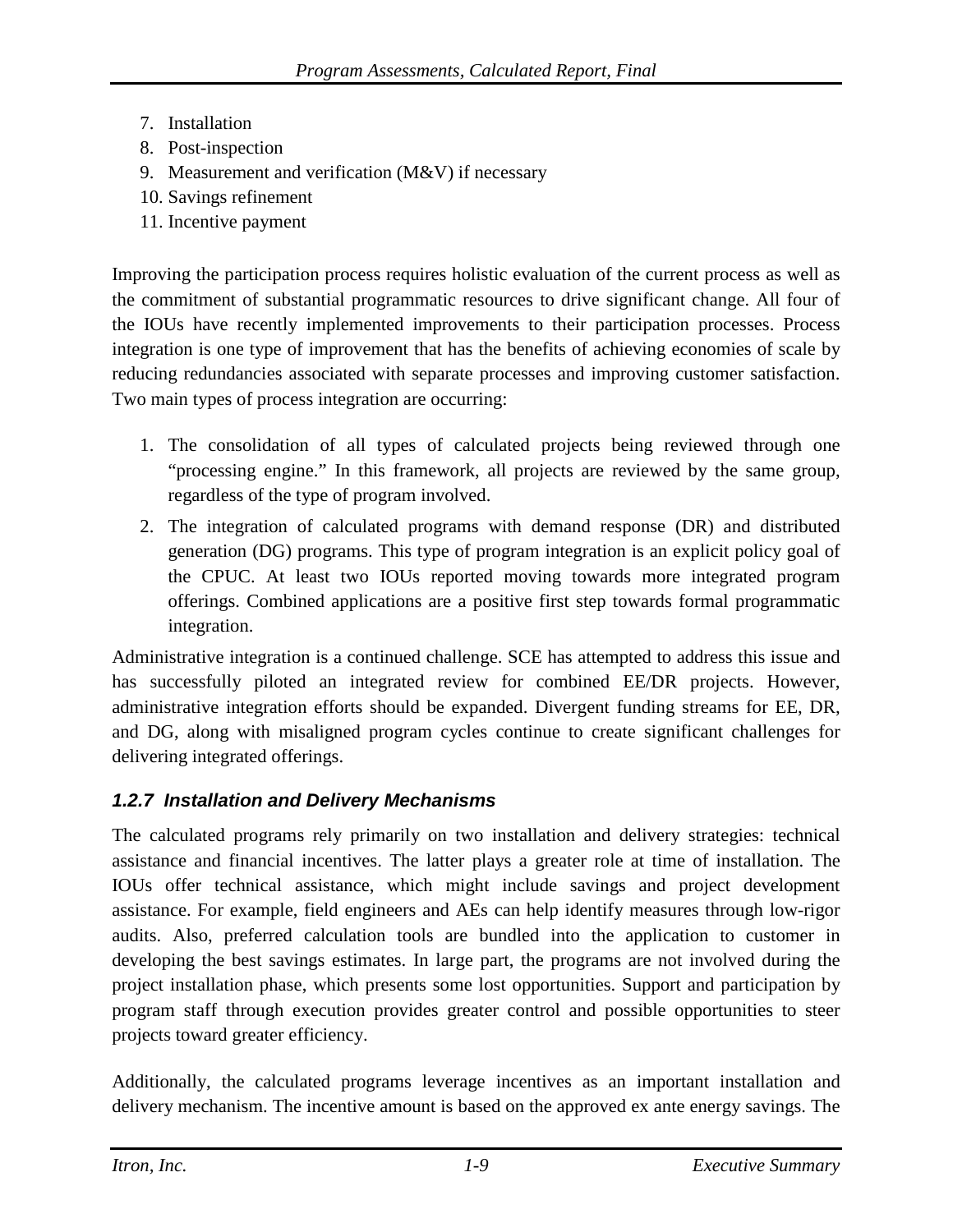formula for deriving the incentive varies based on the type of equipment installed, and caps are also applied to total allowable incentive. Incentives are paid only after installation and M&V, when needed, are complete, which encourages project completion and helps keep efficiency at the forefront of the project. The proximate result of the incentives is to drive down the project payback so that it falls within the customer's required range, and thus promotes a project that would otherwise not have happened in the absence of the incentives.

The reliance on incentives as the primary mechanism influencing projects at the time of installation illustrates the calculated programs' primary objective – as described in multiple interviews with IOU staff – of cost-effective resource acquisition. The programs' objectives may expand to incorporate additional CPUC priorities including comprehensive and deep retrofits, long-term savings, promotion of emerging technologies, pursuit of hard-to-reach market segments, and portfolio integration. Incorporating these additional goals will require revision and expansion of program intervention strategies. This topic is explored in greater depth in the full Installation and Delivery section later in the report.

### <span id="page-12-0"></span>*1.2.8 Evaluation and Adaptability*

California's energy efficiency programs are evaluated on a regular basis. Impact and process evaluations are typically conducted every two to three years. During the program manager interviews, the IOUs indicated they had implemented a number of new procedures to respond to each of the problem areas identified during the previous evaluation cycle<sup>[4](#page-12-1)</sup>. These responses are described below.

**Recommendation from previous evaluation:** Improve baseline specification.

**Current IOU practice:** SCE's *Customized Calculated Savings Guidelines* are in part a response to this recommendation. PG&E uses code requirements or industry standard practice to define the baseline. If neither of these are readily available, the program relies on outside expert consultants to determine the proper baseline.

**Recommendation from previous evaluation:** Increase enforcement of program eligibility and policy rule requirements.

**Current IOU practice:** Both PG&E and SCE have implemented various procedures to address this issue. SCE cited its standard program processing guidelines which require that measures that customer apply for are eligible for rebates (based on an approved solution code).

<span id="page-12-1"></span><sup>&</sup>lt;sup>4</sup> As set forth in the following reports: 2006-2008 Evaluation Report for PG&E Fabrication, Process and Manufacturing Contract Group (February 2010) and 2006-2008 Evaluation Report for the Southern California Industrial and Agricultural Contract Group (February 2010).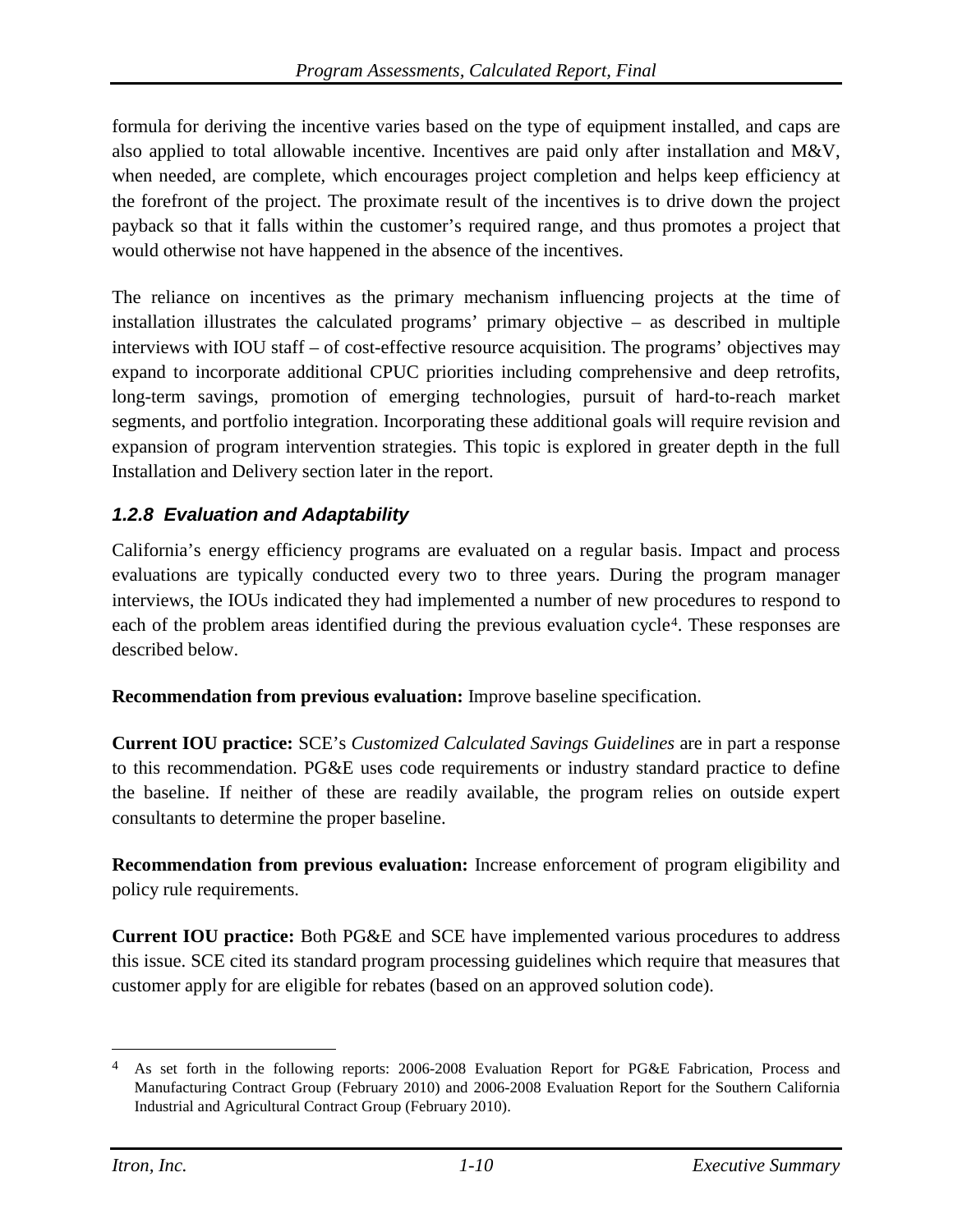**Recommendation from previous evaluation:** Put measures with inadequate empirical basis for savings estimates in the emerging technologies program until more reliable information is developed.

**Current IOU practice:** This issue was not explored in the program manager interviews.

**Recommendation from previous evaluation:** Aggregate and approve fuel switching and distributed generation-related projects in one or more explicit programs or clearly identified program elements. All multi-fuel project applications need to follow the three-prong test set forth in the CPUC's Policy Manual as well as any other regulatory agency requirements.

**Current IOU practice:** SCE has recently implemented a process for multi-fuel cost-effective screening by applying a pre-screening adjustment. PG&E uses the three-prong test.

**Recommendation from previous evaluation:** Increase the capability of the program to materially influence customer adoption of calculated program efficiency improvements.

**Current IOU practice:** To reduce free ridership, both SCE and PG&E are already performing some pre-screening of customers. Program managers reject customer applications if it is discovered that customers have already procured equipment or were part-way through the installation process when they contacted the program. Very specific guidelines around sequencing guidelines are provided in the Statewide Customized Policy Manual and internal Customized Policy and Procedures Manuals. Another example of utility efforts is the industry standard practice studies being performed by SCE. These studies focus on more common technologies and attempt to document measures that would typically be installed outside of any energy efficiency programs.

#### *Early Evaluation Findings*

Early results of the Custom Impact Low Rigor Assessment and the Net-to-Gross Assessment efforts provide additional perspective on IOU-reported program developments in the current cycle.

#### *Low Rigor Assessment (LRA)*

As part of the custom evaluation, a 'low rigor' assessment was performed of the underlying engineering methods and assumptions used to evaluate projects. This assessment was conducted between April 2012 and July 2012. The majority of these assessments are based on desk reviews performed by the evaluation team. The LRA sample was drawn from projects implemented between January 1, 2010 and June 30, 2011.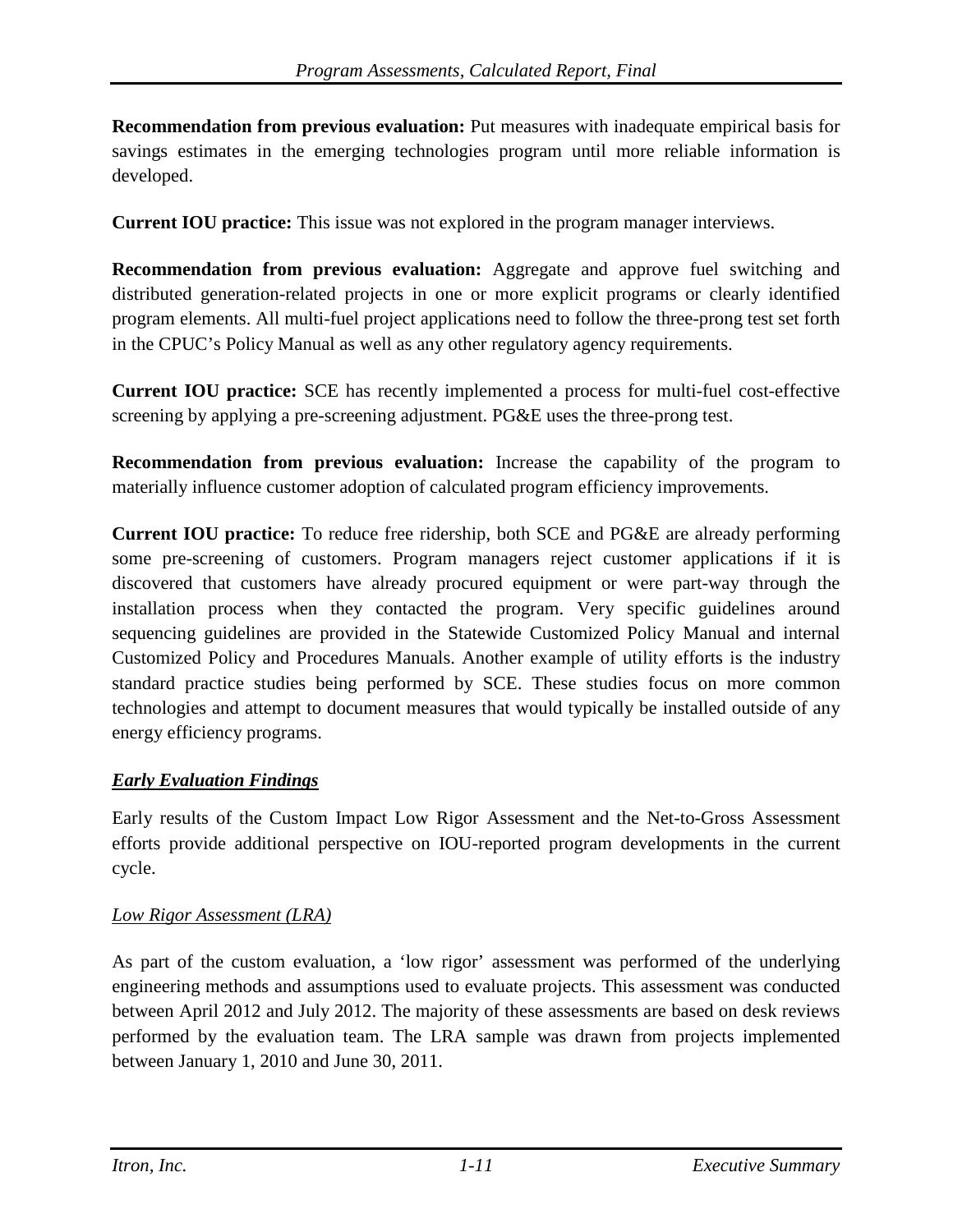Across all program groups, 300 reviews were performed. There was wide variation in the number of reviewed projects **by utility**, reflecting differences in the number of completed projects in the population by IOU. Half of the reviewed projects were for PG&E (146 of 300), another 30% were for SCE (88 of 300) and approximately 10% each were for SDG&E (39 of 300) and SCG (27 of 300), respectively.

Findings for each sampled LRA site were summarized in a common data template. The template is organized to report on three key areas of interest, which need improvement as documented in the previous evaluation: the appropriateness of the selected baseline/assumptions; the appropriateness of the impact calculation methodology; and the degree of compliance with various program rules.

In some cases an issue was impossible to assess with desk review or information available in the specific desk review. When this occurs, the project is excluded from a category of assessment. However, even where an issue can be assessed, the assessment remains a lower rigor one and thus is not absolute or complete.

With custom projects, critical particulars are often only apparent with a deeper look. Combine this attribute with a large variance in project size, and there is potential for custom impact evaluation outcomes to diverge from what is implied by lower rigor results. Again the intention of lower rigor results is to flag what is apparent with a desk review. In general the lower rigor assessments may miss or only partially identify issues that would be fully addressed with an M&V approach.

Two examples help to illustrate how the lower rigor review is useful and why its results need to be interpreted with appropriate caveat. One lower rigor review found a project that used an insitu baseline, but was a new construction project. In this case, a clear problem with the baseline was caught by the desk review. In another case, a project appeared to have a reasonable baseline on paper and was given a 'good' rating based on the desk review. During follow up interviews that were done as part of M&V, it quickly became a clear case of industry standard practice determination. This latter project is a relatively large one, and will have notable consequences to the final evaluation outcome.

Some general observations are:

- Among the 281 projects that were able to be assessed, 10% or 28 projects had apparent program rule violations.
- Among the 28 projects that did not meet program rules, many had more than one rules violation. The most problematic issue was that the project involved a **routine equipment repair** (11 projects,); therefore, ineligible for program rebates.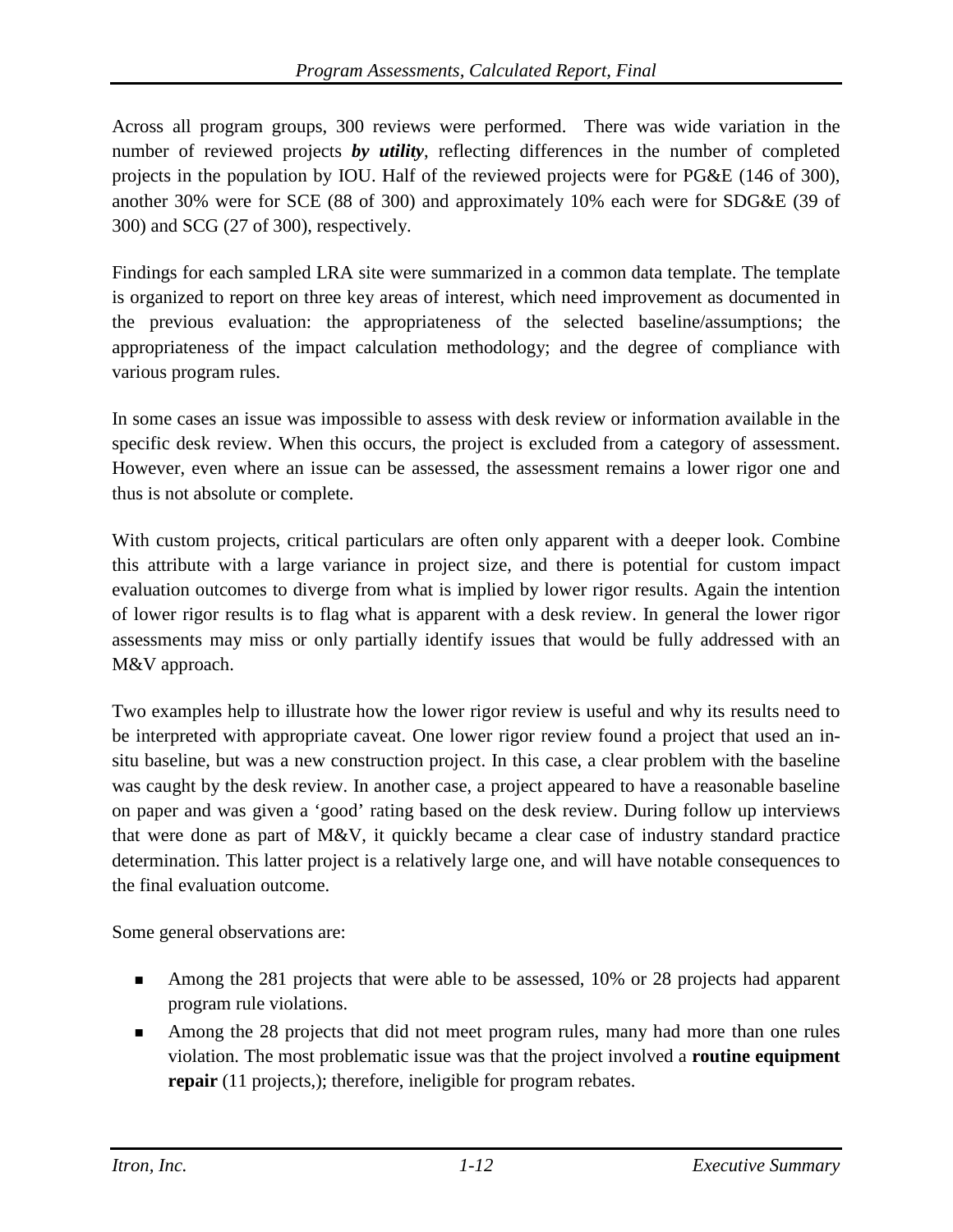The LRA reviews also involved a deeper examination of specific issues identified in the PY2006-2008 Industrial evaluations. Across all programs subject to the LRA review, the following conclusions were drawn:

- **Appropriate Measure and Baseline Specification.**
	- **─** *Appropriate Baseline.* There were 273 projects for which there was a low rigor assessment of the baseline. Among these, 52 projects (or 19%) were found to have apparent problems in the baseline selection.
	- **─** *Project Documentation and Tracking Data Quality/Completeness.* Documentation was found to be either incomplete or inaccurate for 72 of 298 projects, or about onefourth of all assessments. **Program tracking data quality** was determined to be lacking in important ways for 22% of projects reviewed.
	- **─** *Early Replacement Claim.* About one-third of projects reviewed in this area (55 of 156) were found to have made an invalid claim with respect to RUL and EUL assumptions.

#### **Appropriate Calculation Method**

- **─** *Appropriate Impact Calculation Method.* Over three-fourths of reviewed projects were rated either Good or Neutral indicating the calculation method was not determined incorrect based on the low rigor review. One-fifth, or 49 projects were found to have used a Poor calculation method.
- **─** *All Relevant Inputs Considered.* Among the 270 projects assessed on this issue, 48 (18%) were determined to be missing relevant inputs.
- **─** *Adequate Values for All Inputs.* Reviews revealed 50 of 265, or 19% had specified inadequate values for inputs. Due in part to the limitations of lower rigor approach, most projects received a neutral rating (45%). Over 1/3 received a good rating.
- **─** *Appropriate Interactive Effects Calculation Method.* Methods used for HVAC and non-HVAC measures were reviewed separately. HVAC methods did not perform well though the sample is small, 9 of 12 projects, 75% received a 'poor' rating. The opposite was found for non-HVAC technologies, where three-fourths of reviewed projects (40 of 53, 75%) received a 'good' rating.
- **─** *Project Used Post-Installation M&V.* There is substantial room for improvement with respect to this issue 112 of 296 projects, or 38% received a 'poor' rating.

### **Compliance with Program Rules**

- **─** Overall, the lower rigor reviews showed a majority of projects complied with program rules. Issues that continue to pose particular challenges are with respect to projects involving fuel switching or multiple fuel/energy source impacts.
- **─** *Measures are IOU Program Eligible.* Nearly all projects (99%) reviewed include measures not specifically excluded from program eligibility.
- **─** *Fuel Switching or Multiple Fuel/Energy Source Impacts.* This area involves only a small number of reviewed projects but continues to need improvement. Only about half of the reviewed projects involving multiple fuel impacts had them properly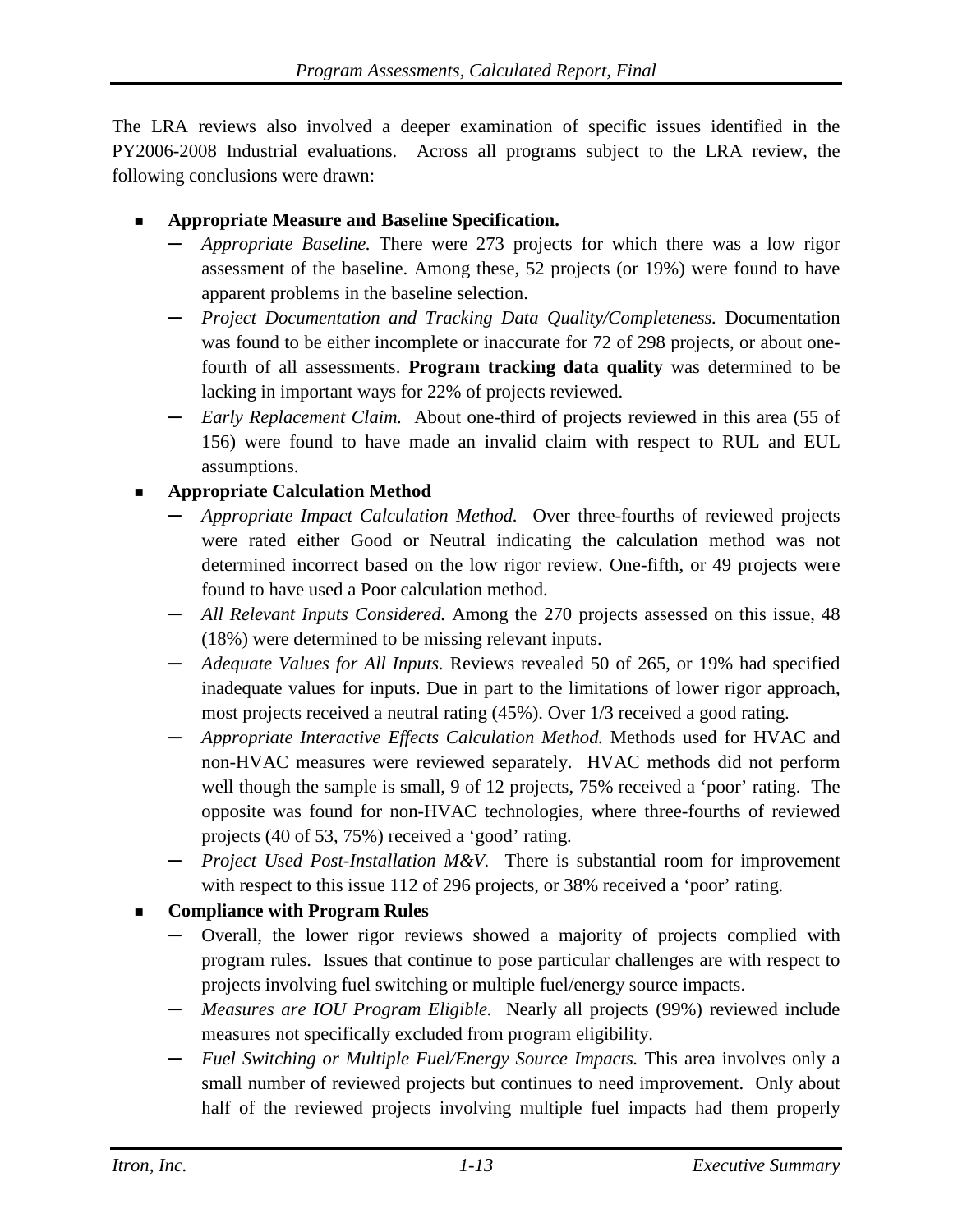accounted for. Further, with respect to the proper accounting of non-IOU fuel and ancillary impacts, Only 19 of the 79 reviewed projects (24%) received a 'good' rating.

**─** *Customer Installation Meets Program Rules.* Ten percent (or 27 of 281) projects reviewed were found to have violated at least one program rule.

LRA findings were also analyzed separately by IOU, Customer Sector Program Grouping, and by Individual Program, in cases where 8 or more projects were reviewed. Appendix A provides detailed tables containing findings for each of these various subgroups of interest.

#### *Net-to-Gross (NTG) Assessment*

Early results of the custom impact net-to-gross efforts provide additional perspective on current cycle program improvements. Early findings indicate that free ridership<sup>[5](#page-16-0)</sup> in calculated custom projects may not be substantially changed from previous cycles*.* To date, a total of 441 NTG surveys have been completed. Although the largest number of surveys has been completed for PG&E, a significant number have also been completed for the other three utilities.

Since the evaluation process is only partially completed at this point, it is not possible to calculate a program NTG ratio (NTGR) or net realization rate. An alternative is to examine the distribution of project level NTGRs across specified intervals. Results by utility of the frequency and percentage of evaluated projects with an NTGR value of 0.50 are below:

- **PG&E:** 54% of evaluated projects (146 of 268) have NTGR values below 0.51.
- **SCE:** 52% of evaluated projects (62 of 118) have NTGR values below 0.51.
- **SCG:** 52% of evaluated projects (12 of 23) have NTGR values below 0.51.
- **SDG&E:** 71% of evaluated projects (23 of 32) have NTGR values below 0.51.

The number of completed surveys for both SCG and SDG&E is relatively small, and these results could change significantly upon eventual completion of a much greater number.

In addition, Project-level NTGRs were analyzed by program group, with the following results:

- **Third Party:** 47% of projects (48 of 102) have NTGR values below 0.51.
- **Core-Calculated:** 59% of projects (137 of 233) have NTGR values below 0.51.
- **Local Government Partnerships:** 60% of projects (30 of 50) have NTGR values below 0.51.
- **New Construction:** The number of completed interviews is too small to draw a meaningful conclusion.

<span id="page-16-0"></span> <sup>5</sup> The California Energy Efficiency Evaluation Protocols define a free rider as "a program participant who would have implemented the program measure or practice in the absence of the program".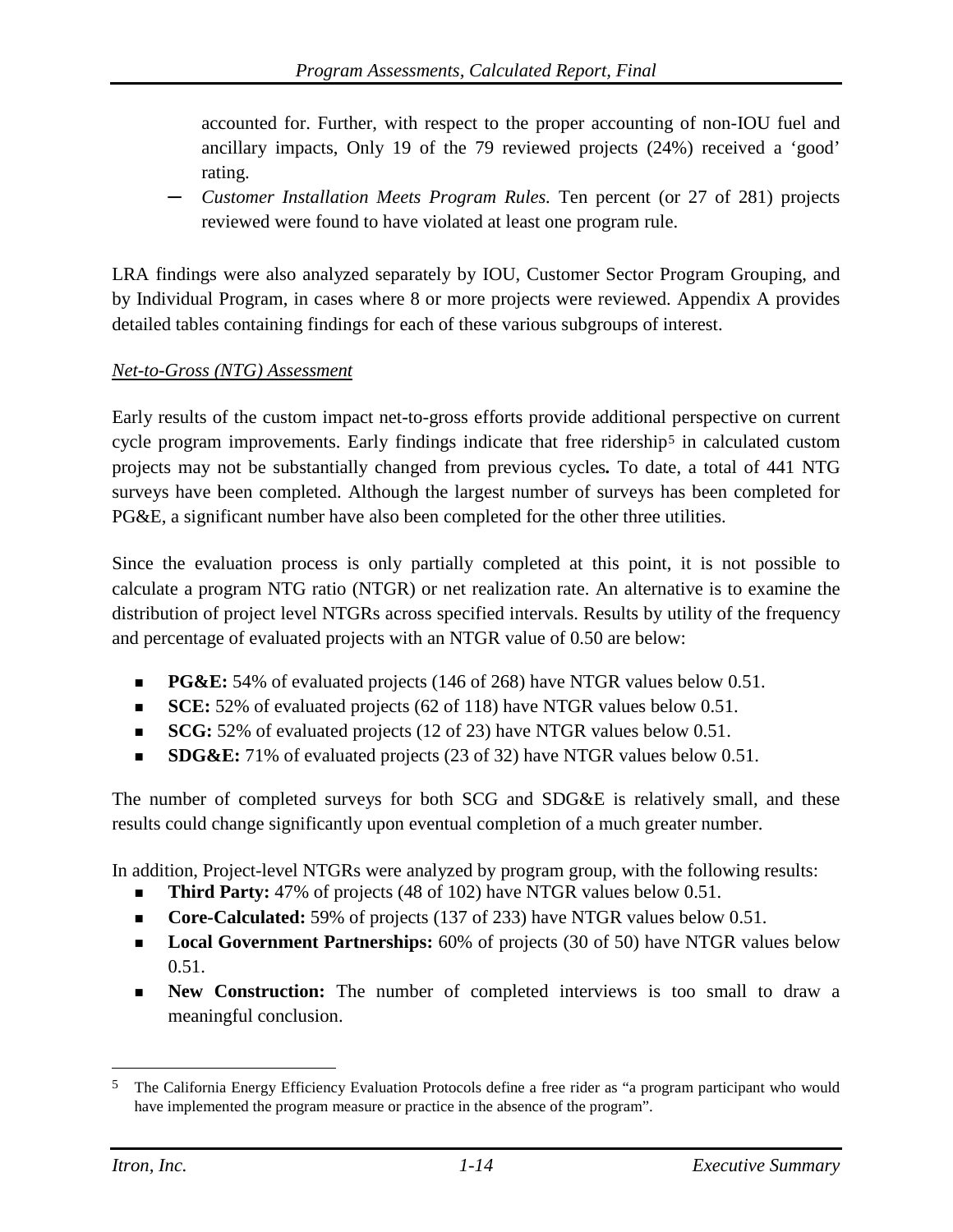**Institutional Partnerships:** 49% of evaluated projects (26 of 53) have NTGR values below 0.51.

Additionally, program design changes recommended in past evaluations to improve program influence and reduce free ridership have not been adopted. These suggestions include:

- Adopting a minimum payback threshold, which might involve excluding projects for which the payback time is less than one year.
- Increasing incentives for measures with longer paybacks, particularly for emerging technologies
- Providing a bonus for first-time participants
- Setting a minimum percentage for incentive payments to insure that the program is providing a meaningful incentive amount to each project.

# <span id="page-17-0"></span>**1.3 Best Practices**

The following table summarizes the updated best practices. The best practices build upon the *Non-Residential Large Comprehensive Incentive Programs Best Practices Report* released in 2004, but differ in key ways.[6](#page-17-1) First, this study and these practices are California-specific, whereas the 2004 study considered programs nationwide. Second, this study – occurring midcycle – had far fewer quantitative data sources at its disposal. Consequently, conclusions relied to a greater extent on the perspectives of those interviewed as well as the judgment of the research team. Additionally, where appropriate, best practices have been modified and updated to reflect shifting circumstances and innovative or unique programmatic elements.

<span id="page-17-1"></span> <sup>6</sup> <http://eebestpractices.com/Summary.asp?BPProgID=NR5>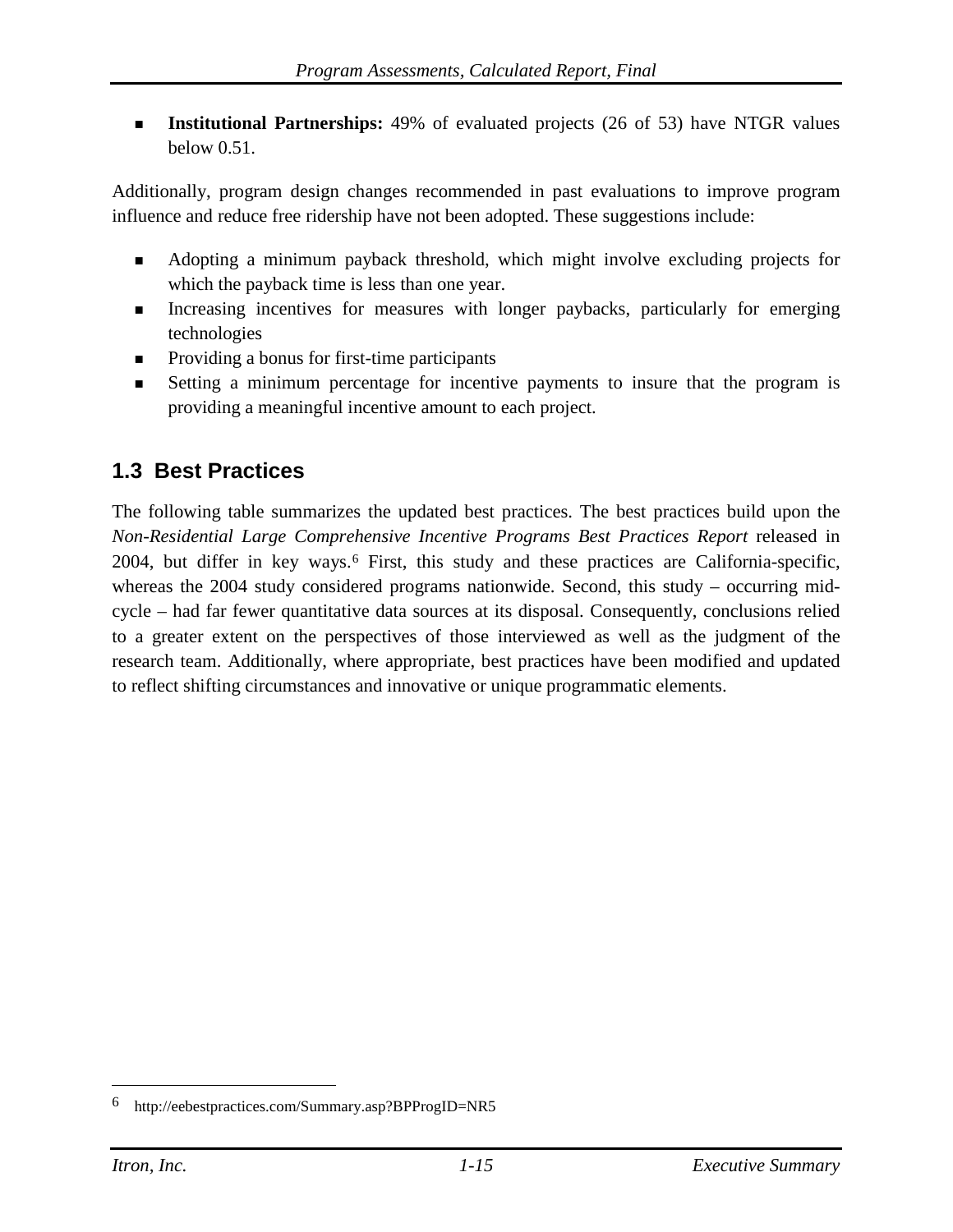| <b>Best Practice</b>                                                                       | <b>Rationale</b>                                                                                                                                                                                                                                                                                                                                                                                                                                                                                                   |
|--------------------------------------------------------------------------------------------|--------------------------------------------------------------------------------------------------------------------------------------------------------------------------------------------------------------------------------------------------------------------------------------------------------------------------------------------------------------------------------------------------------------------------------------------------------------------------------------------------------------------|
| <b>Program Theory and Design</b>                                                           |                                                                                                                                                                                                                                                                                                                                                                                                                                                                                                                    |
| Anticipate and tackle large non-<br>residential market challenges<br>directly.             | The large non-residential market poses unique challenges<br>because these end users and their suppliers are very<br>sophisticated and their projects are often very complex. As a<br>result, certain challenges, such as free ridership and gaming,<br>are present in this market and should be expected and<br>planned for whether a program is new or mature.                                                                                                                                                    |
| Link the mix of program features<br>to policy objectives and resource<br>constraints.      | Programs that put support of the private sector energy<br>services industry high on their list of objectives will likely<br>have different participation features and administrative<br>functions than those that do not. Programs with smaller<br>budgets relative to market size and concerns over equity may<br>have lower maximum incentive caps than programs with<br>fewer constraints. Prioritizing objectives and taking stock of<br>resource constraints helps clarify among competing design<br>choices. |
| Develop a sound program plan,<br>if possible have a clearly<br>articulated program theory. | Articulate a program theory that clearly states the target for<br>the program, program timing and the strategic approach<br>whether resource acquisition or market transformation. Even<br>a relatively simple statement of program logic can reveal<br>gaps in program focus or effort and assure that everyone<br>involved knows what the program seeks to accomplish and<br>why.                                                                                                                                |

### **Table 1-1: Summary of Best Practices and Rationale**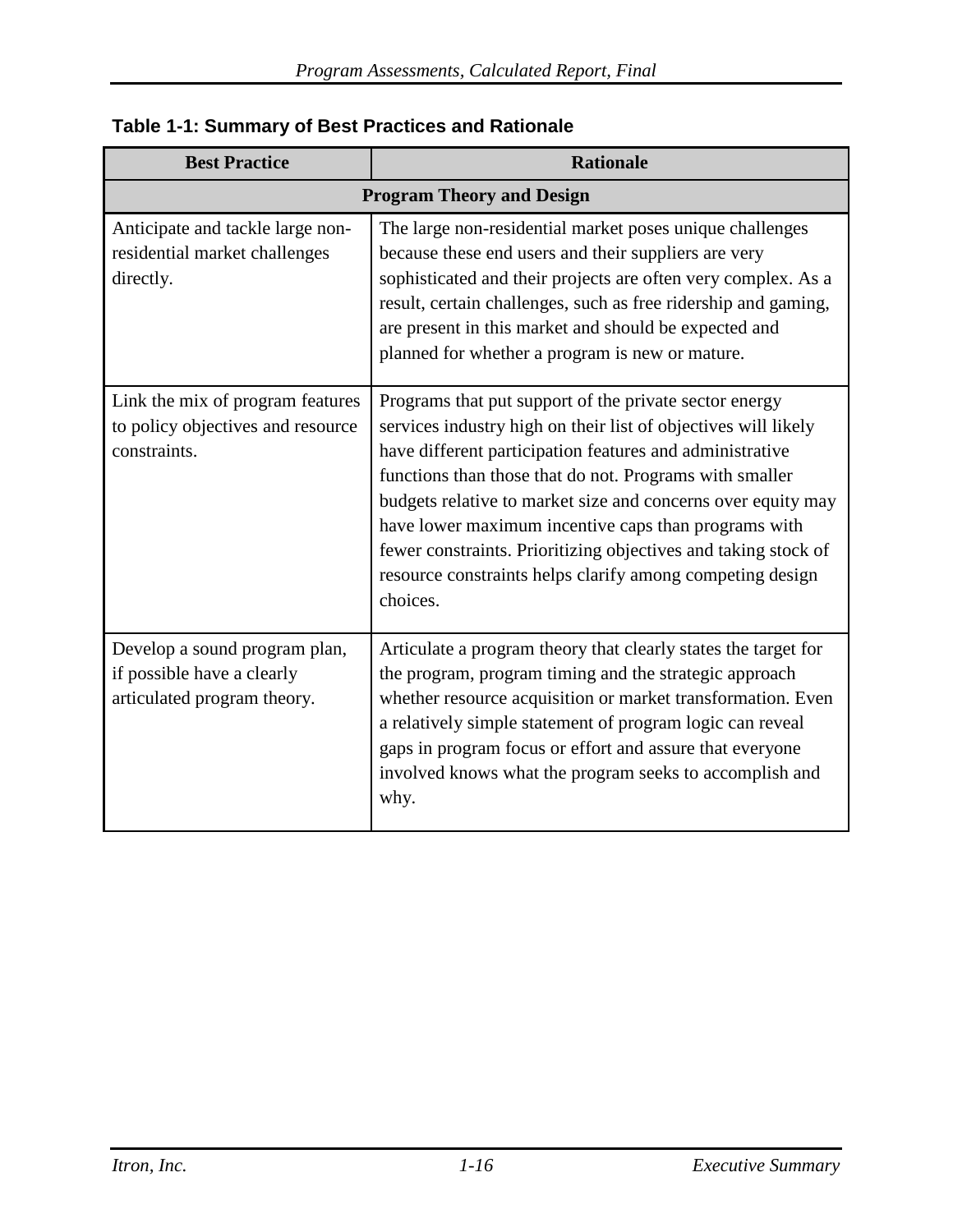| <b>Best Practice</b>                                                                                                                | <b>Rationale</b>                                                                                                                                                                                                                                                                                                                                                                                                                                                                                                                                                                                                                                                     |  |
|-------------------------------------------------------------------------------------------------------------------------------------|----------------------------------------------------------------------------------------------------------------------------------------------------------------------------------------------------------------------------------------------------------------------------------------------------------------------------------------------------------------------------------------------------------------------------------------------------------------------------------------------------------------------------------------------------------------------------------------------------------------------------------------------------------------------|--|
| Balance the need for<br>programmatic constancy and<br>consistency with the need for<br>fundamental program innovation<br>over time. | Programmatic constancy and consistency is an important<br>element of maintaining market awareness and ensuring<br>program partners have up-to-date information. Changing<br>slowly or not at all can ensure that marketing keeps up with<br>program changes. On the other hand, constancy and<br>consistency cannot come at the expense of fundamental<br>program innovation over time. Programs must adapt in<br>transformative ways to shifting policy objectives and market<br>features as well as in response to improved understanding<br>over time of how the design elements have impacted the<br>deployment of EE technology.                                |  |
| <b>Program Management</b>                                                                                                           |                                                                                                                                                                                                                                                                                                                                                                                                                                                                                                                                                                                                                                                                      |  |
| Develop and maintain clear lines<br>of responsibility and<br>communication.                                                         | Programs with multiple entities involved, such as technical<br>support contractors, must ensure that lines of responsibility<br>and communication protocols are clear. Usually technical<br>support contractors work with participants to review<br>applications and assist them in meeting program<br>requirements; however, program administrators make the<br>final decisions on whether to accept a project and how much<br>incentive to pay. Subcontracting out too many<br>responsibilities to too many different players can pose a<br>challenge. Whatever the mix of responsibilities, the process<br>should appear integrated and seamless to participants. |  |
| Use well-qualified engineering<br>staff.                                                                                            | Projects in large facilities are often extremely complex and<br>unique to individual sites. A high level of engineering<br>expertise is needed to assess project validity, estimate or<br>measure savings, and assure proper implementation. Staff<br>requirements typically include many years of experience<br>with project development and savings analyses, particularly<br>in the industrial sector, combined with a professional<br>engineering license (PE).                                                                                                                                                                                                  |  |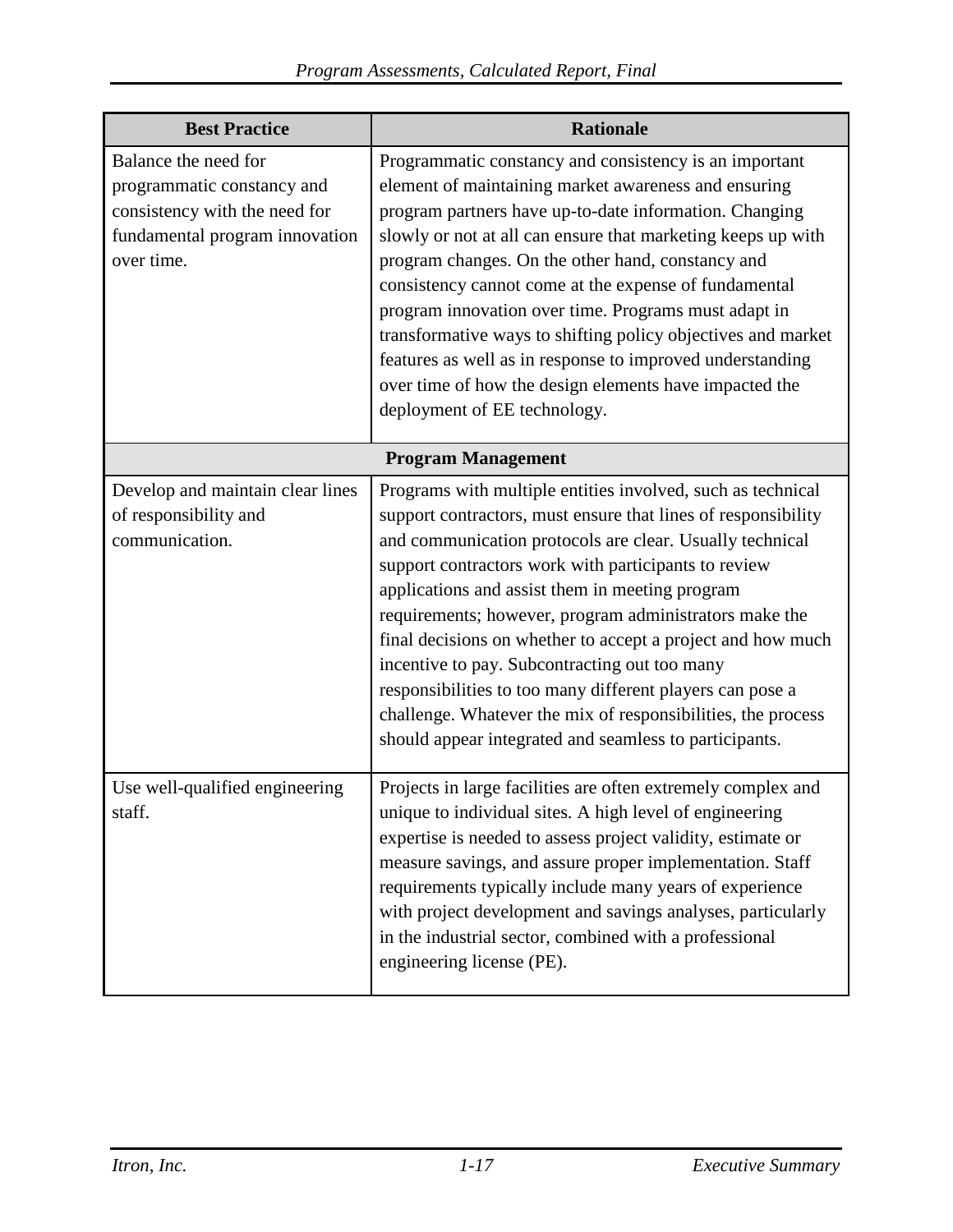| <b>Best Practice</b>                                      | <b>Rationale</b>                                                                                                                                                                                                                                                                                                                                                                                                                                                                                                                                                                                                                                                                                                                                                                                                                                      |
|-----------------------------------------------------------|-------------------------------------------------------------------------------------------------------------------------------------------------------------------------------------------------------------------------------------------------------------------------------------------------------------------------------------------------------------------------------------------------------------------------------------------------------------------------------------------------------------------------------------------------------------------------------------------------------------------------------------------------------------------------------------------------------------------------------------------------------------------------------------------------------------------------------------------------------|
| Motivate field staff and<br>efficiency service providers. | Field staff are an important asset to successful program<br>operation in many of the programs reviewed. In utility-run<br>programs, account executives typically maintain customer<br>contact, follow market trends, take an active role in end user<br>recruitment, and work with the customer throughout the<br>implementation process. In other programs, such as<br>California's SPC, NYSERDA's C/I Performance, and Xcel's<br>Bidding program, private sector energy-efficiency service<br>providers also play an active and important role in<br>developing end user projects and carrying out program<br>participation requirements on behalf of their customers. In<br>either case, it is important to have a motivated pool of<br>marketing and engineering talent to prospect for projects and<br>ensure a smooth participation experience. |
| Maintain consistency in<br>personnel over time.           | Maintaining consistent administration and support service<br>personnel is important to cost-effectively managing customer<br>specific projects in the large non-residential market. Many of<br>these efficiency projects can take several years to implement<br>from the initial project prospecting to final installation.<br>Various implementers reported that high staff turnover<br>inhibits timely implementation of the program process as<br>new staff must come up the learning curve on what are often<br>complex projects.                                                                                                                                                                                                                                                                                                                 |
| Delegate responsibility based on<br>risk versus reward.   | Program management activities are extensive for these types<br>of programs due to the complex, site-specific nature of<br>projects. Although many activities require more expensive<br>and experienced staff and contractor resources, other<br>appropriate activities can be delegated to less costly<br>personnel. Delegation of responsibility should be based on<br>balance of risk and rewards associated with the individual<br>projects or administrative function (i.e., low-risk tasks to<br>more junior or less technical employees, high-risk tasks and<br>decisions to upper management). Risks and rewards for these<br>types of programs are often tied to the size of a project, the<br>type of project, and the level of uncertainty associated with<br>project savings.                                                              |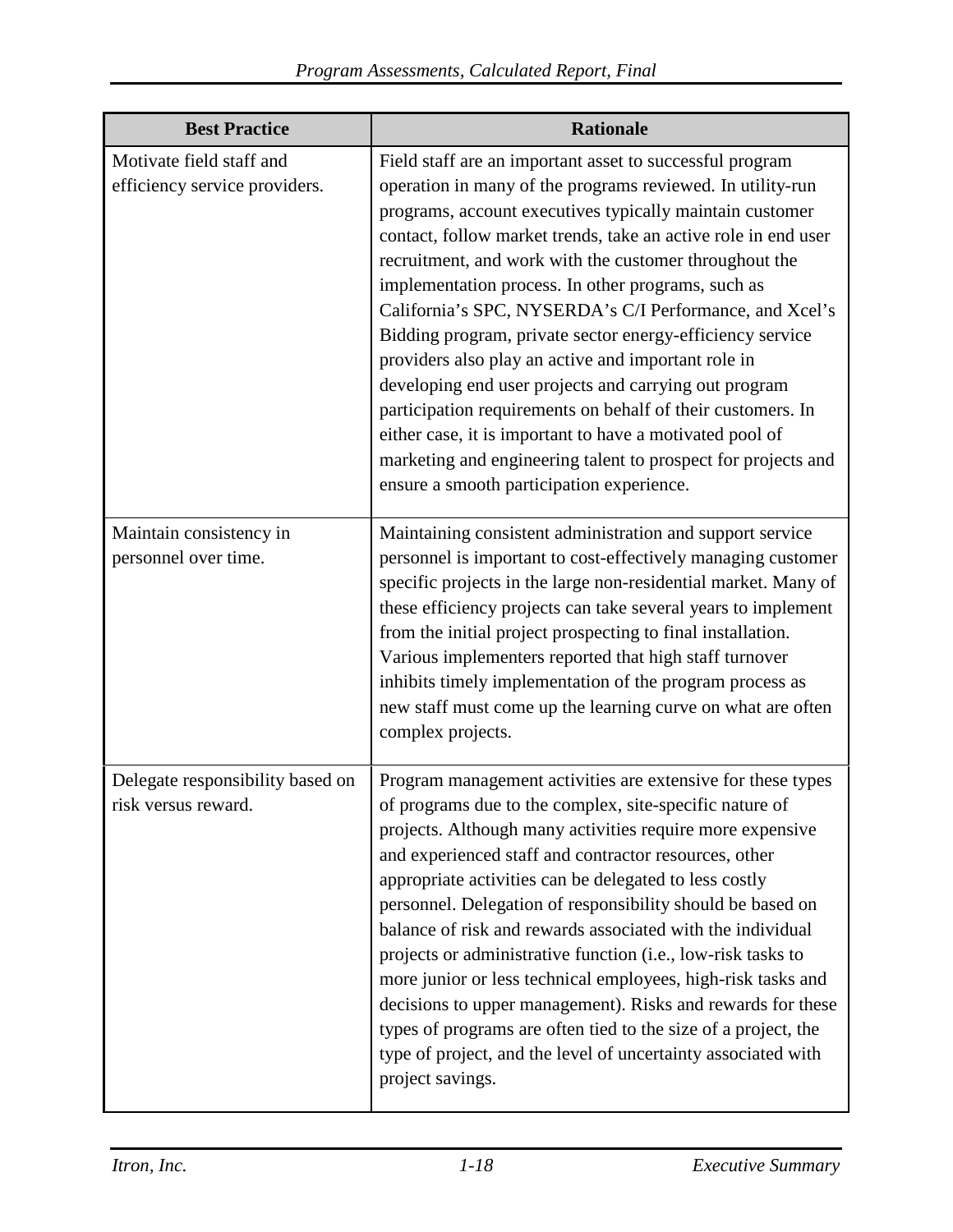| <b>Best Practice</b>                                                                                    | <b>Rationale</b>                                                                                                                                                                                                                                                                                                                                                                                                                                                                                                                                                              |
|---------------------------------------------------------------------------------------------------------|-------------------------------------------------------------------------------------------------------------------------------------------------------------------------------------------------------------------------------------------------------------------------------------------------------------------------------------------------------------------------------------------------------------------------------------------------------------------------------------------------------------------------------------------------------------------------------|
| Effectively allocate staff<br>geographically and<br>organizationally to meet the<br>needs of customers. | Staff must be allocated to the places where they and their<br>skills are needed most. This is important geographically and<br>organizationally. Field staff should be located near the<br>facilities that they serve to encourage timely interaction and<br>visits. Organizationally, scarce skills should be placed in<br>functional roles where those skills can be most effectively<br>utilized and cultivated. Furthermore, scarce skills should be<br>utilized during the portion of the process where they can be<br>most valuable, whether that is pre- or post-sales. |
| Give primary responsibility for a<br>project to a single individual<br>from beginning to end.           | Custom projects are complex, requiring significant and<br>sustained engagement with the customer over a prolonged<br>period of time. By consolidating ownership for a project with<br>a single staff member, that individual can help drive the<br>process to completion. Additionally, this simplifies the<br>process for the customer by initiating a single point of<br>contact. Consistent staffing supports better communication<br>and a shared understanding between customer and IOU with<br>regards to program rules and project specifics.                          |
| Separate day-to-day and strategic<br>management functions.                                              | Program managers who must oversee to day-to-day<br>operations while also providing long-term, strategic guidance<br>to programs are faced with often conflicting responsibilities.<br>Day-to-day operations tend to take precedence, squeezing the<br>time that is left for long-term planning. By separating these<br>two functions, programs can ensure strategic factors receive<br>attention that is warranted.                                                                                                                                                           |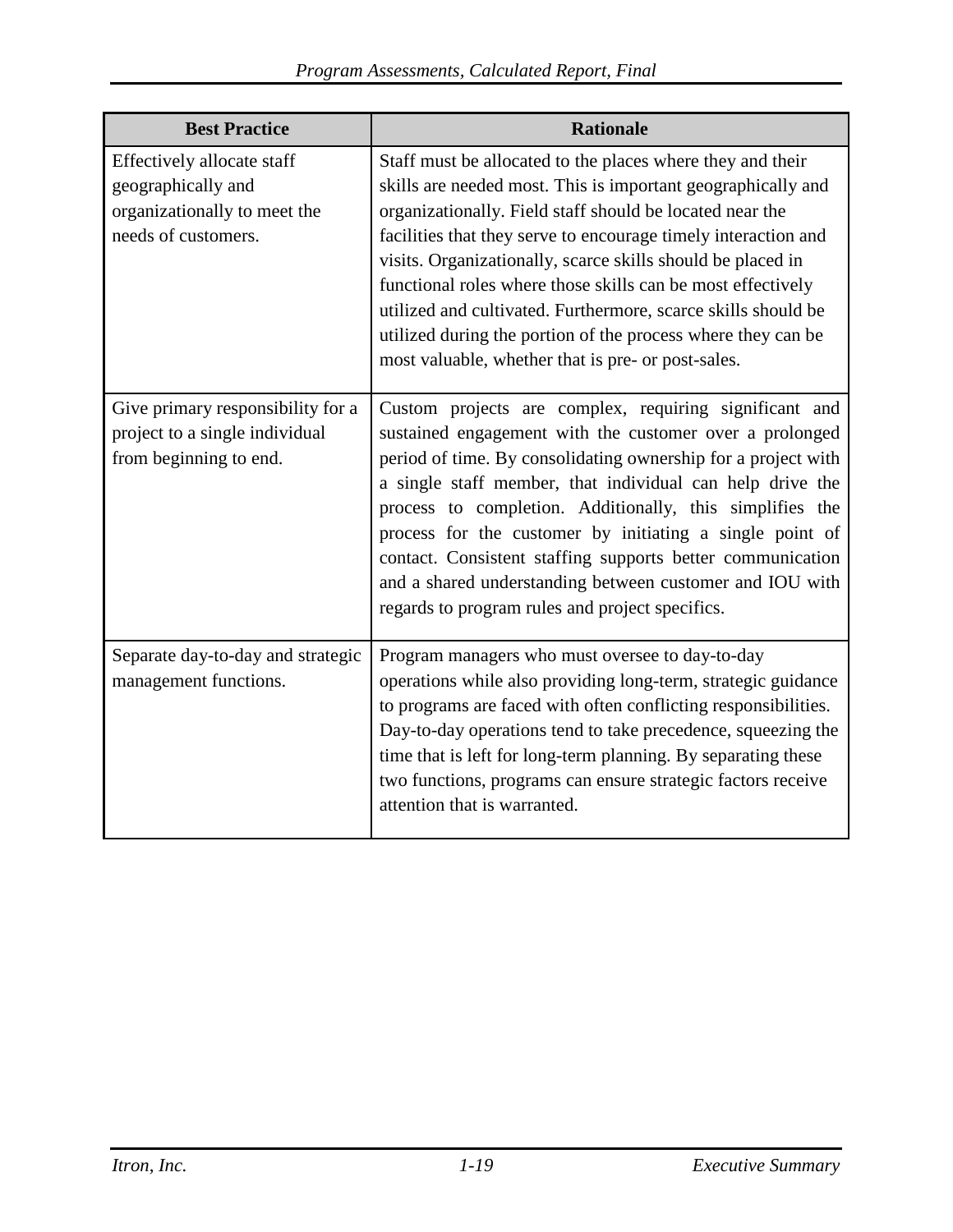| <b>Best Practice</b>                                                                                                                                                                            | <b>Rationale</b>                                                                                                                                                                                                                                                                                                                                                                                                                                                                                                                                                                                                                                                                                                                                                                                                              |
|-------------------------------------------------------------------------------------------------------------------------------------------------------------------------------------------------|-------------------------------------------------------------------------------------------------------------------------------------------------------------------------------------------------------------------------------------------------------------------------------------------------------------------------------------------------------------------------------------------------------------------------------------------------------------------------------------------------------------------------------------------------------------------------------------------------------------------------------------------------------------------------------------------------------------------------------------------------------------------------------------------------------------------------------|
|                                                                                                                                                                                                 | <b>Reporting and Tracking</b>                                                                                                                                                                                                                                                                                                                                                                                                                                                                                                                                                                                                                                                                                                                                                                                                 |
| Horizontally integrate systems<br>inclusive of all program and<br>project data as well as cross-<br>program databases, customer<br>relationship management<br>systems, and invoicing systems.   | By their nature, large non-residential comprehensive<br>efficiency programs have the most challenging reporting and<br>tracking issues. Although it takes more preparation and effort<br>to track data for these programs as compared to some other<br>program models, the size of the programs and their generally<br>high level of cost-effectiveness make the effort necessary and<br>worthwhile. Experience shows that taking early short cuts<br>that involve utilizing balkanized and non-standardized<br>project tracking systems is counterproductive. Similarly, the<br>program database should not reside entirely outside of other<br>program administrator data systems. Integration across<br>functions such as invoicing and customer management<br>eliminate data entry redundancies and unlock opportunities. |
| Vertically integrate systems with<br>upstream and downstream<br>stakeholders including<br>customers, AEs, vendors, third-<br>parties, evaluators and the CPUC<br>to improve program visibility. | Vertical integration – both upstream and downstream – can<br>increase program visibility, both internally and externally.<br>Projects should be identified and tracked at the concept stage<br>to ensure that program information and resources are directed<br>at opportunities early enough in the customer's design and<br>decision-making process to influence adoption of high-<br>efficiency measures; this is accomplished through upstream<br>integration. Downstream integration with evaluators and<br>regulators can smooth and shorten the evaluation process so<br>that recommendations are more timely and without<br>frustrating back-and-forth.                                                                                                                                                               |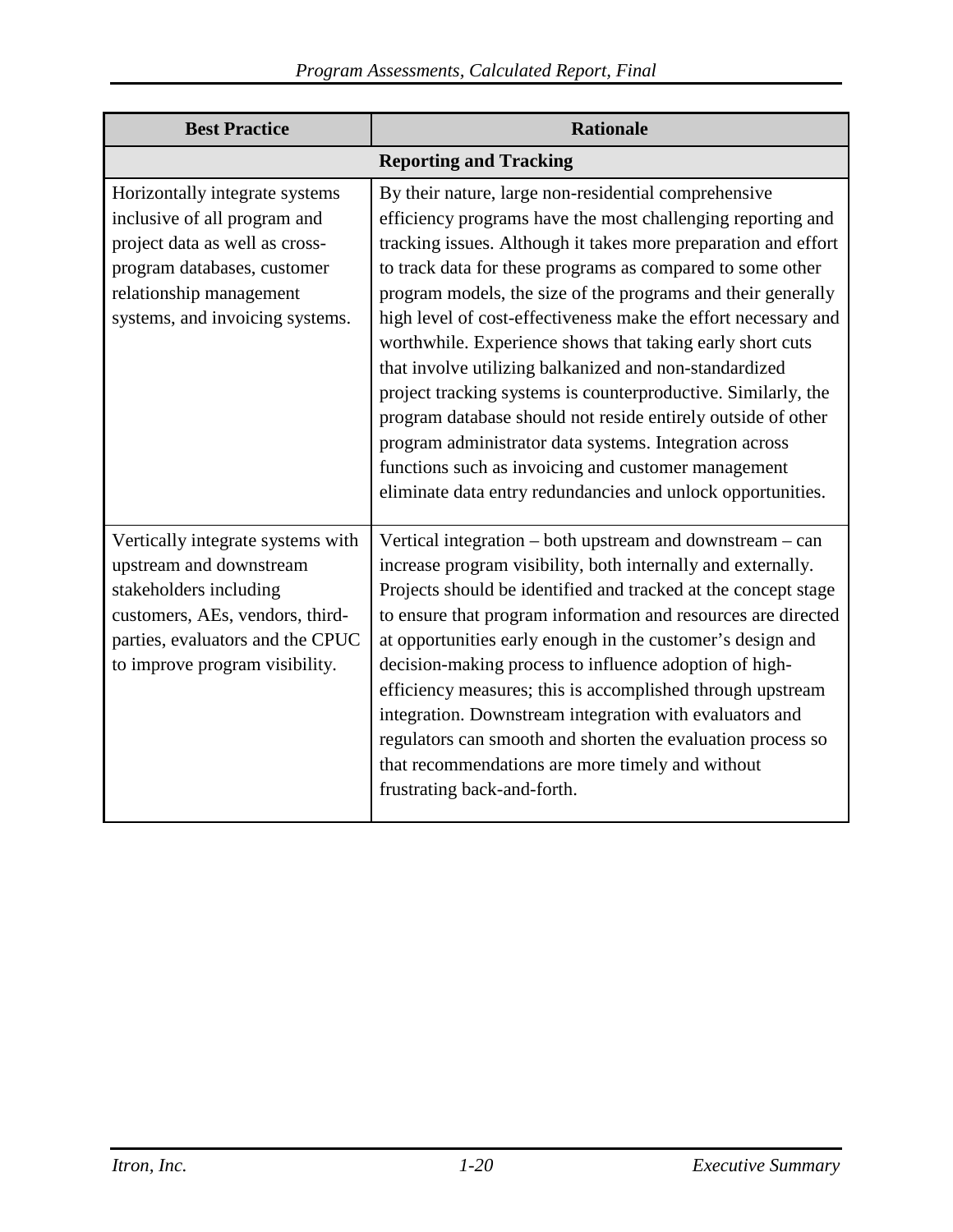| <b>Best Practice</b>                                                                                       | <b>Rationale</b>                                                                                                                                                                                                                                                                                                                                                                                                                                                                                                                                                                                                                                                                                                                                                                                                                                                                                                                                                                                                       |
|------------------------------------------------------------------------------------------------------------|------------------------------------------------------------------------------------------------------------------------------------------------------------------------------------------------------------------------------------------------------------------------------------------------------------------------------------------------------------------------------------------------------------------------------------------------------------------------------------------------------------------------------------------------------------------------------------------------------------------------------------------------------------------------------------------------------------------------------------------------------------------------------------------------------------------------------------------------------------------------------------------------------------------------------------------------------------------------------------------------------------------------|
| Use automated workflow<br>management to achieve close<br>monitoring and management of<br>project progress. | Because these types of projects often require multiple levels<br>of approval, long ordering lead times, and coordination with<br>facility maintenance schedules to install, the time it takes to<br>move from program application to final installation and<br>commissioning can last several years. In addition, some<br>projects may cancel during this process without the applicant<br>notifying the program administrator (sometimes keeping<br>reserved funds unavailable to other applicants). As a result, it<br>is important for program administrators to keep close tabs on<br>project progress. Programs with large numbers of applicants<br>should utilize regular check-in and progress milestones to<br>ensure that project status is known on a timely basis.<br>Automated notification procedures can help manage this<br>process for large programs. These can be tied to<br>programmatic requirements for milestone achievement so<br>that projects do not prematurely advance through the process. |
| Balance the level of tracking<br>against resource availability.                                            | Despite our emphasis on comprehensive and real-time<br>tracking in the best practices suggestions above, we<br>recognize that there is a legitimate tradeoff between the level<br>of detail tracked, the extent of data entry burden, and the<br>amount of time available from staff who are otherwise busy<br>conducting program activities (particularly for programs with<br>very limited budgets for program management and<br>implementation). A comprehensive tracking system that staff<br>does not have adequate time to support is of little value.                                                                                                                                                                                                                                                                                                                                                                                                                                                           |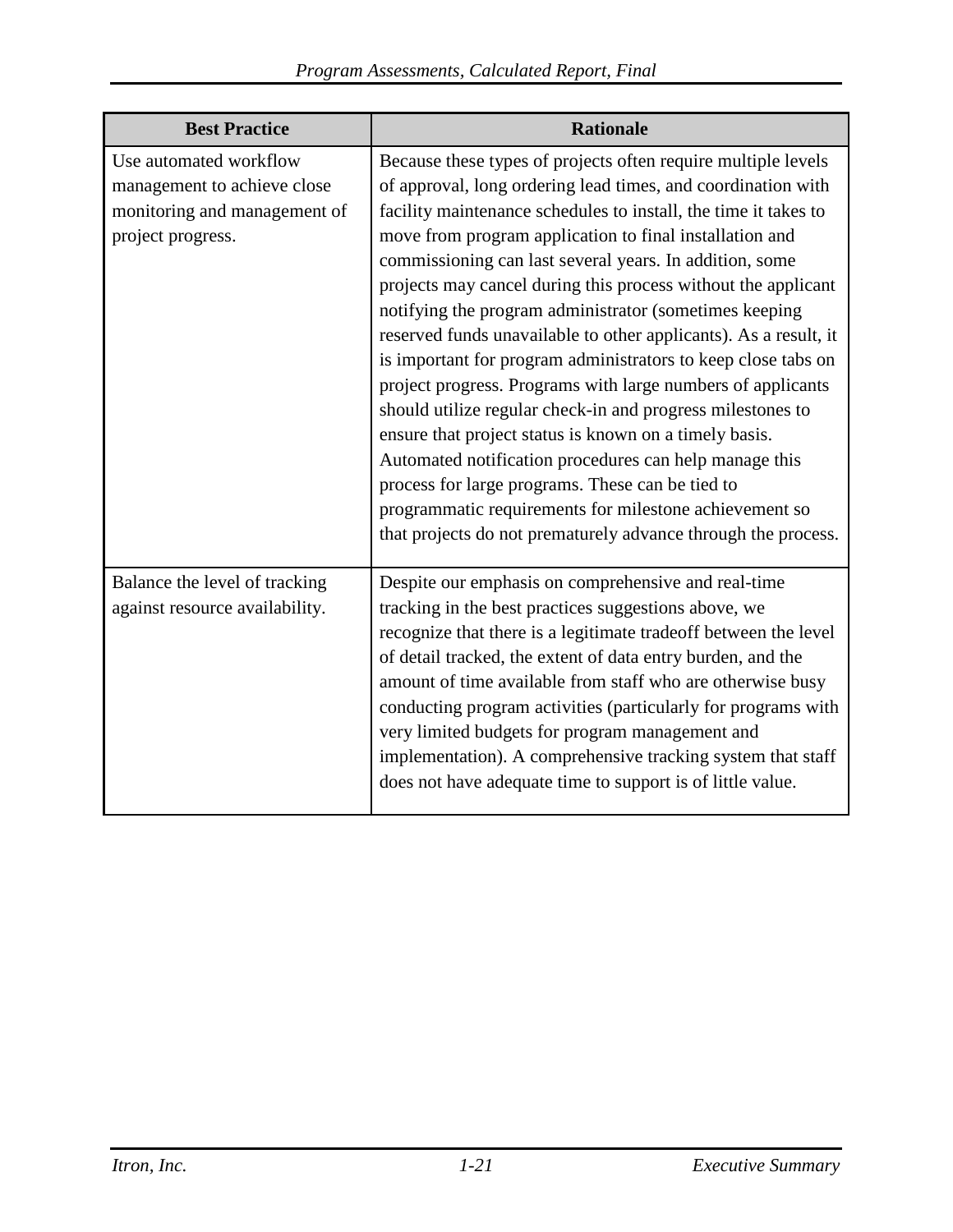| <b>Best Practice</b>                                                                                                                                                                                       | <b>Rationale</b>                                                                                                                                                                                                                                                                                                                                                                                                                                                                                                                                                                                                                                                                                                     |
|------------------------------------------------------------------------------------------------------------------------------------------------------------------------------------------------------------|----------------------------------------------------------------------------------------------------------------------------------------------------------------------------------------------------------------------------------------------------------------------------------------------------------------------------------------------------------------------------------------------------------------------------------------------------------------------------------------------------------------------------------------------------------------------------------------------------------------------------------------------------------------------------------------------------------------------|
|                                                                                                                                                                                                            | <b>Quality Control and Verification</b>                                                                                                                                                                                                                                                                                                                                                                                                                                                                                                                                                                                                                                                                              |
| Require <i>post</i> -inspections and<br>commissioning for all large<br>projects and projects with highly<br>uncertain savings.                                                                             | As incentive levels increase, so does the motivation and<br>potential negative impacts of gaming or fraud. For small<br>projects, random inspections on a significant percentage of<br>projects also can be used cost-effectively for projects with<br>well-established types of efficiency measures and baselines<br>that are well known on average. Invoices should be required<br>and reviewed for all projects, including small ones and<br>particularly those that do not receive post-inspections. Very<br>large and complex projects should also require some level of<br>commissioning to establish that the new equipment or<br>process is not only installed but operating and functioning as<br>designed. |
| Require <i>pre</i> -inspections for large<br>projects with highly uncertain<br>baseline conditions that<br>significantly affect project<br>savings.                                                        | Savings cannot be reliably estimated for some types of<br>projects on purely an ex post basis. Pre-inspections are an<br>important part of developing defensible savings for projects<br>such as complex compressed air, retrocommissioning and<br>industrial process retrofits.                                                                                                                                                                                                                                                                                                                                                                                                                                     |
| Conduct either in-program<br>measurement or measurement<br>through an impact evaluation on<br>the very largest projects and<br>those that contribute most to<br>uncertainty in overall program<br>savings. | Measurement for the largest projects is usually cost-justified<br>given the project's contribution to overall savings and the<br>size of an individual application's potential incentive check.<br>In addition, pre-measurement should be utilized for large,<br>complex measures that cannot otherwise be reliably<br>quantified with only ex post data. For some projects, pre-<br>installation measurement is the only defensible way to<br>develop reliable savings estimates and extract adequate value<br>from post-installation measurements.                                                                                                                                                                 |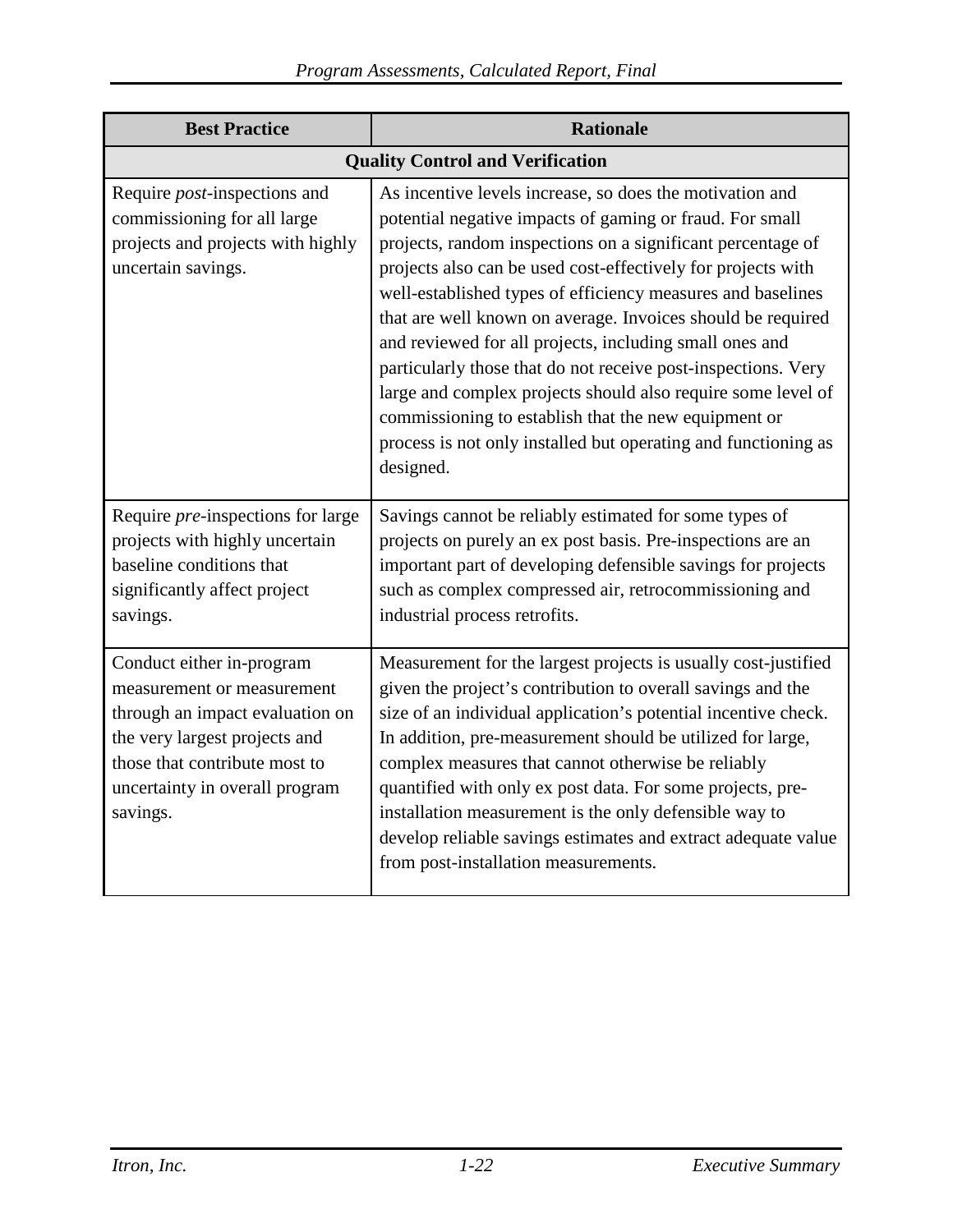| <b>Best Practice</b>                                                                                                                                                              | <b>Rationale</b>                                                                                                                                                                                                                                                                                                                                                                                                                                                                                                                                                                                                                                                                                                                                                                 |
|-----------------------------------------------------------------------------------------------------------------------------------------------------------------------------------|----------------------------------------------------------------------------------------------------------------------------------------------------------------------------------------------------------------------------------------------------------------------------------------------------------------------------------------------------------------------------------------------------------------------------------------------------------------------------------------------------------------------------------------------------------------------------------------------------------------------------------------------------------------------------------------------------------------------------------------------------------------------------------|
| Tailor measurement rigor,<br>including the use of sampling, to<br>each project's contribution to the<br>cumulative uncertainty in<br>estimated savings for the<br>program overall | Fitting the rigor of M&V to match the type of project is an<br>effective way to lower overall M&V costs. When it comes to<br>M&V, one size certainly does not fit all. Overly complicated<br>M&V procedures for simple measures with well-known<br>savings can result in unnecessary costs and be an irritant to<br>program participants. Conversely, allocating more time and<br>resources to M&V on unfamiliar projects and those with<br>highly uncertain savings provides important quality control.<br>In addition, using sampling techniques within or across an<br>individual applicant's sites is also usually much more cost-<br>effective than requiring a census of measures installed, while<br>still providing high levels of reliability and a check on<br>gaming. |
| Limit the use of multi-year, in-<br>program measurement of<br>savings.                                                                                                            | Experience shows that it is difficult in practice for program<br>administrators, third-party energy services providers, and end<br>users to maintain the institutional memory and financial<br>motivation necessary to develop, submit, and review detailed<br>measurement reports for more than a year or two. A full year<br>of post-installation measurement is usually adequate to<br>develop a reasonable estimate of savings. Subsequent years<br>worth of measurement may be desirable to some applicants<br>on an optional basis if they are convinced a single or<br>particular year is unrepresentative. Multi-year measurement<br>of impacts for resource planning can be accomplished<br>through retention studies using representative samples.                     |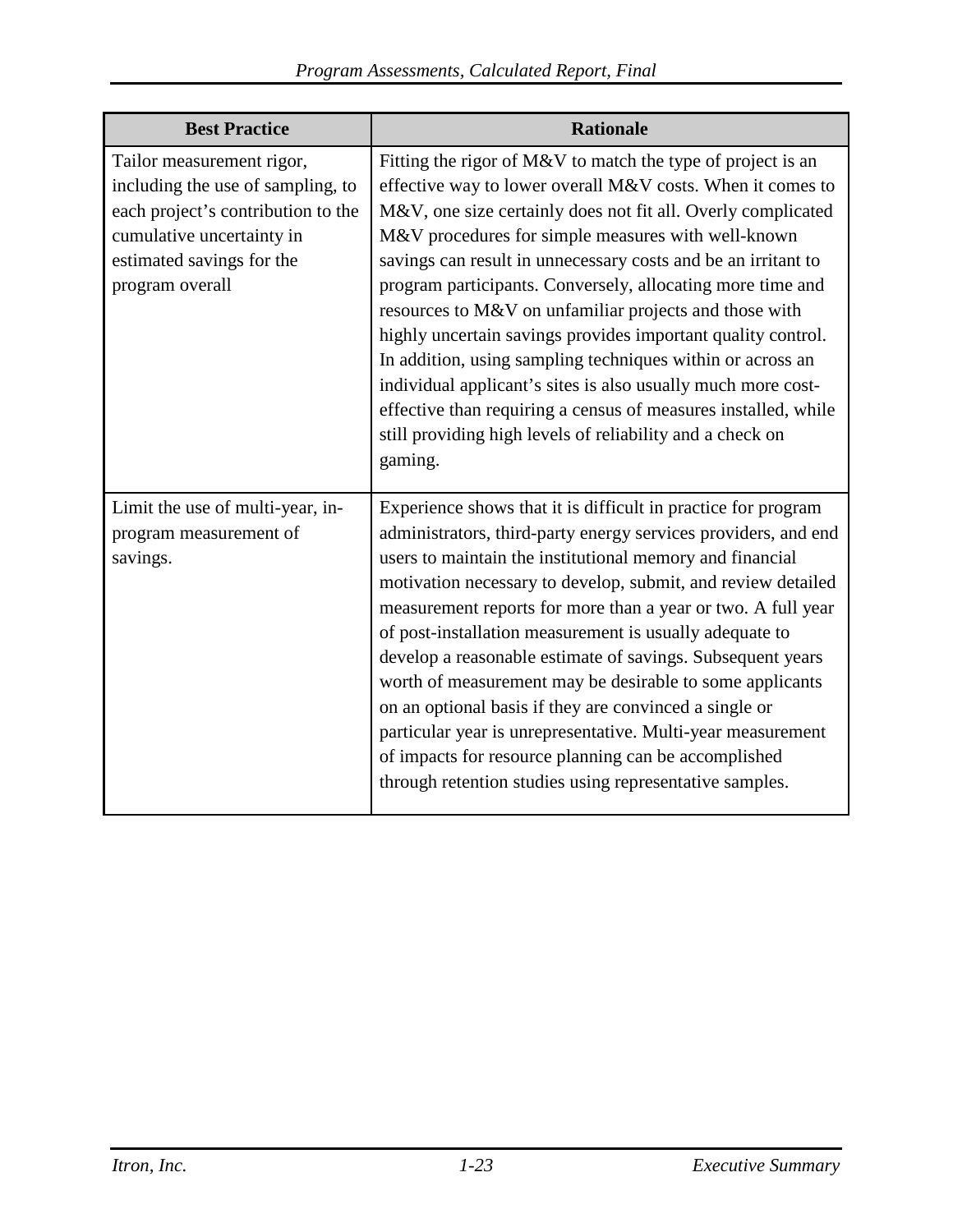| <b>Best Practice</b>                                                                                   | <b>Rationale</b>                                                                                                                                                                                                                                                                                                                                                                                                                                                                                                                                                                                                                                                                                                                                                                                                                                                                                                                                                                    |
|--------------------------------------------------------------------------------------------------------|-------------------------------------------------------------------------------------------------------------------------------------------------------------------------------------------------------------------------------------------------------------------------------------------------------------------------------------------------------------------------------------------------------------------------------------------------------------------------------------------------------------------------------------------------------------------------------------------------------------------------------------------------------------------------------------------------------------------------------------------------------------------------------------------------------------------------------------------------------------------------------------------------------------------------------------------------------------------------------------|
| Carefully consider tradeoffs<br>associated with in-program<br>M&V versus ex post impact<br>evaluation. | Some program managers believe that in-program M&V is an<br>important defining characteristic of the program itself, is<br>most cost-effective, and is less intrusive to the applicants<br>than either an independent impact evaluation or a<br>combination of in-program measurement and impact<br>evaluation. On the other hand, other program managers with<br>extensive experience with in-program measurement have<br>concluded that in-program measurement is overly<br>burdensome to administration of the program and takes too<br>many resources away from other program implementation<br>activities. Hybrid approaches may be effective (e.g., program<br>evaluators working with program staff to design and<br>implement measurement plans on representative samples of<br>projects) but coordination is critical to minimizing<br>participant burden that can come from having to provide the<br>same types of information and facility access to multiple<br>parties. |
| Consider using third-party M&V<br>contractors to oversee or conduct<br>M&V.                            | Utilization of firms specializing in program-related M&V<br>was repeatedly cited as very effective in the success of the<br>reviewed programs. Contracting out the M&V task for the<br>entire program allowed program participants to be free from<br>the responsibility and financial burden of M&V.<br>Additionally, because of the similar types of projects going<br>through the program, the M&V contractor may be able to<br>achieve consistency in M&V procedures and produce results<br>more cost-effectively than can individual applicants.<br>Utilizing third-party firms for these functions can help<br>administrators balance workloads across peaks and valleys,<br>obtain multiple engineering perspectives and peer-to-peer<br>review, and keep costs down by paying for work performed<br>rather than maintaining full-time employee levels sized to<br>meet peak application loads.                                                                              |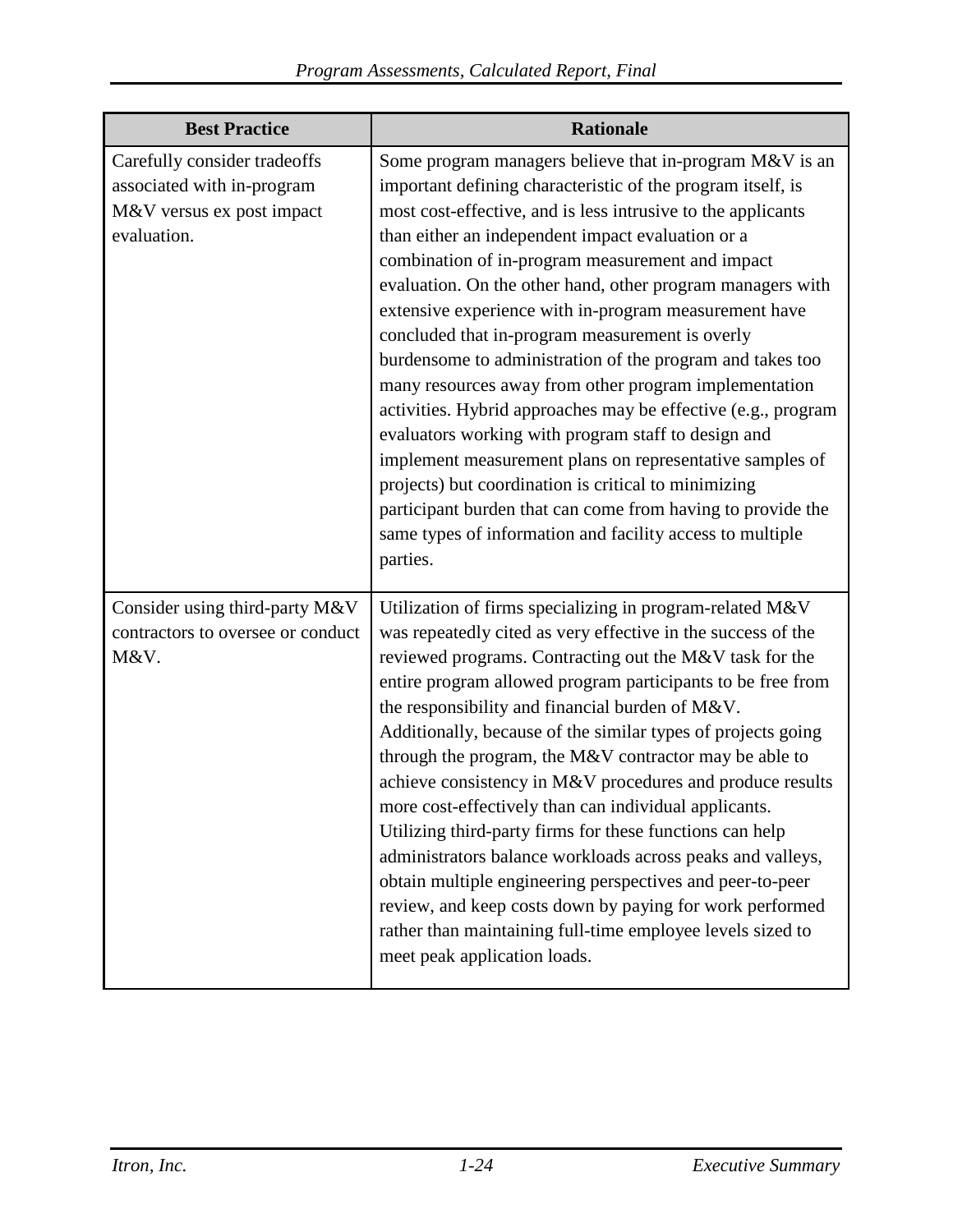| <b>Best Practice</b>                                                                         | <b>Rationale</b>                                                                                                                                                                                                                                                                                                                                                                                                                                                                                                                                                                                                                                             |  |
|----------------------------------------------------------------------------------------------|--------------------------------------------------------------------------------------------------------------------------------------------------------------------------------------------------------------------------------------------------------------------------------------------------------------------------------------------------------------------------------------------------------------------------------------------------------------------------------------------------------------------------------------------------------------------------------------------------------------------------------------------------------------|--|
| Tie staff performance to<br>independently verified results.                                  | Creating a clear connection between performance reviews<br>and bonuses of program- and field staff to verified gross<br>savings as reported through an independent M&V or impact<br>evaluation process is likely to increase project quality and the<br>accuracy of initial savings estimates. Net savings should also<br>be presented to the staff in a regular feedback, but<br>performance links are stronger and more manageable when<br>they target gross savings Marketing staff, in particular,<br>should have financial incentives tied in some way to gross<br>savings that are independently verified.                                             |  |
| <b>Marketing and Outreach</b>                                                                |                                                                                                                                                                                                                                                                                                                                                                                                                                                                                                                                                                                                                                                              |  |
| Dedicate staff to the<br>development of marketing<br>strategy and materials.                 | Program-dedicated staff often cannot put appropriate<br>amounts of time towards marketing strategy and materials.<br>By housing marketing strategy and materials development in<br>one organizational group, the process can be streamlined and<br>can receive the resources that will support effective<br>marketing strategy.                                                                                                                                                                                                                                                                                                                              |  |
| Use the program's website to<br>broadly inform the market and<br>attract participation.      | Because the large non-residential market is made up of a<br>small population of well-informed customers and efficiency<br>service providers, driving prospective participants to a<br>comprehensive program website is often effective without<br>significant other investments in traditional advertising.                                                                                                                                                                                                                                                                                                                                                  |  |
| Leverage the extensive<br>marketing efforts of the private<br>sector, particularly of ESCOs. | The large non-residential market typically receives<br>significant private sector marketing attention with respect to<br>energy efficiency prospecting. In this market, ESCOs, trade<br>allies, vendors, and other service providers that believe the<br>program will help close deals are natural and effective<br>marketing partners. However, care and oversight by program<br>staff is required to ensure program offerings are introduced at<br>an appropriate stage of project development. Supporting their<br>efforts by providing simple, up-to-date information about the<br>program can magnify their impact by helping them sell the<br>program. |  |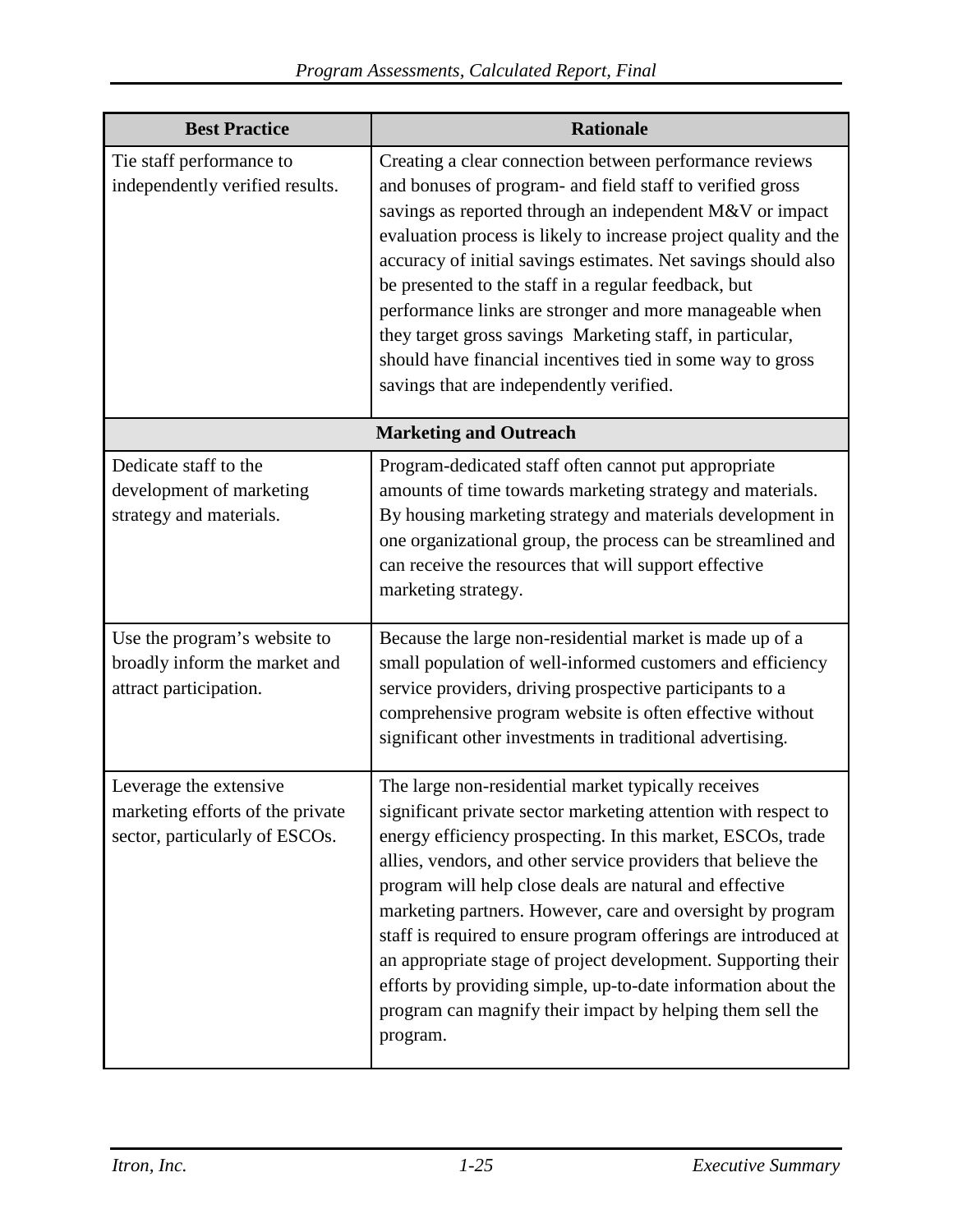| <b>Best Practice</b>                                                                                                                                                                          | <b>Rationale</b>                                                                                                                                                                                                                                                                                                                                                                                       |
|-----------------------------------------------------------------------------------------------------------------------------------------------------------------------------------------------|--------------------------------------------------------------------------------------------------------------------------------------------------------------------------------------------------------------------------------------------------------------------------------------------------------------------------------------------------------------------------------------------------------|
| Keep energy efficiency service<br>providers well informed about<br>program features and changes<br>through seminars, training<br>sessions, trade shows, and annual<br>meetings of key groups. | To keep private sector marketing efforts effective, it is<br>important to provide outreach and offer training on both on-<br>going program details and periodic program updates. Where<br>possible, keep a two-track process, with deep training<br>specific for newly participating vendors and ongoing<br>information provided to veteran participants that is limited to<br>changes in the program. |
| Market energy efficiency options<br>directly to large end users<br>through AEs at the earliest<br>decision-making stage for major<br>equipment or facility<br>modifications.                  | AEs can play a critical role in identifying large equipment<br>and facility changes early. This helps ensure efficiency<br>opportunities are appropriately considered and maximizes<br>chances of program influence. Utilization of sales or related<br>tracking systems helps prevent projects from becoming lost<br>opportunities.                                                                   |
| Identify and address industry-<br>specific barriers and issues.                                                                                                                               | Segment and sector specialists can support marketing efforts<br>by researching industries and providing information to<br>relevant marketing strategists. This will improve marketing<br>effectiveness and drive greater participation.                                                                                                                                                                |
| Develop and disseminate case<br>studies of key technologies and<br>segment applications.                                                                                                      | Large customers, particularly industrial, can be very risk<br>averse with respect to new technologies. At the same time,<br>they are very concerned about staying competitive and<br>keeping up with industry trends. Case studies help to<br>facilitate the diffusion of new ideas and practices.                                                                                                     |
| Conduct on-going training of<br>account managers and other<br>marketing staff to keep abreast of<br>the latest efficiency technologies<br>and practices.                                      | Keeping staff members, particularly AEs, up to date with the<br>latest technical information is critical to maintaining<br>credibility among large end users and their service providers.                                                                                                                                                                                                              |
| Utilize data to maximize the<br>effectiveness of marketing<br>efforts.                                                                                                                        | As reporting and tracking systems evolve and become more<br>advanced, all available data should be leveraged to gauge<br>segment-level participation, vendor and contractor<br>participation patterns, and campaign effectiveness.                                                                                                                                                                     |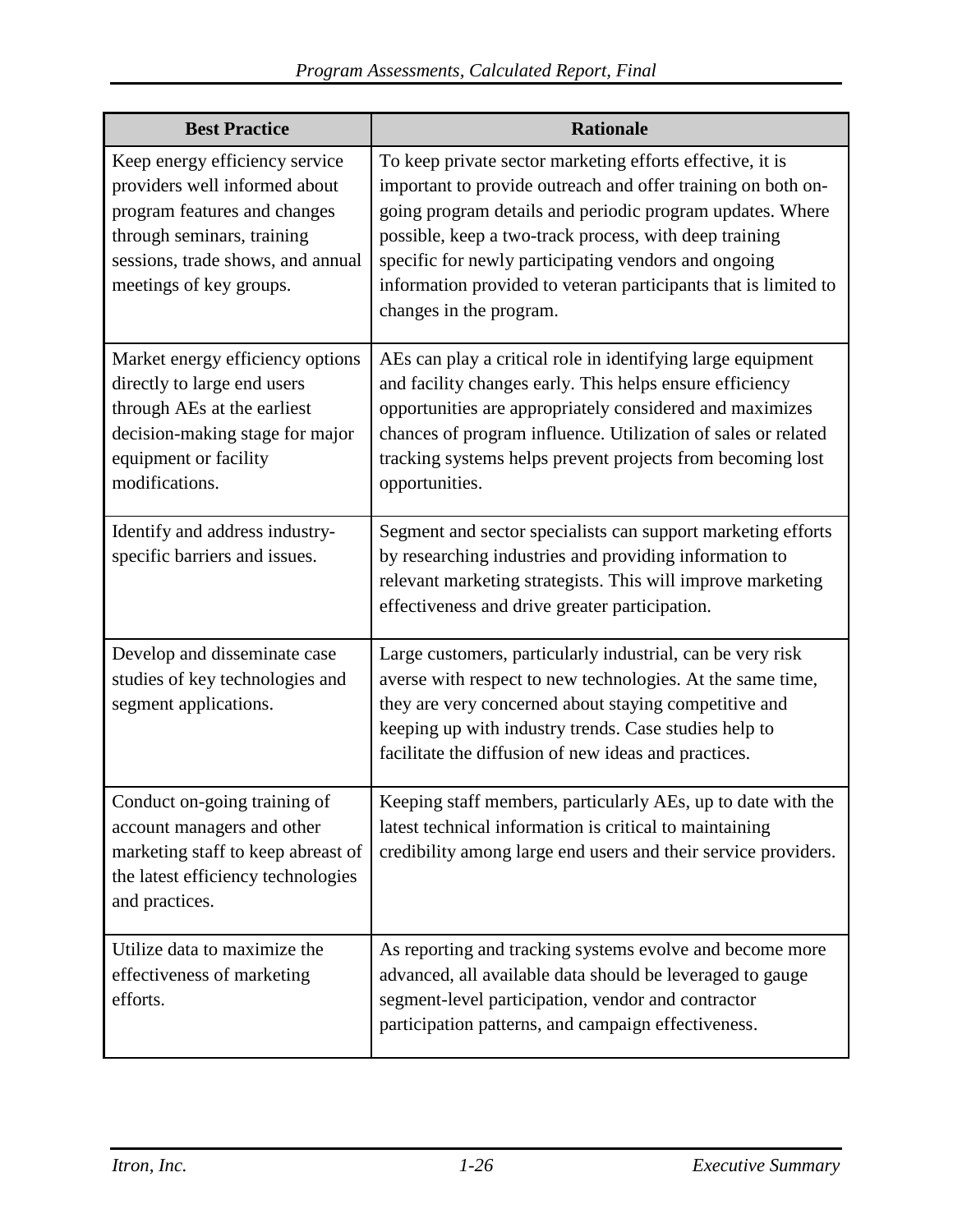| <b>Best Practice</b>                                                                                                                                                                                         | <b>Rationale</b>                                                                                                                                                                                                                                                                                                                                                                                                                                                                                                                                                                                                                                                                                                                                                                                                                   |  |  |
|--------------------------------------------------------------------------------------------------------------------------------------------------------------------------------------------------------------|------------------------------------------------------------------------------------------------------------------------------------------------------------------------------------------------------------------------------------------------------------------------------------------------------------------------------------------------------------------------------------------------------------------------------------------------------------------------------------------------------------------------------------------------------------------------------------------------------------------------------------------------------------------------------------------------------------------------------------------------------------------------------------------------------------------------------------|--|--|
| <b>Participation Process and Customer Service</b>                                                                                                                                                            |                                                                                                                                                                                                                                                                                                                                                                                                                                                                                                                                                                                                                                                                                                                                                                                                                                    |  |  |
| Keep the application process and<br>forms from being overly<br>complex and costly to navigate<br>while at the same time not being<br>over-simplified.                                                        | Large comprehensive incentive programs require more<br>significant levels of site-specific application data than do<br>other types of programs because the measures implemented<br>are often site-specific and savings are very sensitive to<br>baseline conditions. Nonetheless, data requirements and<br>associated forms should be well designed to ensure they<br>focus on the most critically needed savings and verification<br>inputs.                                                                                                                                                                                                                                                                                                                                                                                      |  |  |
| Tailor the degree of formality<br>and extent of program rules and<br>requirements to the size of the<br>program, the size of the market<br>being addressed, and the level of<br>expertise of in-house staff. | Large programs in large service territories with large<br>numbers of applicants and turnover among in-house staff<br>tend to require more detailed and formal program rules and<br>application rigor. This is because it becomes virtually<br>impossible in practice for a group of staff to consistently<br>communicate and enforce program participation<br>requirements informally when there are large numbers of<br>applicants. On the other hand, there are excellent examples<br>of how one can combine strong, multi-year in-house staff<br>expertise with a relatively small target market and program<br>size to achieve excellent program effects through informal<br>processes (see, for example, the discussion of Informal<br>incentive level setting by administrators of smaller programs<br>in the next section). |  |  |
| Provide technical assistance to<br>help applicants through the<br>process.                                                                                                                                   | Technical expertise should not be limited to the program<br>application and review process but also should be offered to<br>applicants to help them prepare their applications correctly<br>the first time.                                                                                                                                                                                                                                                                                                                                                                                                                                                                                                                                                                                                                        |  |  |
| Develop a cadre of trade allies<br>who can then assist customers<br>through the process.                                                                                                                     | Because trade allies typically assist multiple customers<br>participating in large C&I programs over multiple years,<br>developing a strong trade ally infrastructure can help<br>program administrators to increase the ease of customer<br>participation over time.                                                                                                                                                                                                                                                                                                                                                                                                                                                                                                                                                              |  |  |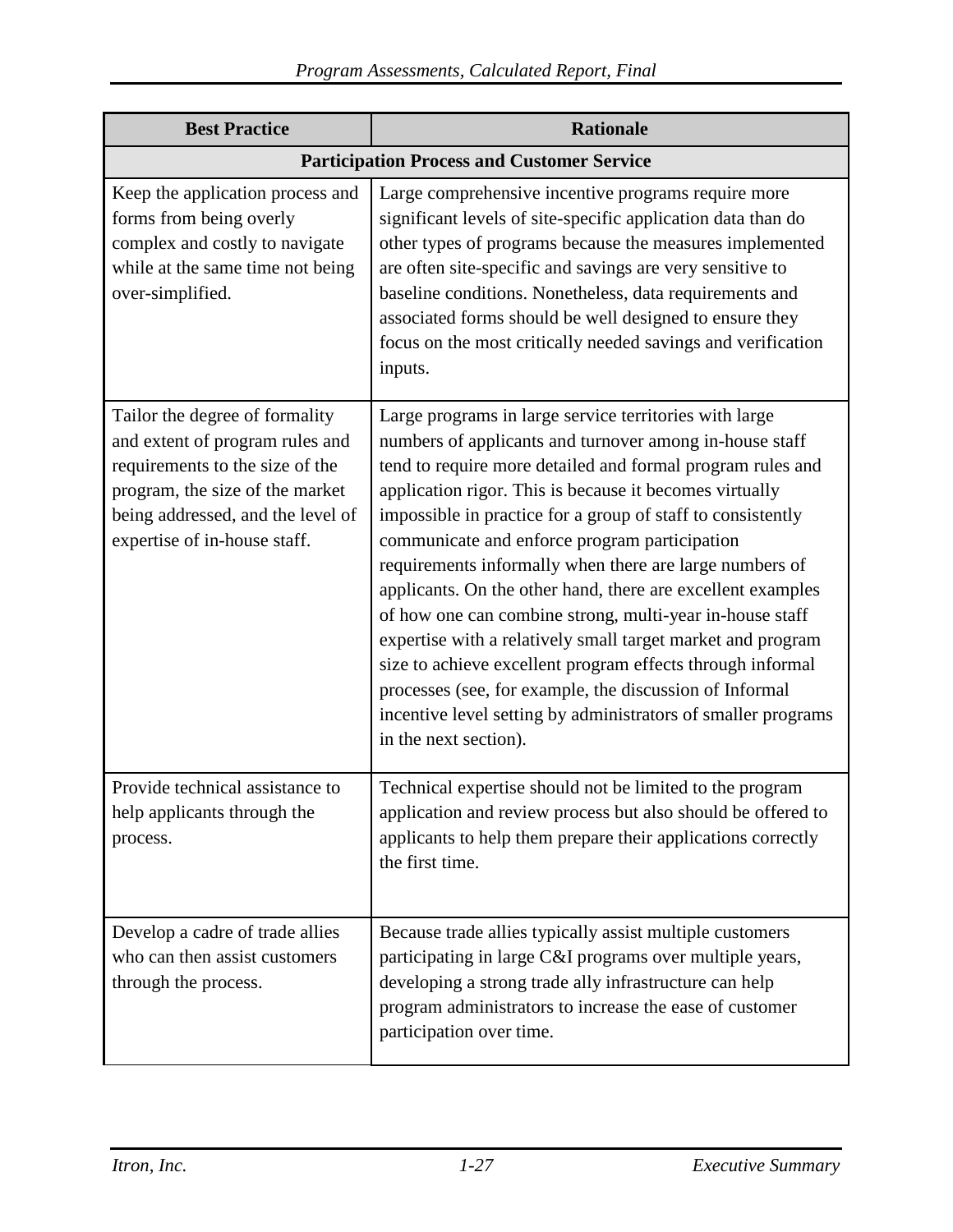| <b>Best Practice</b>                                                                          | <b>Rationale</b>                                                                                                                                                                                                                                                                                                                                                                                                                                                                                                                                                                                                                                                                                                                                                                                                                                                    |  |  |
|-----------------------------------------------------------------------------------------------|---------------------------------------------------------------------------------------------------------------------------------------------------------------------------------------------------------------------------------------------------------------------------------------------------------------------------------------------------------------------------------------------------------------------------------------------------------------------------------------------------------------------------------------------------------------------------------------------------------------------------------------------------------------------------------------------------------------------------------------------------------------------------------------------------------------------------------------------------------------------|--|--|
| Try to maintain some availability<br>of program funds throughout<br>most of the program year. | Approaches utilized to stretch program funds include<br>customer or per site incentive caps, staging the release of<br>funds throughout a program year, and penalties (e.g., reduced<br>incentives) for projects that are not installed within a pre-set<br>period of time (e.g., several administrators use 18 months).<br>Maintaining funds throughout most of the program year<br>gives trade allies the confidence that they can sell the<br>benefits of participation without concern that their customers<br>will make a decision to install a project based on the program<br>only to find out that funds are unavailable. It also provides<br>customers with the confidence that they can apply for the<br>program at the appropriate point in their decision-making<br>process, rather than feeling pressured to apply quickly simply<br>to reserve funds. |  |  |
| <b>Installation and Delivery Mechanisms</b>                                                   |                                                                                                                                                                                                                                                                                                                                                                                                                                                                                                                                                                                                                                                                                                                                                                                                                                                                     |  |  |
| Use incremental costs to<br>benchmark and limit payments.                                     | Limiting payments so that they do not exceed a pre-<br>determined portion of average or customer-specific<br>incremental cost estimates is critical to avoiding grossly<br>overpaying for savings.                                                                                                                                                                                                                                                                                                                                                                                                                                                                                                                                                                                                                                                                  |  |  |
| Set incentive levels to maximize<br>net not gross program impacts.                            | Free riders dilute the market impact of program dollars.<br>Incentive levels should be set based on the program<br>strategies and goals. Although specific objectives may vary<br>across jurisdictions (e.g., the relative importance of<br>encouraging industrial process versus commercial HVAC<br>impacts), all programs should strive to maximize net savings<br>and minimize free ridership. Payback period minimums and<br>increasing incentives with increasing payback periods are<br>one approach. Another is to tie incentive levels to individual<br>measures or types of measures that are known to have<br>extremely high or low naturally occurring adoption levels.                                                                                                                                                                                  |  |  |
| Adjust incentives levels based on<br>market demand.                                           | When program funds are severely over or under subscribed,<br>adjusting incentive levels may be necessary. However,<br>incentive levels should not be based strictly on market<br>demand and should not be altered in patterns that appear<br>random to market participants.                                                                                                                                                                                                                                                                                                                                                                                                                                                                                                                                                                                         |  |  |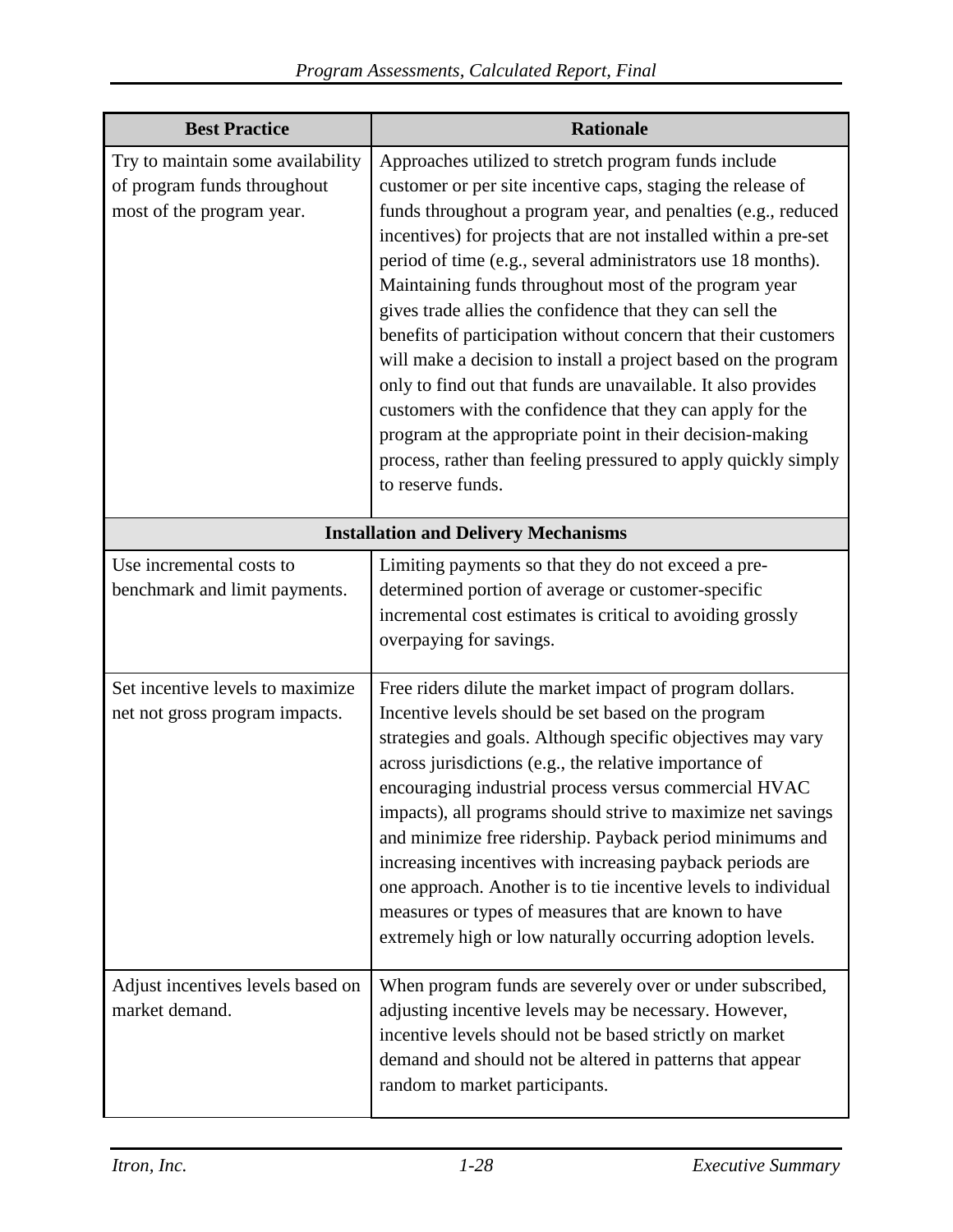| <b>Best Practice</b>                                                                                                                                                         | <b>Rationale</b>                                                                                                                                                                                                                                                                                                                                                                                                                                                                                                                                                                                                                                         |
|------------------------------------------------------------------------------------------------------------------------------------------------------------------------------|----------------------------------------------------------------------------------------------------------------------------------------------------------------------------------------------------------------------------------------------------------------------------------------------------------------------------------------------------------------------------------------------------------------------------------------------------------------------------------------------------------------------------------------------------------------------------------------------------------------------------------------------------------|
| Limit or exclude incentive<br>payments to known free riders.                                                                                                                 | Several of the approaches discussed above are focused on<br>trying to minimize free-ridership through indirect<br>programmatic rules and requirements. The advantages of<br>such approaches are that the rules and requirements are<br>codified and apply equally to all customers. Disadvantages of<br>all of the approaches above are that they are based on<br>correlations between project characteristics and free-<br>ridership for which there are always exceptions. When<br>program administrators are incented and permitted to simply<br>exclude known free riders, program funds can be redirected<br>to projects that provide net benefits. |
| Design installation and delivery<br>mechanisms to meet program<br>objectives.                                                                                                | Installation and delivery mechanisms must be tied directly to<br>the objectives the program intends to achieve. Both non-<br>incentive and incentive mechanisms must be designed with<br>those objectives in mind. Cost-effective resource acquisition<br>may be best achieved through low-cost non-incentive<br>mechanisms or none at all. Alternative objectives may<br>require more involved non-incentive mechanisms as well as<br>complex incentive structures to achieve them.                                                                                                                                                                     |
|                                                                                                                                                                              | <b>Program Evaluation and Adaptability</b>                                                                                                                                                                                                                                                                                                                                                                                                                                                                                                                                                                                                               |
| Conduct both process and impact<br>evaluations routinely.                                                                                                                    | This best practice ensures that managers of calculated<br>customer programs are provided timely feedback to enable<br>them to make improvements on a regular basis. These<br>programs tend to be the largest programs in an<br>administrator's portfolio and hence require close monitoring.                                                                                                                                                                                                                                                                                                                                                             |
| Stagger the timing of process and<br>ex post impact tasks so that<br>process evaluations can be<br>conducted and results<br>communicated on a relatively<br>real-time basis. | Evaluations typically occur after the end of a multi-year<br>program cycle. Because of the long lag after program<br>participation in the calculated program, it is useful to conduct<br>some evaluation tasks on an interim or ongoing basis. These<br>evaluation tasks should focus on identifying structural or<br>operational issues that hamper program performance, from a<br>marketing, satisfaction perspective as well as application or<br>verification issues that may eventually hinder the<br>achievement of ex-post net impact. This will enable<br>problems to be identified and remedied in a timely manner.                             |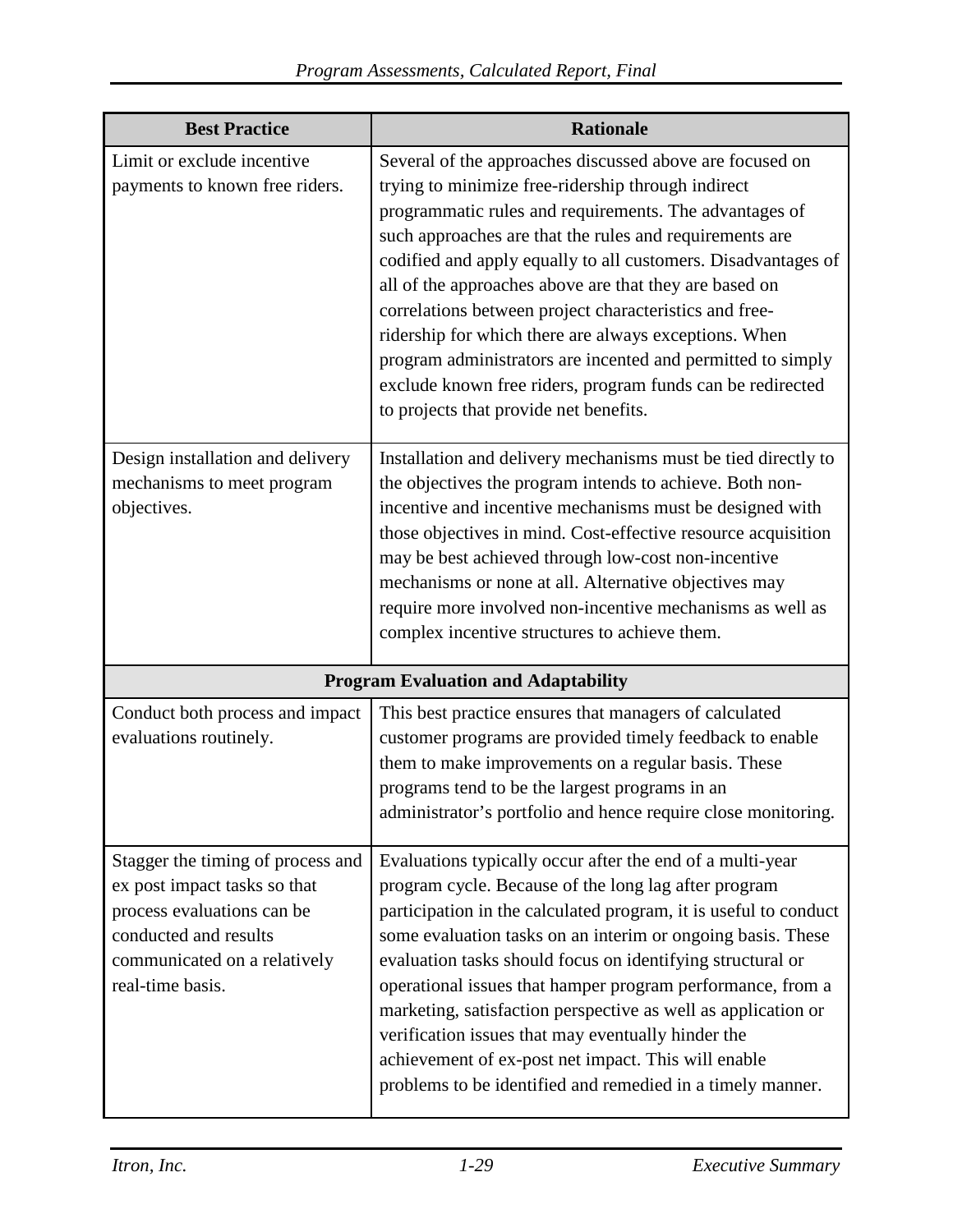| <b>Best Practice</b>                                                                                                    | <b>Rationale</b>                                                                                                                                                                                                                                                                                                                                                                               |
|-------------------------------------------------------------------------------------------------------------------------|------------------------------------------------------------------------------------------------------------------------------------------------------------------------------------------------------------------------------------------------------------------------------------------------------------------------------------------------------------------------------------------------|
| Involve impact evaluators in<br>projects that may require pre-<br>installation measurement.                             | Given that final ex post savings measurements considerably<br>lag project installations, it is useful to involve impact<br>evaluators up-front during project review so that any<br>necessary pre-installation measurements can be agreed upon<br>and carried out.                                                                                                                             |
| Include estimation of free-<br>ridership and spillover.                                                                 | Although measuring free-ridership and spillover can be<br>difficult and contentious, there is critically important<br>knowledge gained about program effectiveness through these<br>analyses. A key challenge is to develop a measurement<br>framework that is able to capture the complex decision<br>making inherent in the nature of the projects developed<br>through calculated programs. |
| Develop realization rates by end<br>use or measure type and utilize<br>these to improve savings<br>estimates over time. | Because savings from custom measures are intrinsically<br>difficult to estimate, it is important to use ex post<br>measurement of savings to develop realization rates by end<br>use, measure type, or other key segments, so that program<br>implementers can make appropriate adjustments to their<br>savings calculations.                                                                  |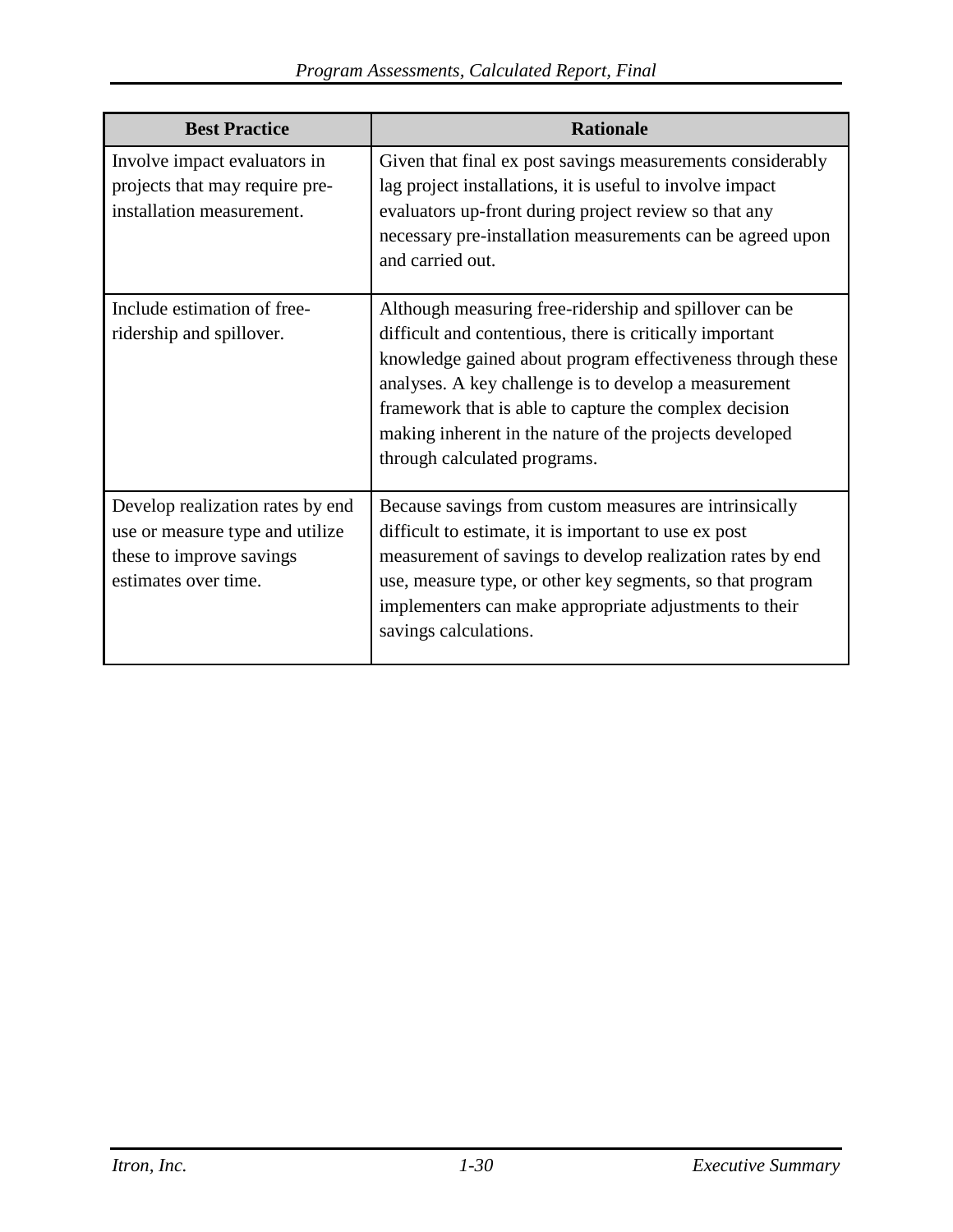# <span id="page-33-0"></span>**Programs and Context**

The following sections describe the context of the calculated program group including information on program origins, the policy environment, market and technology context, and issues specific to the group.

# <span id="page-33-1"></span>**2.1 Program Group Strategy, Objectives, History and Evolution**

Incentive programs for comprehensive non-residential projects in existing facilities have been in existence since the earliest days of energy efficiency programs dating back to the 1970s and 1980s. This program category is described in Volume NR5 of the National Energy Efficiency Best Practices Report (Non-residential – Large Comprehensive Incentive Programs), a national review of energy efficiency programs:

These programs tend to focus primarily on the end user and are historically operated primarily by utilities. Typically, utility account managers and engineering staff play active and important roles in working with customers to identify projects, assess technical feasibility, and move them through the program and implementation process. Incentives are often paid on a cents-per-firstyear kilowatt-hour saved basis. These incentives are typically either set at a single level for all types of projects or vary based on end use or load shape impacts. Utility personnel typically perform installation verification. Savings are typically measured for samples of projects to produce estimates of savings at a program level, often by third-party evaluation firms.[7](#page-33-2)

The California statewide core calculated incentive programs follow this model. The calculated programs represent a substantial portion of the overall energy efficiency portfolio budget (13% of portfolio budgets and 12% of spending overall). Individually for each IOU, the Core Calculated programs have similarly substantial roles in budgets and accomplishments for each IOU. [Table 2-1](#page-34-0) below shows the percent of each IOU portfolio that is made up by the Core Calculated programs. For SDG&E, Core Calculated is a smaller percentage. The emphasis within SDG&E in the nonresidential sector is on a third party program, the Nonresidential BID program, which makes up 12% of budgets and about 17% of installed kWh.

<span id="page-33-2"></span> <sup>7</sup> Volume NR5 – Non-residential – Large Comprehensive Incentive Programs – Best Practices Report, December 2004, page NR5-17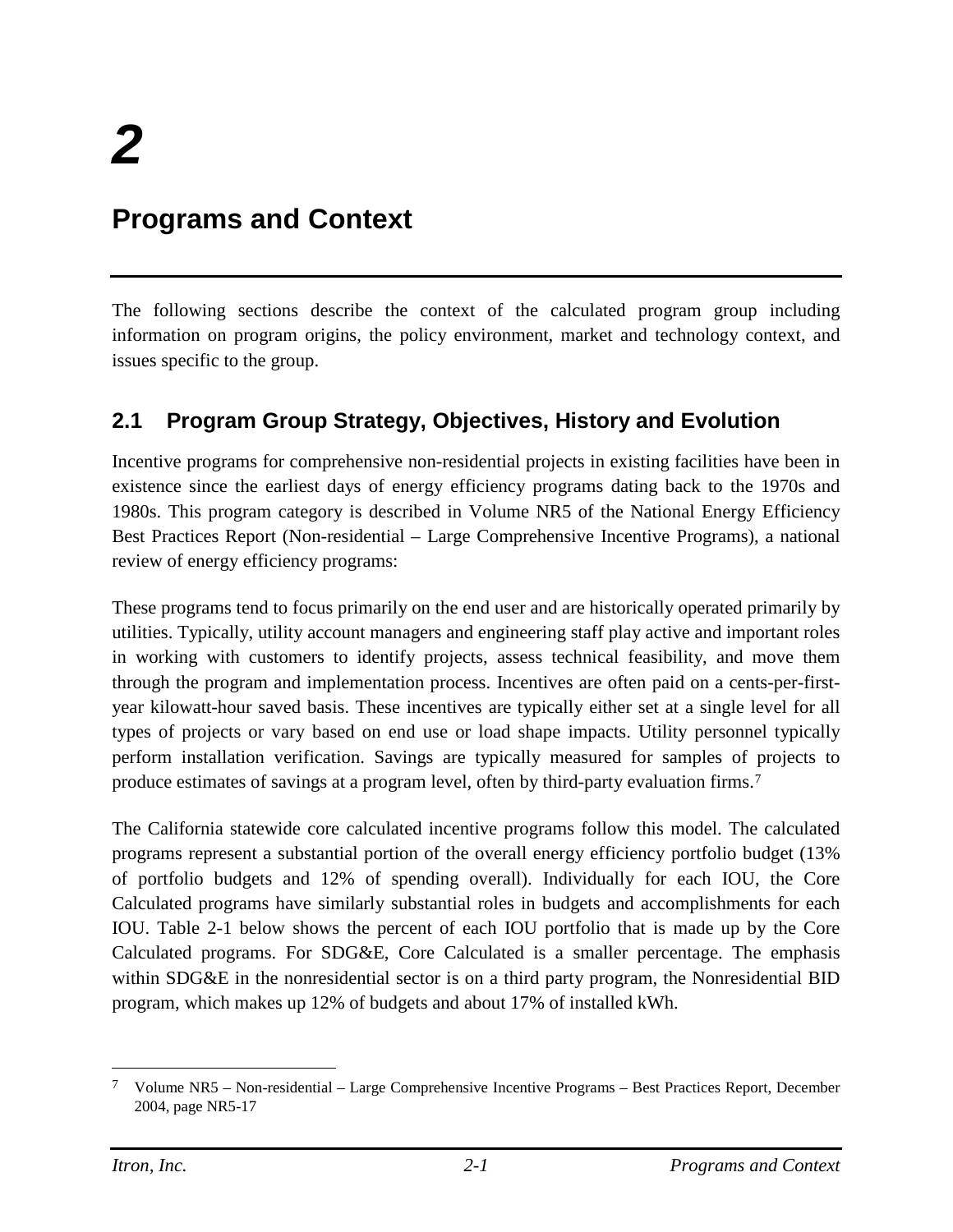|            |                  | $(\%$ by IOU)             |           |                       |                  |       |
|------------|------------------|---------------------------|-----------|-----------------------|------------------|-------|
|            |                  | <b>Total EE Portfolio</b> |           |                       |                  |       |
|            |                  | Spending $(\%$ by         | $(\%$ by  | $(\%$ by IOU)         | $(\%$ by         |       |
|            | <b>Total EE</b>  | IOU)                      | IOU)      | <b>Commitments to</b> | IOU)             |       |
|            | <b>Portfolio</b> | <b>Commitments to</b>     | installed | date, gross           | <b>Installed</b> | (% by |
|            | <b>Budget</b>    | date, Gross kWh           | kWh       | therms                | <b>Therms</b>    | IOU)  |
| <b>SCE</b> | 12%              | 10%                       | 20%       | 11%                   |                  |       |
| PG&E       | 13%              | 15%                       | 55%       | 10%                   | 21%              | 60%   |
| <b>SCG</b> | 23%              | 20%                       | $0\%$     | ۰                     | 97%              | 41%   |
| SDG&E      | 4%               | 4%                        | 14%       | 7%                    | $-3%$            | 43%   |

<span id="page-34-0"></span>

|                             | Table 2-1: Core Calculated Spending and Savings as Percent of IOU Energy |
|-----------------------------|--------------------------------------------------------------------------|
| <b>Efficiency Portfolio</b> |                                                                          |

The Core Nonresidential Statewide programs, including both Core Calculated and Deemed make up 25% of portfolio budgets and spending, and 29% of installed kWh, and 58% of installed therms. The Calculated and Deemed programs are key to the utilities' efforts to achieve their resource acquisition goals.

The importance of the calculated programs relative to the overall portfolio is not limited to their contribution to savings goals. The calculated infrastructure – application processing and technical review – supports the third-party programs and local government and institutional partnership programs indirectly. Their projects are funneled through shared project processing mechanisms, illustrating the importance of sound practice in the implementation of the calculated programs since it can affect other utility EE programs.

The core programs historically formed a greater portion of the overall portfolio than other types of programs. They were the original method by which the utilities achieved significant savings reductions. The core programs still remain the "first-choice" for customers seeking to implement EE projects. The third-party and local government partnership programs evolved in response to the inability of the core programs to serve certain segments and offer certain measures effectively. While those programs have expanded, the core programs continue to retain an important place in the overall portfolio.

The best practices report highlighted above identifies the following common challenges for calculated programs:

- Reducing uncertainty in savings estimates
- **Minimizing risks of gaming and fraud**
- **Managing costs of measurement and verification**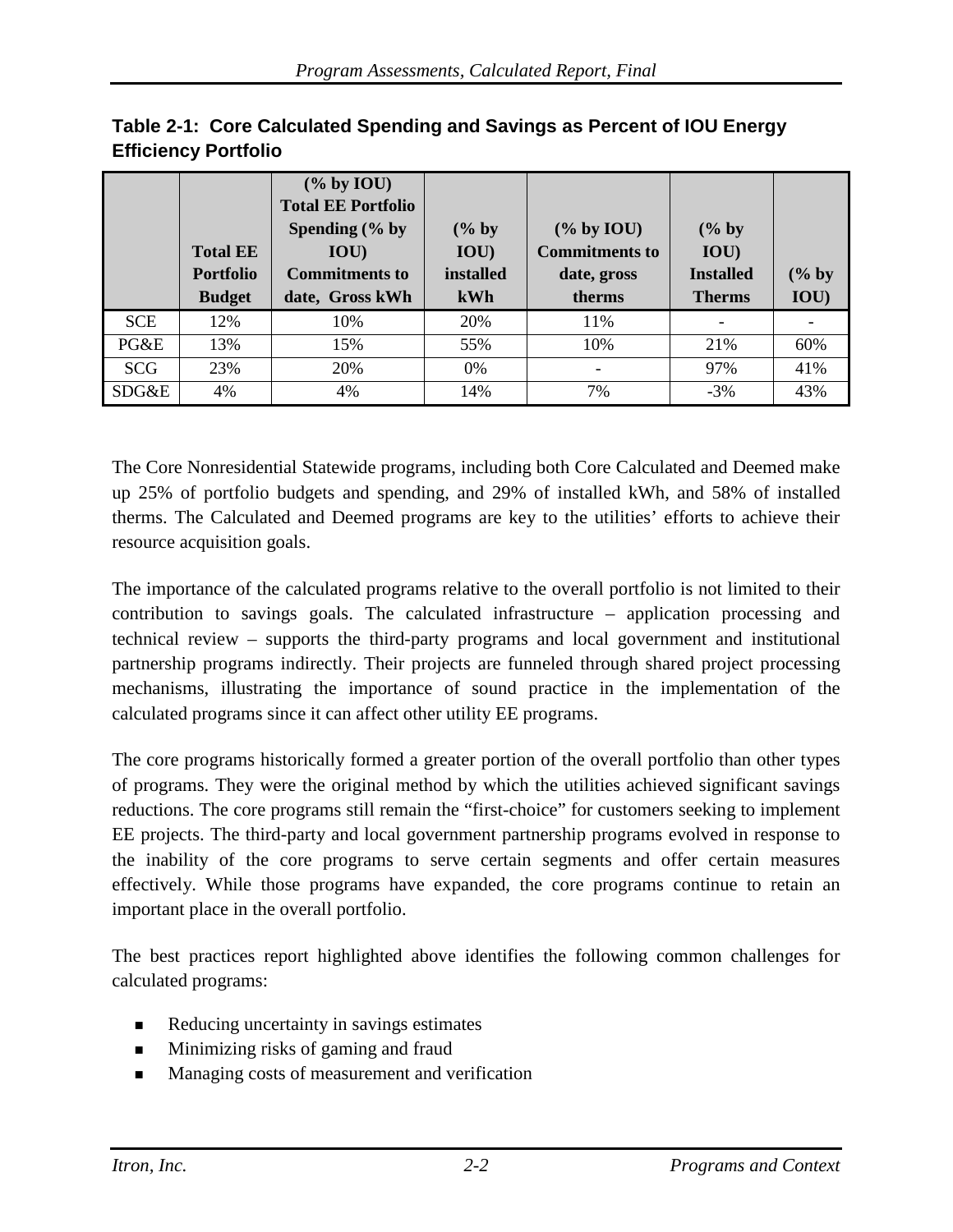- Keeping application requirements simple and manageable yet effective enough for detailed tracking, verification, and payment
- Distributing funds equitably and evenly throughout the program year
- Minimizing free riders/maximizing net impacts, and
- Supporting the private sector ESCO and energy efficiency services market

The non-residential calculated programs face these same challenges. While they are a mature set of programs and tend to evolve slowly, they do change incrementally in part to address challenges, such as those highlighted above. Noteworthy recent changes include:

- The implementation of the ex ante review process and dual baseline reporting
- Structural reorganizations at multiple utilities
- $\blacksquare$  The implementation of a \$100/kW kicker
- **Increased pre-sales savings development interventions**

These and other aspects of the programs will be assessed in light of known best practices, program outcomes, and utility experience in this report.

## <span id="page-35-0"></span>**2.2 Policy Environment**

This section explores the evolution of the policy environment within which these programs exist and operate. Consideration is given to key changes in relevant policy, important program design trends within the state, and other program design models that have been tried elsewhere.

### <span id="page-35-1"></span>*2.2.1 Shifting from Resource Acquisition to Diversified Goals*

California's energy efficiency programs are seeing a shift from primarily resource acquisitionfocused goals to a broader consideration of a portfolio of policy objectives, including market transformation, comprehensive retrofits, integration of demand response and distributed generation, and promotion of emerging technologies.[8](#page-35-2) For the preceding decade or so, the majority of program efforts have been geared toward resource acquisition as the sole or primary policy objective. As program lifecycles and the policy environment mature, attitudes have shifted toward a broader set of objectives that seek to impact deeper, longer-lasting savings, partially in response to macro policy factors. In particular, California's ambitious greenhouse gas emissions reduction targets, its renewable portfolio standard, and updates to the state building and appliance standards have been instrumental in shifting the focus toward other goals besides resource acquisition. The state also has recently shown interest in zero net energy buildings.

This all indicates a growing interest in goals that emphasize market transformation as well as emerging technologies. California's long-term goals are also at play in diversifying the policy

<span id="page-35-2"></span>As indicated in CPUC decisions D.07-10-032 and D.12-05-015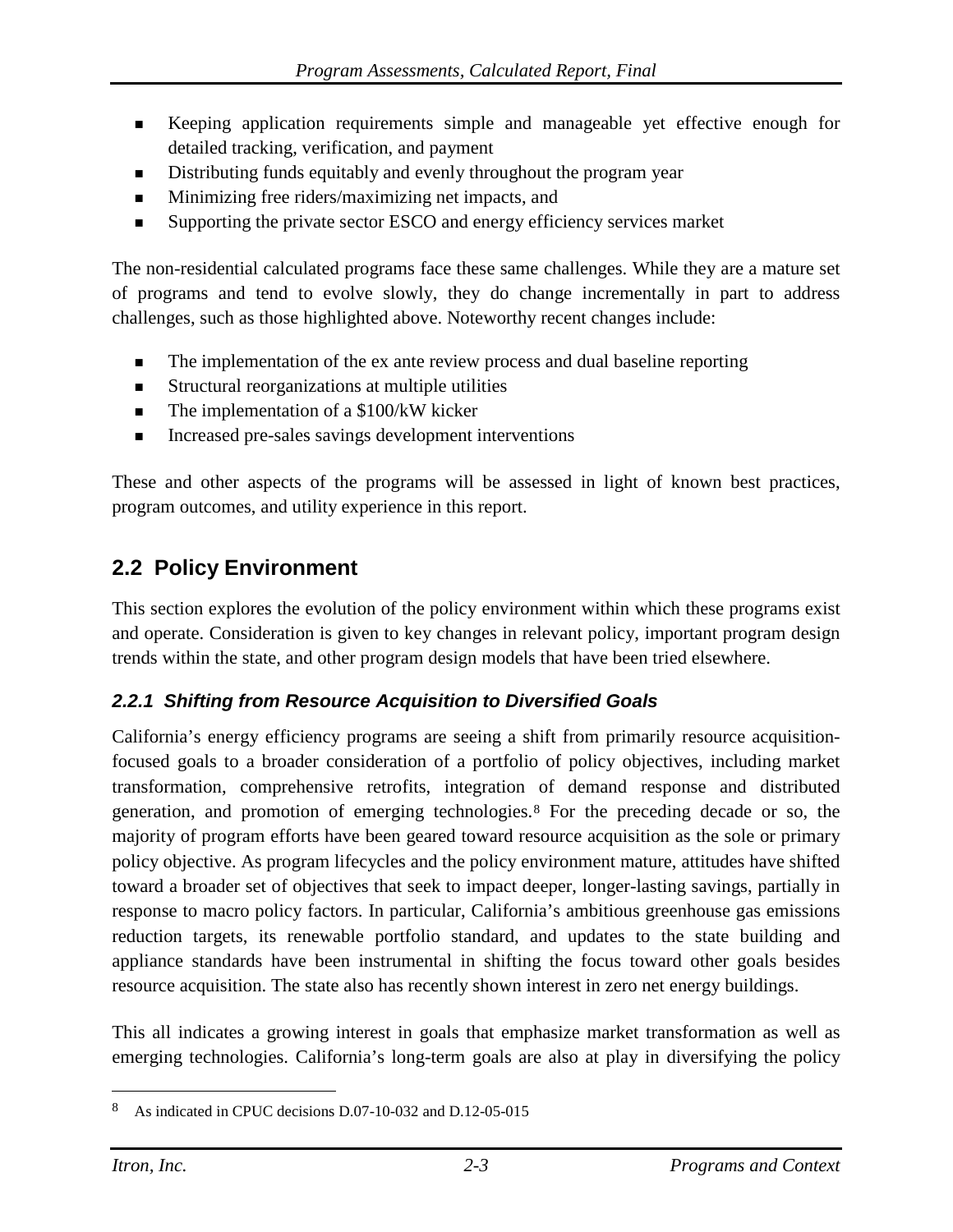objectives of energy efficiency programs; California Executive Order S-3-05 requires that California achieve an 80% GHG emissions reduction from 1990 levels by 2050. Continuous energy improvement programs are also gaining traction, which similarly suggests a diversification in policy goals. According to the California's Clean Energy Future Implementation Plan, additional areas of interest influencing the shift from resource acquisition to other goals include, innovative financing, emerging technologies research, workforce training, marketing and outreach, integrated demand-side management, water efficiency, efficiency community planning, and benchmarking tools.[9](#page-36-0)

Across the spectrum of programs this is becoming a more relevant issue as individual programs attempt to integrate and accommodate broader policy objectives. The calculated programs, as standard resource-based programs, do not offer obvious, unique opportunities for integration of these broader objectives in the way that, say, third-party programs do. Calculated programs are, for example, larger and, by definition, more standardized making integration of complicating elements a greater challenge than with smaller, unique programs that can adapt more readily. As core programs, however, it is important to understand how these large-scale programs can absorb the most successful creative and new ideas from third-party programs in this regard.

# *2.2.2 Free Ridership*

Free ridership is a universal programmatic issue facing energy efficiency programs, and the California program implementers have not acted aggressively to mitigate it. Understanding how programs effectively address free ridership is an important practice area for consideration in this study. Previous evaluation efforts have identified significant shortcomings in the programs' effectiveness in limiting free ridership. Identifying improvements and assessing their scalability, while at the same time observing continued reasons for failure is an important component of this study.

## *2.2.3 Defining Standard Practice*

Related to the issue of free ridership, standardizing the definition of standard practice has been a challenge facing the energy efficiency policy environment since programs began. In particular, in industrial process settings, this can be a major challenge, with significant differences in baselines and savings estimates for similar measures across programs and utilities. Understanding how programs deal with this issue can contribute to efforts to standardize definitions of accepted practice while also shedding light on program practices that may result in over-counting or under-counting of savings. This was identified as a problem area in previous evaluations of these programs and observing progress and understanding its scalability will be important.

<span id="page-36-0"></span> <sup>9</sup> <http://www.cacleanenergyfuture.org/documents/CCEFImplementationPlan.pdf>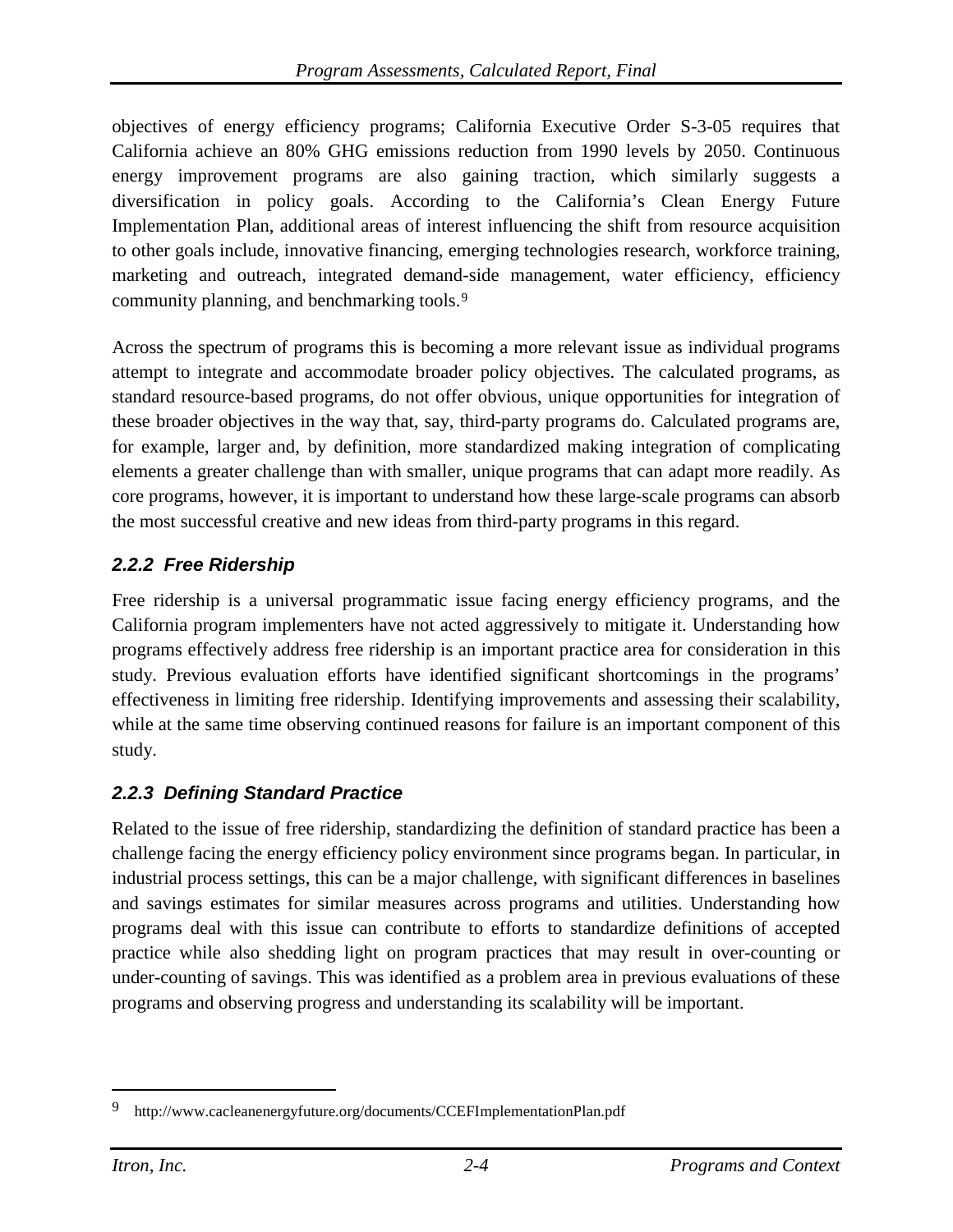#### *2.2.4 Policies of Note*

This section highlights a handful of specific policies that may be relevant to program design and implementation.

#### *Assembly Bill 32 (AB32)*

California Assembly Bill 32 (AB32), the Global Warming Solutions Act of 2006, put forth greenhouse gas emissions reduction targets for 2020.[10](#page-37-0) The bill requires reporting and verification of greenhouse gas emissions, provides for enforcement, and allows the state to adopt a greenhouse gas emissions limit equal to greenhouse gas emissions in 1990, which should be achieved by 2020. The bill emphasizes cost-effective reduction strategies and market-based compliance mechanisms.

One of the main impacts from AB32 is the cap-and-trade program. The program will likely drive energy rates up, which in turn will create a favorable environment for energy efficiency programs by improving cost-effectiveness. This rate impact is not separate from the above projection on energy rates. An additional impact of note is that a small set of the very largest industrial producers in the state will be required to implement carbon reduction plans, which will likely rely heavily on energy efficiency.

#### *Title 24*

California Title 24 belongs to the California Code of Regulations and, with Title 20, makes up California's Energy Efficiency Standards.[11](#page-37-1) There are a number of mandatory measures outlined for residential and non-residential buildings. Non-residential buildings measures and standards include indoor and outdoor lighting upgrades, building envelope upgrades, refrigeration upgrades, and others for new construction projects. Compliance documents will be required to show that buildings meet the standards. The codes and standards are updated frequently and increase the efficiency standards. Across the board, program energy savings will decrease as baseline efficiencies increase. An understanding of how programs anticipate their adaptation to increasing standards may be useful for informing longer-term thinking and planning about allocating program resources.

#### *ISO 50001*

The International Organization for Standardization (ISO) is "the world's largest developer and publisher of International Standards.[12](#page-37-2) ISO 50001 is a new industrial protocol that focuses on

<span id="page-37-0"></span> <sup>10</sup> Official AB32 Resource:<http://www.arb.ca.gov/cc/ab32/ab32.htm/>

<span id="page-37-1"></span><sup>11</sup> Official Title 24 Resource:<http://www.energy.ca.gov/title24/>

<span id="page-37-2"></span><sup>12</sup> About ISO:<http://www.iso.org/iso/about.htm>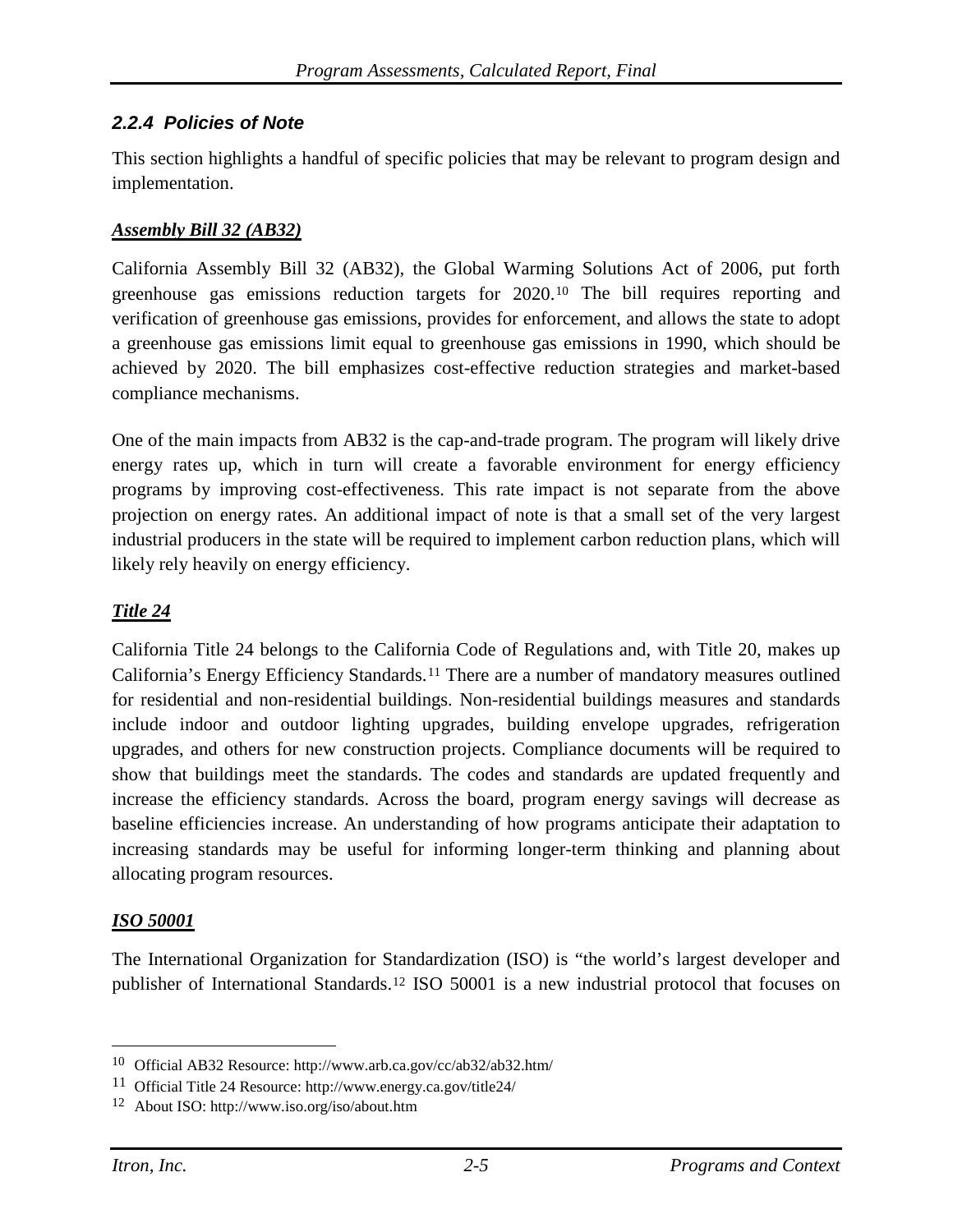strategic energy management.[13](#page-38-0) This standard focuses on continuous energy improvement, conservation, behavioral change, and continuous commissioning, and thus has little to no impact on programs primarily focused on capital upgrades, as is the focus of the Core Calculated programs. However, retrocommissioning is likely to take a greater role in the overall savings portfolio due to a diminishing role for historically significant sources of savings (e.g., T12 fixture replacements). This standard may be leveraged for programmatic credibility and standardization.

#### *Energy Independence and Security Act of 2007*

In 2007, the federal government passed the Energy Independence and Security Act (EISA).[14](#page-38-1) On December 9, 2011, a provision of the EISA outlawed the manufacturing of motors with efficiencies less than those prescribed as NEMA Premium efficiency motors<sup>[15](#page-38-2)</sup>. Though the EISA does not change the code or outlaw the sale of non-NEMA motors, it does effectively raise the baseline allowed by programs to an efficiency level that had historically been prescribed by programs as the "measure" efficiency. It is believed that inventories of the older, less efficient, motors still exist, but that they are dwindling. Motors play a significant role in program process upgrades. Programs must adapt to this new environment and an understanding of their perception of this issue can inform program design moving forward. Failure to adapt could lead to incentivizing free ridership or a loss of major program savings potential.

#### *Department of Energy Regulations Regarding the Manufacture of T12s*

Beginning with the Energy Policy Act of 2005, a series of regulations regarding the manufacture of T12 fixtures were drafted and began coming into effect.[16](#page-38-3) This series of regulations will culminate in July of 2012 with the Department of Energy outlawing the manufacture of T12 magnetic ballasts. This action will effectively eliminate T12 fixtures as standard practice, instead supplanting the typical new construction baseline with T8s. While retrofit baselines may still be able to claim T12s for some time, as the existing stock turns over in the next few years, programs will eventually be forced to raise their baseline.

Also, this trend will impact the programmatic savings that can be claimed. Raising standard practice increases savings baselines and reduces claimable savings. Lighting is small, but still substantial portion of savings in this program group. These programs will be impacted and will have to make up the savings in other areas during the next program cycle and beyond.

<span id="page-38-0"></span> <sup>13</sup> Official ISO 50001 summary[: http://www.iso.org/iso/iso\\_50001\\_energy.pdf](http://www.iso.org/iso/iso_50001_energy.pdf)

<span id="page-38-1"></span><sup>14</sup> Official EISA resource:<http://www1.eere.energy.gov/femp/regulations/eisa.html>

<span id="page-38-2"></span><sup>15</sup> Official NEMA Premium motors resource: [http://www.nema.org/Policy/Energy/Efficiency/Pages/NEMA-](http://www.nema.org/Policy/Energy/Efficiency/Pages/NEMA-Premium-Motors.aspx)[Premium-Motors.aspx](http://www.nema.org/Policy/Energy/Efficiency/Pages/NEMA-Premium-Motors.aspx)

<span id="page-38-3"></span><sup>16</sup> Official Energy Policy Act resource[: http://www1.eere.energy.gov/femp/regulations/epact2005.html](http://www1.eere.energy.gov/femp/regulations/epact2005.html)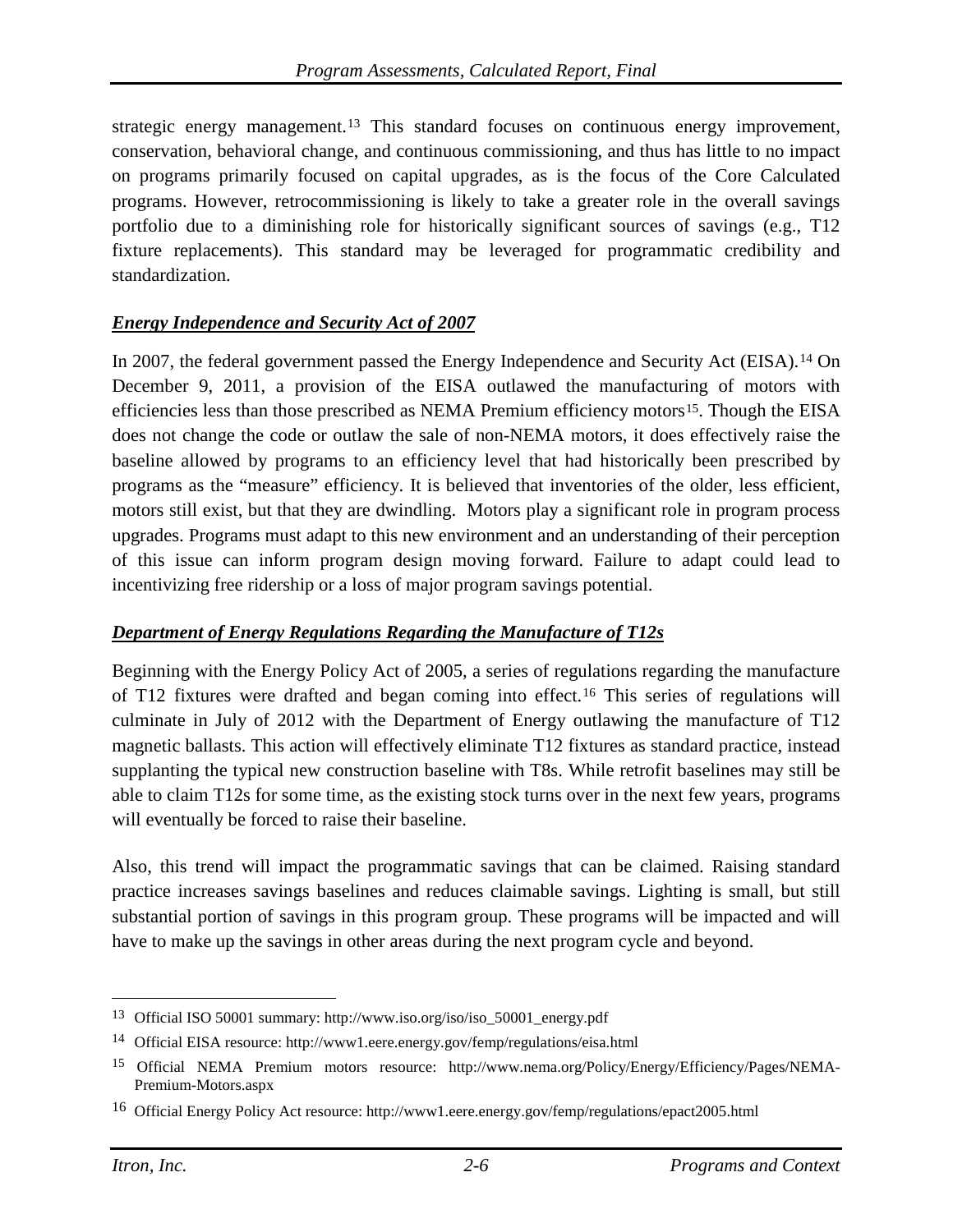## *2.2.5 Program Design Trends*

The following subsections discuss pertinent program design trends relevant to this study.

#### *Integration*

One of the emerging trends among successful energy programs across the country is the effective integration of programs and services. Historically, the energy industry has developed a programbased menu of options leaving the customer to navigate through the choices in order to meet their needs. This is often referred to more broadly as the "silo effect." As program offerings increase along with the number of different entities that are responsible for managing programs, the customer often has an even more difficult time understanding their choices and participation in some of the more narrowly focused programs lags.

Utilities and administrative managers are embracing strategies that help them better integrate programs and maximize their relationship with the customer. This usually necessitates the breaking down of communication barriers, flexibility in managing/distributing budgets, increased training, realignment of goals and incentives that might promote unproductive competition, and customization of matrix-management strategies.

California utilities face challenges on how to integrate their program offerings so they can maximize their relationship with the customer and integrate options for energy efficiency, demand response, and distributed resources. Two approaches are being considered: (1) integrated programs that would encourage all programs to have the expertise necessary to offer one-stopshop advice and solutions to customers and (2) integrated programs that would find ways to more effectively link customers to appropriate, distinct programmatic options where they could find the appropriate expertise.

These changes can be difficult to make. For example, during the 2006-2008 program cycle, SCE took a bold step toward integrating their nonresidential energy efficiency offerings with their Business Incentives and Services (BIS) program. This program was different from previous cycles in its intent to integrate deemed, calculated and audit offerings A process evaluation of that program[17](#page-39-0) revealed weaknesses in the linkages between offerings pointing to organizational and information system barriers that present obstacles. However, since that time SCE has revamped information systems and applications processing, and has shown promise with their success in combining energy efficiency and demand response elements in a single application and even a single inspection.

<span id="page-39-0"></span> <sup>17</sup> Process Evaluation of Southern California Edison's Business Incentives and Services Program, Program Year's 2006-2008, Energy Market Innovations, November 25, 2009.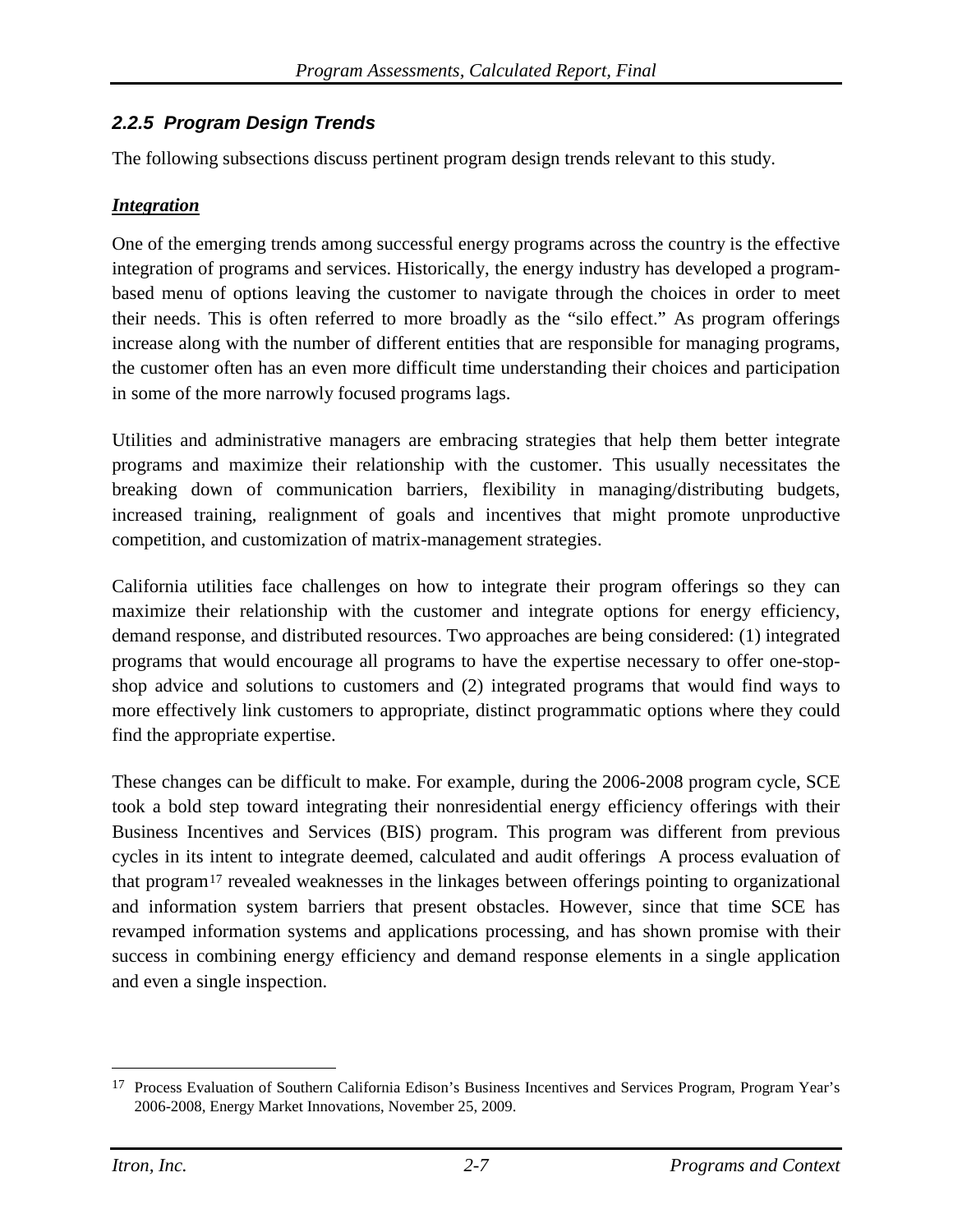Understanding the limitations and abilities of calculated programs, in their current set up, to adapt to a new integrated environment will be an important avenue of investigation.

#### *Scalability*

Another current industry trend considers the need to identify which energy programs and services are highly "scalable." Scalability becomes important to respond to rapidly changing policy agendas, dramatically increasing climate-change reduction goals, variability in goal achievement among different programs, and short-term weather induced emergencies, among others.

Third-party programs are widely regarded as incubating innovative policy design and program ideas. The core calculated program group offers opportunities to rapidly scale best practices from smaller third-party programs that are successful. Investigating the challenges associated with scaling ideas as well as understanding the abilities of the calculated programs to scale ideas will be an important investigative area in this study.

## *2.2.6 Relevant New Approaches from Other States*

This section highlights relevant new approaches to energy efficiency program design and implementation. These are offered as brief observations on new approach, and not as comprehensive treatments of the topics.

## *Self-Directed DSM Programs*

A self-directed DSM program option could cut down on free ridership, if properly designed. This approach allows customers to 'opt-out' of traditional programs, and earmarks their contribution to the Public Goods Charge toward a separate fund which they can then use to upgrade their facilities. The best self-directed program designs require the customer to conduct a full facility energy efficiency assessment, and to implement all cost effective energy efficiency recommendations within a specified time period. By requiring participants to engage in a project discovery phase and only funding projects identified through this phase, free ridership concerns are mitigated. This type of program structure was evaluated in detail in an October, 2011 paper by Anna Chittum of ACEE entitled, *Follow the Leader: Improving Large Customer Self-Directed Programs*. The paper ultimately concludes that while effective self-directed programs are challenging to develop, they do exist and can be achieved through thoughtful design and a proper understanding of industrial customer decision making. The paper does not thoroughly compare the relative value of traditional EE programs and self-directed programs.

#### *RFP Programs*

Another approach which is becoming more common for large commercial and industrial customers is an RFP program. Under such a model, the program administrator has certain funds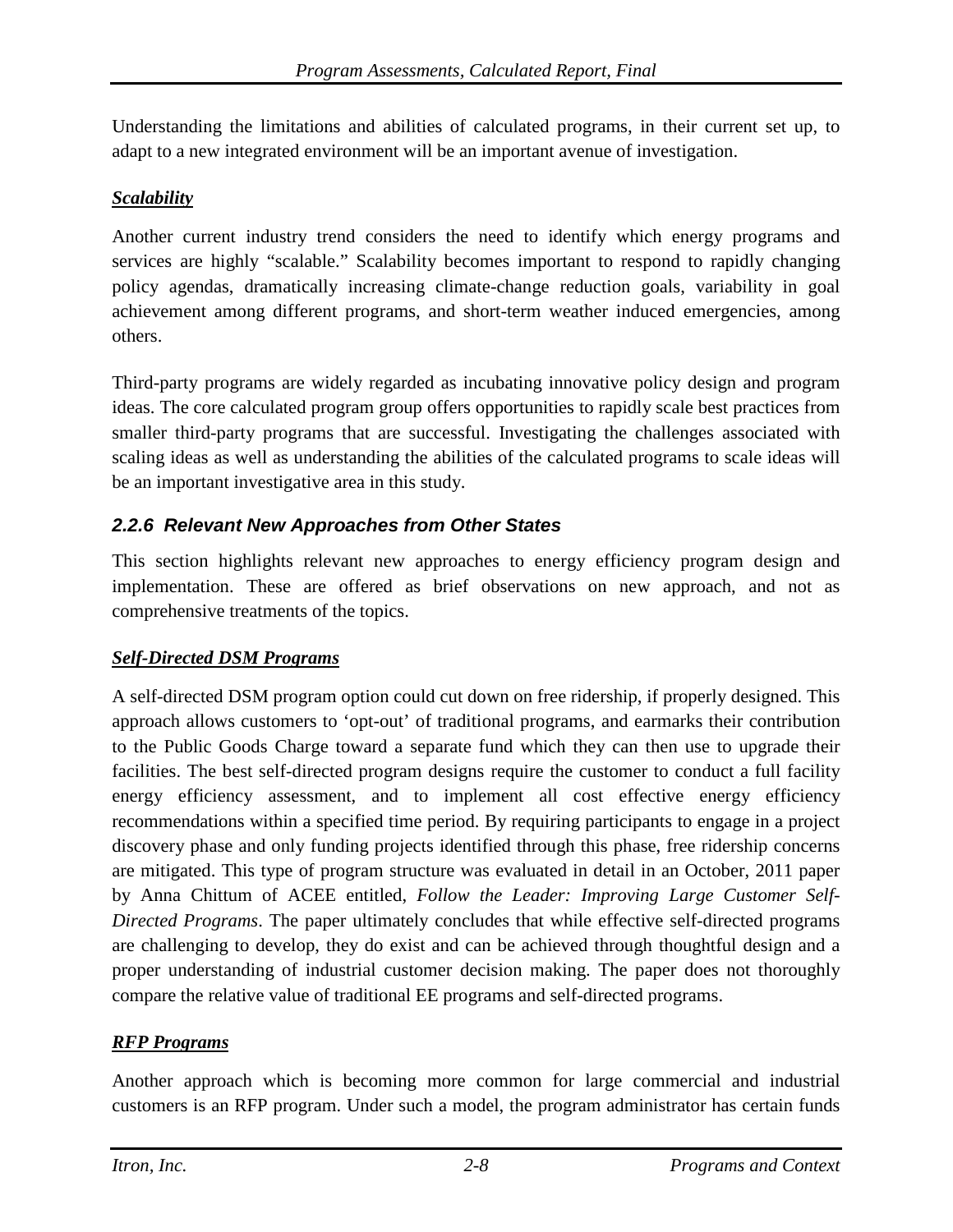set aside to support customer-bid projects in the program. Such projects must compete against one another in each round of bidding conducted. The most cost-effective project bids are funded up to the maximum amount set aside for the bid cycle. The competitive aspect of the program provides an incentive for bids to be cost-effective relative to the competition, or else they won't get funded.

#### *Dual Baseline Methodology*

Utilizing a dual baseline approach has developed as a topic of interest for programs in many states, with a handful having adopted it in the past few years. The approach is inherently more complicated than standard first-year savings reporting, which can create challenges for the programs that implement the approach and their customers and contractors. New York has undertaken this approach and developed a set of look up tables to help simplify the conversion of full savings and costs to incremental savings and costs. Note that the process is new and, as of yet, has not been fully implemented. In a certain sense, the development of this simplifying methodology replaces the challenges of developing project-specific values with the different, but substantial challenges of developing program-wide values. Nonetheless, if successfully implemented New York's method could reduce administrative burden and is worth watching as the process evolves and is implemented and evaluated.

# **2.3 Market and Technology Context**

This section discusses relevant market and technology trends and their impacts on the programs.

## *2.3.1 General Market Trends*

The following subsections highlight relevant trends related to general market conditions.

#### *Economic Conditions*

California's gross domestic product increased 1.8% in 2010 to \$1.9 trillion, a sign that the state's fragile recovery took hold last year. The state's growth was led by strength in durable goods manufacturing, information, and professional and technical services.[18](#page-41-0) Government, construction, and non-durable goods manufacturing dragged down the state's output. GDP for 2010 was slightly lower than 2008. Estimated GDP growth for 2011 is 3.2%, for 2012 is 4.6%, for 2013 is 5.9% and for 2014 is 6.0%, which suggest a growth in investment ahead.[19](#page-41-1)

<span id="page-41-0"></span> <sup>18</sup> LA Times, Money & Company, June 7, 2011) [http://latimesblogs.latimes.com/money\\_co/2011/06/california](http://latimesblogs.latimes.com/money_co/2011/06/california-gdp.html)[gdp.html](http://latimesblogs.latimes.com/money_co/2011/06/california-gdp.html)

<span id="page-41-1"></span><sup>19</sup> The State of California's Economy, Chase, March 31, 2012 [https://www.chase.com/online/commercial](https://www.chase.com/online/commercial-bank/document/California.pdf)[bank/document/California.pdf](https://www.chase.com/online/commercial-bank/document/California.pdf)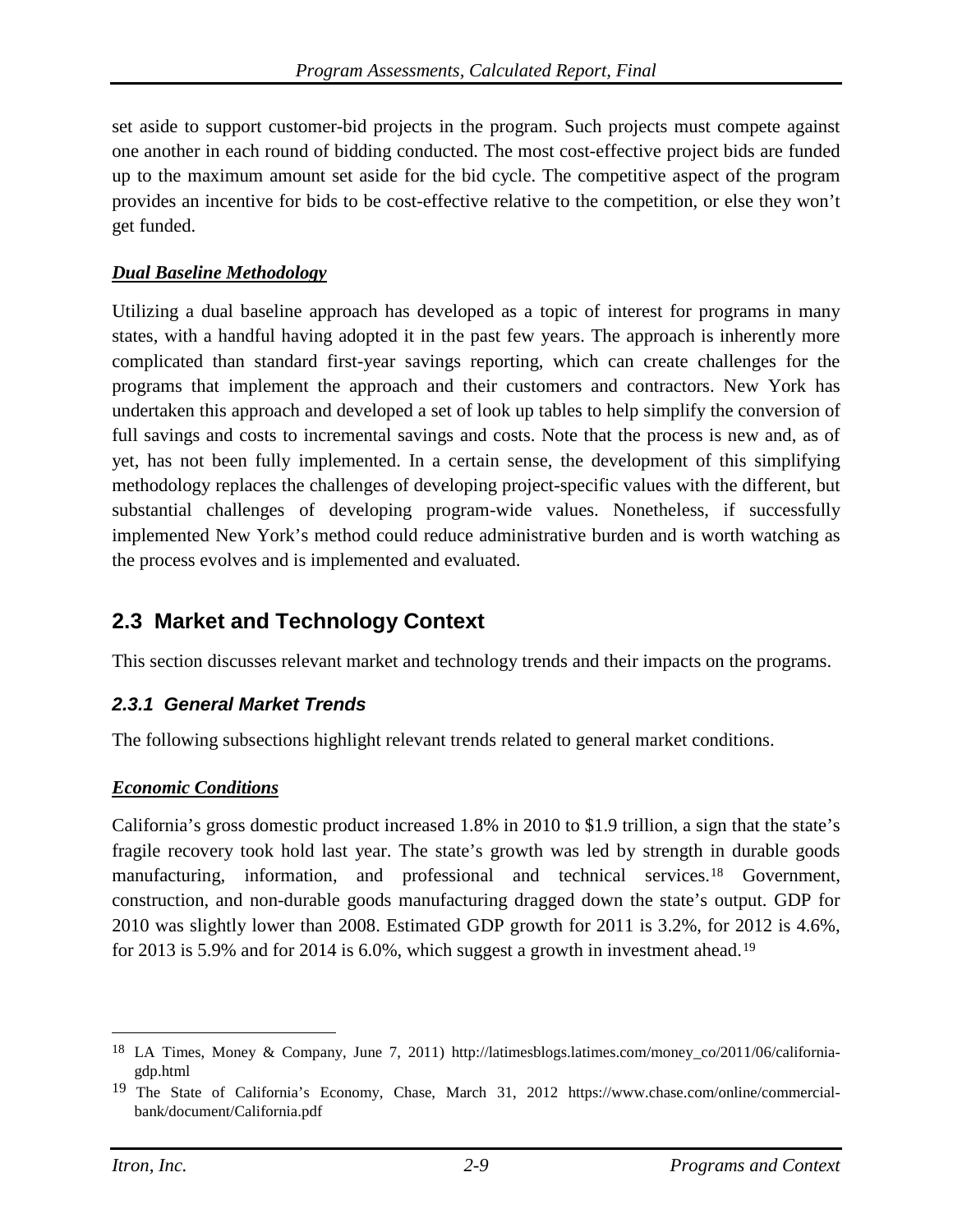Related, in the next 10 years, electric energy use is expected to grow 1.31% annually, while demand is expected to grow 1.45% annually, which is in line with growth over the previous 20 years excluding the 3% dip in 2008-2010. Gas usage is expected to grow 0.83% annually. Of all sectors, however, industrial has the lowest expected energy growth rate of 0.16%.<sup>[20](#page-42-0)</sup>

In the 3 years of a slow economy (2008-2010) businesses limited expenditures, particularly capital expenditures that did not improve productivity or return an immediate profit. This may have created a pent-up demand for energy efficiency investments. It should be expected that the next program cycles will find the economic environment more favorable for investments in efficiency projects, which should improve program performance across the board.

At the same time, the downward economic trend might lead some projects that were executed to result in fewer savings than were predicted at time of application. This would be the result of reduced run hours at industrial facilities or higher levels of vacancy. In extreme cases, closed plants or commercial facilities would lead to zero realized savings. This may negatively impact overall realization rates for this program cycle.

#### *Target Market Dynamics*

The core calculated programs target all commercial customers in the utility service areas. As a measurement of demographics, recent job growth in California has been broad-based across most commercial sectors, with informational services, business and professional services, and education and health leading the way. Leisure and hospitality as well as the construction industry are also on the rebound. Government Services is the only sector that is not expected to grow jobs in the near term. Additionally, the State projects a large increase in the Hispanic population (projected to account for 64.5 percent of the state's population growth between 1990 and 2020) which will increase jobs and services targeted to meet the needs of this growing population.

California's green economy is one of the few areas of the economy that is growing in the current downturn. From January 2008 to 2009, the most recent observable year, jobs in the green sector grew more than three times faster (three percent) than total employment in California (one percent). The rate of growth of green jobs has been similar to that of software jobs since 2005. We can expect moderate increases in participation in the core calculated programs over the next 3-5 years given expected growth in targeted customer sectors.

#### *Energy Prices*

According to the California Energy Commission (CEC) 2011 Preliminary Forecast, low demand scenarios will see prices for both electricity and natural gas rise at higher rates compared to mid

<span id="page-42-0"></span> <sup>20</sup> California Energy Commission, Draft Staff Report, CEC-200-2011-011-SD, Aug 2011. pp2, 11-21. <http://www.energy.ca.gov/2011publications/CEC-200-2011-011/CEC-200-2011-011-SD.pdf>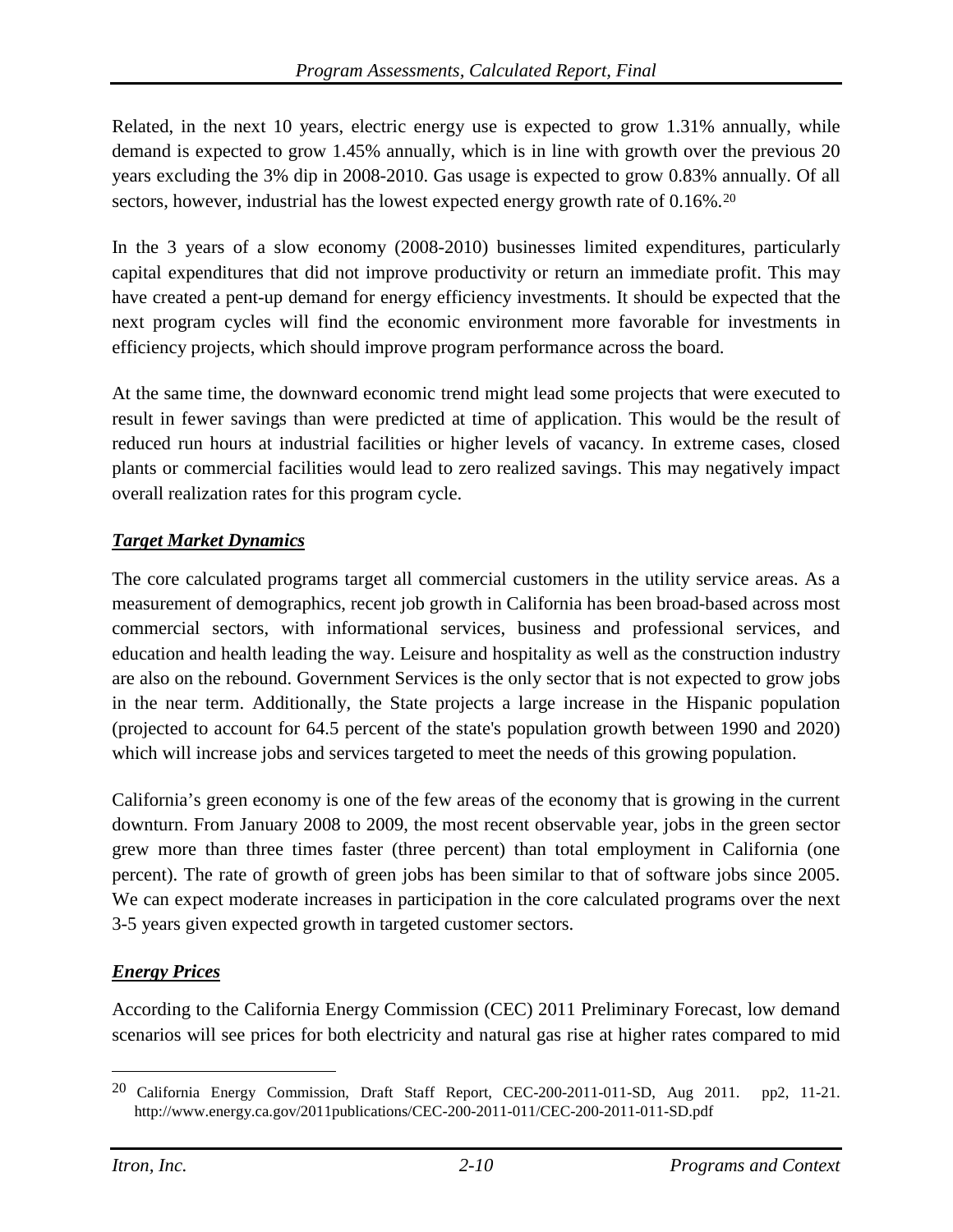demand and high demand scenarios. California AB32's requirements for a cap-and-trade program and California's 33% renewable portfolio standard for electric utilities will likely lead to higher retail electric rates. [Table 2-2](#page-43-0) shows the projected rates for electricity and gas over the next decade. Though the picture is somewhat mixed by demand scenario and there is significant uncertainty involved, the overall trend is for rates to increase at fairly substantial rates.

| <b>Time Period</b> | % Change, Low          | % Change, Mid          | % Change, High         |
|--------------------|------------------------|------------------------|------------------------|
|                    | <b>Demand Scenario</b> | <b>Demand Scenario</b> | <b>Demand Scenario</b> |
| Electricity        |                        |                        |                        |
| 2010-2015          | 9.6                    | 1.9                    | $-1.8$                 |
| 2010-2020          | 18.8                   | 8.8                    | 2.3                    |
| <b>Natural Gas</b> |                        |                        |                        |
| 2010-2015          | 28.0                   | 10.6                   | $-8.6$                 |
| 2010-2020          | 34.4                   | 19.2                   | $-8.6$                 |

<span id="page-43-0"></span>**Table 2-2: Growth in Energy Rates, CEC 2011 Preliminary Forecast**

Source: California Energy Commission 2011

Undoubtedly, increasing energy prices will improve the cost-effectiveness of individual projects. This should improve participation rates and offer the opportunity for programs to expand savings opportunities. In particular, the natural gas side will see great increases, which will lead to a natural expansion of investment and interest in gas efficiency upgrades and program offerings.

## *Customer Values*

Customer values vary significantly among different types and sizes of commercial businesses and industrial sectors. For example, the dairy industry – often considered an operation with historical family ties and subject to the vagaries of climate/weather patterns and market prices – has a track record of conservative investments and aversion to risk. On the other hand, the wine industry or the high-tech businesses in California often address the needs of their markets through more adventurous investments in technological advances with attention to futuristic market trends. Large industrial decision-makers continue to value financial stability, long-term planning timelines, clear and consistent regulatory guidelines, and well-established/trusted relationships with vendors.

Newer trends in customer/business values include increased investment in clean technology to reduce carbon footprint, emergence of "sustainable profitability" as an economic motivator, resurgence of a "thriftiness" mindset coming out of the recent economic recession, and significant value placed on the benefits of e-commerce strategies. In addition, baby boomers are remaining in the workforce longer, and their continued presence sustains the impact that the values of their generation might have on business decisions. Finally, as access to information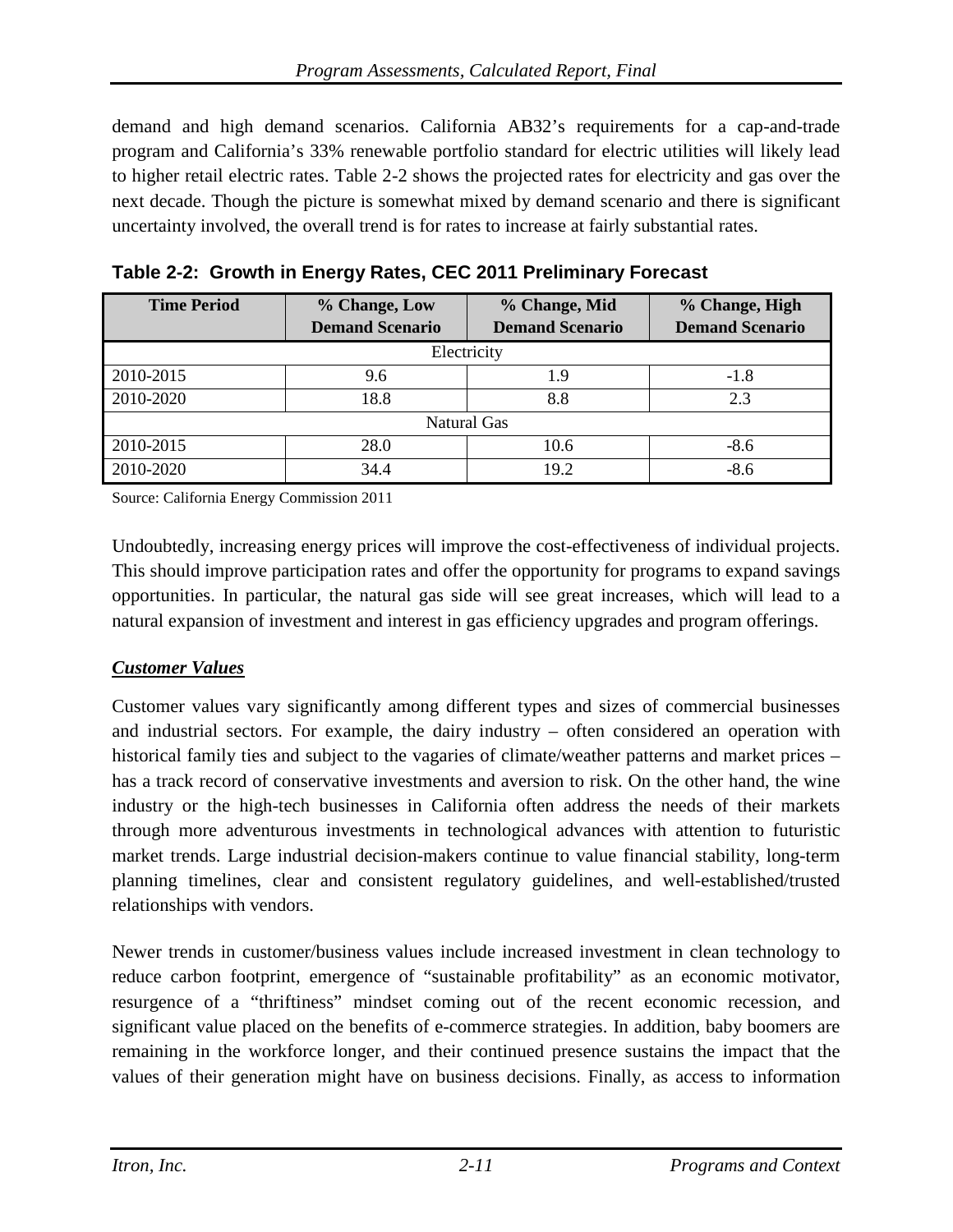continues to grow at a rapid pace, customers increasingly value and demand simple messaging and easy online access to information and services.

Most of the identified trends in customer values seem to project increased demand for energy efficiency and renewable energy services. Increased awareness of the benefits of energy efficiency will drive customers to seek out opportunities. Calculated programs may see increased participation from customers seeking deeper savings and in-depth audits. Industries interested in pursuing more advanced technologies also may look to the calculated program, where custom analyses can be performed.

#### *Climate Issues*

Climate change is a complex process with many causes and impacts. Two major climate change impacts receiving attention in California are global warming and shifts in Pacific Ocean surface temperatures. California is getting warmer and dryer.

Model simulations over the South Coast Air Basin of California based on the past 35 years of data support observations that large-scale warming is occurring in inland areas. As California temperatures climb, heat waves have become more frequent.[21](#page-44-0)

The 1999-2009 period has been remarkably dry in California, which was subjected to one of the worst droughts in an approximately 500-year record. This 10-year period saw historic low water levels in several Colorado River reservoirs. These low levels are of concern since these reservoirs remain a major source of water for California. Another major source of California water is the Sierra Nevada snowpack. Warming has led to earlier snowmelt and water runoff in these mountains, which means less water remains to meet the needs for the dry summer season.

Climatic changes over coastal California from 1951 to 1997 will impact the agricultural sector most directly. They have benefited the premium wine industry. The warming trend in this region has produced higher quality wines and larger grape yields due to the lengthened growing season. The warming trend has the same effect on other crops across the agricultural sector when adequate water resources are available. On the other hand, warmer temperatures produce more stress on livestock requiring more water and more ventilation. Where irrigation is required for produce production, warmer temperatures will require more water and more pumping. These changes will expand the opportunity for energy efficiency in some agricultural sectors.

Commercial users will see increased cooling equipment run hours, which improves the costeffectiveness of efficient technologies. Cooling load growth scenarios may also result. These two

<span id="page-44-0"></span> <sup>21</sup> Lebassi-Habtezion, B., J. González, and R. Bornstein (2011), Modeled large-scale warming impacts on summer California coastal-cooling trends, J. Geophys. Res., 116, D20114, doi:10.1029/2011JD015759.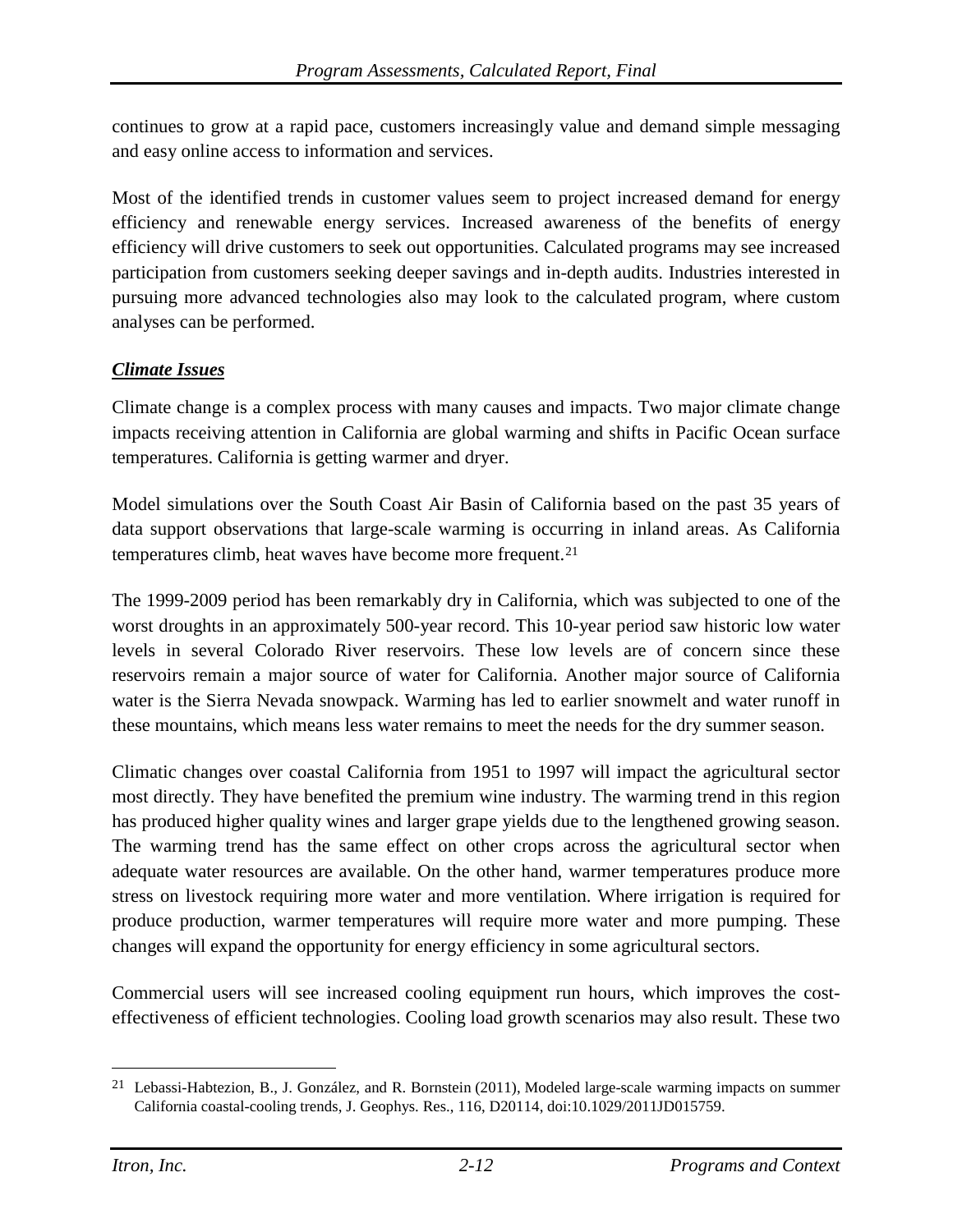trends will drive greater HVAC opportunities in the commercial sector as a result of changes in climate.

The direct impacts of climate change on industrial users are relatively minimal and are limited, mostly, to facility space cooling, which makes a small portion of energy use in this sector.

## *2.3.2 Technology Trends*

Energy efficiency programs must constantly adapt to evolving technologies as they make their way into the marketplace. The following subsections discuss a few of the more pertinent trends that will impact effective program design and implementation.

#### *Light Emitting Diodes*

Light emitting diodes (LEDs) have long been known for their role in electronics, but have in more recent years begun to play a part in the space lighting arena. While most major energy efficiency programs have already offered LED incentives in specific applications, such as street lighting and refrigerator cases, programs across the country are beginning to recognize their value in a greater number of situations. Wallpacks, area lights, and other more common applications are now cost-effective opportunities for LEDs in some cases. At a time when highefficiency fluorescents are moving into the latter half of the market lifecycle and programs across the country are considering making them their baselines, LEDs offer a way of continuing to find savings in the important efficiency category of lighting.

Programs must adapt in this rapidly changing environment. As the cost of LEDs drops dramatically, their cost-effectiveness increases just as quickly. The superior savings of LEDs offer an opportunity for programs to expand the lighting-based savings at the same time that other trends may be eroding them. Programs that emphasize adaptability and flexibility will be most able to seize this opportunity. The core calculated programs must be able to scale the recently-proven, emerging technologies in this area.

#### *Motor Rewind*

The EISA of 2007 (see Section 2.2.4 above) effectively made NEMA Premium efficiency motors the new market standard. While inventories of older motors exist, programmatic baselines for motor efficiency must reflect this standard. Given the change in baseline, motor rewind becomes an attractive, cost-effective alternative to ensure efficient operation. Similarly, programs looking to replace the lost savings from EISA have begun to consider incentivizing motor rewind as a way of making up at least a portion of the savings at a similarly small portion of the cost, including Energy Trust of Oregon, Rocky Mountain Power, and Pacific Power.[22](#page-45-0)

<span id="page-45-0"></span><sup>&</sup>lt;sup>22</sup> All participants in the Green Motors program, which offers quality rewind:<http://www.greenmotors.org/>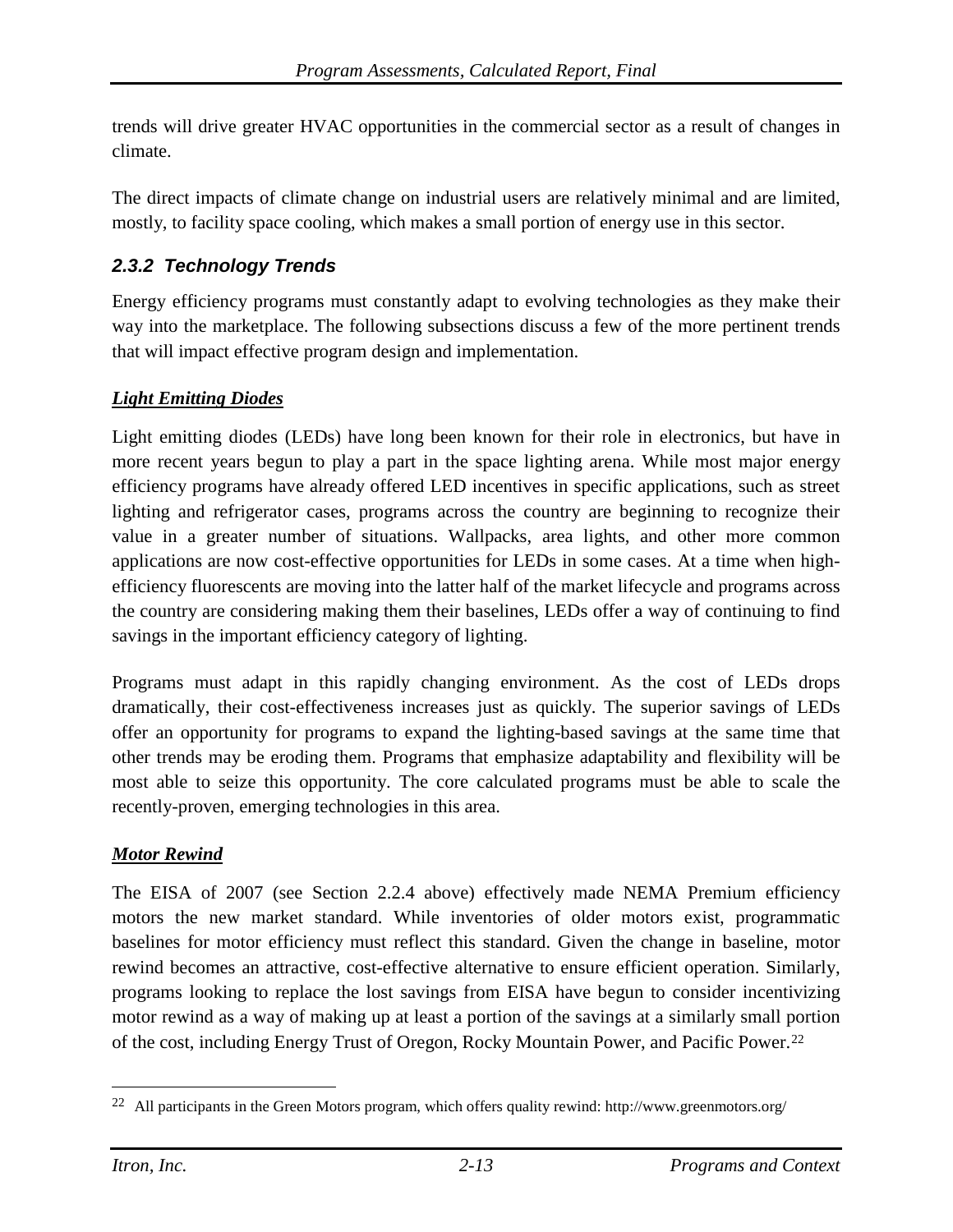The impact on the industrial and agricultural segment of the calculated program group is fairly substantial. These programs depend to a significant degree on the savings they glean from motor measures. Ensuring a smooth transition to a new savings paradigm in this realm will be critical to their continued success. Investigating their understanding of the EISA baseline and their attitudes toward rewind will be a relevant avenue of inquiry.

# **2.4 Other Challenges and Issues of Note**

In addition to the above policy, technical, and market elements, the core calculated programs face challenges and issues specific to the handful of programs being assessed by this study. These include:

- The ex-ante review process being implemented jointly by the CPUC and IOUs.
- Analysis of calculated EE projects using dual baseline methodologies.
- The adaptation of core calculated programs to champion secondary policy objectives including comprehensive savings, long-term savings, emerging technologies, market transformation, and pursuit of hard-to-reach markets.
- **The integration of core calculated programs with other offerings such as Demand** Response and Distributed Generation programs.
- The improvement of realization rates and reduction of free ridership.

While no single issue highlighted above is the focus of this study, these elements will be assessed as they relate to the various components of program design, management, implementation, and evaluation.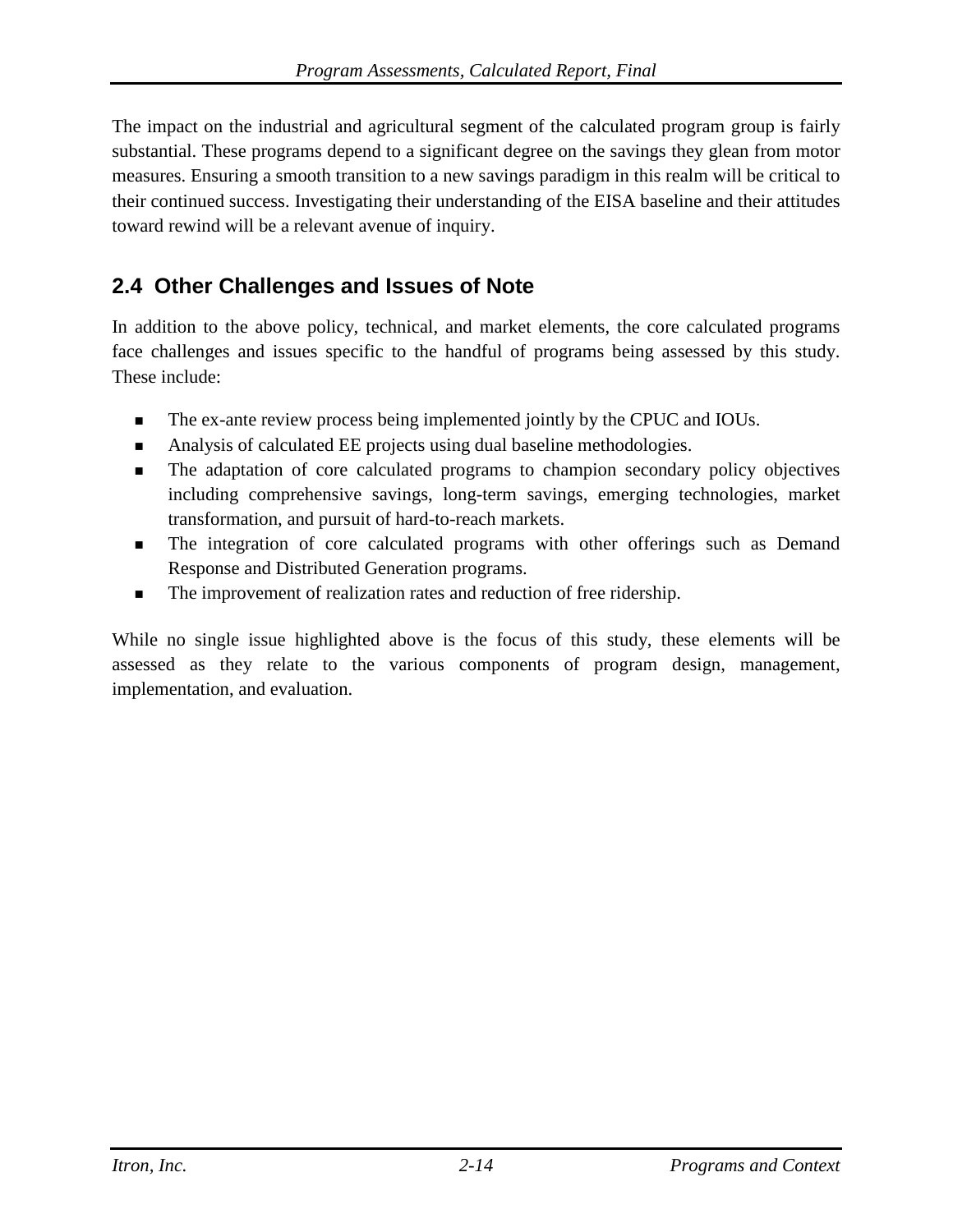# **Program Characterization**

This section explores and discusses the key features of core calculated programs. It also includes an analysis of relevant overarching quantitative metrics.

# **3.1 Design and Delivery Features**

The statewide non-residential core calculated programs provide customers technical and calculation assistance, as well as incentives based on calculated savings, to influence the design and installation of energy efficient equipment and systems in both retrofit and added load applications. Because they provide a customized calculation method that can consider system and resource interactions, they are considered a preferred approach for supporting the integrated, whole system, and multi resource management strategies of the strategic plan.

The calculated programs are primarily incentive programs designed to achieve energy savings through measure implementation. However, they also provide such non-incentive measures as technical and calculation assistance to help customers develop projects and navigate the application process. This includes various types of audits or design assistance, funds for technical studies, facility benchmarking, training and the availability of energy analysis tools.

This set of programs is used for non-standard measures and projects where a rebate is not available through the statewide deemed programs and where project conditions require customized calculations to provide the most accurate savings estimates or where a project has interactive effects that are best captured through whole building or whole system modeling. Incentives, which are statewide, are end-use specific and are capped at 50% of project cost.

## *3.1.1 Policy Objectives*

All three calculated sub-programs address California's strategic plan goals and objectives in different ways, as discussed below.

## *Commercial*

The calculated incentives program will support this effort by employing two of the five market transformation policies identified in the strategic plan. Specifically, the program will use financial incentives to help drive the marketplace towards energy efficiency. The calculated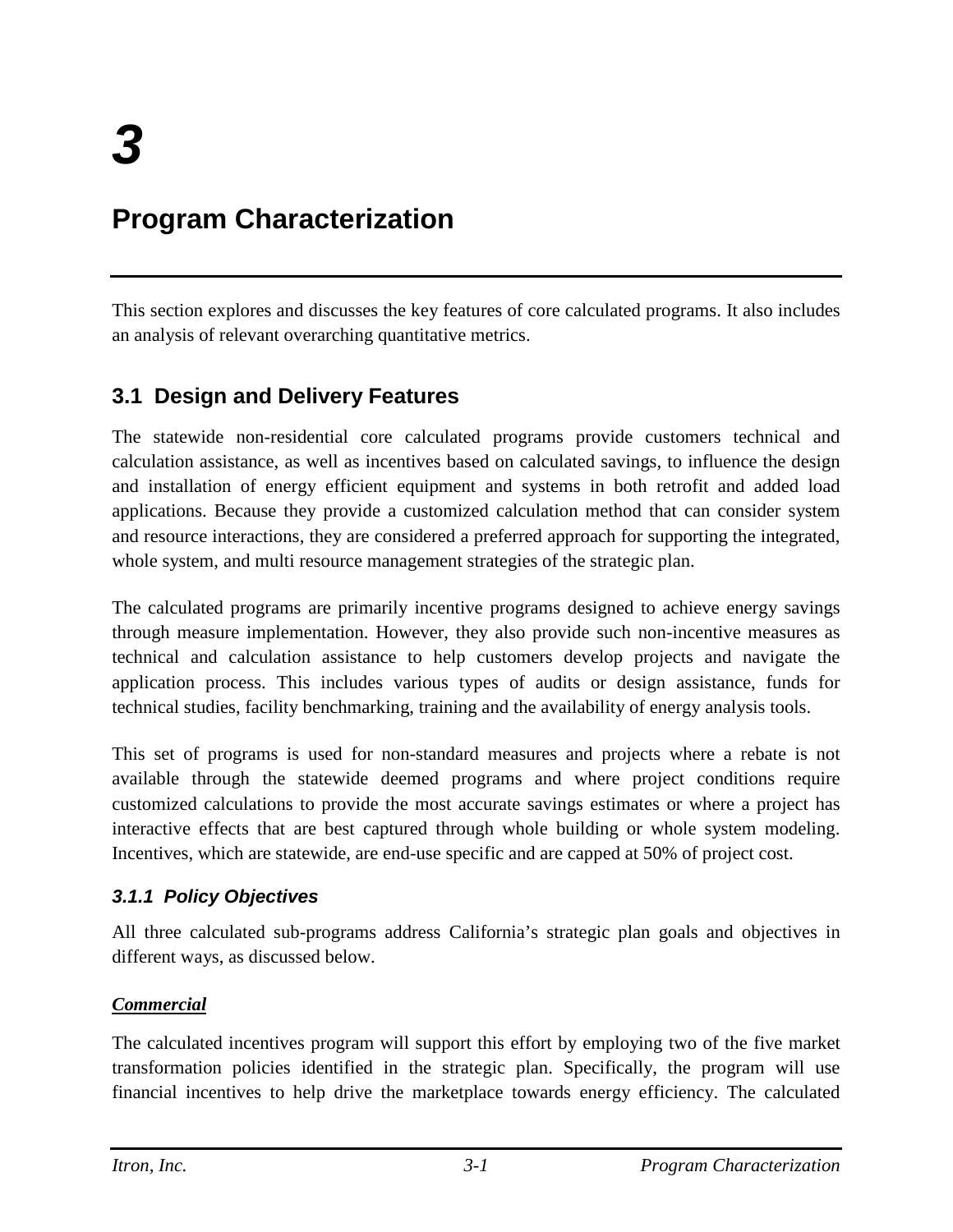programs also provide education and informational resources through marketing and program outreach efforts. These program elements will work in concert to transform the market into one that emphasizes sustained, long-term energy savings. The program will help to achieve the following near-term strategic goals, as stated in the Program Implementation Pla[n23:](#page-48-0)

- 2-3: Ensure compliance with minimum Title 24 codes The calculated program only provides incentives for projects that exceed current Title 24 minimum baselines. Incentive mechanisms are designed to ensure deeper levels of energy reductions, such as providing incentives to reduce energy usage 25 percent below Title 24-2005 baselines.
- 2-5: Develop tools and strategies to reduce energy consumption in commercial buildings – The calculated program directly supports this effort by collecting data and conducting energy use and efficiency studies that, when collected over multiple IOU service territories, will be very helpful in supporting statewide efforts to establish a robust and useful knowledge base for the commercial sector.
- $\Box$  2-7: Develop business models that deliver integrated energy management solutions The calculated program will implement incentive mechanisms that will "reward comprehensive energy management retrofits" such as incentives for reaching certain stretch goals that produce significant energy savings beyond an established baseline.
- 2-8: Improve utilization of plug load technologies The existing incentive structure pays for energy reductions through plug load measures. Additional incentives that encourage greater penetration of plug load technologies may be required and will be developed to support technologies recommended by PIER, the Office of the Future Consortium.

## *Industrial*

In accordance with the strategic plan, the goals for industry are as follows:

- Support California industry's adoption of energy efficiency by integrating energy efficiency savings with achievement of greenhouse gas (GHG) emissions goals and other resource goals. To address this objective, the primary strategy is to develop an interagency framework that combines energy efficiency incentives to achieve measured performance improvements in resource management, including water, air quality, GHG emissions, and energy efficiency. One example could be to integrate AB32 requirements to allow industries to use energy efficiency to meet or exceed regulatory requirements for GHG emission reductions.
- Build market value and demand for continuous improvement in industrial efficiency through branding and certification. This goal focuses on companies that want to exceed a minimum regulatory requirement by actively managing their energy use over time. To

<span id="page-48-0"></span> <sup>23</sup> For example, as stated in SDG&E's 2010–2012 Energy Efficiency Programs Statewide Commercial Energy Efficiency Program Implementation Plan at p. 43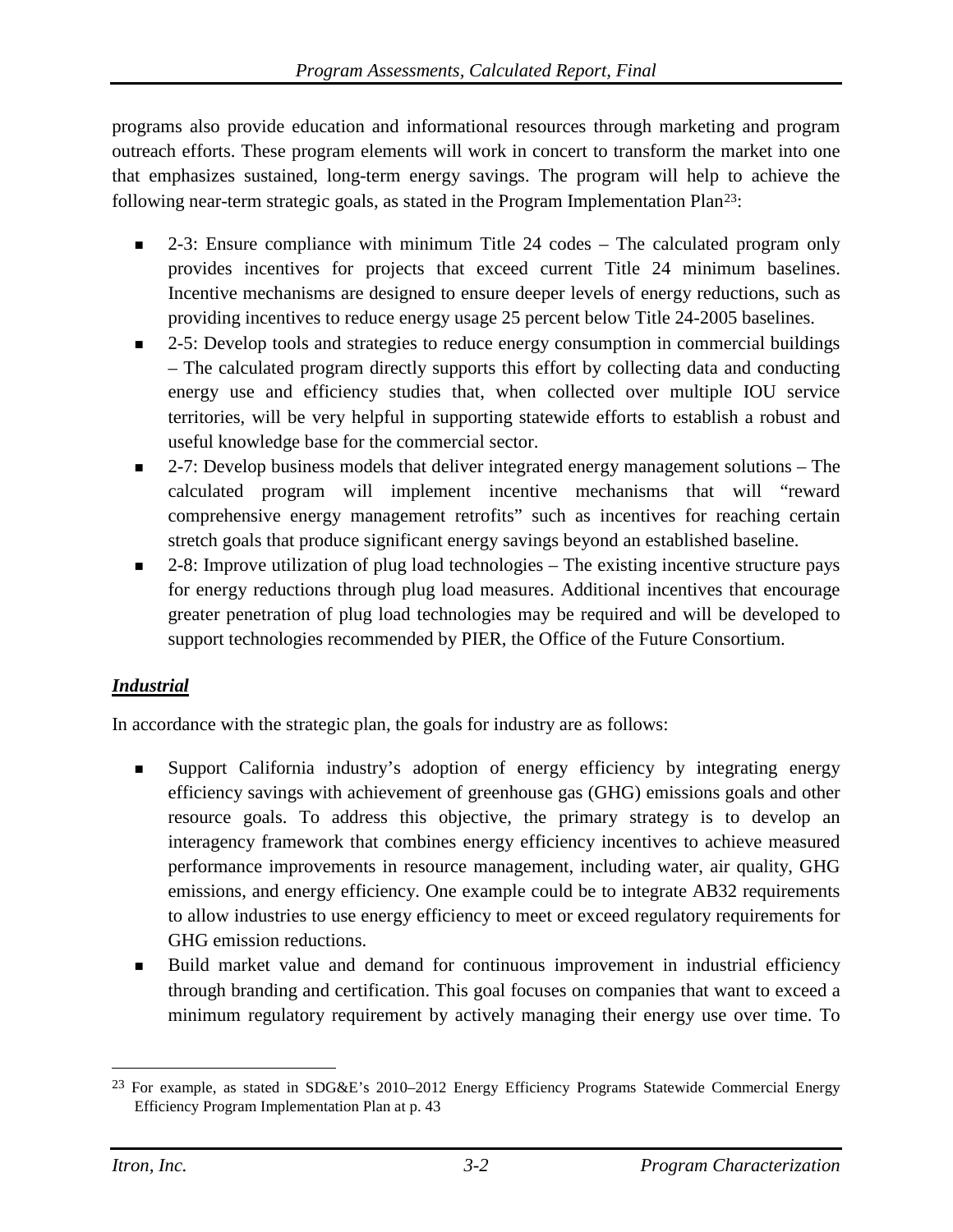this end, this program offers CEI options that include participation in a recognized national effort to certify industrial facilities for energy efficiency.

 Provide centralized technical and public policy guidance for California industrial energy and resource efficiency. The primary goal is to provide a clearinghouse of technical knowledge and information so that industry personnel can access information on emerging technology and industry specific research, by leveraging secondary sources on energy efficiency, such as reports and studies developed by organizations such as the DOE and the EPA.

## *Agricultural*

The calculated agriculture program design aggressively supports the goals and strategies within the strategic plan. Specifically, the following actions were advanced during the 2010-12 program cycle, as stated in the Program Implementation Plan[24](#page-49-0):

- Goal 1: Energy Efficiency Knowledge Database
- 1.1 Develop knowledge base of efficiency solutions. Conduct an energy use characterization and efficiency potential study for the statewide agricultural market. Include potential for waste streams to offset energy consumption. Collect data on key programs and measures, best practices for energy efficiency in the agricultural sector.
- **1.2 Ensure workforce has information and training necessary to apply efficiency** solutions. Conduct workforce training needs assessment and next steps. Develop training curricula and modules identified by needs assessment.
- 1.3 Conduct research & development of new technologies and practices for agricultural efficiency. Conduct an Energy Technologies/ RD&D gap analysis. Identify and prioritize needed RD&D/ET projects. Coordinate research activities across government, utilities, agricultural extension and university programs, and equipment manufacturer proprietary efforts.
- 2.1 Set objectives and framework for agriculture to attain multi-resource management goals. Establish a task force to coordinate resource management policies, action goals, and program designs targeting California's agricultural sector. Identify where goal conflicts arise and resolve these conflicts. Assess potential for integrated approaches.
- 2.2 Coordinate technical assistance, funding, and incentive mechanisms. Identify the programs and major funding sources affecting the management of energy, air and water resources, and climate change. Create a collaborative forum to facilitate sharing of information and coordination of programs.
- **3.1 Make information on efficiency solutions readily available to motivate efficiency** improvements. Develop benchmarking resources, tools and methods for the agricultural

<span id="page-49-0"></span><sup>&</sup>lt;sup>24</sup> For example, as stated in SCE's 2010–2012 Agriculture Energy Efficiency Program Implementation Plan at p. 366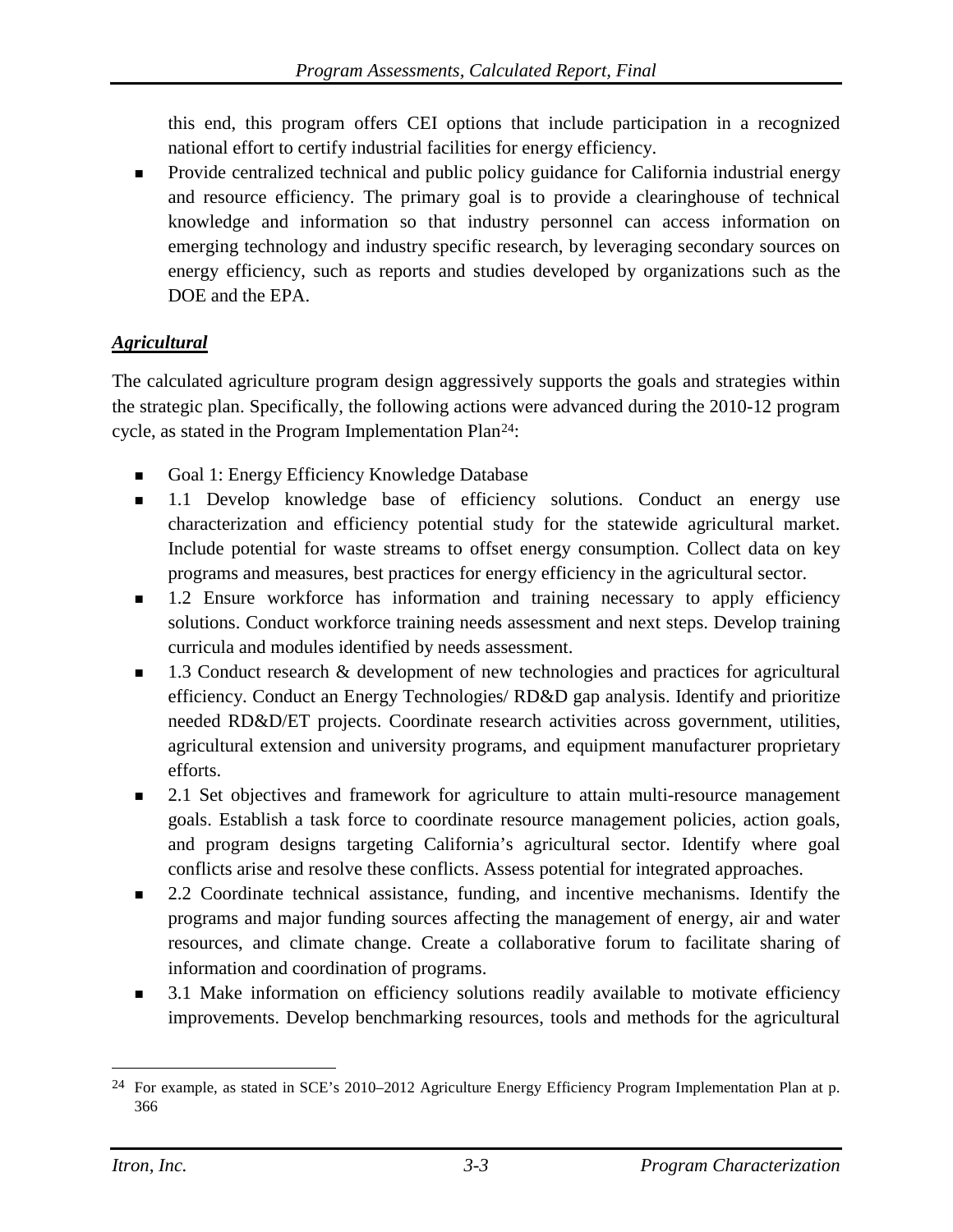sub-sectors. Design and launch focused program for irrigation efficiency, refrigeration, and process heating (12/2011).

- **3.2 Conduct marketing & outreach to stimulate efficiency actions. Develop ME&O** strategy, addressing communication channels, partners, and effective messaging. Begin pilot implementation.
- 3.3 Resolve metrics for embedded energy in water savings. Update evaluation measurement & verification protocols to define energy impacts of water efficiency actions. Design and conduct appropriate water/energy efficiency pilots for agriculture.

## *3.1.2 Target Markets*

## *Commercial*

Targeted end users include all commercial sub-segments such as distribution warehouses, office buildings, hotels, motels, restaurants, schools, trade schools, universities, colleges, hospitals, retail facilities, entertainment centers, and smaller customers that have similar buying characteristics.

#### *Industrial*

Customer types include printing plants, plastic injection molding facilities, component fabrication plants, lumber and paper mills, cement plants and quarries, metals processing plants, petroleum refineries, chemical industries, assembly plants, and water and wastewater treatment plants, among others.

## *Agricultural*

Market sub-segments in this Program vary widely and require targeted strategies. They include: Irrigated Agriculture, Greenhouses, Dairies and Confined Animal Feeding Operations, Post-Harvest Processing Facilities, Food Processing-General, Food Processing-Wineries, and Food Processing-Refrigerated Warehouses.

## *3.1.3 Eligible Measures*

Eligible measures for both the commercial and industrial sub-programs are identical. The agricultural sub-programs contain a slightly different list of eligible measures. Below are brief descriptions of the types of measures that pertain to each sector, followed by the full list of technologies applicable to both sectors.

## *Commercial*

Technologies addressed through this program effort are varied, and include, but are not limited to, lighting, HVAC, refrigeration, food service equipment, boilers, vertical transportation, motors, and plug load controls.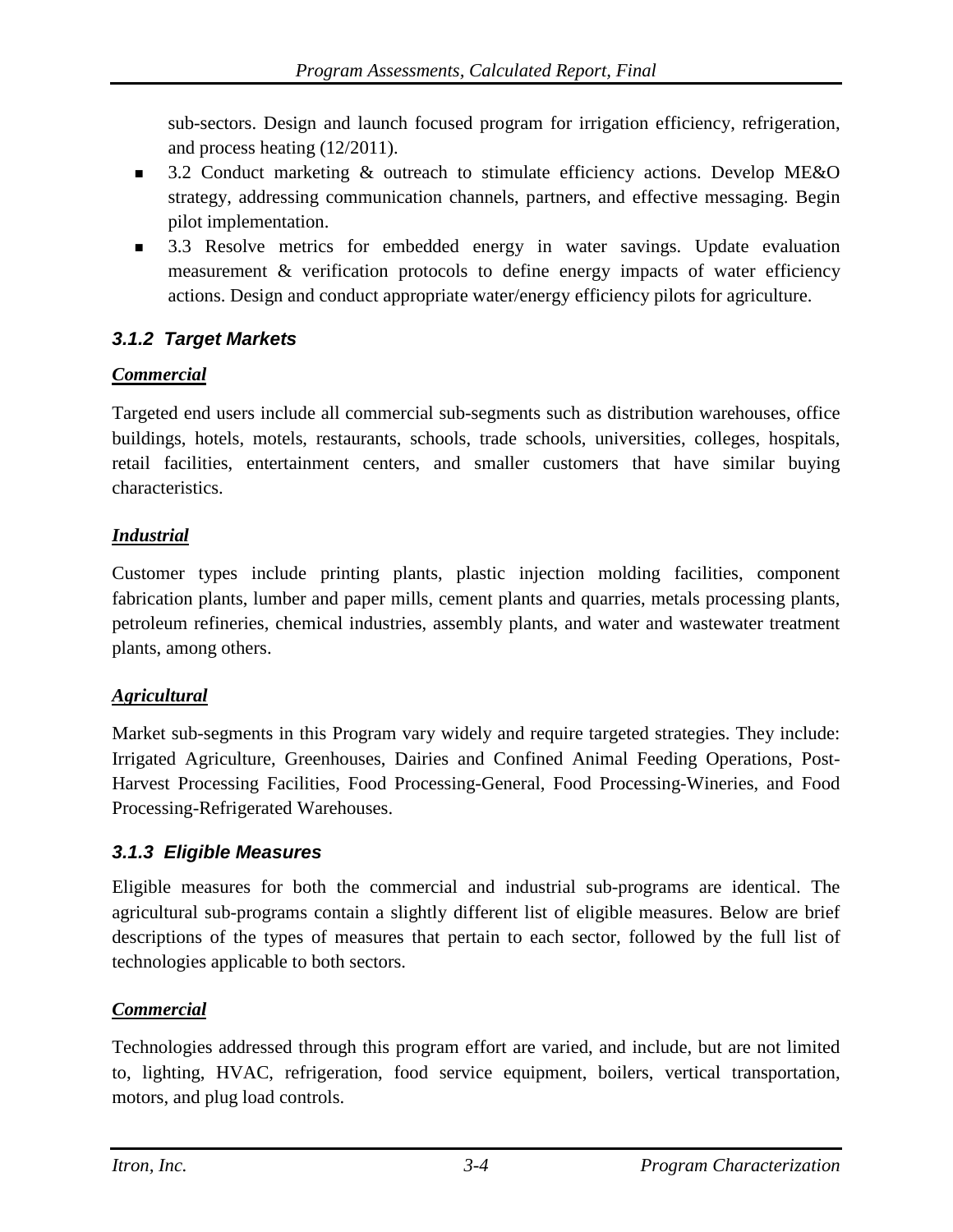#### *Industrial*

The key technology categories addressed through the Statewide Industrial Program are pumping, motors, heat recovery systems, process steam, loads, and heating, air compressors, hot water systems, insulation, and lighting.

Below, in [Table 3-1,](#page-52-0) is a listing of all core calculated measures for commercial and industrial customers grouped by measure category for all IOUs.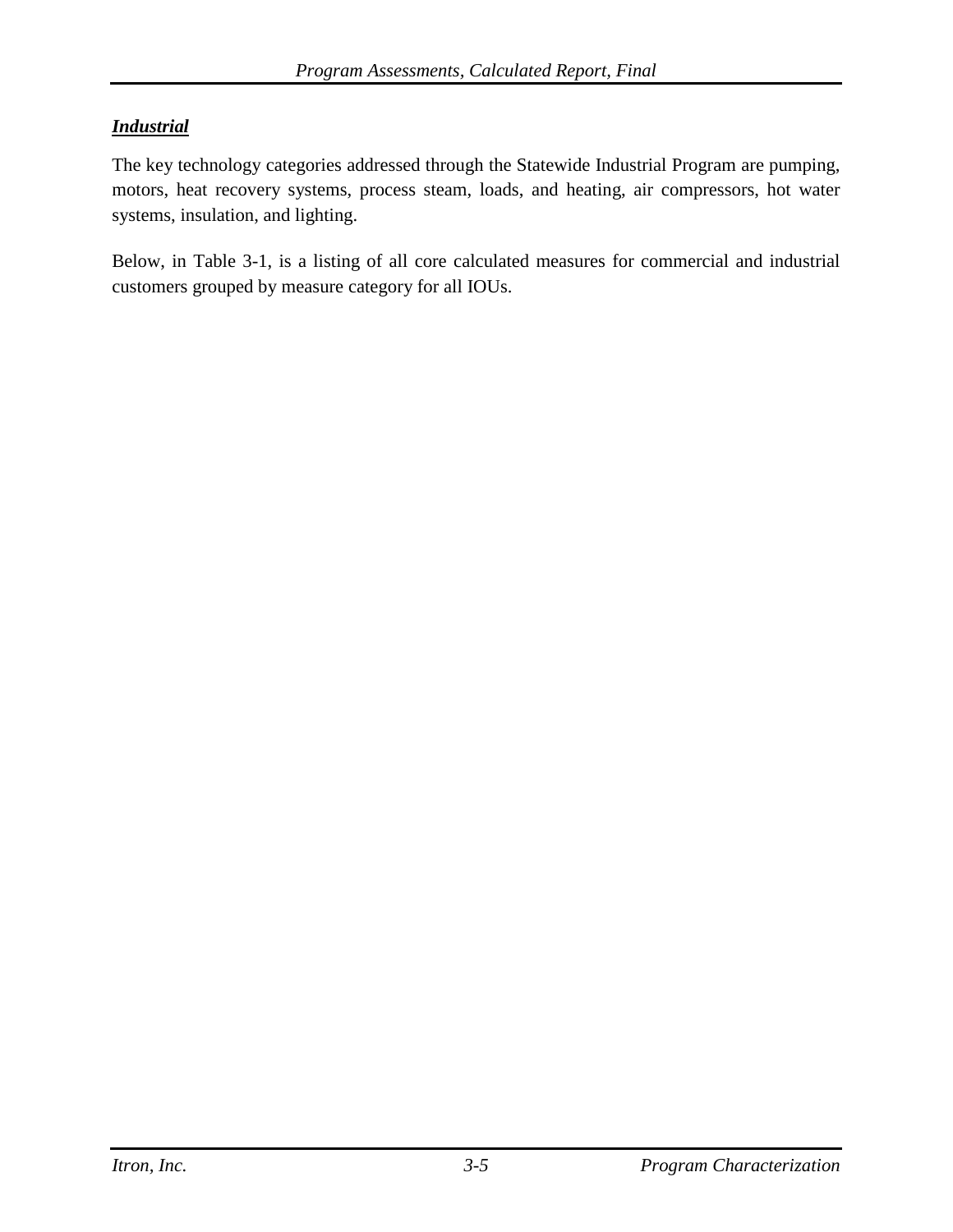<span id="page-52-0"></span>

|  |  |  |  | Table 3-1: Core Calculated Measures for Commercial and Industrial Customers |
|--|--|--|--|-----------------------------------------------------------------------------|
|--|--|--|--|-----------------------------------------------------------------------------|

| <b>End-Use</b>                 | <b>Measures</b>                               |
|--------------------------------|-----------------------------------------------|
|                                | <b>HVAC Compressor Motors</b>                 |
| <b>ASD</b>                     | Others                                        |
|                                | Process                                       |
| <b>Heat Recovery Equipment</b> | <b>Space Conditioning</b>                     |
|                                | Chiller                                       |
|                                | Complete Subsystem Replacement/Upgrade        |
| <b>HVAC</b>                    | <b>Heat Pump</b>                              |
|                                | Other                                         |
|                                | Package Unit                                  |
|                                | <b>HVAC Compressor</b>                        |
| <b>Motors Project</b>          | Non-HVAC Compressor                           |
| Process                        | Chiller                                       |
|                                | Complete Subsystem Replacement/Upgrade        |
|                                | Rapid Closing Door                            |
| Refrigeration                  | Complete Subsystem Replacement/Upgrade        |
|                                | Other                                         |
|                                | Air Compressor System Replacement Upgrade     |
|                                | <b>Building Shell Improvements</b>            |
|                                | <b>Carbon Monoxide Sensors</b>                |
|                                | Controls - Non-Lighting                       |
|                                | Equipment - Other not specified               |
|                                | Extruder System Replacement/Upgrade           |
|                                | Fan and Pump System Upgrades                  |
|                                | Furnace/Energy Efficient                      |
|                                | Injection Molding Machine Replacement/Upgrade |
| Other                          | Insulation                                    |
|                                | Lighting                                      |
|                                | <b>Lighting Controls</b>                      |
|                                | Pre-cooling Equipment                         |
|                                | Professional Wet Cleaning                     |
|                                | Pumping System Replacement/Upgrade            |
|                                | Series to Parallel Street Lighting            |
|                                | Special Window Glazing and Glazing Treatments |
|                                | Vacuum Systems                                |
|                                | <b>Window Replacement</b>                     |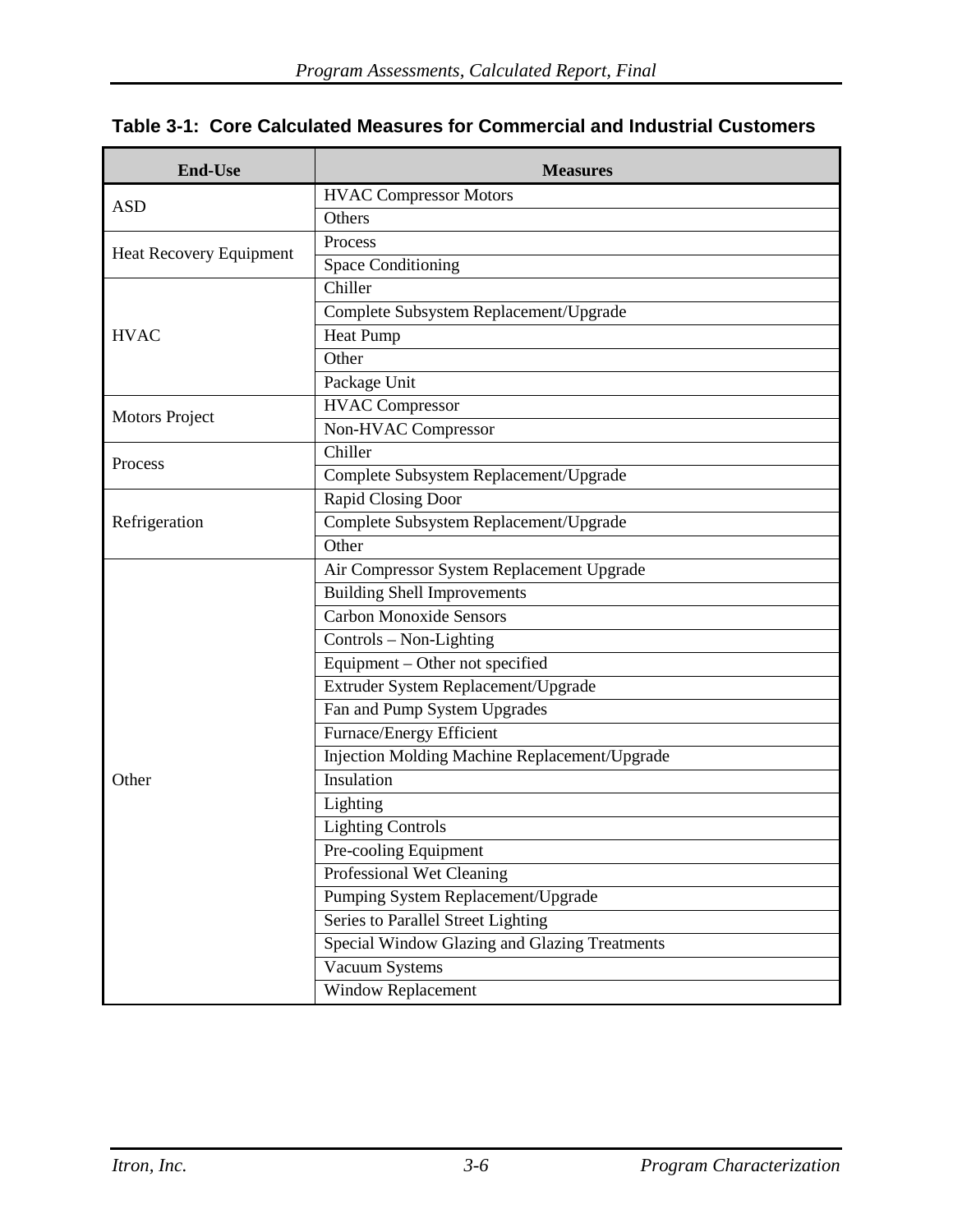## *Agricultural*

Technologies addressed through this program effort are diverse. They include pumping, refrigeration, process loads, process heating, and lighting. Examples of specific measures supported by this sub-program include: High efficiency water heating, greenhouse curtains and infrared films, pipe and tank insulation, steam traps, irrigation, and other nonstandard technologies applicable to this sector.

## *3.1.4 Incentive Strategy*

For the calculated offerings, statewide incentive levels are shown below. These incentives are commonly applied across all three sub-sectors. The incentive is first calculated based on the rates below, and the resulting value is then capped at 50% of incremental project costs.

| Category              | Rate         | <b>Included Measures</b>                    |
|-----------------------|--------------|---------------------------------------------|
| Lighting              | \$0.05/kWh   | Interior and exterior lighting and controls |
| Air Conditioning $\&$ | \$0.15/kWh   | Major system replacements                   |
| Refrigeration I       |              |                                             |
| Air Conditioning $\&$ | \$0.09/kWh   | Reduced load measures such as controls or   |
| Refrigeration II      |              | shell improvements                          |
| Other Electric        | \$0.09/kWh   | Motors, VSDs, compressed air, process,      |
|                       |              | RC <sub>x</sub> , and others                |
| Peak Demand Reduction | \$100/kW     | Permanent load reductions                   |
| Natural Gas           | \$1.00/therm | All natural gas saving measures             |

**Table 3-2: Incentive Rates by Measure Category**

# *3.1.5 Delivery Strategy*

The calculated program is delivered uniformly across the IOUs using the same application materials and energy savings calculation to ensure consistency. The program is delivered to customers through a combination of utility and trade ally marketing efforts. Utility marketing efforts might include program promotion through AEs, as well as educational opportunities and other outreach activities; some third-party programs also drive some customers to the calculated programs.

Marketing activities target business customers, ESCOs, trade associations, local business groups and government entities to generate interest and program participation. The programs engage in direct customer contact through AEs or demand response program outreach; they use phone and e-mail as the primary media for direct customer support services.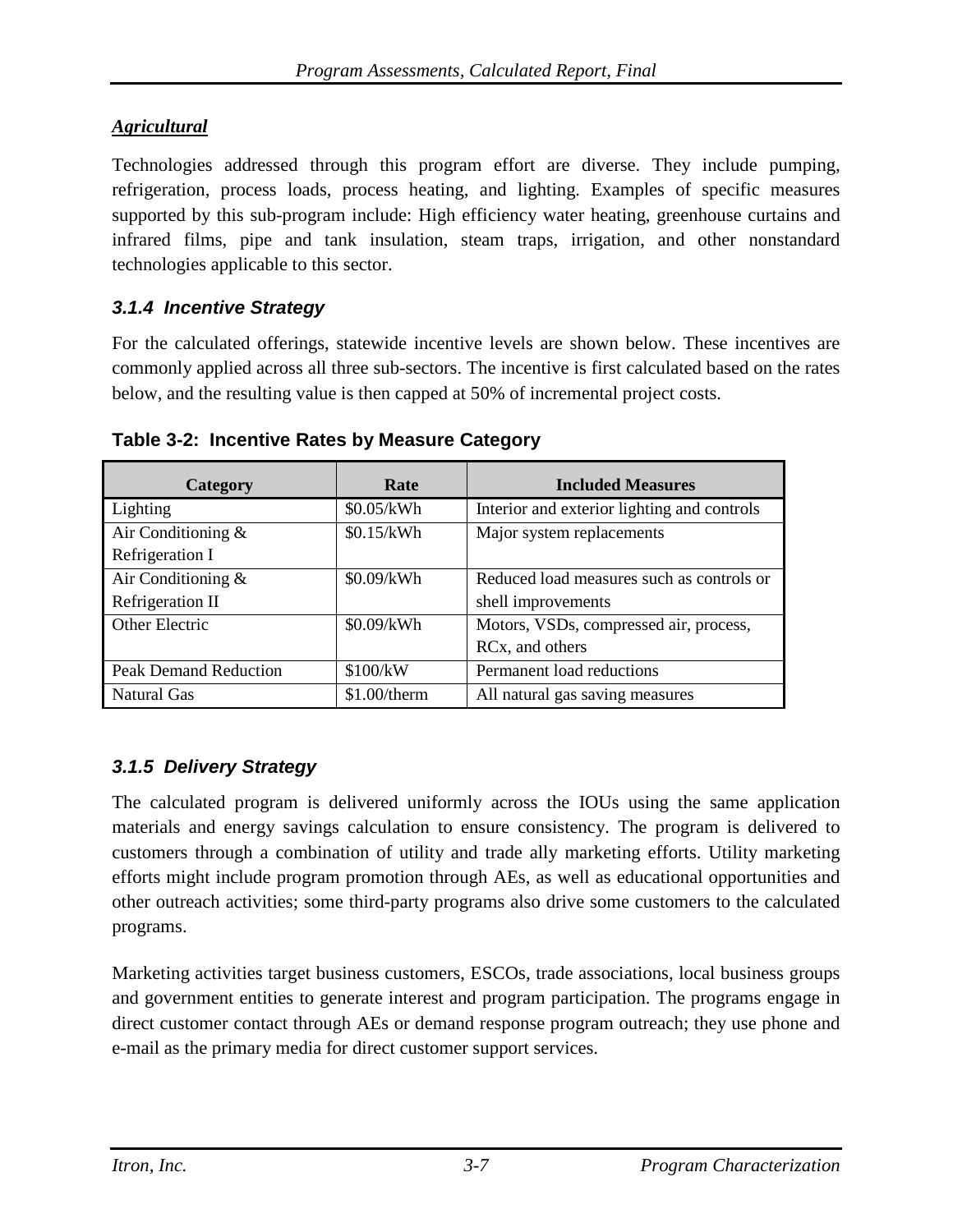The calculated program managers also partner with the programs offered by California Energy Commission (CEC), Air Resources Board (ARB), air quality management districts, and other government agencies to capitalize on opportunities to deliver program information to a broader range of customer. To reach customers interested in water conservation and potentially EE, utility program managers will partner with the local water districts to co-brand marketing collateral, attend trade shows, and co-release notices for programs with interactive water and energy effects. Similarly, with ARB and air quality management districts, IOUs offer customers calculated program incentives for energy efficient equipment that may also reduce air and GHG emissions.

In addition, the program delivery is coordinated with the following activities or programs: continuous energy improvement (CEI), integrated demand-side management (IDSM), benchmarking, emerging technologies, codes and standards, and workforce education and training.

## *3.1.6 Technical Assistance*

The primary types of technical assistance offered by these programs include a range of facility audits, savings development assistance, technical review, design assistance, funds for technical studies, technical training, and assistance with using energy analysis tools.

## *3.1.7 Marketing Approach*

Marketing efforts incorporate a variety of marketing tactics/activities to promote the calculated incentives sub-programs. Education, awareness and outreach efforts rely on a combination of mass media communication channels and targeted communication channels to ensure the messages reach the intended audiences with enough frequency to motivate attitude and behavior changes. The marketing strategies include, but are not limited to, a mix of print, direct mail, email, personal contact, trade shows, trade association meetings, customer workshops and seminars, energy related and other community events and partnerships with business and industry organizations, specialized collateral, case studies, website links and information with regular updates, bill inserts, press releases, and newspapers.

## *3.1.8 Market Barriers and Intervention Strategies*

The calculated programs must address certain market barriers in each sub-sector in order to successfully deliver their program offerings. These barriers and intervention strategies are described in the Program Implementation Plans (PIPs), and summarized below.

#### *Commercial*

The calculated program addresses a significant number of barriers to energy efficiency for commercial customers such as: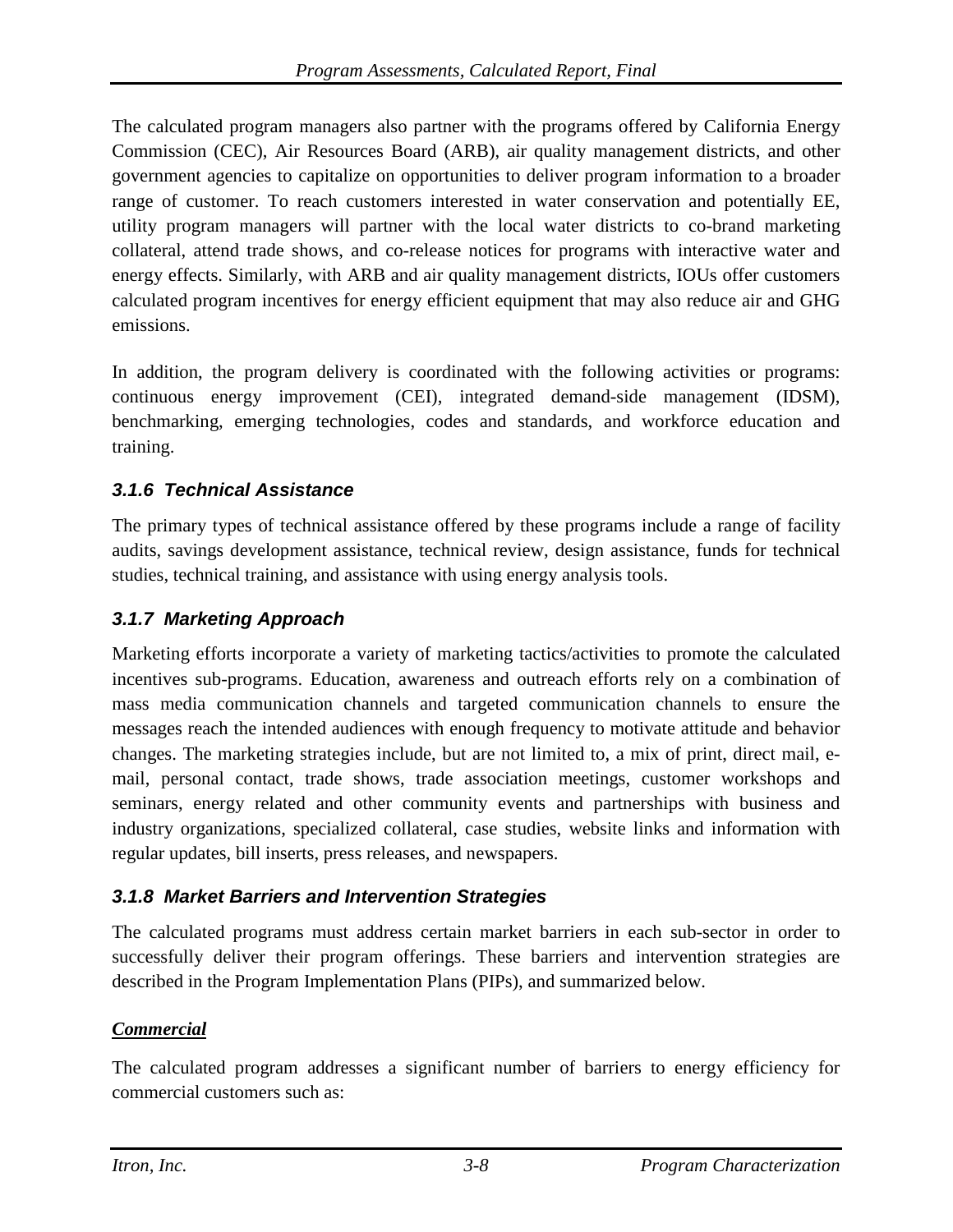- Tendency to build to code (Title 24) and to stay with known and familiar equipment and designs.
- **Lack of awareness and experience with high efficiency emerging technologies leading to** a slow rate of adoption, and lost energy efficiency opportunities.
- Insufficient access to information about energy efficiency best practices with respect to technologies and maintenance practices. Lack of awareness of impacts of an energy efficiency project on emissions, resource consumption, or waste discharge streams.

The programs address the above barriers with the following strategies:

- To encourage savings that go beyond code, the programs provide incentives to buildings that exceed code by a specified percentage, and provide up-to-date information on emerging technologies to help bridge the information gap.
- To spur the adoption of newer and emerging technologies, the programs offer incentives for technologies that are proven but not widely adopted (e.g., solid state lighting, advanced lighting controls).
- The programs also provide technical assistance and publications to help address information needs regarding energy efficiency best practices.

## *Industrial*

There are many unique institutional and behavioral barriers that prevent industrial customers from achieving their full technical or economic potential in energy efficiency including the following:

- **EXECUTE:** Limits on capital expenditure due to industry reluctance to invest in projects with greater than two year payback.
- **Lack of awareness of energy efficiency opportunities and difficulty in accessing industry** specific technical assistance.
- Unavailability of plant personnel trained in energy use management.
- **Prioritization of production over energy management.**
- Aversion to the risk of investing in new technologies and processes with unknown impacts to industrial output or quality.
- **Exercise 1** Limited capital and labor resources for assessing and implementing energy efficiency projects.

The programs address the above barriers with the following strategies:

 Calculated incentives were designed specifically to enable projects to meet the two year payback threshold in order to address capital expenditure issues. The incentives also help to address the barrier of limited capital.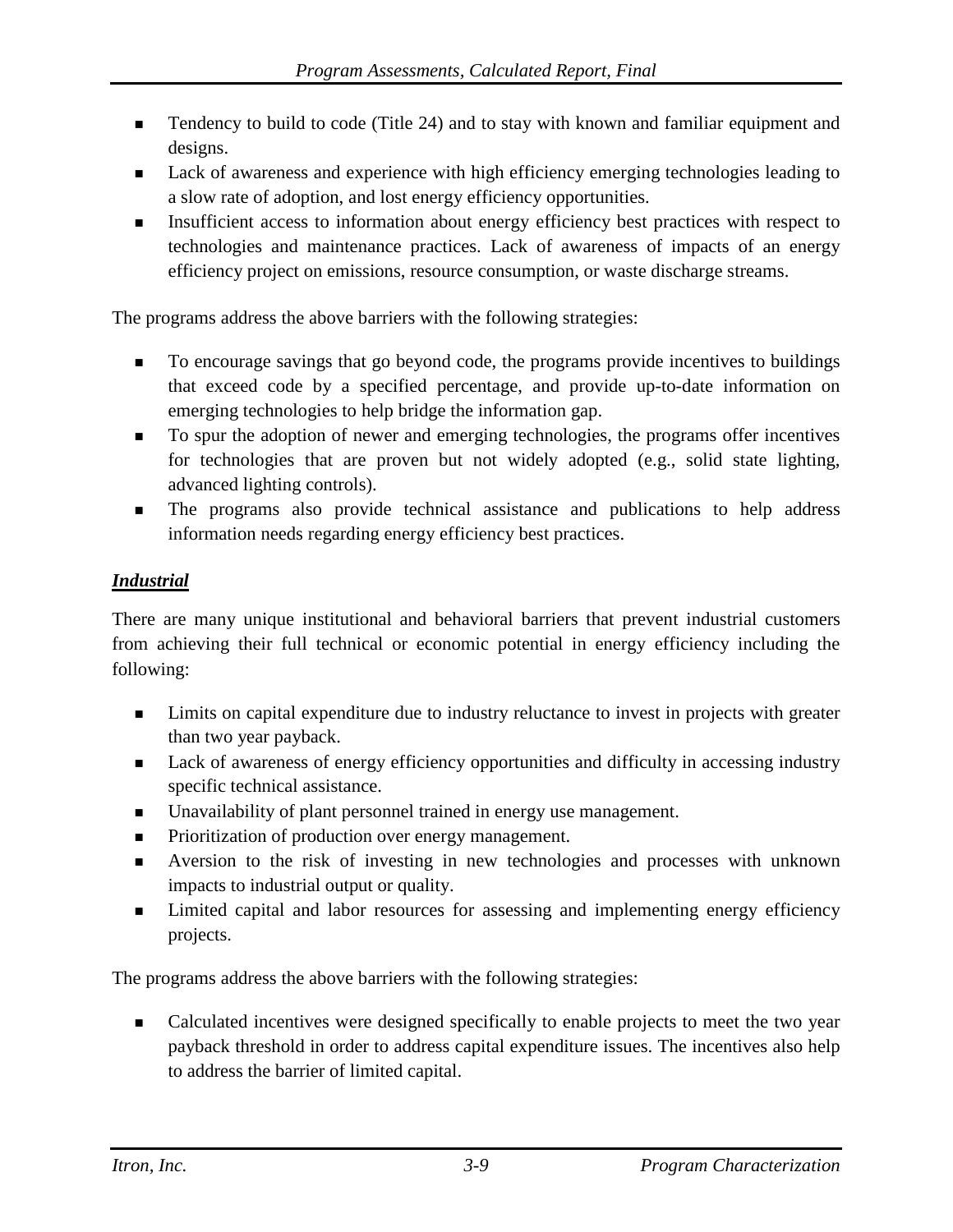- To address lack of awareness on the importance of energy efficiency, a statewide centralized clearinghouse is being developed to give customers access to industry relevant technical assistance, baseline studies, case studies, tools and computer based training.
- Education, training and audits are all available through related sub-programs that customers can access in order to gain a better understanding of energy efficiency opportunities.
- Industrial customers are also eligible for the CEI program. The CEI program features energy efficiency audits or in-depth facility assessments to help overcome technical information barriers described above. Additionally, the IDSM approach offers education and outreach to create awareness on energy efficiency and promote continuous energy efficiency improvements. Both of these complementary programs are cross-promoted through the calculated sub-program.
- The programs also offer technical publications such as case studies in order to address aversion to risk regarding implementing energy efficiency projects.
- Additionally, technical review and assistance provided by IOUs and third-party reviewers help provide industrial customers with needed bandwidth to properly evaluation and scope projects.

#### *Agricultural*

Market barriers in the agricultural segment are numerous and include the following:

- General agricultural barriers:
	- **─** The agricultural sector is diverse and geographically widespread, dependent on regional resources for information, and traditionally resistant to change.
	- **─** Capital constraints, combined with variable commodity pricing, limit the availability of funds for investing in projects.
	- **─** Low energy costs relative to other operating expenses reduces the motivation to invest in energy efficiency.
	- **─** Regulatory compliance issues further strain limited internal resources.
	- **─** Lack of awareness of the benefits of energy efficiency, and uncertainty and skepticism over long-term energy and cost savings hinders investment.
- Food processing and industrial refrigeration barriers:
	- **─** Few firms maintain facility level energy managers, and finding technically qualified staff is an ongoing challenge.
	- **─** Regulatory compliance issues further strain limited internal resources.
	- **─** International competition drives facilities to a short-term survival attitude as opposed to a long- term continuous improvement approach.
	- **─** The industrial refrigeration industry lacks design standards and best practices, resulting in substandard design and maintenance.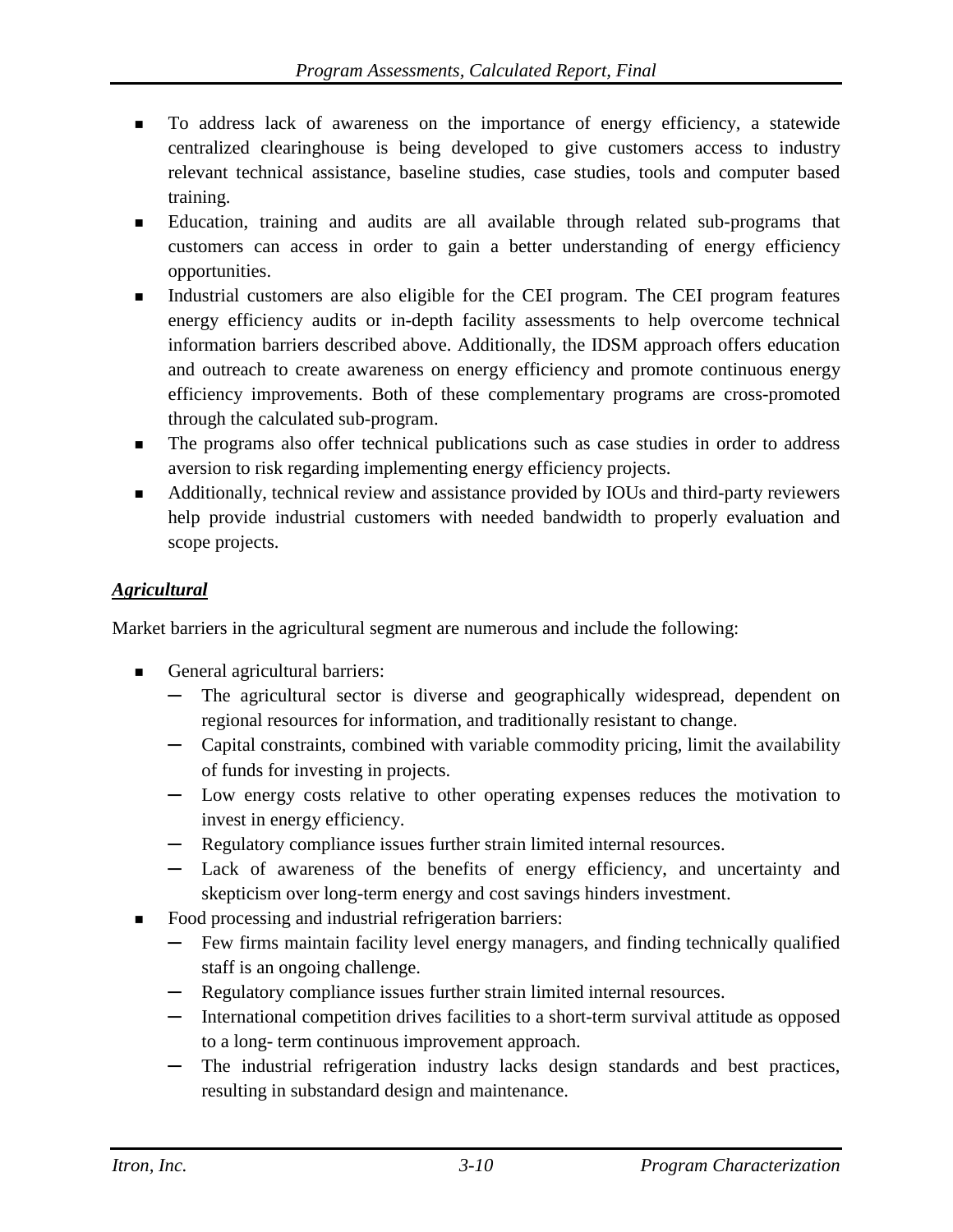- **─** Huge capital outlay requirements in industrial refrigeration can delay or offset efficiency projects.
- **─** Efficient design alternatives can be lost in low-cost bidding scenarios.
- **─** Whole system opportunities are often missed by individual equipment vendors.
- Customers are often not aware of systems operating sub-optimally.

The statewide agriculture program considers these barriers in all aspects of program design. The program offers a mix of incentives, retrocommissioning, technical assistance and education and training in order to specifically address these challenges. In addition, the program works closely with trade allies to inform them about efficiency technologies, practices, programs, and rebates via a combination of training and marketing/outreach activities.

# **3.2 Quantitative Features Summary**

This section summarizes the quantitative features of the core calculated programs including budgets, goals, savings by measure, and savings by project size. These figures are shown in some cases by sector and in other cases by utility.

# *3.2.1 Funding Levels and Adequacy*

Program funding levels are adequate to meet savings goals. Statewide and utility-specific budgets for Program year 2010-2012 core calculated commercial, industrial and agricultural program segments are shown below in [Table 3-3.](#page-57-0) These were obtained from Program Implementation Plans filed with the CPUC.

|                |                   |                   |                     | <b>Total Budget</b> |
|----------------|-------------------|-------------------|---------------------|---------------------|
| <b>Utility</b> | <b>Commercial</b> | <b>Industrial</b> | <b>Agricultural</b> | <b>Calculated</b>   |
| $P G \& E$     | \$77,344,484      | \$55,201,746      | \$34,039,892        | \$166,586,122       |
| <b>SCE</b>     | \$51,369,662      | \$74,763,433      | \$16,694,293        | \$142,827,388       |
| SDG&E          | \$4,248,850       | \$11,704,376      | \$3,830,683         | \$19,783,909        |
| <b>SCG</b>     | \$7,970,900       | \$52,350,450      | \$5,886,576         | \$66,207,926        |
| Total          | \$140,933,896     | \$194,020,005     | \$60,451,444        | \$395,405,345       |

<span id="page-57-0"></span>

| Table 3-3: Program Funding Levels by Utility |  |  |  |  |  |
|----------------------------------------------|--|--|--|--|--|
|----------------------------------------------|--|--|--|--|--|

## *3.2.2 Participation and Tracking Data Analysis*

Calculated program tracking data through Q2 2011 were analyzed in detail to learn the characteristics of participants to-date. Specifically, the data were sorted by measure type or enduse, business type and size to reveal the predominant measures or end-uses being installed, and the market segments and sizes of customers most active in the program. To simplify the analysis, data were sorted on the project incentive variable, since this is a common metric across electric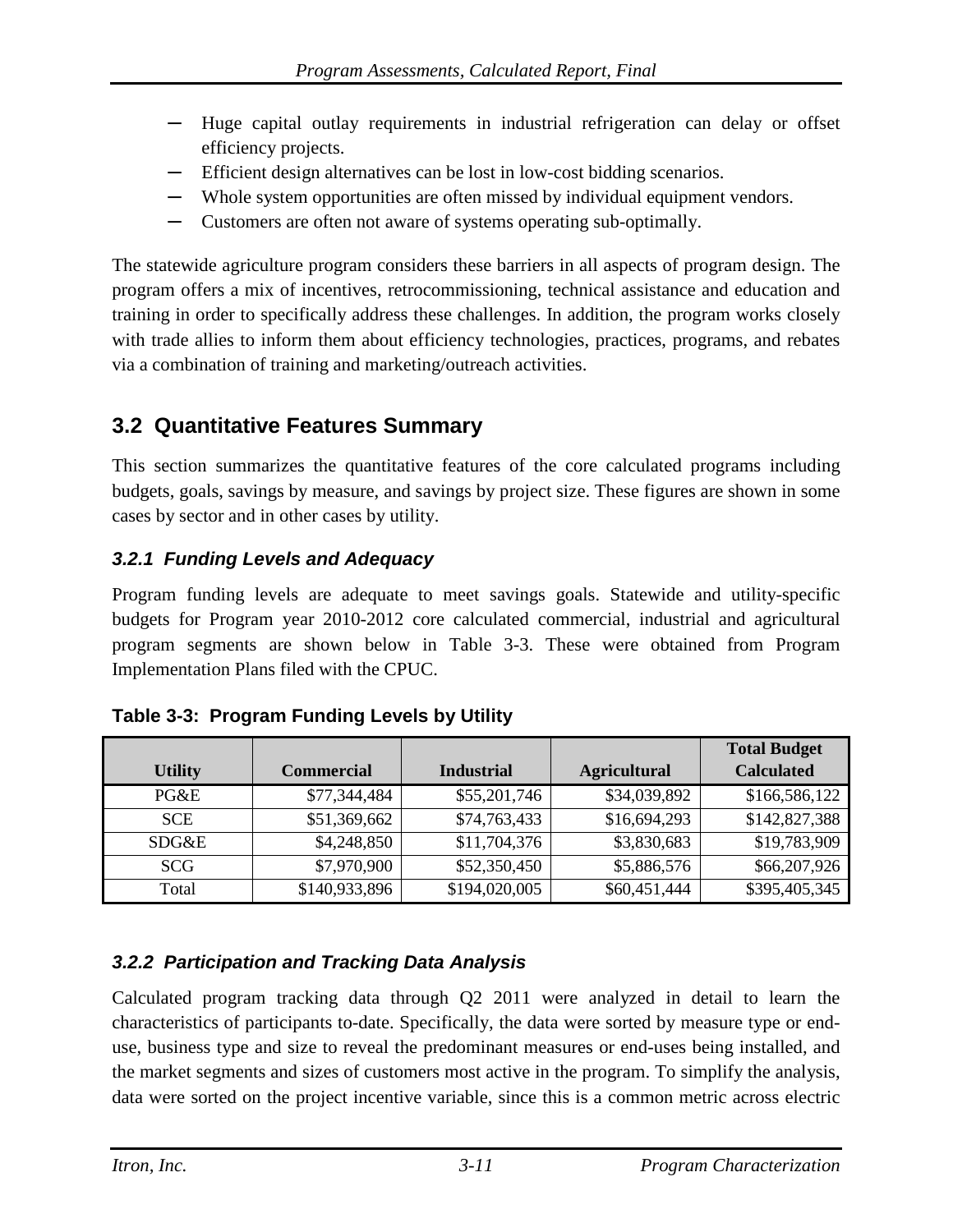and gas projects. The incentive is a good proxy for energy savings since it is directly calculated from a \$/unit savings formula.

#### *By Measure Group or End*-*Use*

[Tables 3-4](#page-58-0) through [Table 3-7](#page-60-0) show total incentives by end-use category for each utility through June 2011.

|                          | <b>Incentives</b> |                         |
|--------------------------|-------------------|-------------------------|
| <b>End-Use Category</b>  | (dollars)         | <b>Percent of Total</b> |
| Process                  | 19,930,962        | 51%                     |
| Hvac                     | 8,161,651         | 21%                     |
| Lighting                 | 3,244,467         | 8%                      |
| Refrigeration            | 1,914,339         | 5%                      |
| Retrocommissioning       | 1,720,841         | 4%                      |
| Pocs                     | 1,150,765         | 3%                      |
| Ag pump                  | 1,079,061         | 3%                      |
| <b>Building Envelope</b> | 937,411           | 2%                      |
| <b>Tank Insulation</b>   | 557,290           | 1%                      |
| Pipe Insulation          | 199,481           | 1%                      |
| <b>Steam Trap</b>        | 180,914           | 0%                      |
| Pool Pump                | 88,296            | 0%                      |
| Whole Building           | 72,164            | 0%                      |
| <b>Water Heating</b>     | 22,048            | 0%                      |
| Total                    | 39,259,691        | 100%                    |

<span id="page-58-0"></span>**Table 3-4: PG&E Incentives by End-Use Category (as of June 2011)**

For PG&E, the most predominant end-use is Process. Most of the tracked projects and savings in this category (69%) are in the Industrial program. Other important end-uses include: HVAC, lighting, refrigeration, retrocommissioning (RCx), pump-off controllers (POCs) and building envelope.

By program, the most important end-uses are as follows. The percentages shown reflect proportion of program Incentives

- **PGE21011 (Commercial)** HVAC (48%), Lighting (17%), Process (23%), RCx (8%)
- **•** PGE21021 (Industrial) Process (88%), HVAC (4%), RCx (4%)
- **PGE20031** (Agricultural) Process (35%), Refrigeration (18%), Pumps (13%)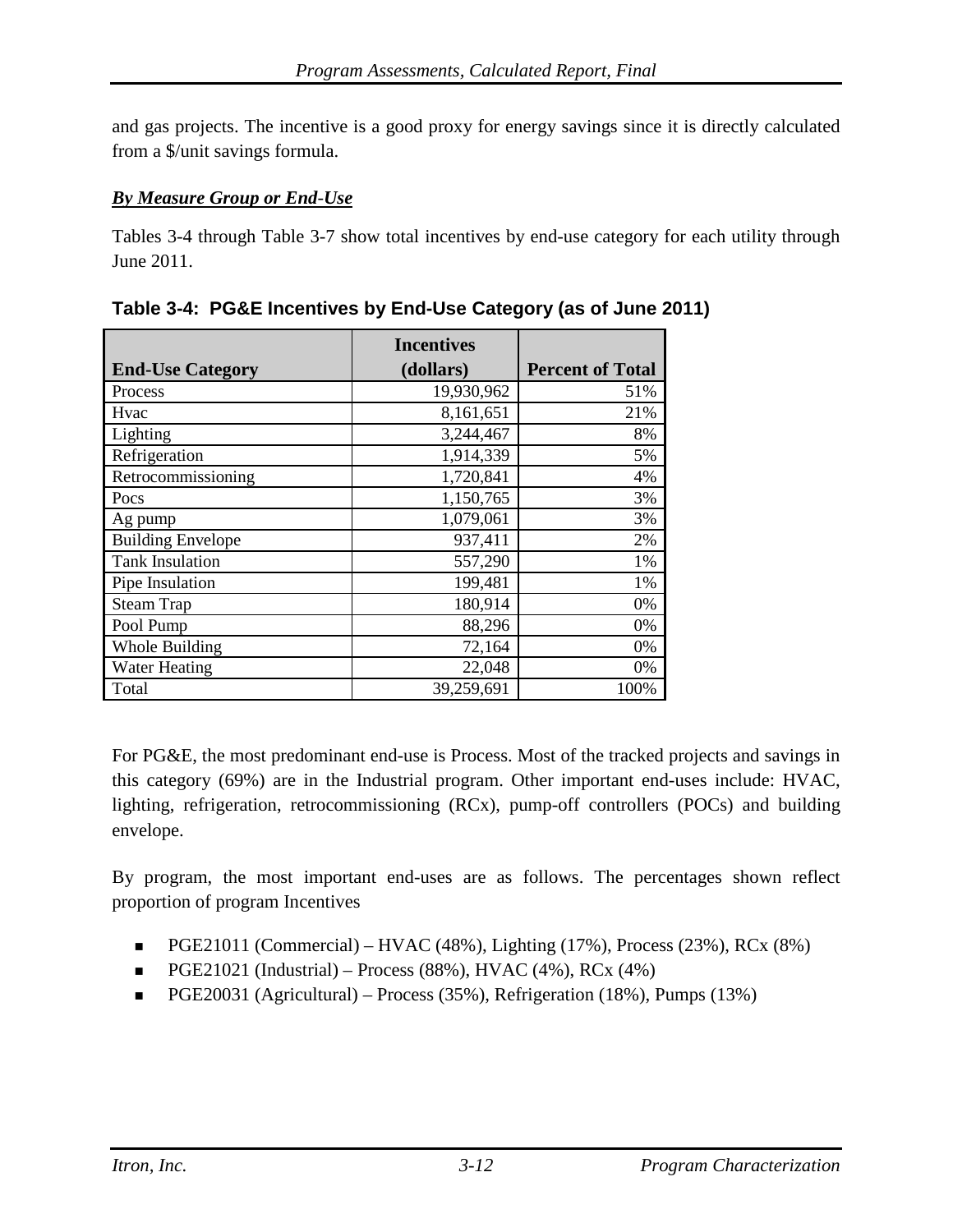| <b>End Use</b>                    | <b>Incentives</b> | <b>Percent of Total</b> |
|-----------------------------------|-------------------|-------------------------|
| Process                           | 9,352,323         | 40.0%                   |
| Hvac                              | 4,563,005         | 19.5%                   |
| Lighting                          | 4,126,977         | 17.7%                   |
| Refrigeration                     | 2,395,158         | 10.3%                   |
| Ag Pump                           | 2,047,212         | 8.8%                    |
| Other Motor Replacement           | 537,848           | 2.3%                    |
| Pool Pump                         | 110,157           | 0.5%                    |
| Retrocommissioning                | 78,722            | 0.3%                    |
| <b>Building Envelope</b>          | 75,924            | 0.3%                    |
| Pocs                              | 45,069            | 0.2%                    |
| <b>Tank Insulation</b>            | 33,336            | 0.1%                    |
| <b>Plug Load Desktop Computer</b> | 320               | 0.0%                    |
| <b>Water Heating</b>              | 282               | 0.0%                    |
| Total                             | 23,366,334        | 100%                    |

| Table 3-5: SCE kWh Savings by End-Use Category (as of June 2011) |  |
|------------------------------------------------------------------|--|
|                                                                  |  |

For SCE, the most predominant end-use is also Process. Most of the tracked projects and savings in this category (79%) are in the Industrial program. Other important end-uses are: HVAC, lighting, refrigeration, agricultural pumping and other motor replacements.

By program, the most important end-uses are as follows. The percentages shown reflect proportion of program Incentives.

- SCE-SW-002B (Commercial) –Lighting (34%), HVAC (27%), Process (20%), Refrigeration (15%)
- SCE-SW-003B (Industrial) Process (62%), HVAC (17%), Lighting (8%), Refrigeration (8%)
- $\blacksquare$  SCE-SW-004B (Agricultural) Agricultural Pumping (87%)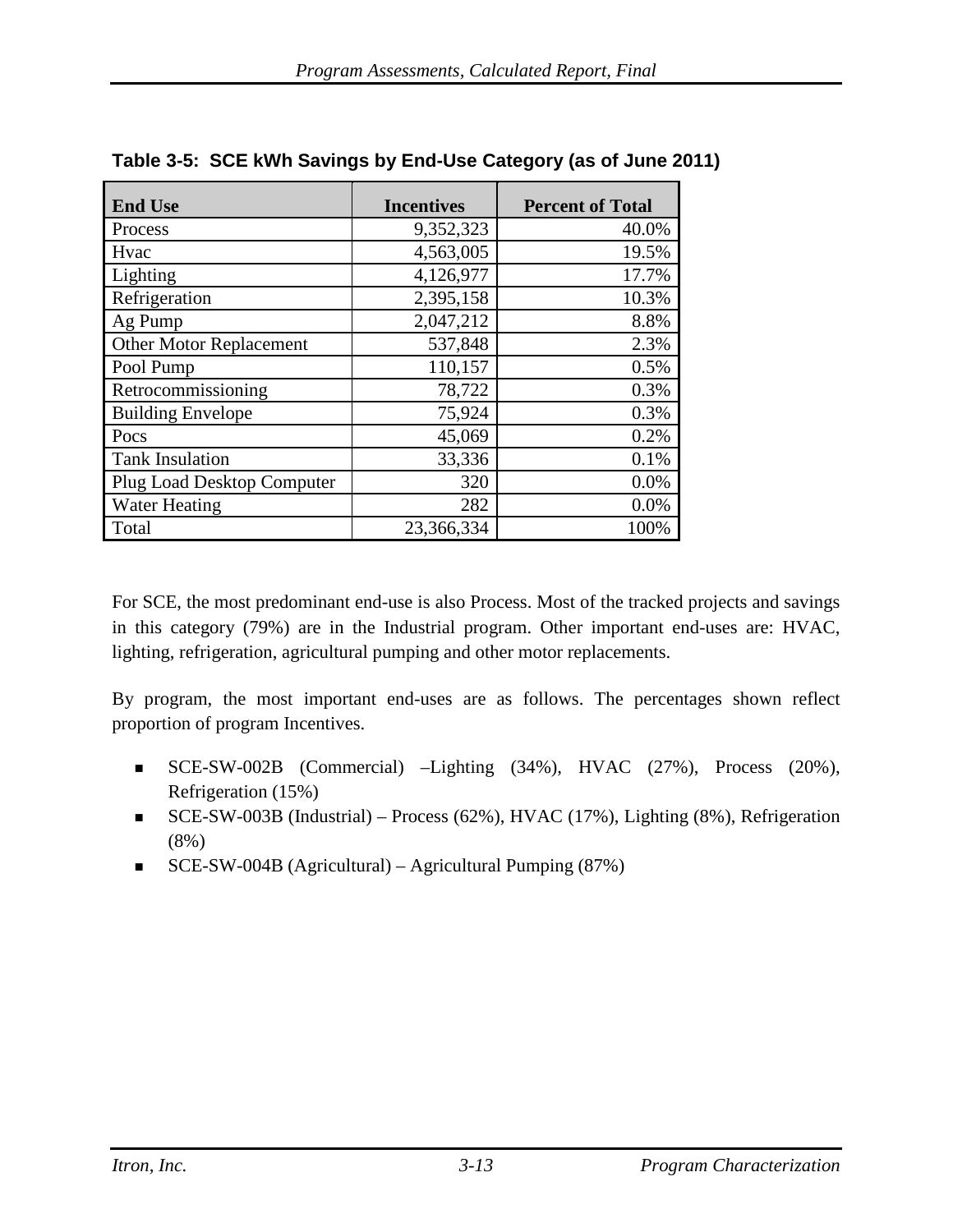| <b>End Use</b> | <b>Incentives</b> | <b>Percent of Total</b> |
|----------------|-------------------|-------------------------|
| Hvac           | 1,090,738         | 44%                     |
| Process        | 463,738           | 19%                     |
| Lighting       | 440,168           | 18%                     |
| Refrigeration  | 244,494           | 10%                     |
| Other          | 173,488           | 7%                      |
| Whole Building | 59,600            | 2%                      |
| Total          | 2,472,226         | 100%                    |

## **Table 3-6: SDGE kWh Savings by End-Use Category (as of June 2011)**

For SDG&E, the most predominant end-use is HVAC. Most of the tracked projects and savings in this category (88%) are in the Commercial program. Other important end-uses are: process, lighting and refrigeration.

By program, the most important end-uses are as follows:

- SDGE3105 (Commercial) HVAC (45%), Lighting (20%), Process (17%), Refrigeration  $(11\%)$
- SDGE3109 (Industrial) HVAC (41%), Process (30%)

<span id="page-60-0"></span>**Table 3-7: SCG Incentives by End-Use Category (as of June 2011)**

| <b>End Use</b>               | <b>Incentives</b> | <b>Percent of Total</b> |
|------------------------------|-------------------|-------------------------|
| Process Other                | 4,204,813         | 52%                     |
| <b>Whole Building NRNC</b>   | 1,226,681         | 15%                     |
| <b>Process Heat Recovery</b> | 1,079,475         | 13%                     |
| Process Boiler               | 675,404           | 8%                      |
| Hvac Furnace                 | 620,745           | 8%                      |
| Other                        | 259,165           | 3%                      |
| Food Service                 | 79,958            | 1%                      |
| <b>AG Pump Overhaul</b>      | 7,291             | 0%                      |
| Total                        | 8,153,530.58      | 100%                    |

For SCG, the most predominant end-use is process-other, which accounts for just over half of the activity to-date. Most of the tracked projects and savings in this category (81%) are in the industrial program. Other important end-uses are: whole building NRNC (15%) and process-heat recovery (13%).

By program, the most important end-uses are as follows: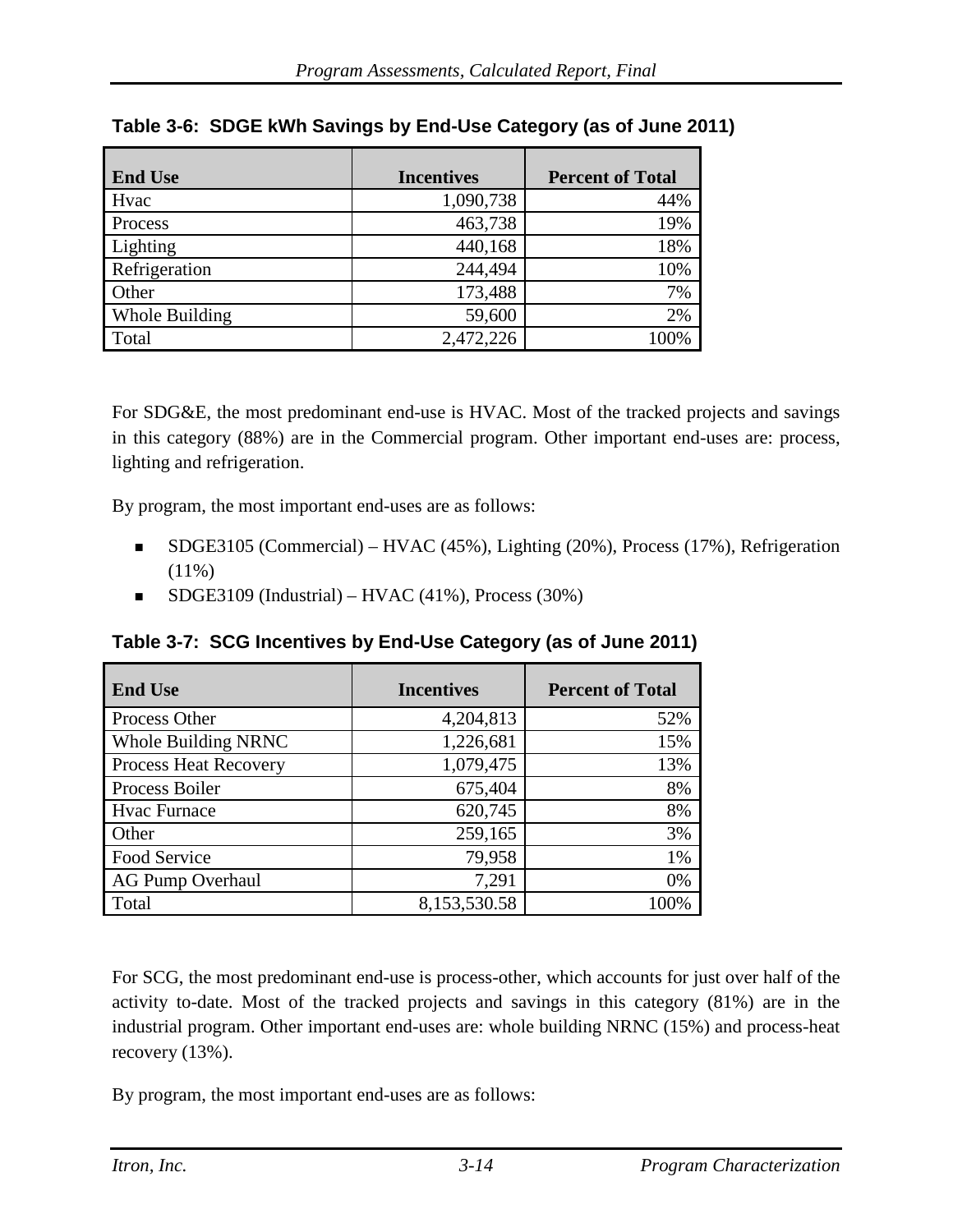- SCG3607 (Commercial) Process Other (66%), Process Boiler (14%), Whole Building NRNC (13%)
- SCG3611 (Industrial) Process Other (49%), Whole Building NRNC (16%), HVAC  $(16%)$
- SCG3602 (Agricultural) HVAC Furnace (44%), Process Other (34%)

#### *Average Size and Overall Distribution of kWh By End*-*Use*

[Figure 3-1](#page-61-0) below shows the distribution of kWh savings by end use for each IOU and the total portfolio as of December 2011. Overall HVAC and Process account for more than half the savings, though lighting is not an insubstantial third, at about 20% of the portfolio. SCE has a greater emphasis on Process measures. For SCE HVAC, Process and Lighting account for almost 90% of kWh savings. For SDG&E, HVAC and Lighting make up most of the savings.



<span id="page-61-0"></span>

[Figure 3-2](#page-62-0) below shows average savings by IOUI and end-use on a per-site basis, as well as overall by IOU. The figure underscores differences across the IOUs in emphasis and patterns. SCE has by far the largest average project size overall, and in nearly every end use category where it has participation (except Other and Refrigeration). The biggest difference between SCE and PG&E/SDG&E is in the process end use where SCE average project size is about 6 times larger than the others.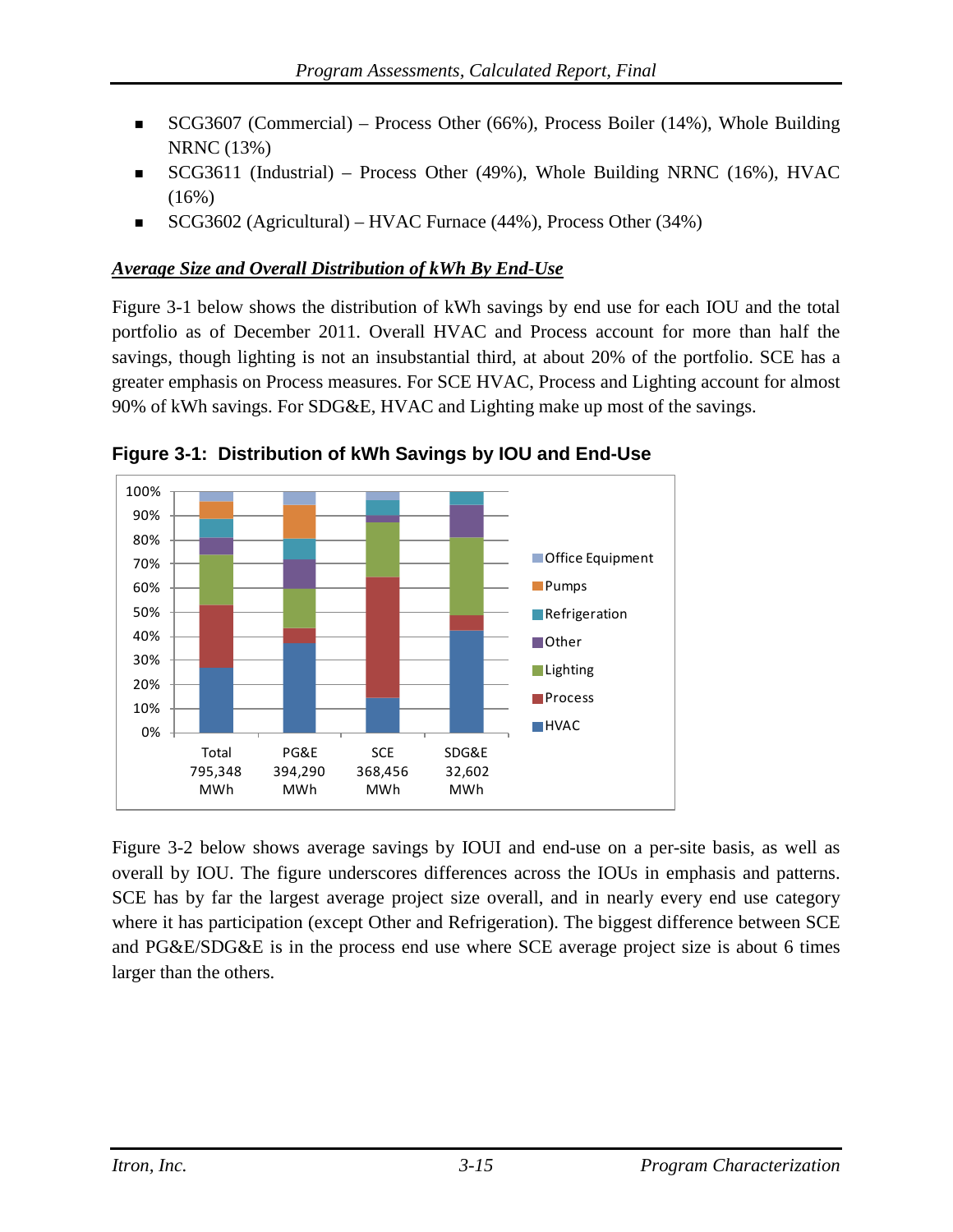

<span id="page-62-0"></span>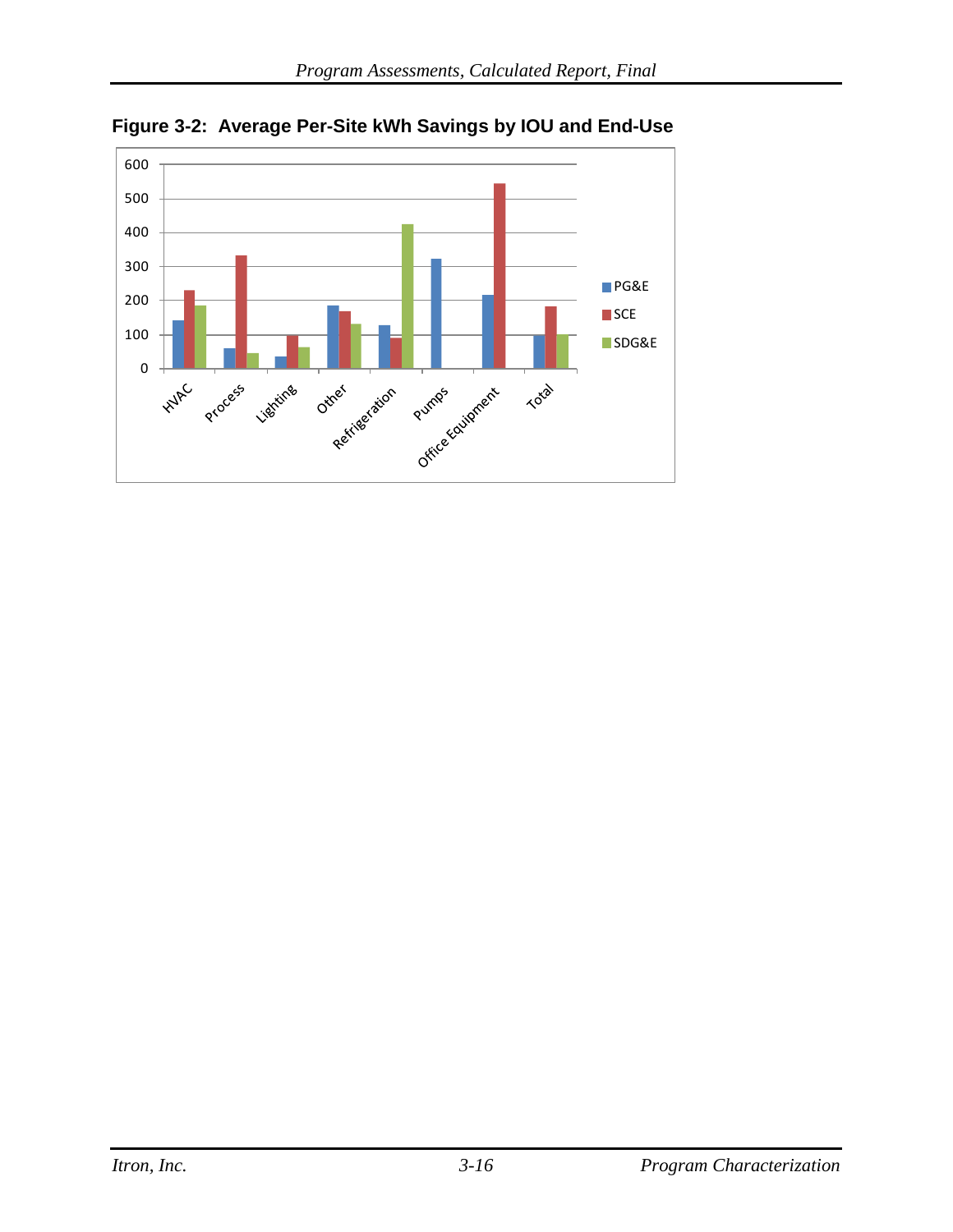# **Assessment Results**

This section assesses the current state of the calculated programs run by the IOUs. The findings are organized into a program decomposition model that is drawn from the best practices study sited previously: Volume NR5 of the *National Energy Efficiency Best Practices Study – Non-Residential Large Comprehensive Incentive Programs Best Practices Report.* The decomposition model breaks down the lifecycle of implementing these programs into its component parts:

- Program theory and design
- **Program management**
- **Reporting and tracking**
- Quality control and verification
- **Marketing and outreach**
- Participation process and customer service
- **Installation and delivery mechanisms**
- **Evaluation and adaptability**

For each subcomponent, observations of existing practices are provided and analyzed for advantages and disadvantages, considered against potential alternatives, and compared against known best practices, which are drawn from the *National Energy Efficiency Best Practices Study*  report noted above. Finally, the known best practices are modified and updated to reflect shifting circumstances and innovative or unique programmatic elements.

# **4.1 Program Theory and Design**

Program theory and design is the first stage in the programmatic lifecycle. For the calculated programs, which are statewide, key defining features such as eligible measures and incentive rates are common to all programs. Execution of the programs in terms of management structure and participation process falls under the subsequent sections of this report.

## *4.1.1 Current Practices*

This section examines the current practices in program theory and design as related to the calculated programs. The discussion on program theory and design includes programmatic objectives, innovation in design, and barriers to implementation.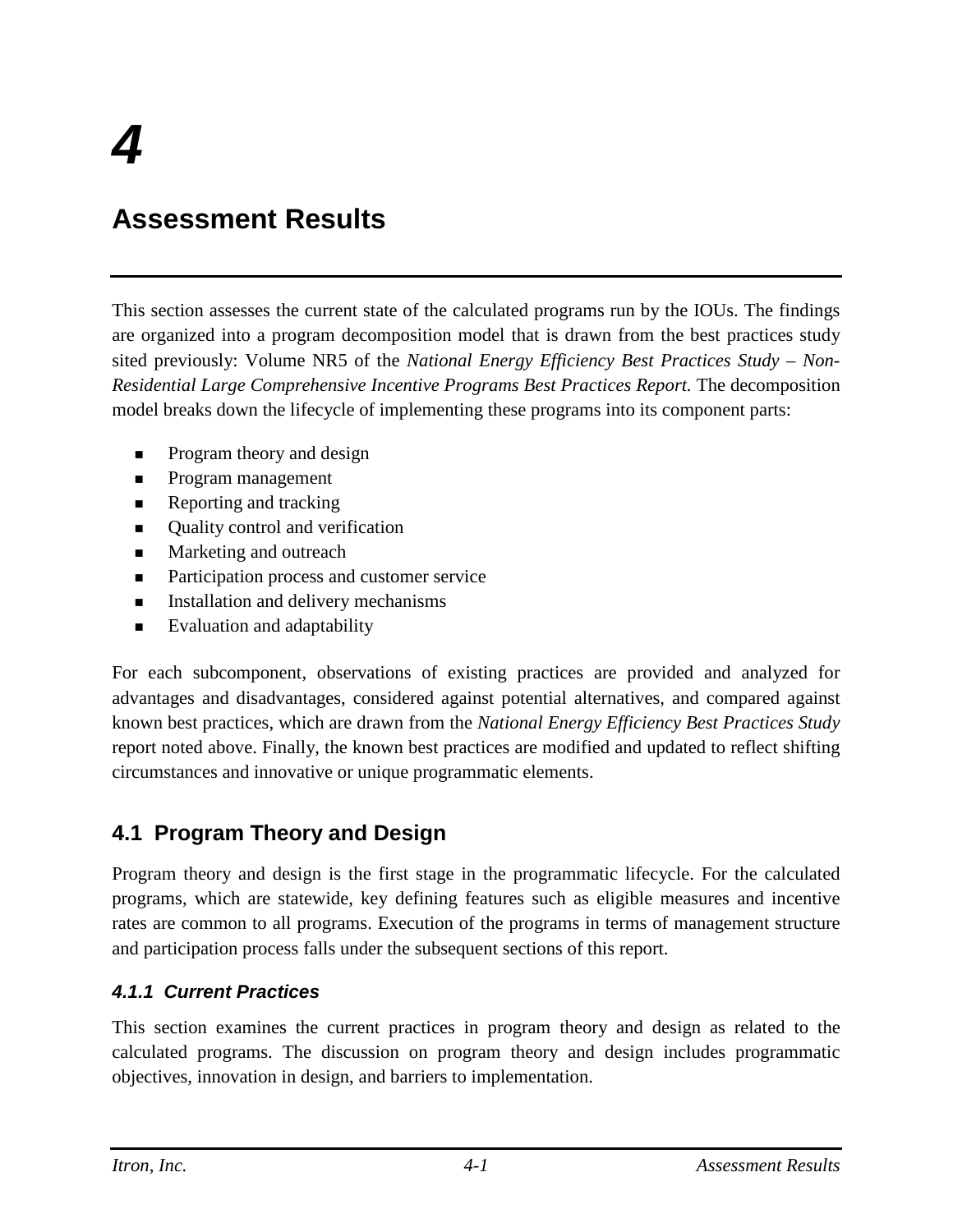#### *Programmatic Objectives*

The calculated programs have a broad mandate within the overall EE portfolio. The program design allows for a broad range of technologies, and significant flexibility in how the program is applied. The calculated programs are "one size fits all" and complement the core deemed programs; the former handles lower-volume, higher-savings, higher-complexity, higher-risk projects, whereas the latter handles higher-volume, lower-savings, lower-complexity, lower-risk projects. The interplay between calculated and deemed programs allows the IOUs to cover a broad range of project opportunities through both program paths. The calculated programs are specifically design to support a range of project types including routine maintenance projects, improvements to meet standard practice, and projects that have already been initiated. Prior evaluations have found that this flexibility can come at a cost since each of the situations mentioned above results in little or no program-induced savings.

#### *Advantages of Flexibility*

Drawbacks aside, flexibility helps the programs achieve their programmatic objectives and goals. The calculated programs' main goal is resource acquisition or achieving cost-effective energy savings. The primary metrics for measuring achievement of resource acquisition goals are expressed in terms of kWh, kW, and therm savings. The programs are set up well to achieve those goals by incentivizing customers on a per-unit-saved basis.

Furthermore, in service of cost-effective energy savings, there is flexibility in the calculated incentive rates; incentive amounts per unit saved are a function of the types of equipment being replaced. This helps to ensure program dollars are well spent. For example, lighting is a measure that typically pays back in a relatively short period of time, which suggests that customers do not need as much of an incentive to drive installation. For this reason, the Core Calculated programs pay \$0.05/kWh<sup>[25](#page-64-0)</sup> for lighting projects as compared with \$0.15/kWh for capital HVAC projects, which tend to have longer payback times.

Similarly, the flexibility to provide differing levels of scrutiny to different projects enables the programs to distribute limited program review resources effectively in an effort to control costs. For example, lighting measures are fairly simple, with little risk in savings. They receive less scrutiny in terms of M&V requirements in the review process than comparatively complex industrial process measures. M&V and review details are addressed in the Quality Control and Verification section below.

<span id="page-64-0"></span><sup>&</sup>lt;sup>25</sup> This incentive applies to measures incented through the Calculated program and categorized as lighting. http://www.pge.com/mybusiness/energysavingsrebates/rebatesincentives/ief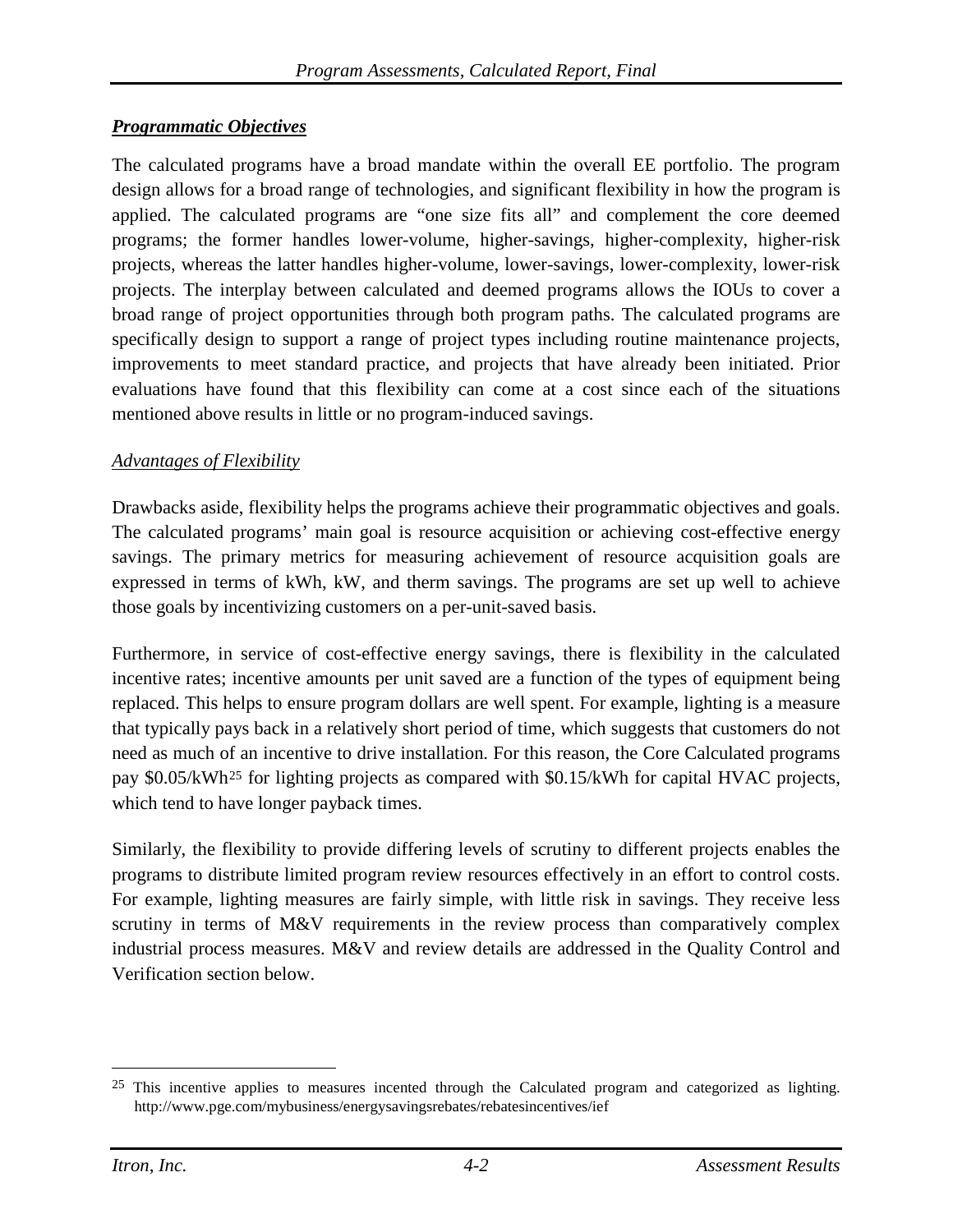#### *Alternative Policy Objectives*

Alternative policy objectives such as deployment of emerging technologies or serving hard-toreach markets are not key components of the calculated program design. The broadness of the calculated programs' scope of customers and important role in the larger EE program portfolio require that the programmatic design elements be geared primarily towards resource acquisition instead of other secondary goals. These alternative objectives are likely pursued more rigorously in other portions of the portfolio. For instance, third-party programs were developed to reach underserved and hard-to-reach markets; there are also specific programs dedicated to increasing the adoption of emerging technologies.

However, the calculated program staff are currently at an advantage compared with third-party programs in the pursuit of secondary objectives, particularly qualitative ones such as market transformation. This advantage stems from the fact that they are closer to the policy-setting process than third-parties who are one degree removed and less familiar with important policy decisions; additionally, the calculated programs do not have as much of a personal monetary stake in the achievement of resource acquisition goals as compared with third-parties who are paid primarily on a pay-for-performance basis. For example, the market transformation objective is often expressed as a desire to instill principles of energy management amongst the largest commercial and industrial customers. However, this is a cultural artifact rather than a hard element of program design. If, for instance, the third-party program contracts were redrawn to include secondary objectives, they would redesign their programs to include elements that would achieve the stated objectives.

#### *Barriers to Implementation*

The programs have been designed with the barriers to implementation in mind. All Program Implementation Plans (PIPs) are required to include barriers to implementation as part of the design process. While the PIPs are typically not revamped substantially from cycle to cycle, they do include consideration for these barriers and force the IOUs to build the programs around them. Key barriers from the PG&E statewide PIP include the following:

- Limits on capital expenditure due to industry reluctance to invest in projects with greater than two year payback
- Lack of awareness of energy efficiency opportunities
- Difficulty in accessing industry specific technical assistance
- Unavailability of plant personnel trained in energy use management
- **Prioritization of production over energy management**
- Aversion to the risk of investing in new technologies and processes with unknown impacts to industrial output or quality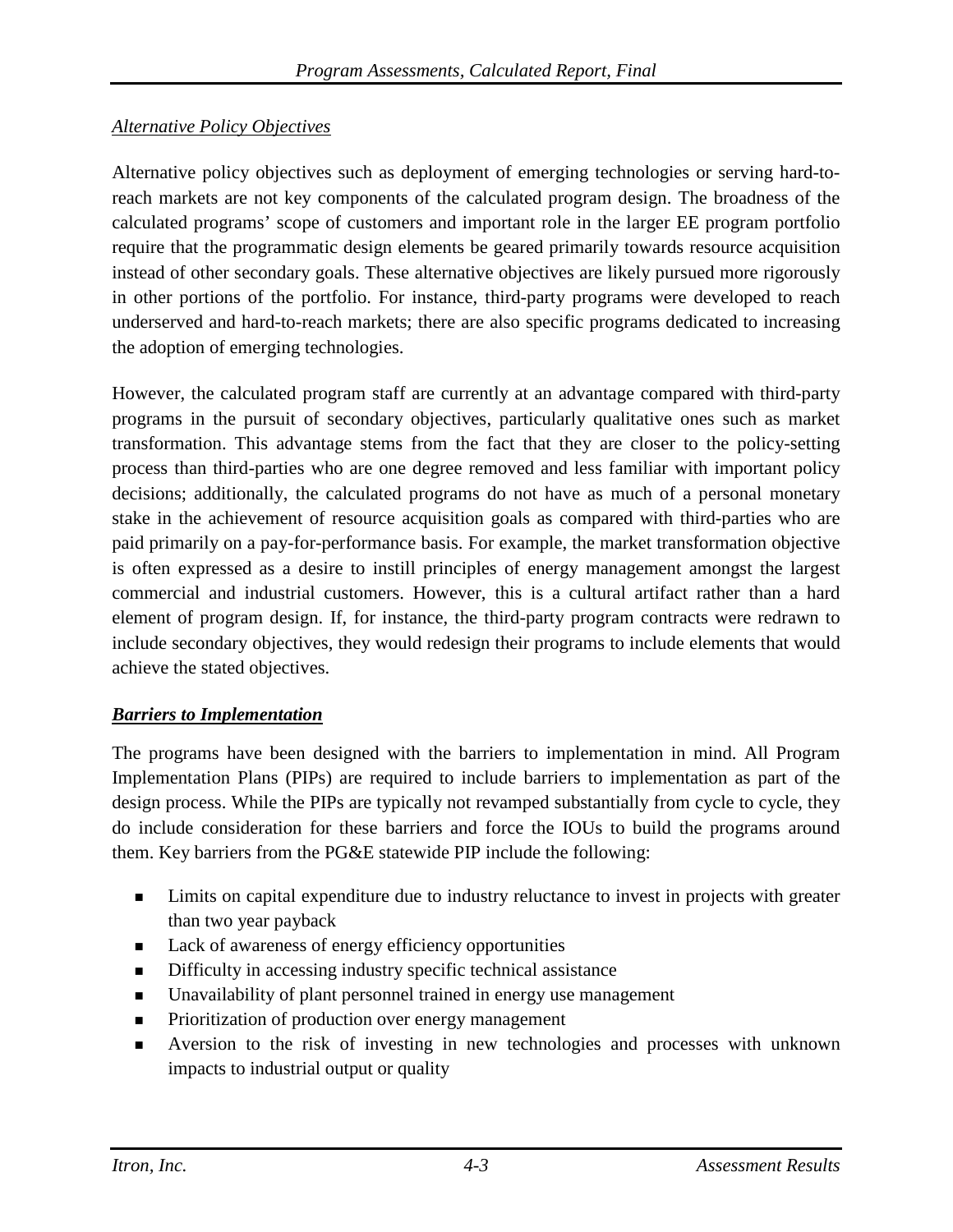Limited capital and labor resources for assessing and implementing energy efficiency projects

A brief review of these barriers suggests that some, but not all, are being addressed by calculated programs in full. For instance, barriers related to limited capital and labor resources are addressed, at least partially, by program incentives. Barriers regarding lack of awareness on energy efficiency and lack of trained facility personnel are addressed, at least partially, by the technical assistance provided by in-house and contracted staff both pre- and post-sales. Clearly, not all barriers are addressed completely by the calculated programs. Many of these challenges are addressed by other elements of the overall portfolio, which supplement the offerings of the calculated program. For instance, some of these challenges are also being addressed by the thirdparty industrial programs in addition to the calculated programs, which may not offer the depth of expertise that third-party programs might offer. The audit programs support overcoming lack of awareness on energy efficiency. This is not necessarily a shortcoming of the calculated programs, per se, but it is an important conclusion. The calculated programs are not designed to overcome all the barriers to energy efficiency, but rather serve as a broad-based solution to some of the most key informational, technical, and financial barriers to implementation of EE projects.

#### *Innovation in Program Design*

The calculated program is a mature program, which has been in place for more than two decades. For this reason, changes tend to be incremental and there is very little innovation in program design occurring. Interviewees expressed that this is intentional. Programmatic constancy and consistency was repeatedly cited as one of the greatest assets of the calculated programs across the IOUs. Keeping key stakeholders including AEs, vendors, and customers up to date on program requirements is an important aspect of program marketing and a major challenge; having a consistent program makes that effort much easier for program staff.

It was also noted by interviewees that the program design process is incremental. It is not "onceper-cycle" as one interviewee put it, but rather an ongoing process that occurs through regular meetings where program adjustments and changes are considered and adopted over time. Deployment of smart meter technologies, more precise energy usage statistics, and predictive energy usage models may help drive innovation in the future.

Incremental changes over time can be challenging operationally. For example, changes may include the occasional removal of measures from programs. Typically changes to measure eligibility affect all programs equally and at the same time, and can be most challenging for measure focused 3P programs that have fewer options to fall back on. For the IOU Calculated programs, such a change may force Account Executives to disappoint some customers, but overall the program is able to absorb these changes well due to its size and comprehensiveness.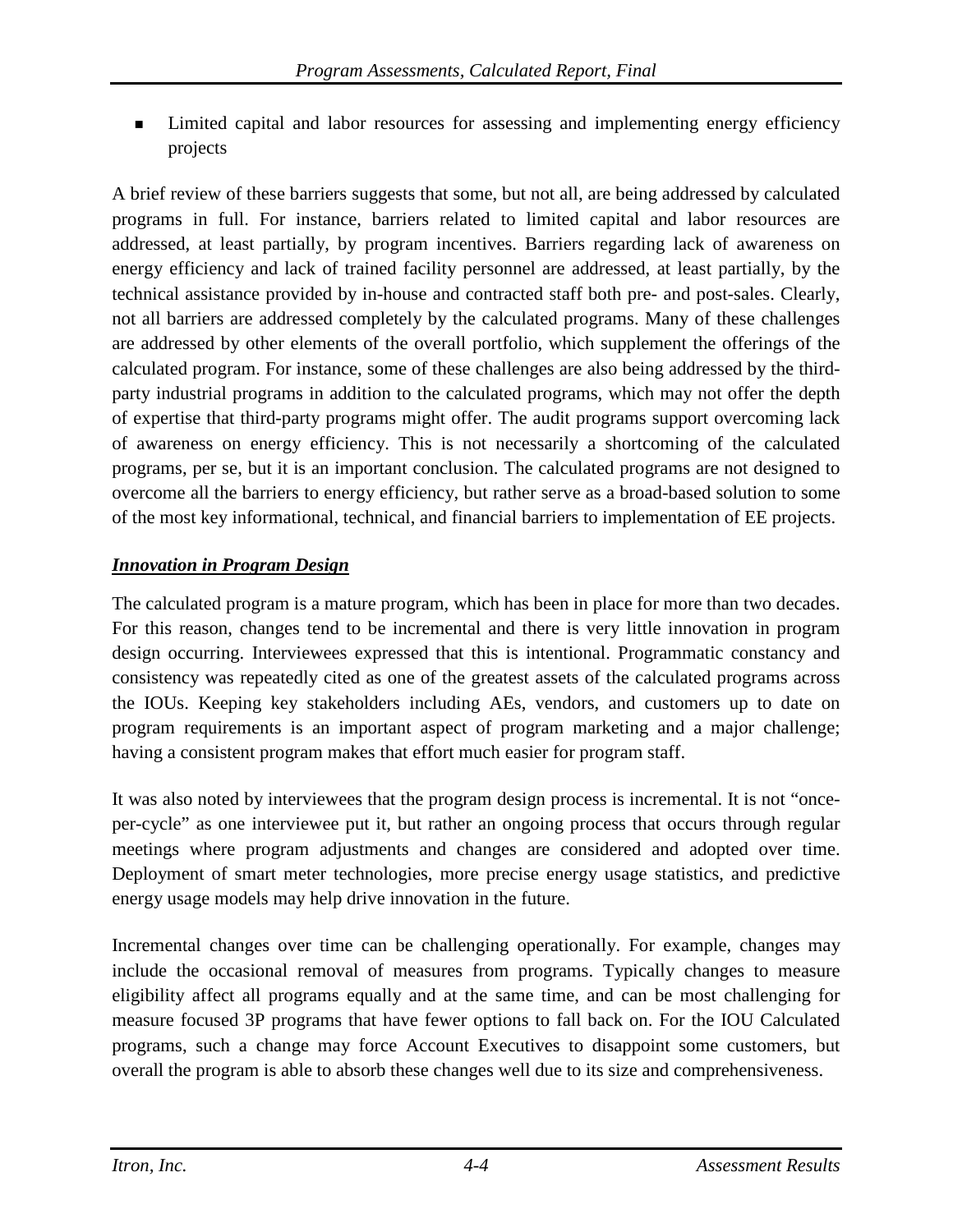## *Statewide Programs and Innovation*

While the IOUs do have latitude with regards to certain design elements and how they execute the program, the core design elements are intentionally the same since the calculated programs are statewide. Consequently, it should be no surprise that changes are incremental. IOUs do not have the authority to completely overhaul the program on their own. Rather, they focus on subcomponents of program design; for example, SCG recently overhauled their application process. Since the core elements of program design are standardized across the state, IOUs primarily do not make sweeping changes to fundamental program design.

Small changes are made at times to the statewide calculated program elements. For instance, the IOUs have implemented a \$100/kW kicker to encourage projects with greater demand reduction. This example highlights an important point; the changes made are largely incremental, not a fundamental recasting of the system. The calculated incentive structure – incentive rates based on end use – has not changed in multiple cycles. Such wholesale changes are difficult because so many stakeholders are involved in and are affected by the design process. The merits of changing the incentive structure, specifically, are discussed later in the Installation and Delivery section. Fundamentally, though, concern with program stability over the short- to mid-term is justifiable; however, program consistency comes at the cost of long-term innovation.

#### *Ideas for Change from Program Staff Members*

Although sweeping changes do not often occur, program design changes are definitely considered. In fact, interviewees cited a number of specific and interesting program adaptations that they personally had been considering. The scope of these ideas covered a broad range of topics and they are highlighted where relevant in the sections that follow. Regardless of the topic, the magnitude of the number of changes being considered is substantial, suggesting there are ideas brewing within the IOUs that could reshape the programs should they gain sufficient momentum and endorsement. Because it is a statewide program, calculated program designs need to retain elements of consistency across IOU, adding to challenges of establishing enough agreement to institute major changes.

## *4.1.2 Relationships to Known Best Practices*

This section describes how the current IOU practices relate to previously described best practices. Known best practices are derived from the *Non-Residential Large Comprehensive Incentive Programs Best Practices Report* released in 2004. The known best practices include the following: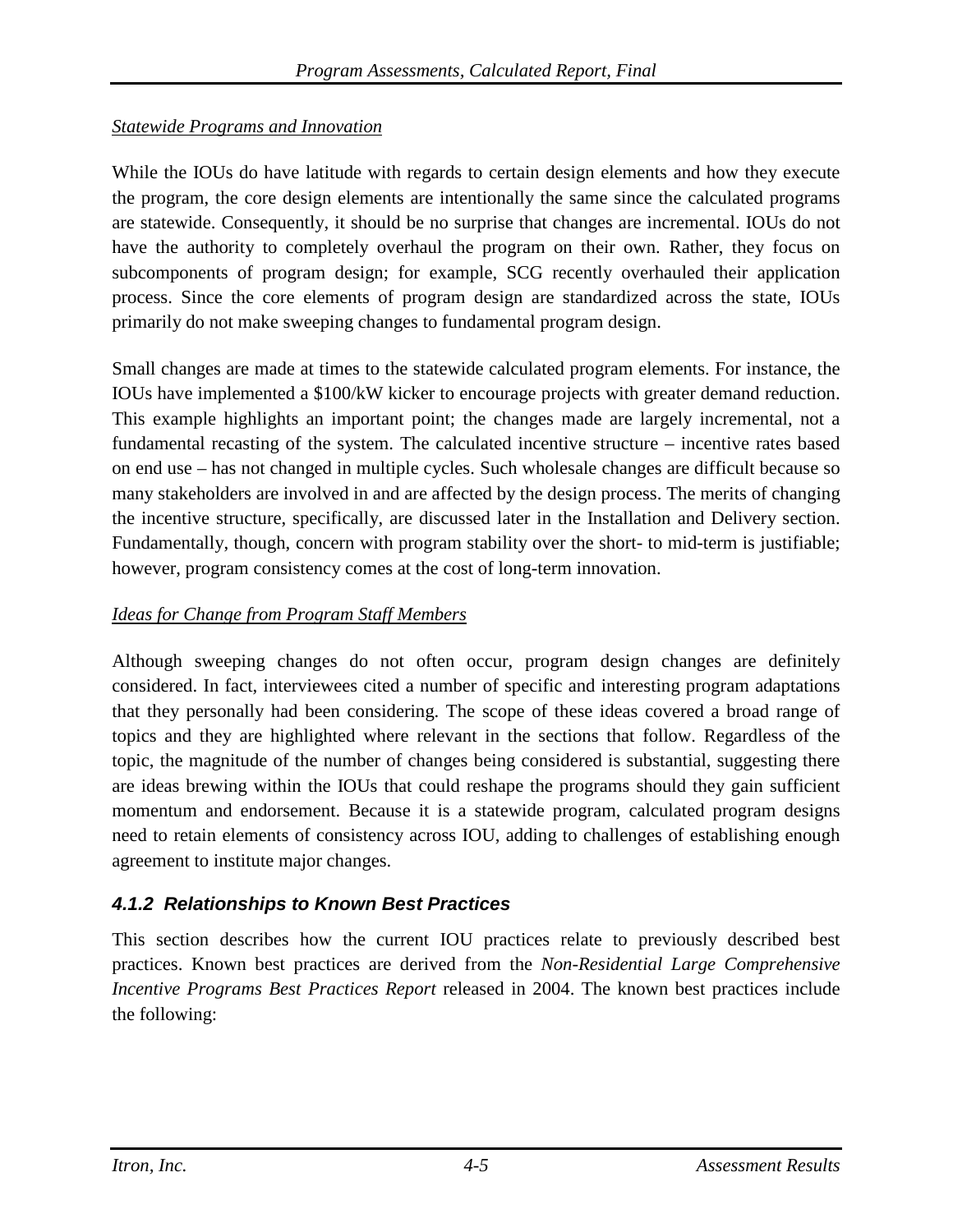## *Anticipate and tackle large non-residential market challenges directly.*

As part of the process of submitting PIPs, managers of the IOUs' calculated programs are required to consider and document the key barriers addressed by the programs. The incentives and technical assistance provided by these programs meet some, but not all, of the nonresidential market challenges that are recognized throughout the EE industry. This approach is reasonable and desirable given that the core calculated programs have a broad-based role to play and cannot effectively meet every barrier all at once. Other elements of the portfolio (e.g., thirdparty industrial programs) have been tapped to meet some of the barriers that the core calculated programs only partially or ineffectively address.

#### *Link the mix of program features to policy objectives and resource constraints.*

The IOUs' calculated programs effectively achieve their primary objective of cost-effective resource acquisition. One of the programs' primary design elements – flexibility – is tied to many of the functions that enable the programs to achieve this objective within the programmatic resource constraints. However, the calculated programs have very few elements that directly align the programs with alternative policy objectives such as market transformation, deployment of emerging technologies, and pursuit of hard-to-reach markets. This, again, is reasonable and, to a degree, desirable in that the program is broad-based and cannot pursue all objectives at once. Many of these other objectives have been outsourced to other portions of the portfolio such as emerging technologies programs and third-party programs.

## *Develop a sound program plan, if possible have a clearly articulated program theory.*

All programs are required to submit PIPs, which include justification of the program design and the theory behind its development. It is unclear, however, the extent to which these plans are understood or read by program staff. Since most staff interviewed were not involved directly in the planning stages, it seems that many individuals were not exposed to information pertaining to the origin, evolution, and justification of key design elements.

## *4.1.3 New Best Practices*

The known best practices still apply and are still fairly comprehensive. Most have been retained with only minor modification. Below are the new best practices inclusive of the previous known best. A brief description follows the list below.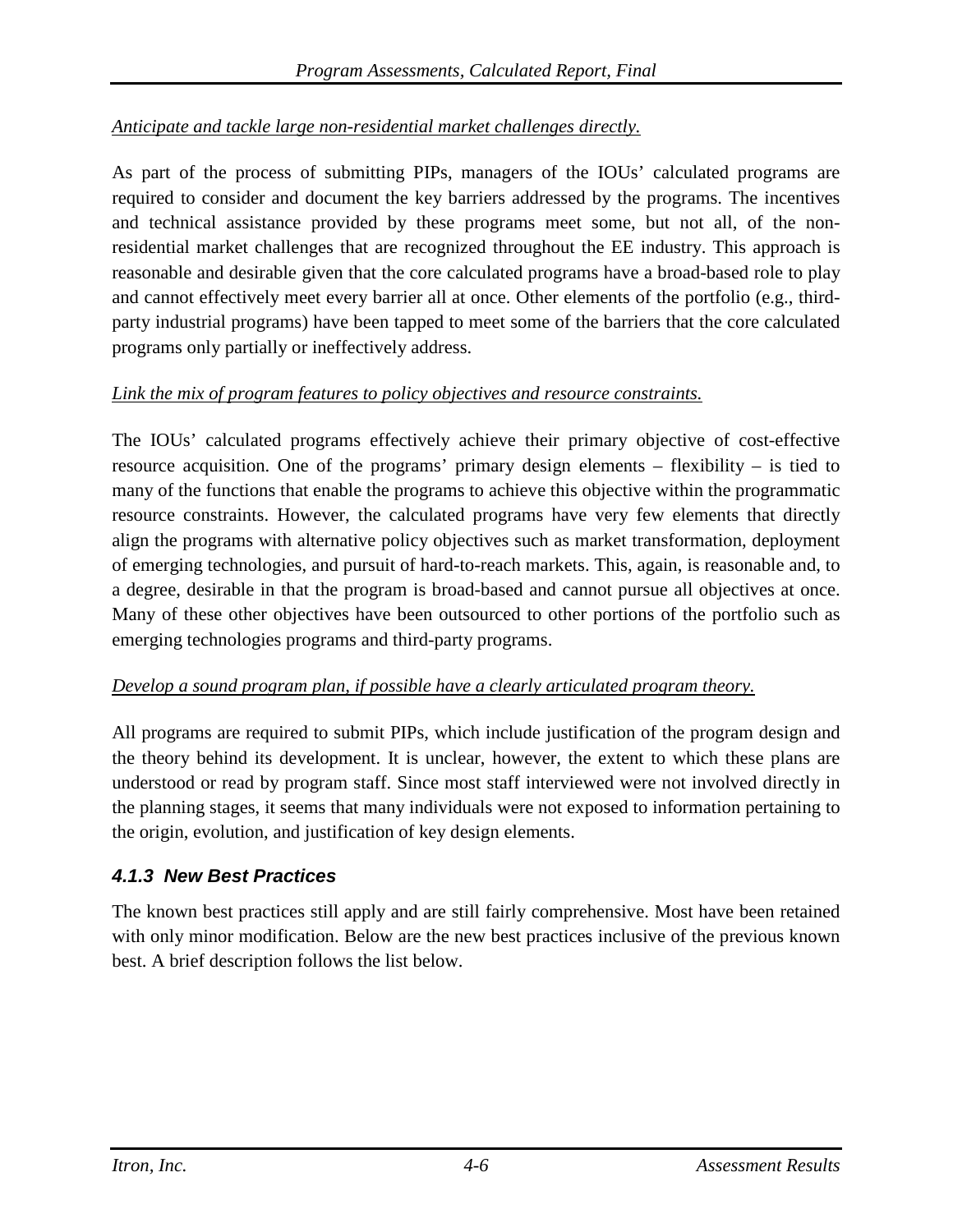#### **Program Management: Project Management – Best Practices (Existing and New)**

#### Existing

- Anticipate and tackle large non-residential market challenges directly.
- Link the mix of program features to policy objectives and resource constraints.
- Develop a sound program plan, if possible have a clearly articulated program theory.

#### New

- **Balance the need for programmatic constancy and consistency with the need for** fundamental program innovation over time.
- **Anticipate and tackle large non-residential market challenges directly.** The large non-residential market poses unique challenges because these end users and their suppliers are very sophisticated and their projects are often very complex. As a result, certain challenges, such as free ridership and gaming, are present in this market and should be expected and planned for whether a program is new or mature.
- **Link the mix of program features to policy objectives and resource constraints.** Programs that put support of the private sector energy services industry high on their list of objectives will likely have different participation features and administrative functions than those that do not. Programs with smaller budgets relative to market size and concerns over equity may have lower maximum incentive caps than programs with fewer constraints. Prioritizing objectives and taking stock of resource constraints helps clarify among competing design choices.
- **Develop a sound program plan, if possible have a clearly articulated program theory.** Articulate a program theory that clearly states the target for the program, program timing and the strategic approach whether resource acquisition or market transformation. Even a relatively simple statement of program logic can reveal gaps in program focus or effort and assure that everyone involved knows what the program seeks to accomplish and why.
- **Balance the need for programmatic constancy and consistency with the need for fundamental program innovation over time.** Programmatic constancy and consistency is an important element of maintaining market awareness and ensuring program partners have up-to-date information. Changing slowly or not at all can ensure that marketing keeps up with program changes. On the other hand, constancy and consistency cannot come at the expense of fundamental program innovation over time. Programs must adapt in transformative ways to shifting policy objectives and market features as well as in response to improved understanding over time of how the design elements have impacted the deployment of EE technology.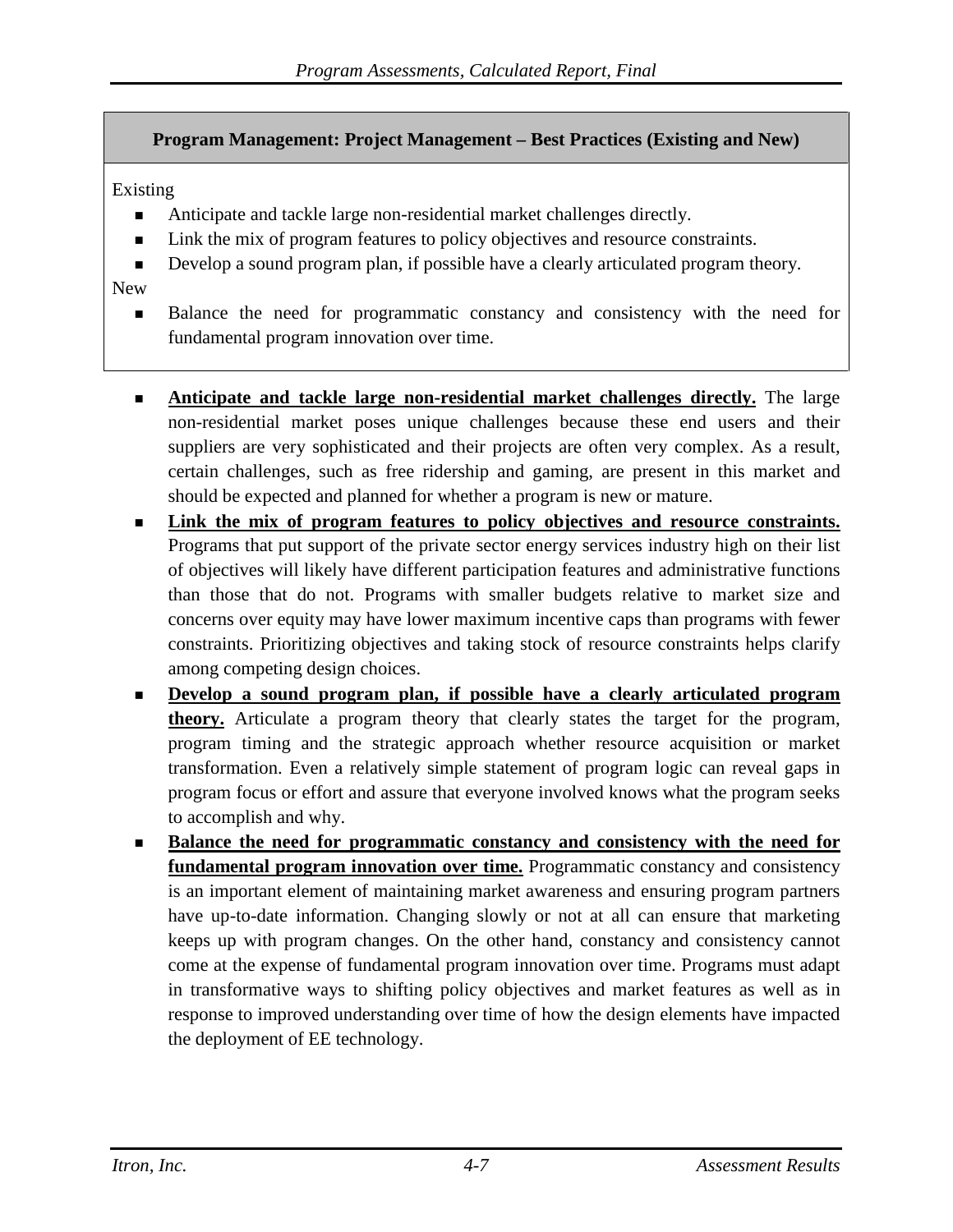# **4.2 Program Management: Project Management**

The management of calculated projects is uniquely challenging. Projects are larger and more complex than on the deemed side, and they require a greater level of scrutiny. Program rules are, as a result, similarly complex and more numerous. Application development and savings estimation can be a complicated and lengthy process. Technical review and pre- and postinstallation verification are substantially more involved than in other program offerings such as the deemed programs. These fundamentals require a greater level of customer and program engagement as a project evolves from concept to implementation.

The project management functions must be designed and organized to tackle these challenges. Functional structure becomes a critical element of project management as the information flows among in-house staff, contractors, vendors, and customers. An effective structure is what ensures that a project moves forward successfully.

The IOUs each take somewhat different, though not wholly divergent, approaches to their internal organization and project management functions. The current frameworks for management structure and policies have evolved from the structures used in previous cycles. This aspect is important as skills, knowledge, relationships, and culture evolve more slowly than the structures that govern roles and responsibilities.

## *4.2.1 Current Practices*

Below are brief high-level descriptions of each IOU's organization followed by discussion and characterization of key aspects of the various models, including their merits and associated challenges. The organization structures range from a function-oriented model (at PG&E) to a more traditional, program-oriented model (at SDG&E). In the case of PG&E and SCE, the descriptions are based on staff interviews regarding management structure; for SDG&E and SCG, the description is based on the Sempra Process Evaluation.

# *PG&E*

The PG&E organizational structure has evolved substantially through the last three cycles. In the 2004-2005 cycle, the structure was program-oriented with staff delineated between new construction projects and retrofit projects. This structure changed in the next cycle to a marketoriented model, with staff dedicated to a specific market; in this model staff members are responsible for dispersed elements of program management such as technologies, policy, marketing, and project stewardship. While this is credited with enabling a deeper engagement with customer needs, it was ultimately replaced by the current function-oriented model. The functional model divides staff by task function – project processing, technology and measure development, policy operations, marketing, etc. – and has those staff across all programs. For instance, the project office processes all applications.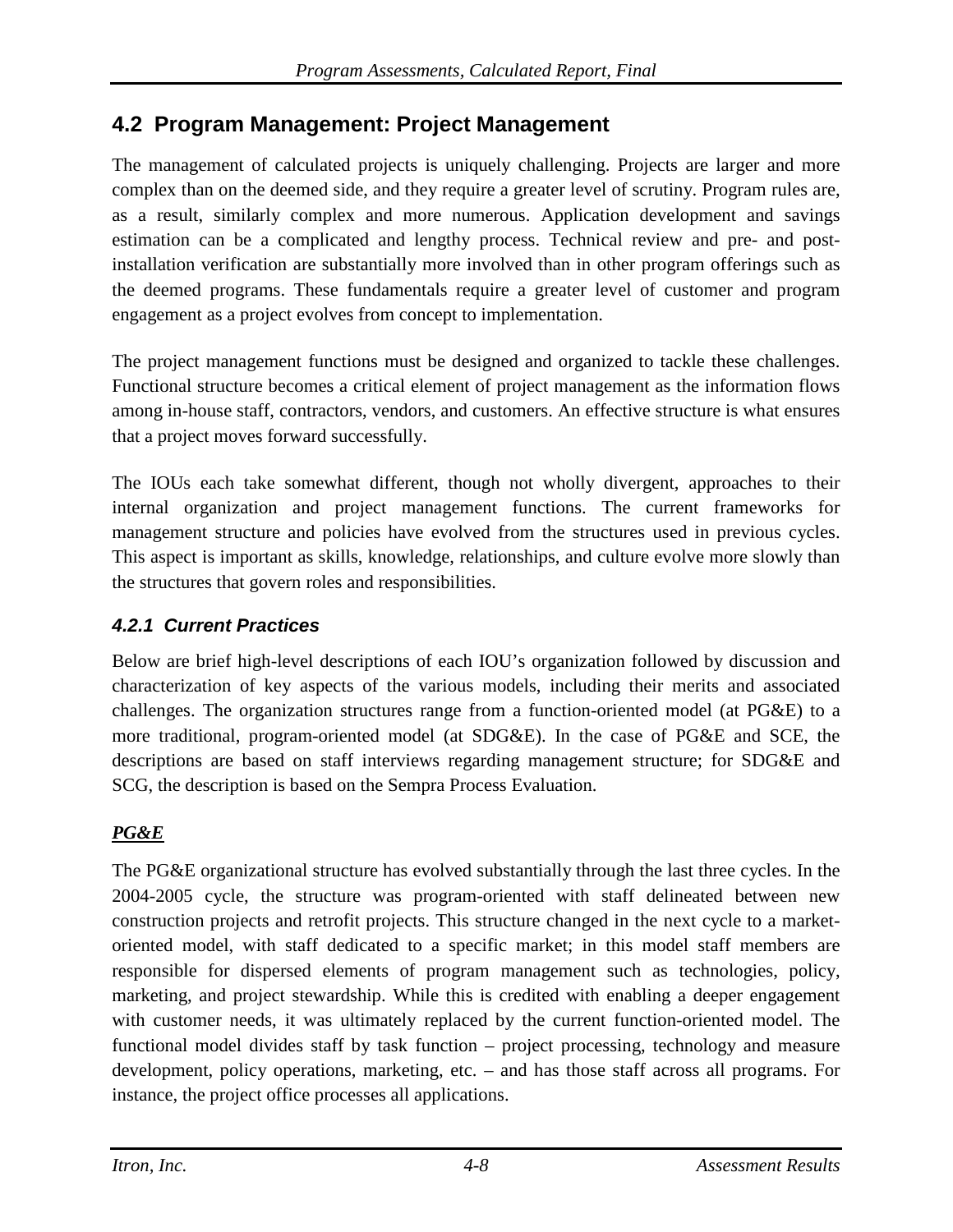# *SCE*

The SCE model is similar to PG&E's, but did not evolve the same way. SCE did not focus on market segments the way PG&E did in the previous cycle, but rather was more consistently program-oriented. The organization is similarly function-oriented, now, though with less granularity of functional responsibility than at PG&E. SCE has similar dedicated processing functions. They've also developed the Energy Engineering Group, which is responsible for tracking all technologies and measures that come through a program to ensure compliance with current policy and discourage those that appear to be standard practice.

#### *SCG/SDG&E*

SCG and SDG&E employ very similar program management models. The models are still program-oriented. Unlike SCE and PG&E, there are staff members dedicated to managing a program, as opposed to managing a function that supports multiple programs. The managers often oversee more than one program and are responsible for day-to-day activities as well as strategy. One noteworthy change from previous cycles is that AEs are now the sole point of contact for customers engaging with programs.

## *Transitioning to Functional Organizations*

The new function-oriented models in use at PG&E, and to a lesser extent SCE, offer distinct advantages as well as challenges. The primary motivation of moving to a function-oriented model is the economies of scale that come from consolidating functions across programs. For instance, PG&E's old market-focused model led to redundant efforts at measure development, as similar measures are needed across market segments. By consolidating technical work in one group – the Technical Product Solutions group – they eliminate those redundancies. They also gain from having experience and technical expertise shared within a close-knit group; skills and knowledge development are magnified. This consolidation is valuable across programs and not just in vertical markets. Staff at SCE spoke of consolidation of the calculated project processing engine across the third-party, partnership, and calculated programs. This eliminates redundancies as in the above example, and also helps ensure that rules are consistently applied. There are many benefits of consolidation, depending on the particular nature of the function being affected.

Staff also reported challenges with the function-oriented model; chief among them is a lack of clarity around roles and responsibilities. One knowledgeable staff member noted: "It's a lot to keep straight!" Specialization offers advantages, but the more specialized the various groups become, the more numerous they are. During various interviews, staff members were confused about various acronyms and their meanings. There was also confusion about which roles and responsibilities were housed in which groups. This confusion was particularly evident at PG&E where the changes have been the most dramatic and rapid. At the time of the interviews, the changes were only two years old. While that is not a short period of time, the substantial nature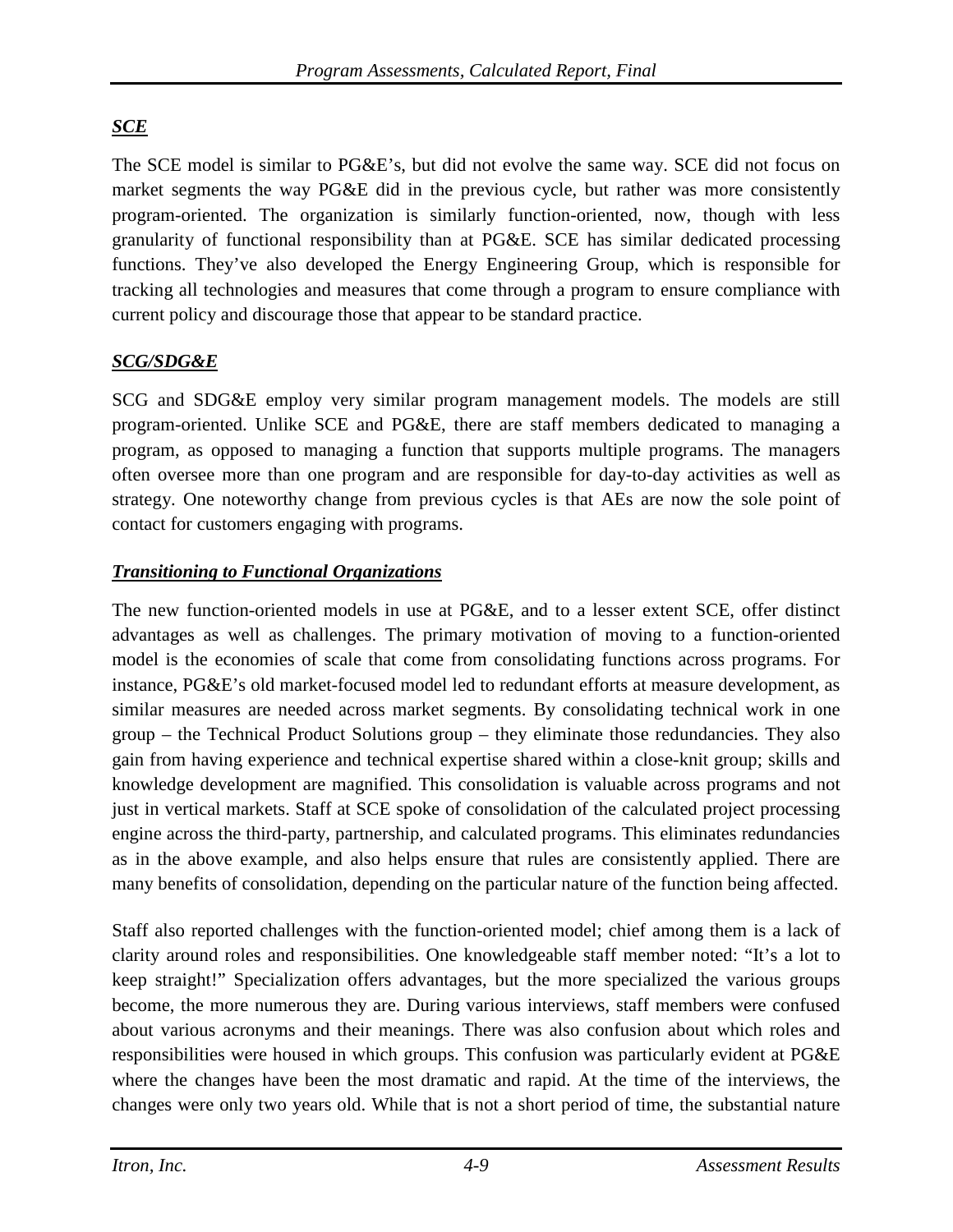of the changes places quite a burden on staff to adapt to a moving organizational target as things are tweaked until the organizational structure is fully adopted.

Additionally, many staff members reported that certain aspects, particularly market-oriented ones, get less attention than is necessary as a result of this function-orientation. This was emphasized at PG&E, but mentioned also by staff at SCE, though less directly. At PG&E the legacy of the 2006-2008 market-oriented organization still lingers; staff who were focused on one market or another still have that knowledge and expertise, but have been shifted to be in a cross-cutting role. These staff members are often denoted market "leads." Over time, the knowledge and expertise of these leads may degrade as they are replaced and their day-to-day duties (which relate to one function or another) swamp their interest in markets. Parallel sentiments were expressed by SCE staff regarding a lack of emphasis on customer-specific, niche-specific markets. Note that this issue is not necessarily specific to a function-oriented model. SDG&E and SCG staff were not interviewed, but the program-oriented model they follow is similar to that of PG&E during the 2004-2005 cycle, which led to the development of the market-oriented model in response to the shortcomings of that cycle.

### *End-to-End Management of Projects*

Dedicated end-to-end management of projects was highlighted in a number of interviews and in the Sempra process evaluation as an important evolution in project management. Organizationally, this is accomplished through different mechanisms with varying results.

At SCE and PG&E, there is an office dedicated to the processing of applications and projects. Their sole responsibility is to manage the day-to-day tasks necessary to support a particular project. They handle all paperwork and logistics, though major non-logistical functions (e.g., technical review) are outsourced to other groups.

At SDG&E and SCG, the AEs are the dedicated point of contact for all interaction between the customer and the utility EE programs. At SCG, the AEs have taken on many of the roles that the project processing groups do at SCE and PG&E, such as generating customer agreements and final incentive worksheets. At SDG&E, these functions are still handled by program staff members who have dual roles of processing projects and handling strategic issues. It is unclear whether the AEs actually drive the process or simply act as a conduit for the program staff members who drive the process; the latter is the more likely scenario. Not all accounts have dedicated AEs, though, which raises the question of whether the non-AE accounts are receiving adequate attention.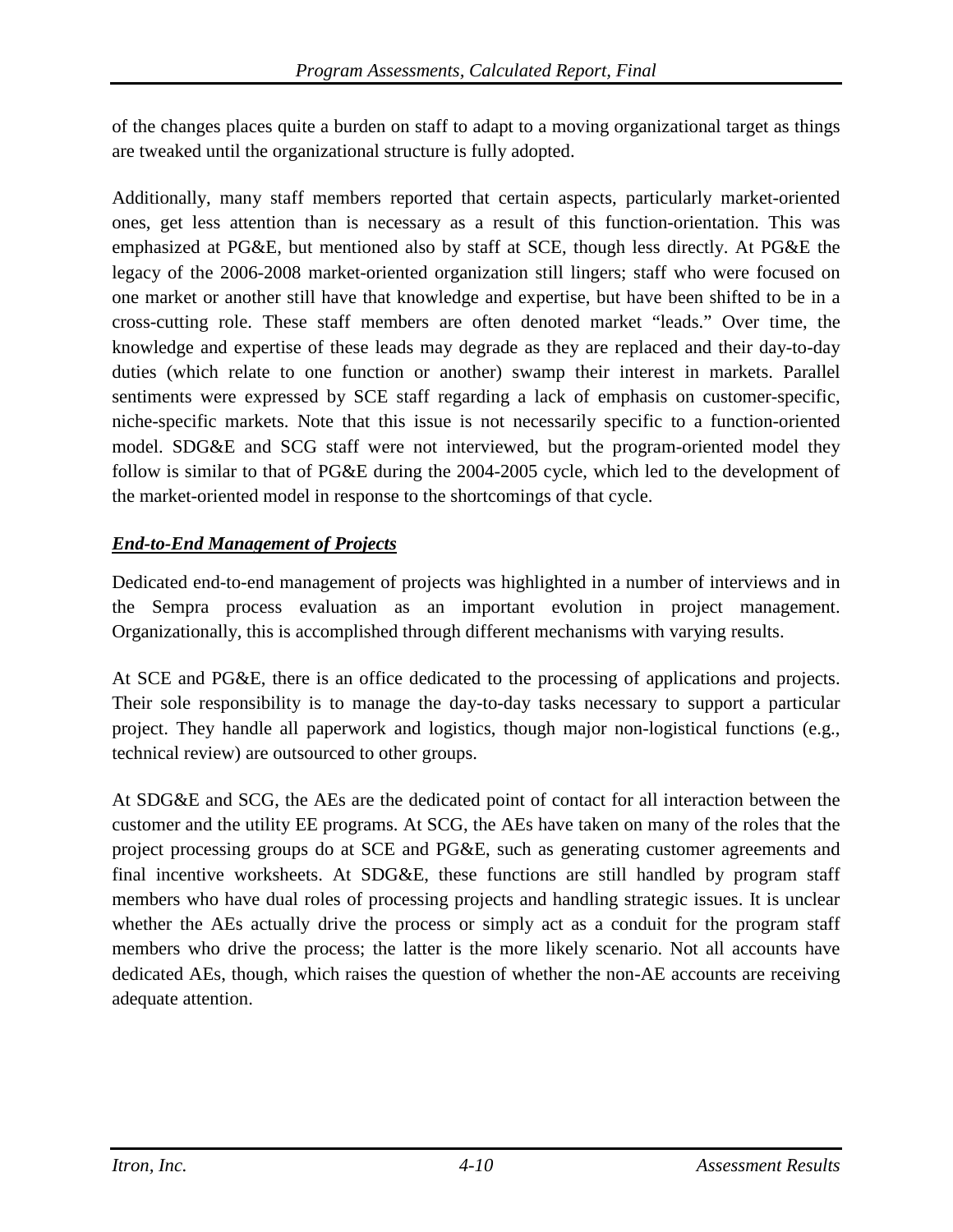### *Customer Confusion*

Regardless of how it is accomplished, end-to-end management should, if executed correctly, reduce customer confusion. Previously, customers have reported being confused about who to contact at the IOUs regarding projects and what each person's responsibilities are. By funneling communications through one point of contact, customers should in theory see one representative of the IOU. In practice, this is challenging to execute because the customer must necessarily support technical review by enabling reviewers to walk through the facility or by providing data and back-up. Coordinating these types of events or funneling this type of information through a single contact can be burdensome and slow down the process as compared to direct coordination and information sharing between a customer and technical reviewer. Typical project management gets short-circuited this way. Ultimately, so long as the AE or project processing office staff member stays updated and involved in the project – even if at the periphery – this can still accomplish the goal of reducing customer confusion. This is done by providing them a single contact who can respond to their issues, even if that simply involves referring them to the appropriate person.

### *Project Ownership vs. Communications*

The issues with customer confusion and short-circuited management highlight another important topic: project ownership. This is a key difference between the PG&E/SCE and SDG&E/SCG models. In the former, the project office staff member has ownership and responsibility for the project from the moment it enters that office until the moment the customer receives their incentive check. Their success and achievements are measured based on their ability to drive projects through to completion. Continuity and consolidation of ownership has been credited by interviewees with improving cycle time and project quality while reducing "dropped" projects (projects that apply, but are ultimately not completed). However, this could not be directly verified. On the flip side, AEs are responsible for end-to-end management of *communications* while the primary responsibility and ownership of the project exists in the program management office. At SCG, some formal responsibilities have migrated to the AEs, which helps with project communications. Still the overall project ownership resides with the program managers, which creates a problem in that communications and ownership are split.

## *Separation of Day-to-Day and Strategic Activities*

A consequence of the functional model and, more specifically, the consolidation of project processing, is that program managers no longer split duties between day-to-day and strategic activities. Day-to-day activities center on project-specific issues such as resolving baseline questions and determining free ridership for a specific application. Strategic issues are more forward-looking and revolve around broader questions such as how to assimilate programs to CPUC policies, improve program uptake and expand the business. Each set of activities is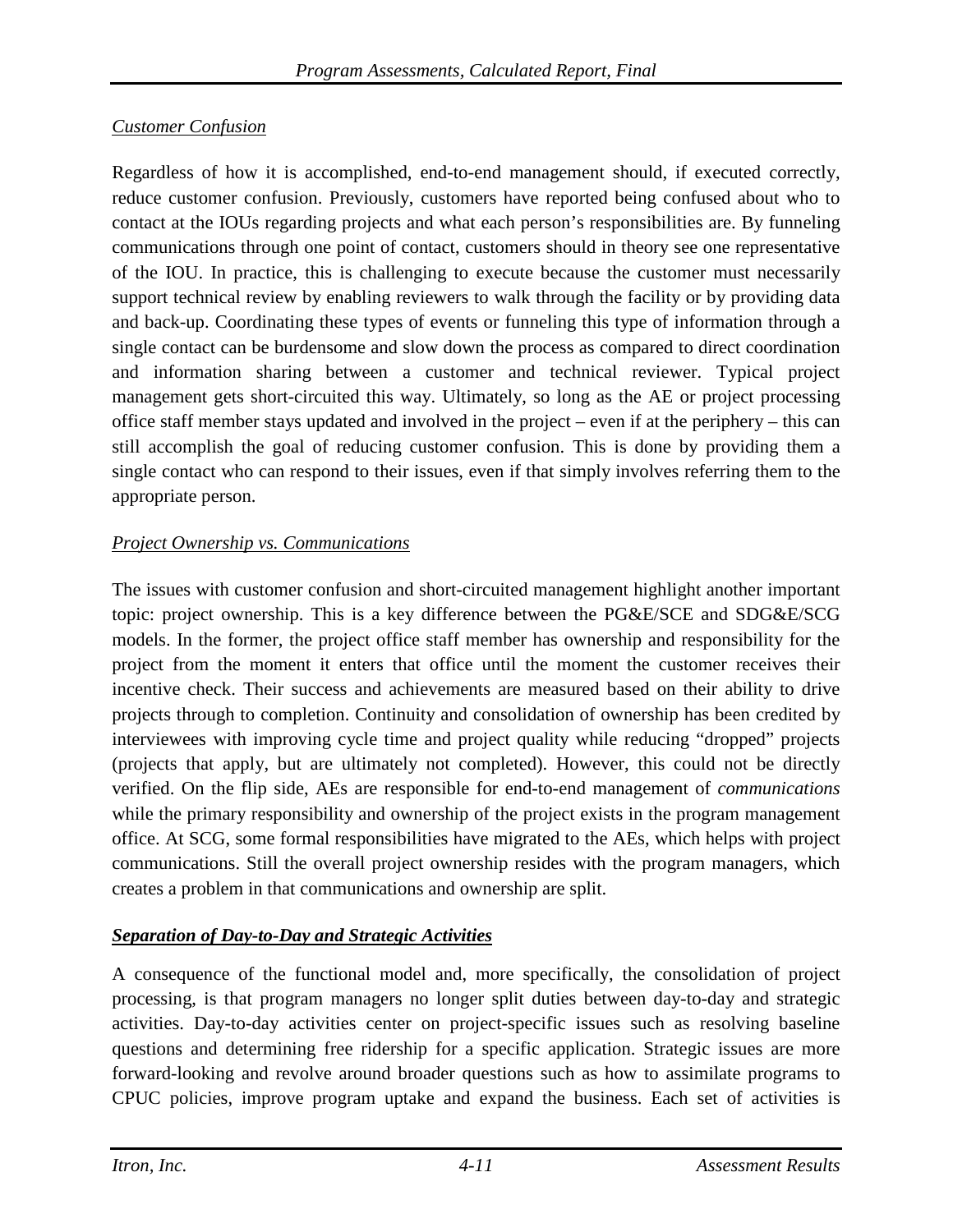important in its own way, but when responsibilities for both are shared by the same person or set of people, the day-to-day activities will, according to interviewees, consistently take precedence. The reason is that day-to-day activities tend to take the form of "firefighting": responding to the moment's mini-crisis. Strategy is systematically pushed to a later time, when the moment of crisis has subsided; however, new crises continually arise, and thus strategy is continually pushed to the side. As a result of separating day-to-day and strategic activities, both PG&E and SCE staff have reported significant benefits from the increased attention toward long-term strategic issues. This should enable the IOUs to better align their programs with CPUC policies while also increasing day-to-day accomplishments.

### *Staff Allocation*

The allocation of staff talents and knowledge, both organizationally and geographically, is important to effective project management. The IOUs' staff resources are limited and must serve a large volume of customers. Each of the IOUs exhibited unique characteristics in this regard.

#### *Organizational Staff Allocation*

At SCE and PG&E, the function-oriented model supports effective staff allocation by enabling talents to be put where they are needed most. In particular, engineering talent is concentrated in high-value areas within the organization, both pre- and post-sales, within the Customer Sales Operations (CSO) at PG&E (which does pre-application savings development) and the Business Customer Division Field Engineering Group and Customer Energy Efficiency and Solar (which perform site surveys, energy savings estimation, and project scoping) and the Energy Engineering Group at SCE (which does pre- and post-application savings review for policy issues). By consolidating these resources, the IOUs can better afford to have specialists and experts. Additionally, by focusing on functional roles, scarce engineering talent does not need to do double-duty on other responsibilities.

Also at SCE and PG&E, engineering talent has been put right on the front line, helping to develop savings estimates. This is done through Tier II processing at SCE and via CSO at PG&E. These groups are partially a result of the functional orientation of their structures, but also the result of deliberate choices to move engineering talent to pre-sales roles. Allocating this talent at pre-sales serves as an effective way to assimilate projects to program policies and savings methodologies. It helps set expectations and avoids customer disappointment from results post-review that incorporate significant reductions in savings estimates. It also ensures that the applications are more complete and accurate. In the case of CSO, the talent is not simply technical; staff also have specific market segment knowledge.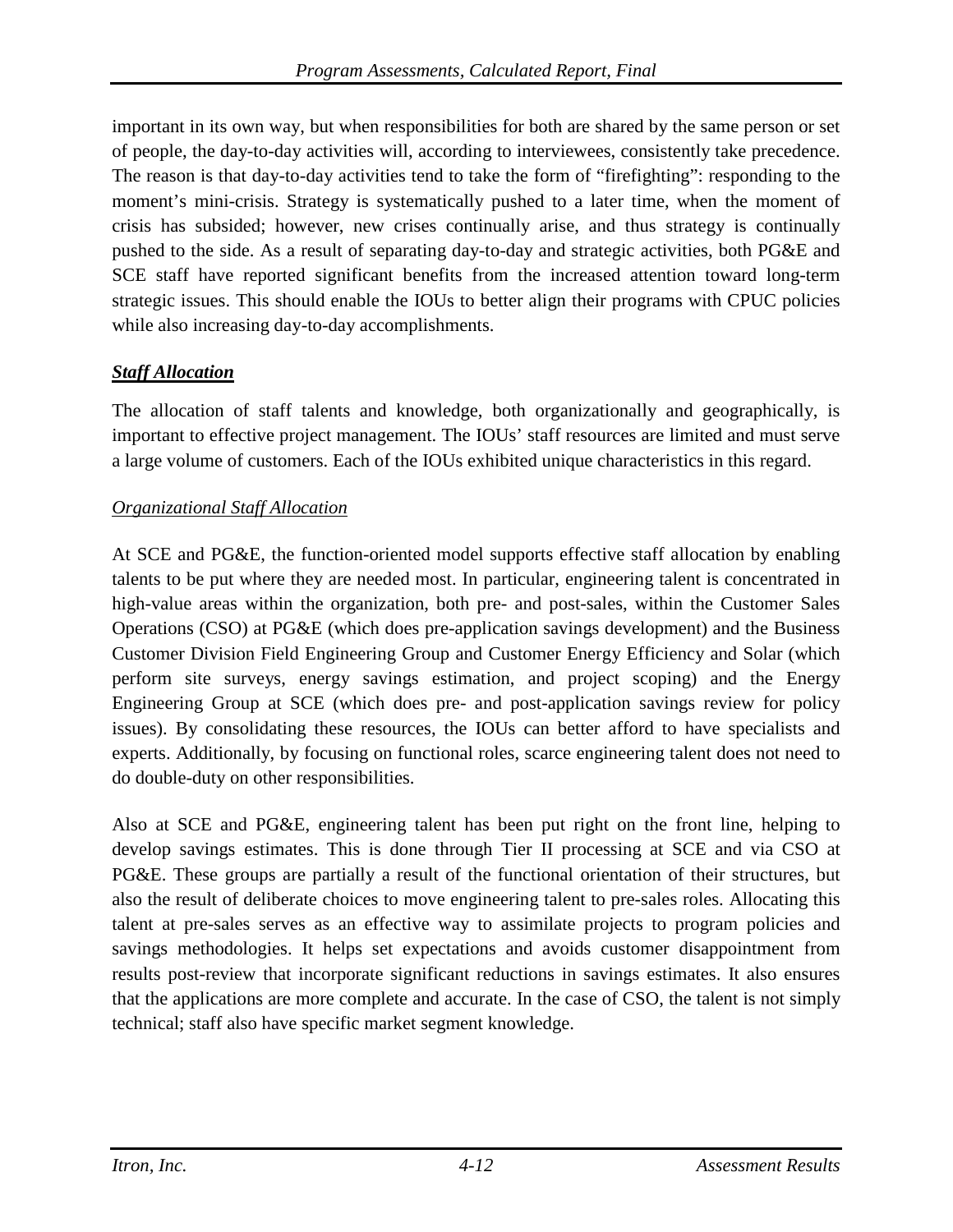### *Geographic Staff Allocation*

Geography is also important element of skills allocation. SCG reported significant problems with their review processes because they relied on outsourced engineering and verification talent that was housed at SDG&E. The SDG&E staff is located in San Diego and makes trips to the northern part of SCG territory only once per month. This profoundly slows the process and upsets customers. SCG is working to bring this talent in-house to better cover their service territory, which highlights the importance of considering geographic coverage when deciding where to locate talent. PG&E's AEs and CSO staff demonstrate a useful practice regarding this issue; they are geographically dispersed to provide coverage of all of PG&E's territory effectively. Moreover, the AEs and CSO are in the same location and in some cases even have project processing and review staff on-site as well. This facilitates rapid communication and interaction among PG&E staff as well as between PG&E staff and customers.

#### *Use of Contractors*

Contractors play an important role in project management. While all utilities maintain control of program management and processing, key technical responsibilities are outsourced. This contracted engineering help is similar to third-party programs, but is not nearly as comprehensive. In this case, while contracts are in place for a long period of time, specific task orders are drawn up on a project-by-project basis and only as necessary.

Outsourcing of technical resources occurs for both pre- and post-sales roles. For instance, PG&E's CSO hires contractors to help develop savings calculations. All the IOUs use contractors to help with technical review. Typically, contractors are called in for one of two reasons. The first, and most common, justification is that they have specialized expertise and skills that the IOU lacks. It is cheaper for the IOUs to outsource more complex projects than to develop the in-house skills necessary to tackle them on a regular basis. Second, project volume tends to ebb and flow. The IOUs can rely on contractors to make up that slack during periods of high volume.

The management of contractors becomes an important element of project management when they are relied upon frequently in the program cycle. SCE staff highlighted this issue the most. Multiple staff spoke to the importance of understanding the difference in IOU and contractor motives. To that end, SCE has converted all review contractors payments to fixed-price milestone-based contracts. This helps align the incentives of the contractor and IOU by highlighting the relative value of various tasks. Additionally, SCE has developed the Contractor Connection Newsletter, which keeps contractors in the loop about major changes and ensures they are consistent with the IOU. SCE was not alone in these sorts of management activities, but these best highlight the importance of keeping contractors closely aligned with IOU needs and objectives.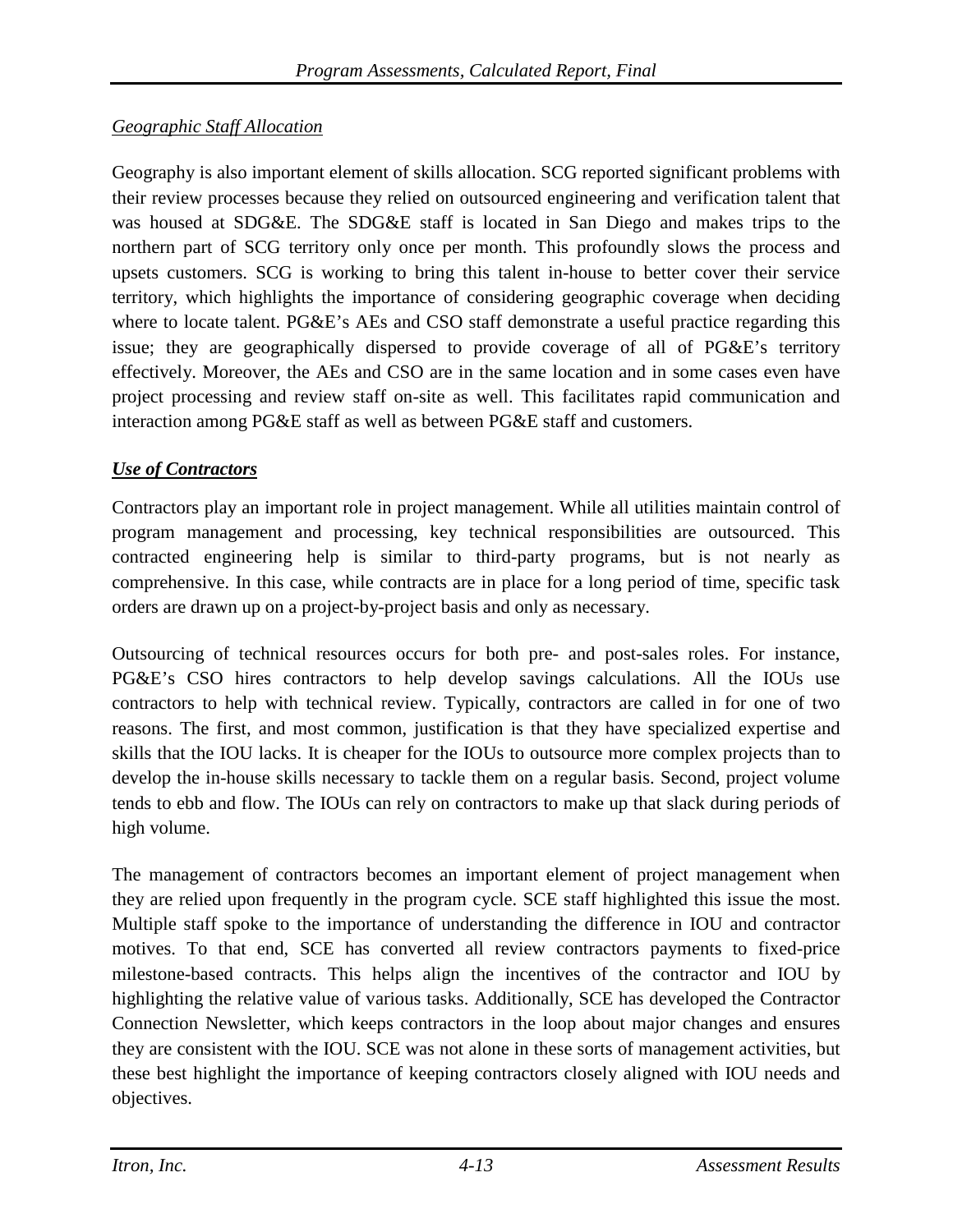### *4.2.2 Relationships to Known Best Practices*

This section describes how the current IOU practices relate to previously described best practices. Known best practices are derived from the *Non-Residential Large Comprehensive Incentive Programs Best Practices Report* released in 2004. The known best practices include the following:

#### *Develop and maintain clear lines of responsibility and communication.*

This practice is still relevant. IOU practices in this area need significant improvement, particularly at PG&E where substantial changes to organizational structure have blurred these lines. Compliance with this practice has been further compromised by attempts to make the AE a single point of contact for a project, while maintaining project ownership elsewhere in the organization.

#### *Use well-qualified engineering staff.*

All IOUs have made it a priority to use well-qualified technical staff. Where this is not possible, contractors are hired to fill knowledge gaps. The new function-oriented models also help to concentrate this talent, which also facilitates the development of skills and expertise internally.

#### *Motivate field staff and efficiency service providers.*

The AEs in all cases have EE goals, which help to motivate them in terms of the whole project development process. Similarly, efforts have been made (e.g., the fixed-price contracts at SCE) to better align the incentives of the contractors and those of the IOU.

#### *Maintain consistency in personnel over time.*

All IOUs struggle with this practice. This was called out as a specific problem area in the Sempra process evaluation. It was also highlighted in interviews with PG&E and SCE. Their staff members tend to change jobs many times. The constant reorganizations, particularly at PG&E, continue to make this a challenge.

#### *Delegate responsibility based on risk versus reward.*

This practice is exhibited in a number of ways. Technical resources are outsourced when internal skill cannot match up to the complexity of a project. In terms of the functional model, less technical or risky roles are consolidated and staffed by less technical or more junior staff.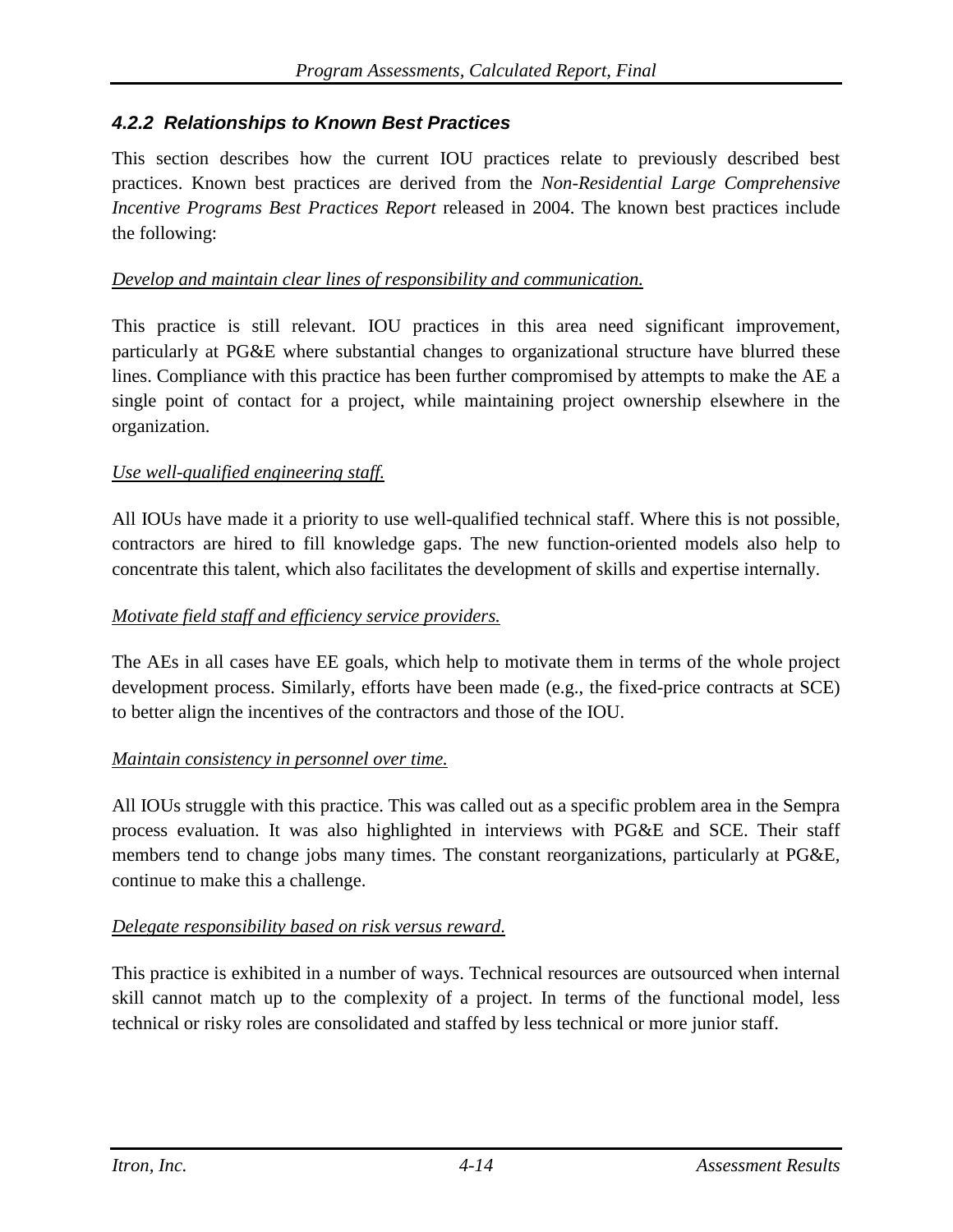### *4.2.3 New Best Practices*

The known best practices still apply and are still fairly comprehensive. Most have been retained with only minor modification. Below are the new best practices, inclusive of the previous known best practices. A brief description follows the list below.

#### **Program Management: Project Management – Best Practices (Existing and New)**

Existing

- Develop and maintain clear lines of responsibility and communication.
- Use well-qualified engineering staff.
- Motivate field staff and efficiency service providers.
- **Maintain consistency in personnel over time.**
- Delegate responsibility based on risk versus reward.

New

 Effectively allocate staff geographically and organizationally to meet the needs of customers.

Ξ

- Separate day-to-day and strategic management functions.
- **Develop and maintain clear lines of responsibility and communication.** Programs with multiple entities involved, such as technical support contractors, must ensure that lines of responsibility and communication protocols are clear. Usually technical support contractors work with participants to review applications and assist them in meeting program requirements; however, program administrators make the final decisions on whether to accept a project and how much incentive to pay. Subcontracting out too many responsibilities to too many different players can pose a challenge. Whatever the mix of responsibilities, the process should appear integrated and seamless to participants.
- **Use well-qualified engineering staff.** Projects in large facilities are often extremely complex and unique to individual sites. A high level of engineering expertise is needed to assess project validity, estimate or measure savings, and assure proper implementation. Staff requirements typically include many years of experience with project development and savings analyses, particularly in the industrial sector, combined with a professional engineering license (PE).
- **Motivate field staff and efficiency service providers.** Field staff are an important asset to successful program operation in many of the programs reviewed. In utility-run programs, account executives typically maintain customer contact, follow market trends, take an active role in end user recruitment, and work with the customer throughout the implementation process. In other programs, such as California's SPC, NYSERDA's C/I Performance, and Xcel's Bidding program, private sector energy-efficiency service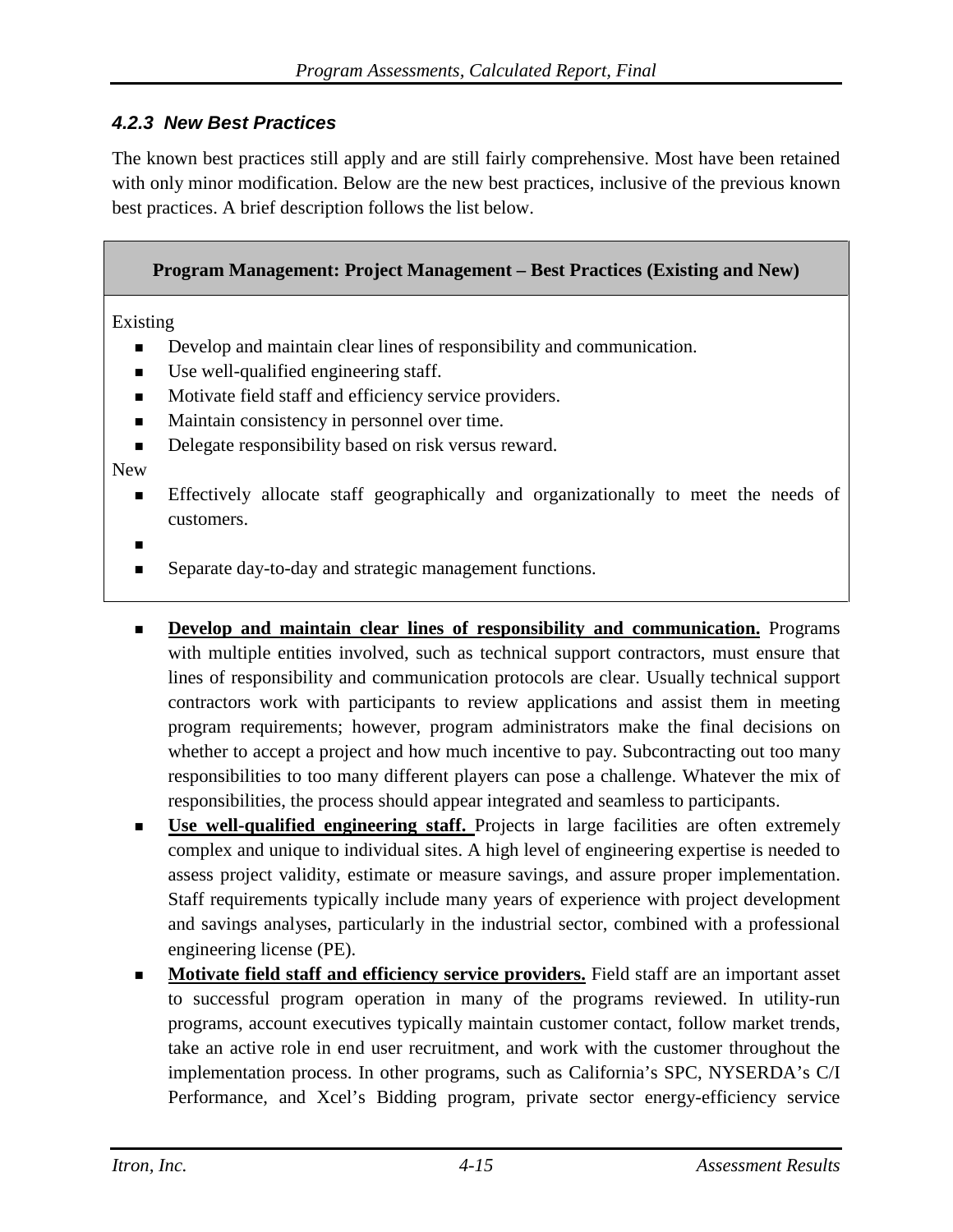providers also play an active and important role in developing end user projects and carrying out program participation requirements on behalf of their customers. In either case, it is important to have a motivated pool of marketing and engineering talent to prospect for projects and ensure a smooth participation experience.

- **Maintain consistency in personnel over time.** Maintaining consistent administration and support service personnel is important to cost-effectively managing customer specific projects in the large non-residential market. Many of these efficiency projects can take several years to implement from the initial project prospecting to final installation. Various implementers reported that high staff turnover inhibits timely implementation of the program process as new staff must come up the learning curve on what are often complex projects.
- **Delegate responsibility based on risk versus reward.** Program management activities are extensive for these types of programs due to the complex, site-specific nature of projects. Although many activities require more expensive and experienced staff and contractor resources, other appropriate activities can be delegated to less costly personnel. Delegation of responsibility should be based on balance of risk and rewards associated with the individual projects or administrative function (i.e., low-risk tasks to more junior or less technical employees, high-risk tasks and decisions to upper management). Risks and rewards for these types of programs are often tied to the size of a project, the type of project, and the level of uncertainty associated with project savings.
- **Effectively allocate staff geographically and organizationally to meet the needs of customers.** Staff must be allocated to the places where they and their skills are needed most. This is important geographically and organizationally. Field staff should be located near the facilities that they serve to encourage timely interaction and visits. Organizationally, scarce skills should be placed in functional roles where those skills can be most effectively utilized and cultivated. Furthermore, scarce skills should be utilized during the portion of the process where they can be most valuable, whether that is pre- or post-sales.
- **Give primary responsibility for a project to a single individual from beginning to end.** Custom projects are inherently complex, requiring significant and sustained engagement with the customer over a prolonged period of time. By consolidating ownership for a project with a single staff member, that individual can help drive the process to completion. Additionally, this can reduce customer confusion by initiating a single point of contact. Furthermore, by reducing staff hand offs, there is a consistent, shared understanding between customer and IOU with regards to program rules and project specifics.
- **Separate day-to-day and strategic management functions.** Program managers who must oversee to day-to-day operations while also providing long-term, strategic guidance to program are faced with often conflicting responsibilities. Day-to-day operations tend to take precedence, squeezing the time that is left for long-term planning. By separating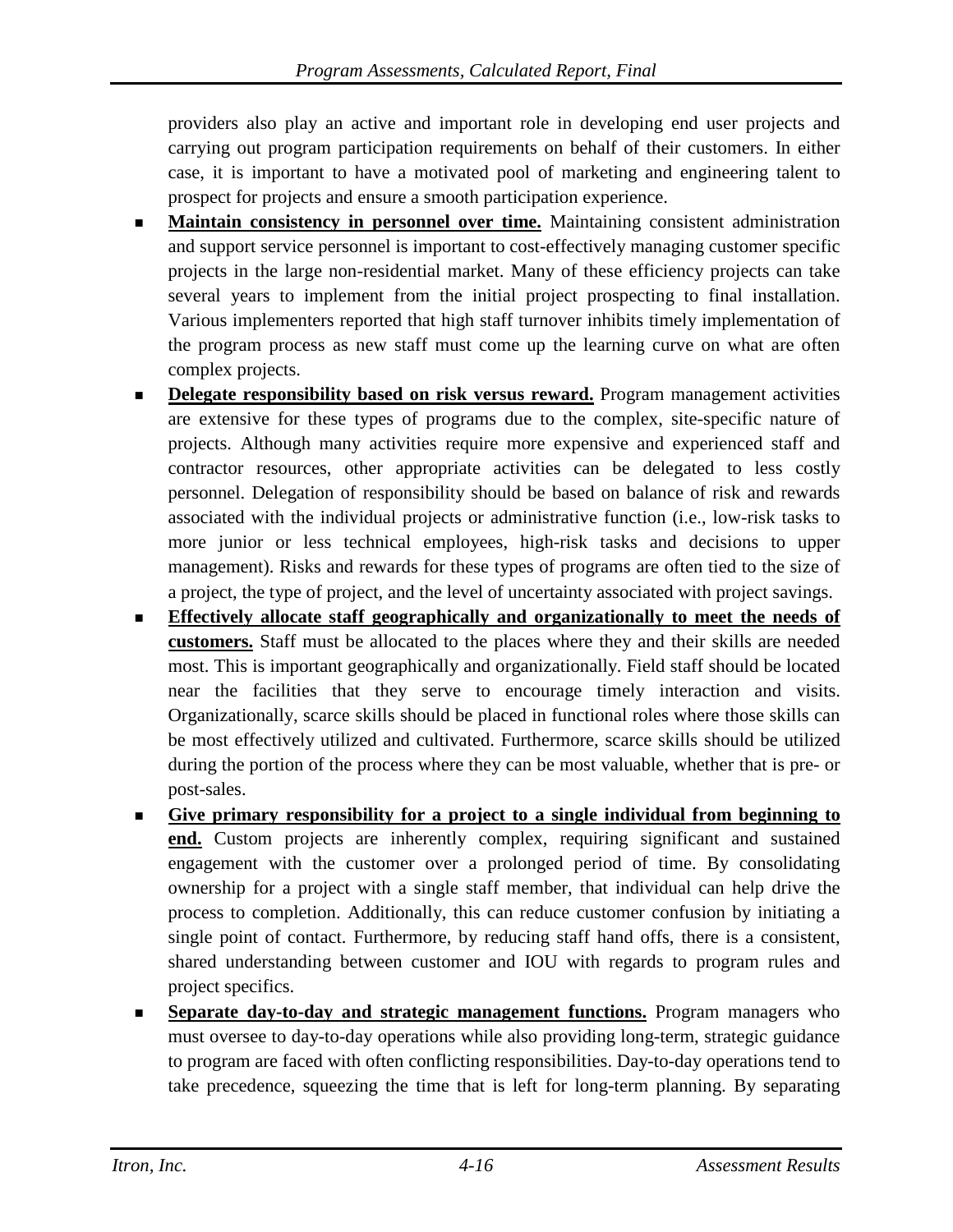these two functions, programs can ensure strategic factors receive attention that is warranted.

# **4.3 Program Management: Reporting and Tracking**

Reporting and tracking is an essential function of program implementation. While systems had previously been program-specific, they are now evolving to be more integrated across programs within a portfolio while retaining the flexibility and comprehensiveness necessary to track data appropriate to each type of program. In the case of the calculated program, the features must be robust. The projects are more complex and require custom calculations and incentive payments, which increases the demands on the program to keep track of various data and information. Documentation of program influence to mitigate concerns of free ridership as well as documentation of baseline and calculation assumptions are desired features. Invoicing is important both in terms of tracking incentive payments to customers and also payments to contractors who support the calculated program. Additionally, the steps and requirements for advancement in the project process are numerous and substantial; the tracking system can help drive this process. Finally, reporting requirements to the CPUC are an underlying driving force behind what gets tracked. Monthly aggregated data and quarterly measure-level data are reported to EEGA. This influences the shape and responsiveness of the system as well.

### *4.3.1 Current Practices*

The IOUs have very different reporting and tracking systems despite the shared challenges and requirements. The Sempra utilities are, not surprisingly, most similar. SCE's systems recently underwent a major overhaul and consolidation. They have been migrated to a SAP-driven enterprise management system. The organization is still in transition to this new system – organizational culture and processes always adapt slowly to a changing system – which means that much of the benefits have yet to be captured. However, the new SAP system is very promising, embodying much of what the ideal system should include. The following discussion highlights the comparative advantages of such a system.

### *Horizontal Systems Integration*

Horizontal systems integration refers to integration across the often disparate systems that track essential IOU program information. In the case of these IOUs, this refers to the integration of program/project, customer, and invoicing systems. The program and project systems refer to those that keep essential programmatic information such as project details, calculations, savings totals, measure types, and so on; these systems often include applicant information that is redundant to the customer tracking systems. Customer information systems are those databases that house utility customer information such as contact and billing information. Finally, invoicing systems are often separate accounting systems for accounts payable and receivable,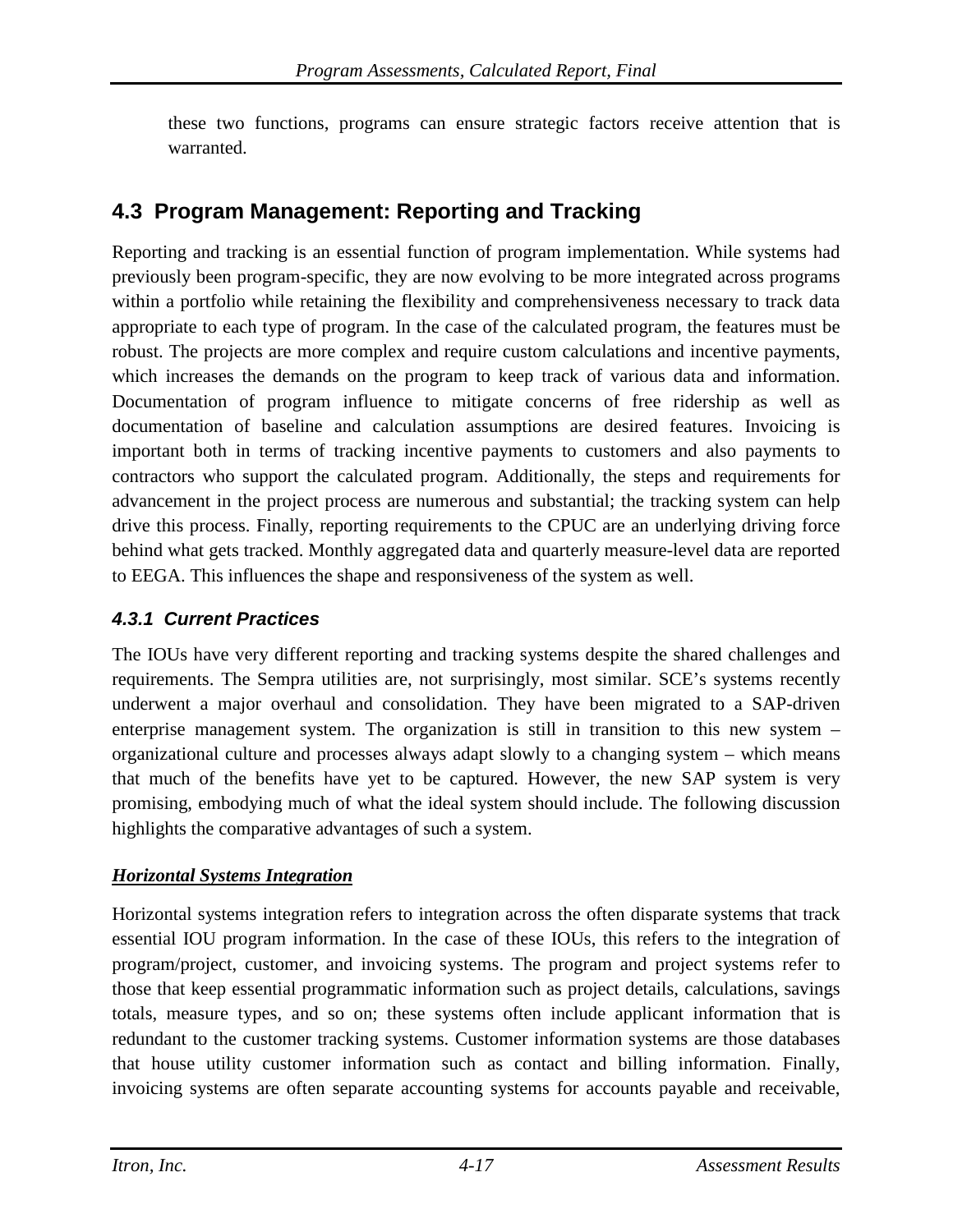including incentive payments and contractor payments for those that support the programs in question. It's worth noting that sometimes even the project/program tracking databases diverge: one for tracking projects and another for tracking program aggregate performance.

Only SCE has fully integrated these systems with their latest consolidation, though all the utilities are moving in this direction. For example, the Sempra Process Evaluation suggests that both SCG and SDG&E maintained separate systems for program tracking, project tracking, invoicing, and customer information and that there were no formal linkages; staff expected movement towards consolidation, though no formal plans were discussed. Integration is advantageous for a few reasons. First, it allows seamless integration of data for analytical purposes; separate reports don't need to be run and then cross-checked. Second, it avoids redundant processing and data-entry; if there are separate systems, the same data may need to be entered multiple times. Third-party implementers interviewed as part of the industrial and agricultural third-party program group study who worked at both SCE and PG&E reported having to upload materials to PG&E's systems multiple times. While they characterized this as a "lost documentation" problem on the part of PG&E, it may actually be attributable to the redundant systems issue. Finally, a combined database gives program stakeholders access to a wider range of data than they would previously have had. This visibility can be important for illuminating inconsistencies, troubleshooting problems, or identifying opportunities.

### *Up-to-Date and Comprehensive Data*

It is important that these systems, in addition to being integrated, be up-to-date and comprehensive. In theory, system updates should be in real time; integrated systems should accomplish this sort of updating seamlessly as data is updated. For un-integrated systems, propagating data throughout the organization becomes a challenge. The Sempra Process Evaluation reported that the SCG calculated program experienced challenges because the customer data that it was working off of was two to three years old; integrated systems can help bring those systems up to date. For SCE, this was an arduous process at first, since that process involved migrating data, but now that it is complete, all changes moving forward are in real time and propagate instantly.

In addition to timeliness of data, comprehensiveness of the systems tracking capabilities is essential. The Sempra Process Evaluation noted that SDG&E program staff find their core tracking system to be inadequate for the tasks of running a calculated program. As such, they developed offline, excel spreadsheet tracking systems as a workaround. This further disaggregates their reporting and leads to greater inefficiencies and lost opportunities. For the reasons highlighted in this example, fully integrated, but inadequate systems can be burdened by the same issues as un-integrated systems. Fully comprehensive data tracking must track a number of static and dynamic program, project, customer, and payment attributes as well as enable attachments of emails and other files such as those containing savings calculations.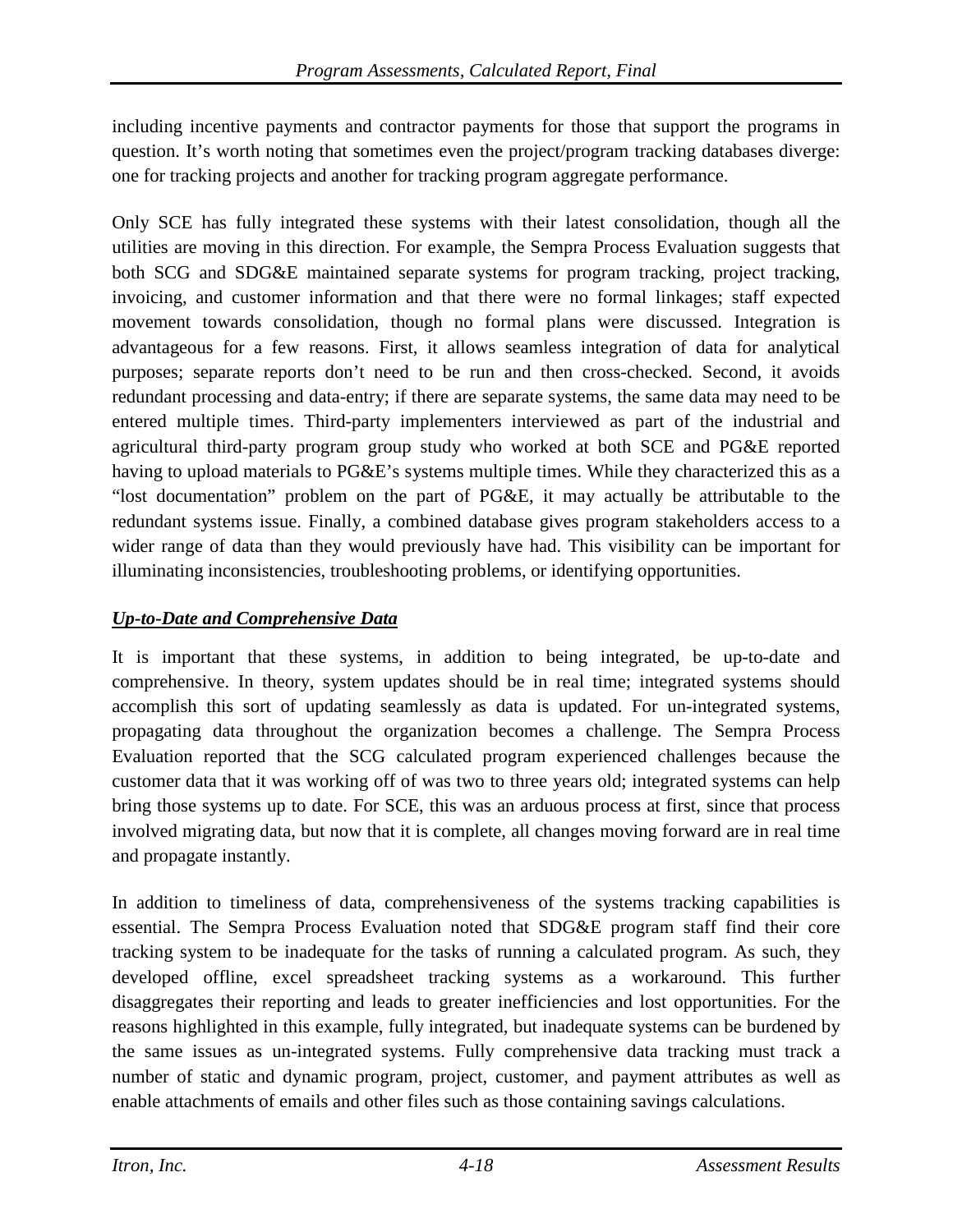#### *Vertical Systems Integration*

Vertical systems integration is ensuring that the systems integrate seamlessly with up and downstream program partners and stakeholders. These partners and stakeholders include customers, AEs, third-parties, evaluators, and the CPUC. Upstream activities include application processing, lead tracking and generation, and pipeline projections. Downstream activities include process alerts, evaluation, and regulatory filings.

Application processing is, across the board, still handled by hand, entering information from an application that a customer, AE, vendor, or a third-party has filled out, even at SCE. This of course creates administrative work and can lead to errors in data entry. It also delays the processing of projects by creating an extra step. SCE indicated that they would very soon like to automate this process. This would involve a web-based application that automatically enters into the database.

Other upstream integration includes pre-application lead tracking and generation as well as pipeline projections. With SCE's integrated system, AEs are able to funnel leads into the system, which some calculated program managers can then view and track. Similarly, as part of the preapplication Tier II processing that supports savings development for large projects, the SCE system tracks those savings estimates and the evolution of those projects at the pre-application stage. This can help track program influence while also providing a real time look "above the funnel" and improves pipeline projections. PG&E's CSO group's estimates, on the other hand, seem to exist outside the system until it reaches the application stage. Enabling these sorts of features can also tie in third-party program projections, since they are often developing savings well in advance of submitting their applications and projects to the system.

Process alerts are a downstream integration capability that can support customer and stakeholder satisfaction. By automatically alerting customers, AEs, vendors, and third-parties to the status of projects that are moving through the process, this can increase their engagement with the process and eliminates a step whereby the manager of a given project must react to a step being completed and send a note, which delays the notification and takes effort.

Evaluation and regulatory filings are another area of potential for downstream integration. For regulatory filings, with its integrated databases, SCE can run automated reporting functions that support rapid development of the necessary monthly and quarterly filings. In the case of the Sempra IOUs, the un-integrated systems require separate reporting that must then be manipulated by hand to meet the filing requirements. For evaluation, none of the IOUs allow real time, seamless access by evaluators to their systems. All data must be acquired through an oftenlengthy data request process that can require multiple back-and-forth requests before appropriate data is provided. Implementers of other energy efficiency portfolios outside of California have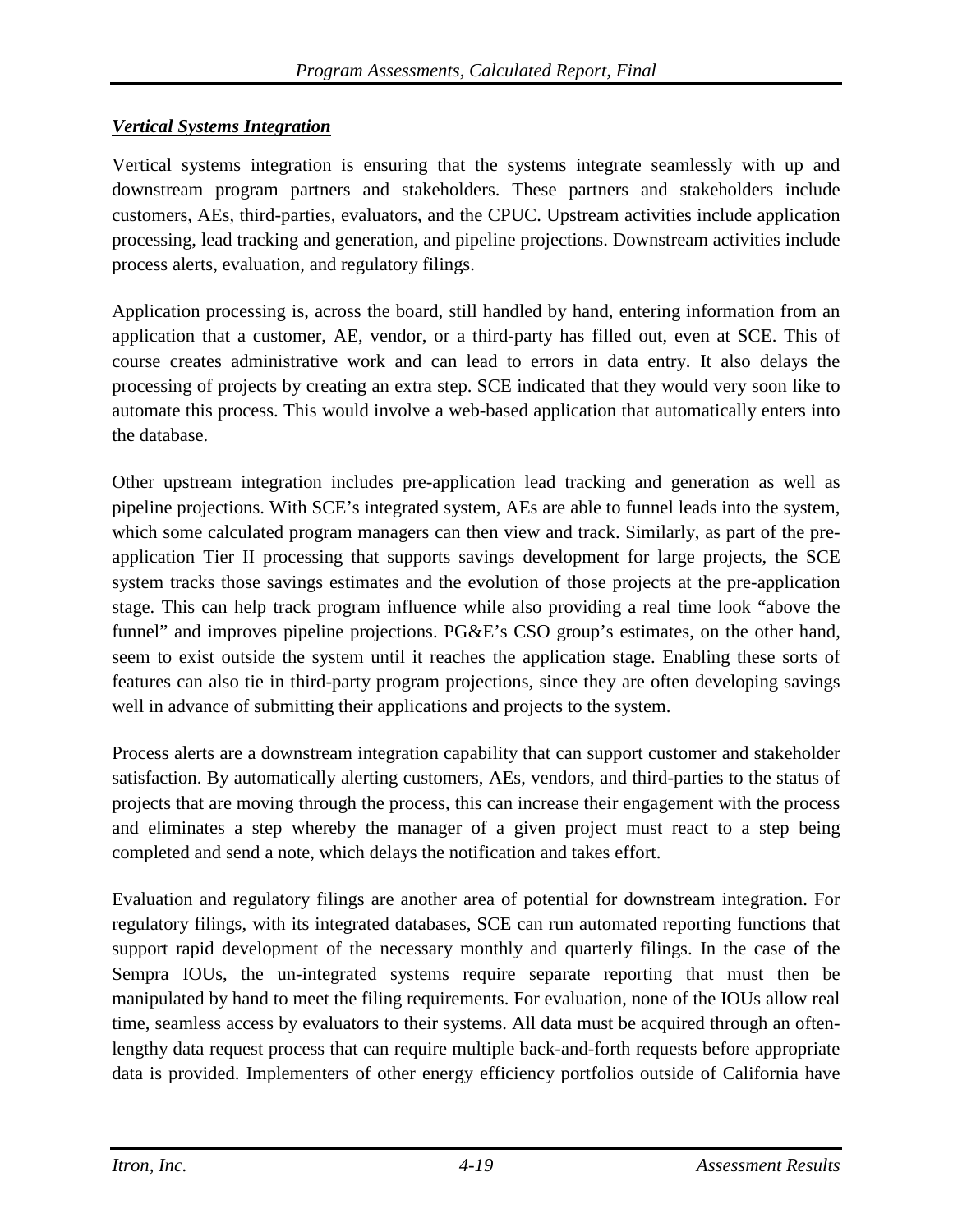tracking systems that integrate the data systems downstream, which avoids this time consuming and frustrating process.

In the case of all integration activities that involve non-IOU partners, customer confidentiality must be considered carefully and will act as a barrier to implementation.

#### *Project Management vs. Program Management*

IOU tracking and reporting systems are typically set up in response to regulatory filing requirements and tend to approach the system needs from the angle of program management. This is true in the case of the IOUs, with the exception of SCE's new system. The Sempra Process Evaluation indicated that both SCG and SDG&E's systems lack workflow management capabilities that can drive projects. PG&E's systems included project status tracking, but do not seem to have the robust, automated notifications that SCE's system includes. This workflow management can ensure that all program requirements are met before allowing a project through to the next step. It also ensures that activities occur in a timely manner and that no projects slip through the cracks.

#### *Transition Costs*

SCE's transition to the SAP-driven enterprise management system highlights the challenges of adapting a large organization to a new system. The transition costs are high, both in terms of real dollar costs of installing and customizing the new system, but also in terms of the sweeping cultural changes that the company must undergo to achieve successful transition. There were indications of frustration with the new system from IOU staff as well as related third-party staff who were interviewed as part of the industrial and agricultural third-party program group. These are expected to be temporary. Given that the system was only finalized less than a year ago, the major changes are still fresh. Staff members are still adapting, and the benefits are not yet being realized in full. This suggests that near-term complaints when integrating systems should be taken into account, but also considered in the full context of a transitional period. Leadership must express steadfast commitment, and systems must be given time to take hold before they can be judged as successful or not.

#### *4.3.2 Relationships to Known Best Practices*

This section describes how the current IOU practices relate to previously described best practices. Known best practices are derived from the *Non-Residential Large Comprehensive Incentive Programs Best Practices Report* released in 2004. The known best practices include the following: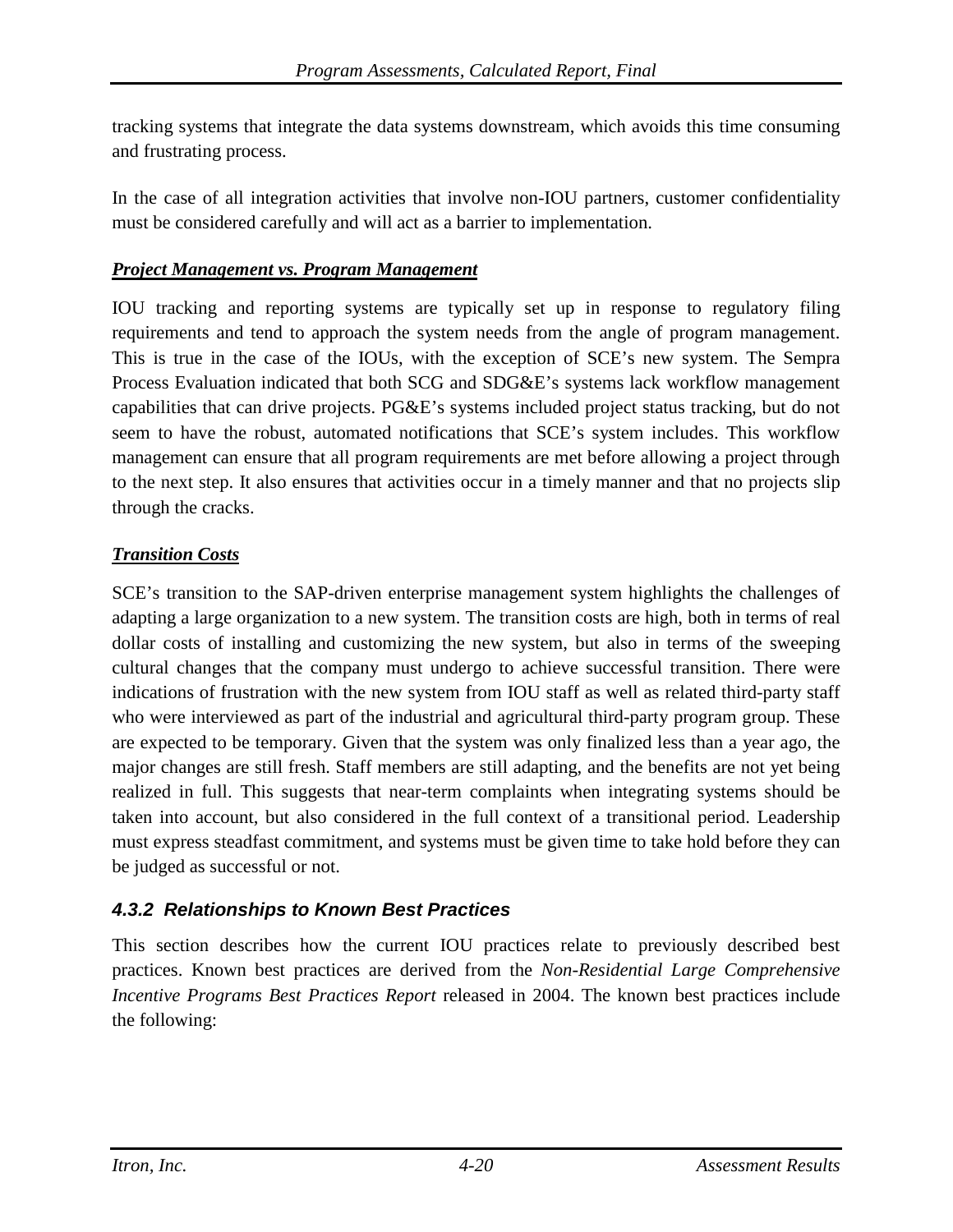#### *Integrate all program data, including measure-level data, into a single database.*

This alludes to the integration and comprehensiveness of both project and program databases. While all utilities must track measure-level data, systems are set up to seamless integrate program and project data at SCE. Other utilities have opportunity for improvement here.

#### *Integrate or link with other appropriate systems such as cross-program databases, customer information systems (CIS) and marketing or customer relationship management (CRM) systems.*

This best practice alludes to the integration and comprehensiveness of all horizontal systems including program/project management, customer tracking, and invoicing. Only SCE has fully integrated systems, while the other utilities have loose or nonexistent linkages. This practice should be updated to emphasize the importance of full integration as opposed to casual linkages and should be combined with the above practice into an overall horizontal systems integration practice.

### *Use automated or otherwise regularly scheduled notification to achieve close monitoring and management of project progress.*

Only SCE attempts to fully leverage automated notifications. PG&E has less robust status tracking that does not tie advancement to meeting milestone requirements. Sempra tracking systems do not include workflow at all. These are all opportunities for improvement. This practice must also be updated to reflect advancement in systems architecture such that automation should be the best practice and the norm.

#### *Utilize electronic workflow management and web-based communications.*

This practice is redundant to the previous and should be combined. The workflow management component is captured above, and web-based communications, such as email, are now the norm.

#### *For programs with proactive marketing efforts, track program prospects early and drive program intervention around major equipment-related events.*

This practice is best exemplified by SCE's upstream integration with AEs. No other utility has as robust an upstream integration, and this can be viewed as an opportunity for improvement. More broadly, this practice should be generalized to vertical up and downstream integration, which is an area of improvement across the board.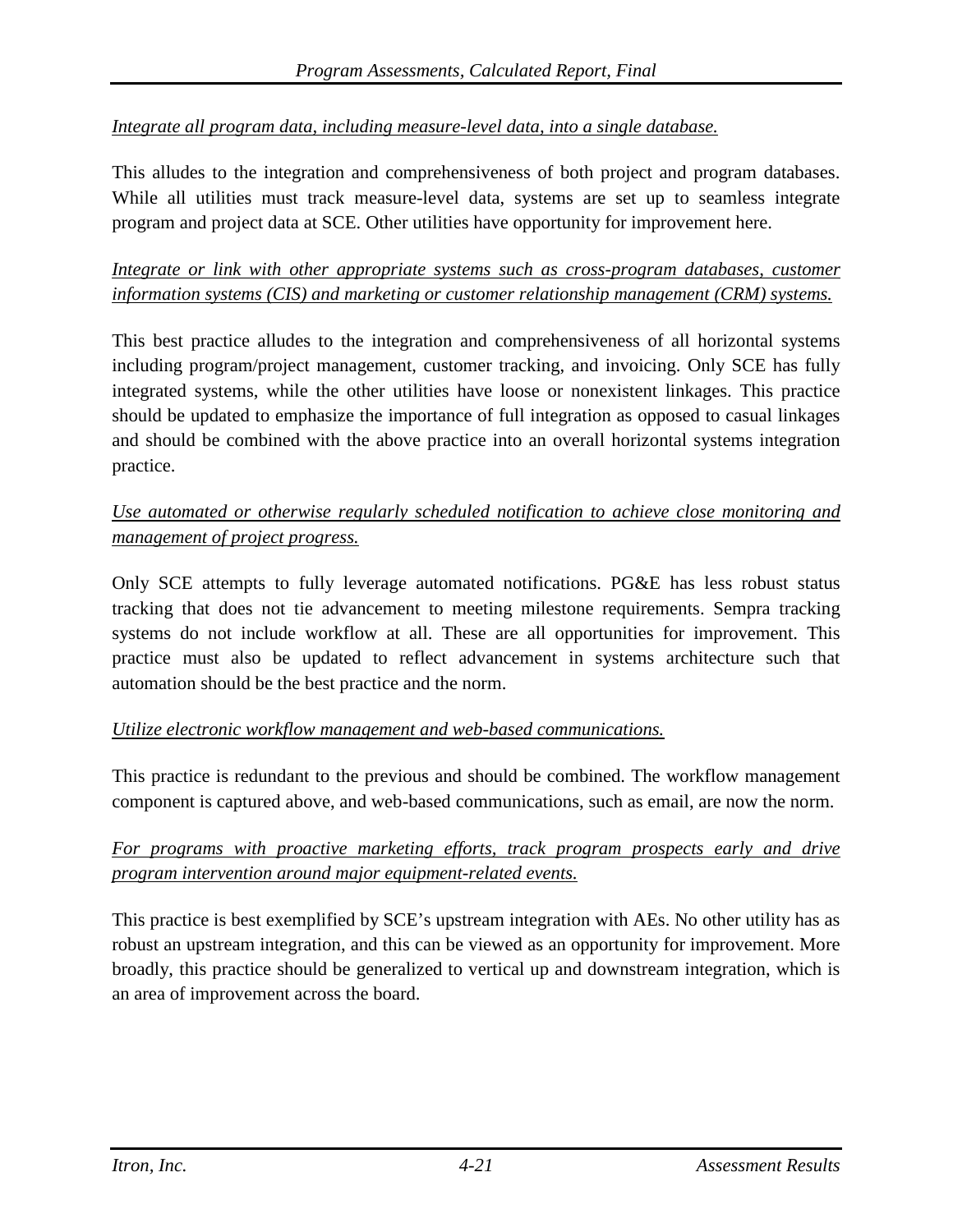### *Balance the level of tracking against resource availability.*

This best practice should still be considered alongside the urging above for greater reporting and tracking capabilities. It seems in the case of PG&E and the Sempra utilities, that the benefits of integrated reporting and tracking are undervalued relative to the resource constraints of the programs. These are large programs at large IOUs; systems integration would be beneficial and is justifiable.

### *4.3.3 New Best Practices*

The known best practices still apply and are still fairly comprehensive. Most have been retained with only minor modification. Below are the new best practices inclusive of the previous known best practices as well as a couple new ones. A brief description follows the list below.

#### **Program Management: Reporting and Tracking – Best Practices (Existing and New)**

Existing

- Horizontally integrate systems inclusive of all program and project data as well as crossprogram databases, customer relationship management systems, and invoicing systems.
- Use automated workflow management to achieve close monitoring and management of project progress.

New

- Vertically integrate systems with upstream and downstream stakeholders including customers, AEs, vendors, third-parties, evaluators and the CPUC to improve program visibility.
- Balance the level of tracking against resource availability.
- **Horizontally integrate systems inclusive of all program and project data as well as cross-program databases, customer relationship management systems, and invoicing systems.** By their nature, large non-residential comprehensive efficiency programs have the most challenging reporting and tracking issues. Although it takes more preparation and effort to track data for these programs as compared to some other program models, the size of the programs and their generally high level of costeffectiveness make the effort necessary and worthwhile. Experience shows that taking early short cuts that involve utilizing balkanized and non-standardized project tracking systems is counterproductive. Similarly, the program database should not reside entirely outside of other program administrator data systems. Integration across functions such as invoicing and customer management eliminate data entry redundancies and unlock opportunities.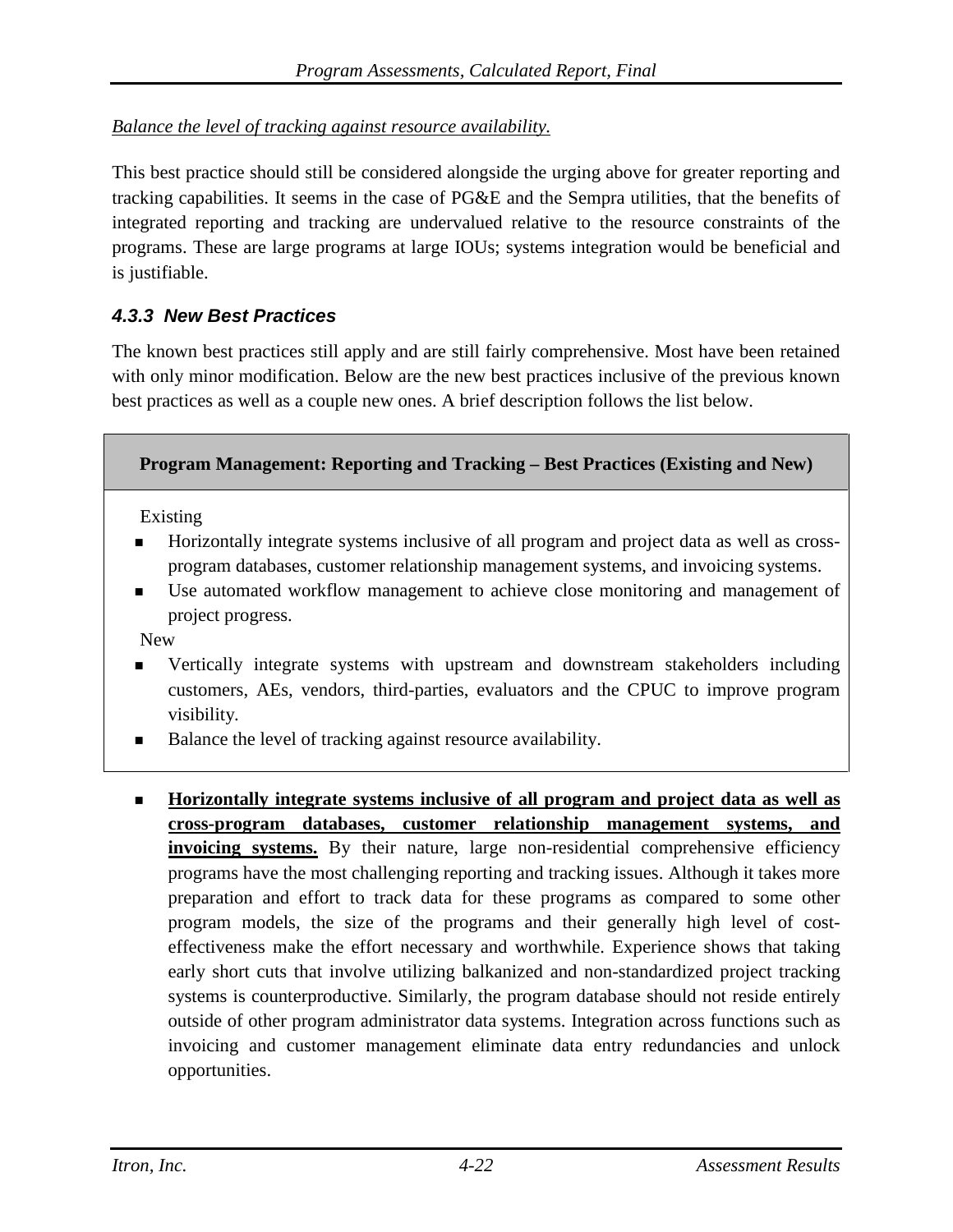- **Vertically integrate systems with upstream and downstream stakeholders including customers, AEs, vendors, third-parties, evaluators and the CPUC to improve program visibility.** Vertical integration – both upstream and downstream – can increase program visibility, both internally and externally. Projects should be identified and tracked at the concept stage to ensure that program information and resources are directed at opportunities early enough in the customer's design and decision-making process to influence adoption of high-efficiency measures; this is accomplished through upstream integration. Downstream integration with evaluators and regulators can smooth and shorten the evaluation process so that recommendations are more timely and without frustrating back-and-forth.
- **Use automated workflow management to achieve close monitoring and management of project progress.** Because these types of projects often require multiple levels of approval, long ordering lead times, and coordination with facility maintenance schedules to install, the time it takes to move from program application to final installation and commissioning can last several years. In addition, some projects may cancel during this process without the applicant notifying the program administrator (sometimes keeping reserved funds unavailable to other applicants). As a result, it is important for program administrators to keep close tabs on project progress. Programs with large numbers of applicants should utilize regular check-in and progress milestones to ensure that project status is known on a timely basis. Automated notification procedures can help manage this process for large programs. These can be tied to programmatic requirements for milestone achievement so that projects do not prematurely advance through the process.
- **Balance the level of tracking against resource availability.** Despite our emphasis on comprehensive and real-time tracking in the best practices suggestions above, we recognize that there is a legitimate tradeoff between the level of detail tracked, the extent of data entry burden, and the amount of time available from staff who are otherwise busy conducting program activities (particularly for programs with very limited budgets for program management and implementation). A comprehensive tracking system that staff does not have adequate time to support is of little value.

# **4.4 Program Management: Quality Control and Verification**

For the core calculated programs, quality control and verification processes are essential to documenting the program's success in meeting its quantitative energy savings goals. These processes are designed to address the following, as noted in the previous *Non-residential Comprehensive Program Area Best Practices* report:

 **Uncertainty in savings estimates**. Projects in the calculated program group involve large, complex non-standard equipment of a highly-customized nature. Project savings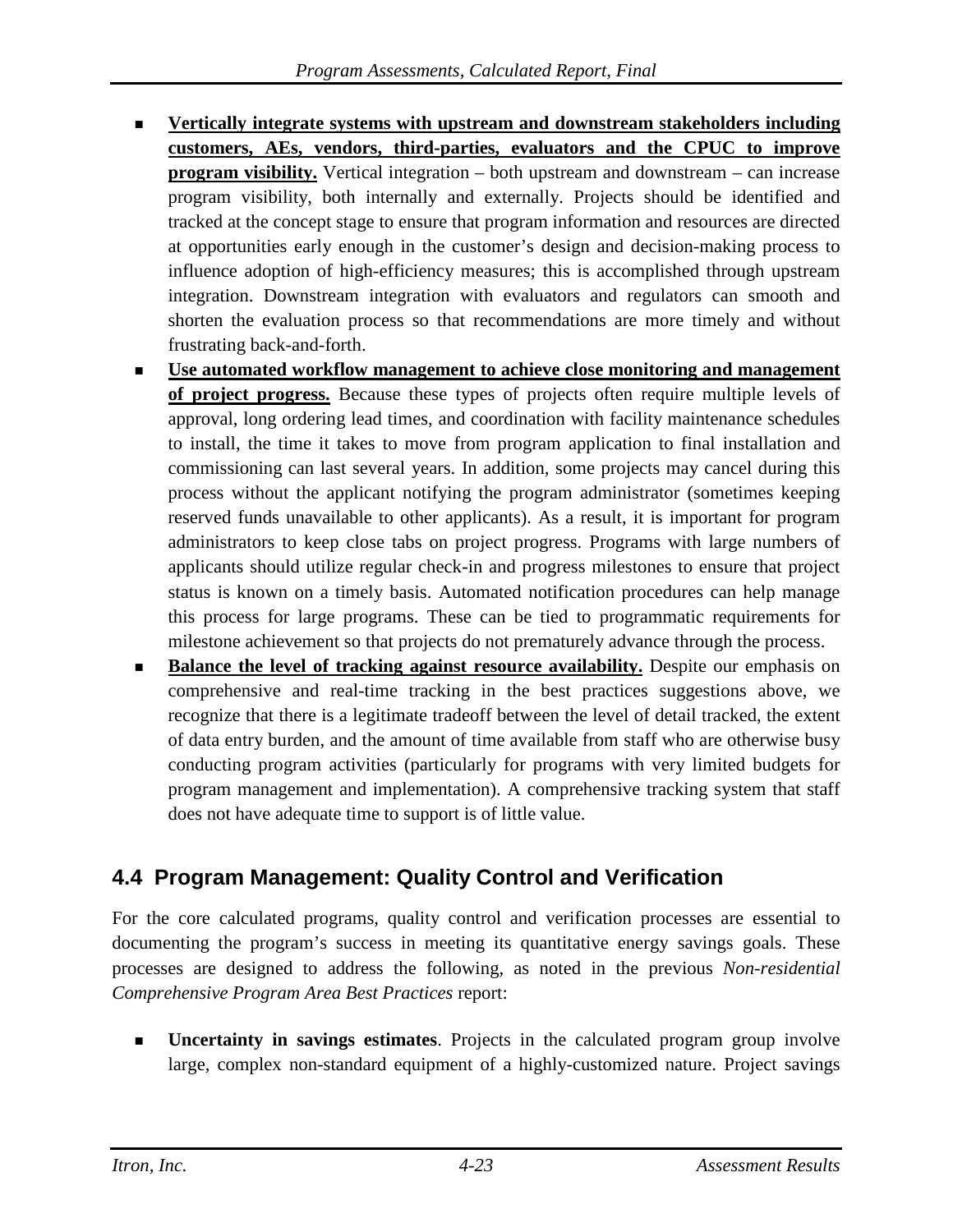are extremely dependent on site-specific characteristics that are difficult to estimate reliably. As a result, there is a high degree of uncertainty in ex ante savings estimates.

- **Risk of gaming and fraud**. The current energy efficiency framework includes ambitious 'stretch' goals and provides IOUs with a financial incentive for exceeding those goals. Projects developed in calculated programs tend to be among the largest in the portfolio, and some have incentives exceeding \$1 million. These large projects are vital to the IOU's ability to meet or exceed goals and therefore may be prone to having inflated savings estimates, overly-optimistic installation dates, and so forth.
- **The costs of measurement and verification.** These costs can be considerable, and therefore, it is in the implementer's best interests to define an M&V strategy that balances the cost of conducting the M&V versus the benefits of producing realistic savings claims.
- **The program model itself**. In the past, statewide calculated programs used a much more conservative approach and required measured savings to be used on 100% of projects. However, there was concern that an M&V census was a conservative but possibly not optimal approach. In addition, many participants objected to the extent of the M&V requirements. The current program model is designed to ease participation requirements by allowing a calculated approach, with engineering calculations made by or approved by the administrators. The program relies on ex post impact evaluations to develop overall estimates of program savings and provide feedback on savings estimation methods that are then used to true up engineering calculations and assumptions. This highlights the importance of ex post M&V procedures to documenting the program's success in achieving stated energy savings goals.

In addition to those items above, the evaluations of PY 2006-2008 industrial programs uncovered various problems leading to low gross savings realization rates (i.e., evaluated ex post savings estimates significantly below the ex ante estimates). Those related to quality control (QC) and verification included the following: errors in baseline determination; inadequate basis for savings claims; inadequate enforcement of program and policy rules; and insufficient consideration of total system energy analysis. The evaluation reports made several specific recommendations for how to address these problems, some of which have been adopted by the IOUs as discussed below.

## *4.4.1 Current Practices*

IOU comments in this area highlighted the addition of new review procedures put in place to improve the completeness and quality of data in applications and the accuracy of related ex ante savings estimates. In general, IOUs view their QC and verification procedures as already very complex and comprehensive, even prior to the introduction of the newer CPUC-directed dual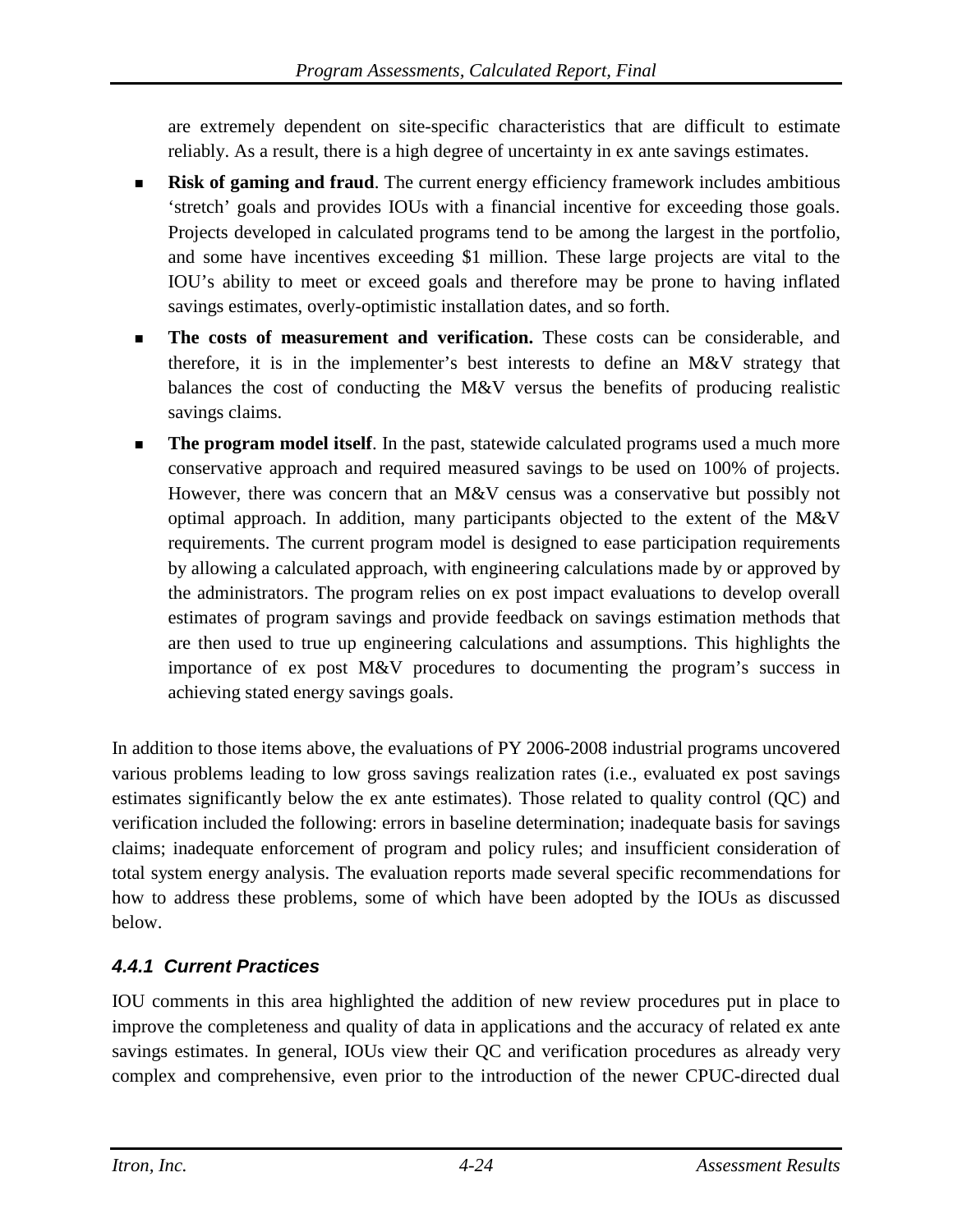baseline and early review procedures. SCE's establishment of a new Energy Engineering Group is a reflection of the continued increase in complexity of technical review of calculated projects.

#### *Ex Ante Savings Estimation*

Ex ante savings are estimated by a combination of outside vendors and internal staff and submitted as part of an application. All such estimates are subject to review by internal staff. Vendors and/or internal pre-sales staff (whether SCE's Tier II staff or PG&E's Customer Solutions Group) develop project specific estimates and submit them, they are then internally reviewed and adjustments are made if appropriate.

Savings estimates are developed using IOU tools and procedures (for example, the SPC Calculator). The specific algorithm used is chosen based on the type of measure installed and the specific application it is being used for. To ensure a greater level of uniformity across similar projects, SCE has codified its procedures in a publication that is new this cycle called *Customized Calculated Savings Guidelines for Non Residential Programs* dated March 2012, though this is not the first iteration. The document states, "The purpose of these guidelines is to establish standardized electric energy savings and demand reduction estimation and verification methods that are compatible with existing California energy efficiency policy, as well as to document lessons learned and interpretations from past program cycles."

#### *Savings Review*

In general, the IOUs use a very detailed process to do savings verification. Both PG&E and SCE use outside expert reviewers to perform verification, then have internal staff review their work. In the case of SCE, there are two internal teams performing reviews, one for engineering analysis and savings and the other for policy. PG&E has one internal group (TPS or Applied Technology Services) that performs this function.

Post installation inspections are completed for a high percentage of installed projects. SDG&E currently completes these for 100% of projects. SCE requires post-installation inspections for all custom projects that have an estimated savings greater than 100,000 kWh or 80 kW. These represent all large projects. In addition, random post-installation inspections are performed on 10% of projects with estimated savings less than 100,000 kWh and 80 kW that meet certain criteria

The QC and verification approach is tailored based on the project's size and complexity. A costeffective QC and verification strategy calls for the utilities to channel sufficient resources to those larger projects to confirm savings, while using a more simplified, less costly approach on smaller and less complex projects. In support of that goal, SCE uses a process that involves three levels of verification. For simple projects, it involves comparison of submitted installation reports against key criteria including the following: IR Submitted kWh compared with PA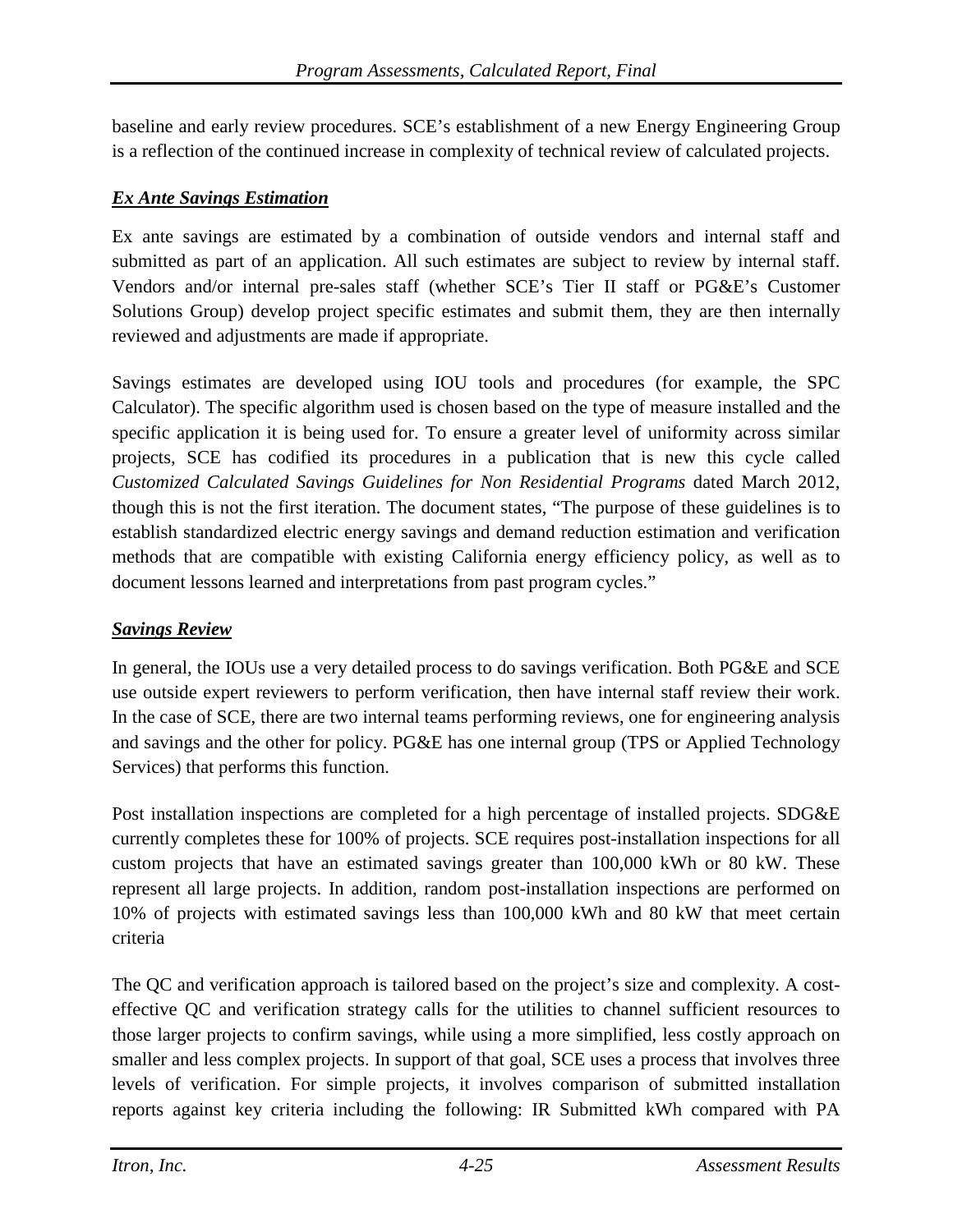Approved kWh, invoices, presence of "high risk" measures, program discretion. For more complex projects there is short-term M&V that is performed, usually a few weeks of monitoring both before and after to support calculations and verify real savings. The most complex projects undergo a year's worth of monitoring and there are progress payments. The key is to balance the time and cost of doing the M&V with complexity and getting real savings. PG&E conducts postinspection on a small percentage of projects, and a larger percentage are pre-inspected, based on the project's size. They use a streamlined approach for "lower-risk" measures; these projects have a pre-inspection, and the post-inspection simply involves examining invoices rather than going on-site.

IOUs are confirming participant or measure eligibility on a project-by-project basis and based on the program rules that govern each type of measure.

### *Dual Baseline Procedure*

The CPUC's energy efficiency policy manual (Version 4, Page 8, Footnote 9) requires that a "dual baseline" be utilized for measures which are replaced before the end of their useful life. This requirement was added to the policy manual in August 2008 (D 11 07 030, p. 23). The dual baseline analysis utilizes the pre-existing equipment baseline during an initial remaining useful life (RUL) period and a code requirement/industry standard practice baseline for the balance of the expected useful life (EUL) of the new equipment. ED's approach to baseline determinations is set forth in Appendix A to Decision 11-070-030, available at [http://docs.cpuc.ca.gov/published/FINAL\\_DECISION/139860.htm.](http://docs.cpuc.ca.gov/published/FINAL_DECISION/139860.htm)

ED recognizes that calculation of a dual baseline is a complex process. ED and the IOUs have been engaged in weekly meetings since the decision was adopted, in order to arrive at a methodology for the use of dual baselines in calculating savings estimates.

At the time of interviews, IOUs reported that very little had changed in ex ante estimation as a result of adoption of the new dual baseline procedure. Since that time, SCE reports that it has begun requiring dual baseline on all projects, where possible. The dual baseline approach is still evolving. The IOUs are currently in discussions with ED staff and their subcontractors regarding application of dual baseline procedures. At the time of the interviews, RULs were not collected and, particularly in more complicated process projects, there was concern that collecting them would be challenging. Historically, savings have been calculated for only one of the two baselines, except in cases where the customer is being paid on the end-of-life baseline, but the customer is interested in understanding what energy savings they will see on their bill (which must be separately calculated using the in-situ baseline); in these cases, only the end-of-life baseline is reported to and recorded by the IOU, but the necessary savings information is being calculated for both baselines. It is more common for vendors and third-parties to calculate these dual savings values than for the IOUs themselves to do it.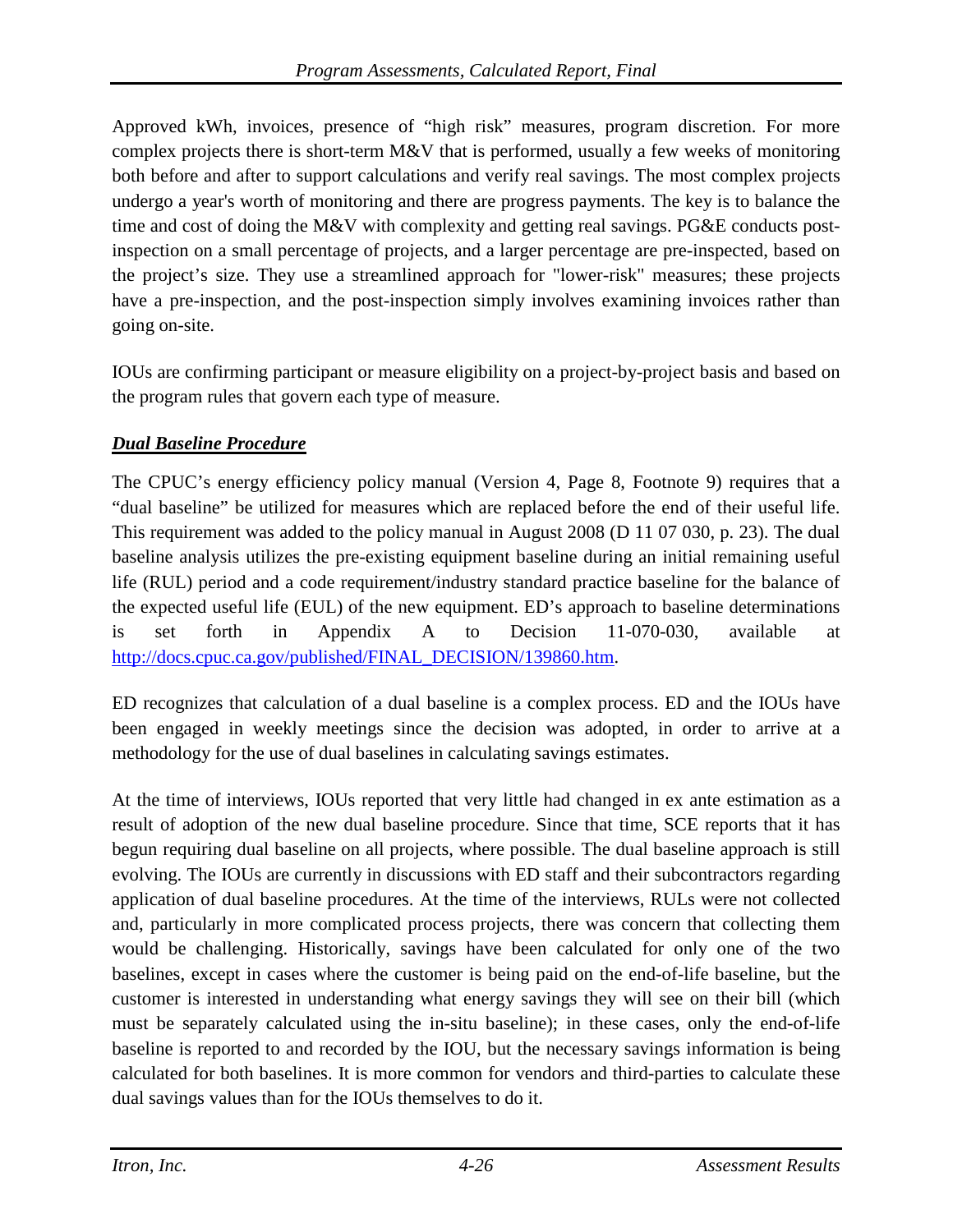Some of the significant issues surrounding implementation of dual baseline include the following:

- **IOUs are not clear on how to use the RULs.** The IOUs need more clarity from ED on how to determine RUL and who should determine it. In particular, industrial process measures pose a challenge in determining RUL.
- **It is unclear how dual baseline will affect ex ante savings claims.** One utility mentioned that to-date they had only claimed year one savings, and none for an RUL in excess of one year. Therefore, they expected their savings to increase under a dual baseline approach. Similarly, savings are often calculated already on an end-of-useful-life basis, which is the lower of the two possible baselines. In each case, though, the additional savings would be marginal, but would increase the workload significantly as two sets of savings will need to be calculated.

#### *Ex Ante Review Procedure*

An ED "early review" procedure (Ex ante review or EAR) was adopted in early 2012 for a subset of calculated projects.

#### *Process Overview*

The EAR procedure was adopted by the CPUC in July 2011.<sup>[26](#page-89-0)</sup> The principles that guide this procedure, articulated in the decision<sup>[27](#page-89-1)</sup>, are stated below:

- Energy savings are the paramount priority of custom measures and projects.
- The customer measure and project review process is intended to allow Energy Division (ED) to review customer projects in parallel with the IOUs, thereby allowing for maximum customer convenience and program oversight.
- When possible and practical custom measure and project calculation methodologies shall be based upon Database Energy Efficiency Resources (DEER) methodologies as frozen for 2008 DEER version 2008.2.05 or upon methodologies documented within the most current Energy Division reviewed and approved IOU non-DEER deemed workpapers.
- IOUs are responsible for effective record keeping such that calculation tools, documentation of how those tools were applied to custom measures and projects, and documentation of custom project ex ante savings calculations are submitted electronically to the Energy Division.

<span id="page-89-0"></span> <sup>26</sup> As described in Appendix B to the CPUC's decision D.11-07-030.

<span id="page-89-1"></span><sup>27</sup> Ibid, page B2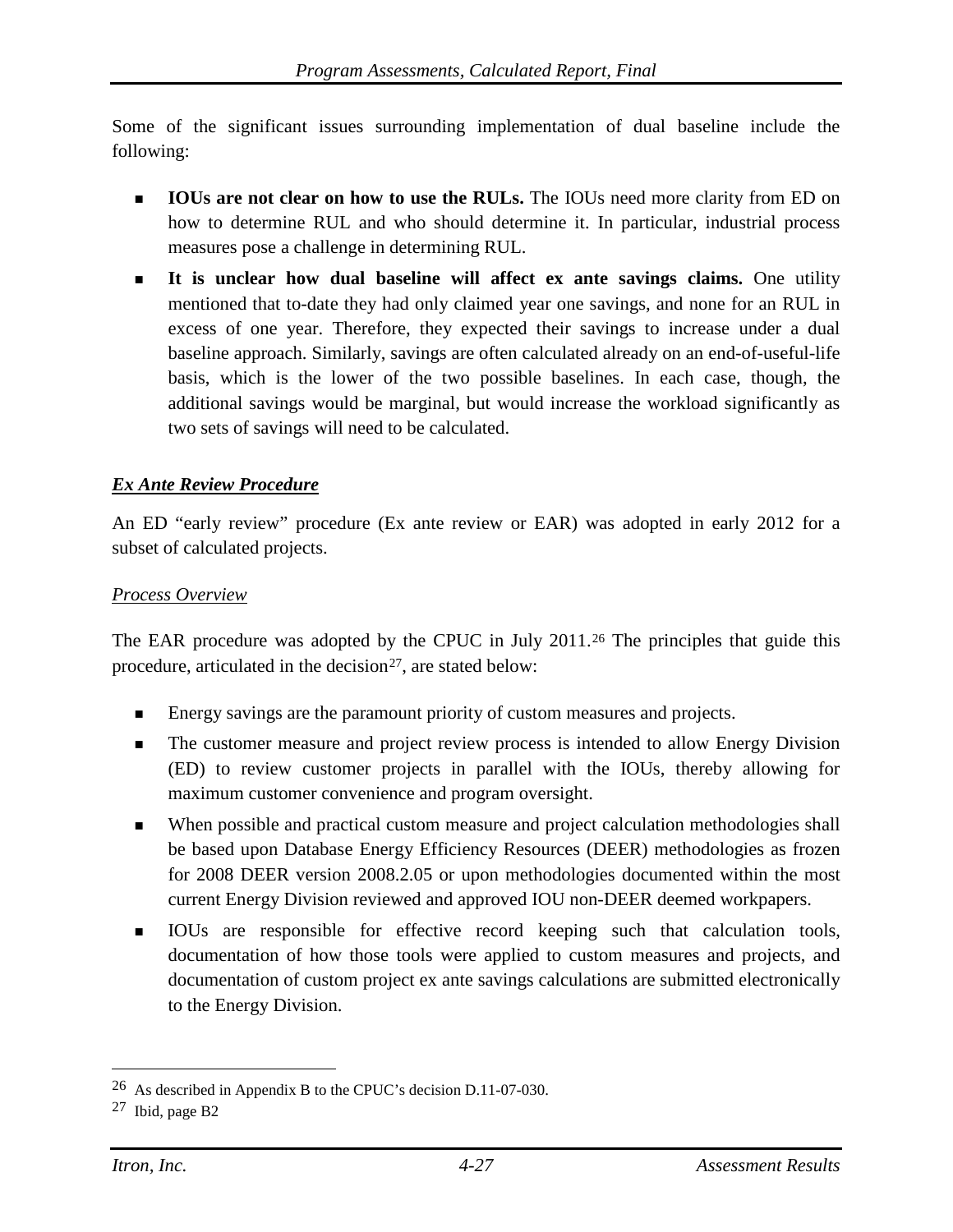#### *Energy Division Perspective on Ex Ante Review*

Below is a status of the process as of April, 2012, supplied by ED:

Procedures adopted by the Commission in Decision 11-07-030 (the Decision) require ED review of custom (i.e. calculated ) ex ante savings estimates prior to the IOUs' approval of the project applications (the "custom project ex ante value review process" or "EAR"; see D 11-07-030, Attachment B). Under this process, Energy Division reviews the methodology and savings from selected custom project applications. The ex ante review process is intended to bring, through a collaborative process, the gross realization rate (GRR) for custom projects closer to the default GRR of 0.9 allowed by the CPUC.

Energy Division reviews take place in parallel with utility internal review prior to the approval of a project application. In order to accomplish this, the IOUs are required to deliver at least biweekly, lists of projects at the application stage. The "Project List Submission Start Month" column in [Table 4-1](#page-90-0) below shows when the IOUs began to deliver the required lists after the Decision was released, the number of applications disclosed by the IOUs, and the number of applications ED selected for ex ante review. Over the past eight months, the IOUs have submitted approximately 10,000 applications for ED's review, of which 91 have been selected for ex ante review. Of the 91 applications ED selected, the IOUs have converted 16 applications into customer agreements before ED was provided application documentation as required by the Decision.

|                            | Proj. List<br><b>Submission</b><br><b>Start Month</b> | No. of<br>Archive<br><b>Submittals</b> | No. of<br><b>Applications</b><br><b>Submitted</b> | No. of<br><b>Applications</b><br><b>Selected</b> | <b>Selected</b><br>Projs.<br><b>Signed</b><br>before ED<br><b>Review</b><br><b>Completed</b> | <b>Voluntary</b><br><b>Referrals</b><br>by IOUs<br>Before 11-<br>$07 - 030$ | <b>Policy-</b><br><b>Related</b><br><b>Opinions</b><br><b>Requested</b><br>by IOUs |
|----------------------------|-------------------------------------------------------|----------------------------------------|---------------------------------------------------|--------------------------------------------------|----------------------------------------------------------------------------------------------|-----------------------------------------------------------------------------|------------------------------------------------------------------------------------|
| Dec. 11-07-<br>030 Release | $Jul-11$                                              |                                        |                                                   |                                                  |                                                                                              |                                                                             |                                                                                    |
| PG&E                       | $Dec-11$                                              | 10                                     | 803                                               | 29                                               | $\mathbf{0}$                                                                                 |                                                                             |                                                                                    |
| <b>SCE</b>                 | $Feb-12$                                              | 7                                      | 5,945                                             | 20                                               | 3                                                                                            | 1                                                                           | $\theta$                                                                           |
| SDG&E                      | $Sep-11$                                              | 14                                     | 1,294                                             | 24                                               |                                                                                              | 2                                                                           | $\Omega$                                                                           |
| <b>SCG</b>                 | $Sep-11$                                              | 14                                     | 2,816                                             | 18                                               | 12                                                                                           |                                                                             | $\theta$                                                                           |
| <b>Total</b>               |                                                       | 45                                     | 10,858                                            | 91                                               | 16                                                                                           | 5                                                                           | 1                                                                                  |

<span id="page-90-0"></span>**Table 4-1: Timing and Number of Custom Project Applications Submitted to ED and Selected for Review**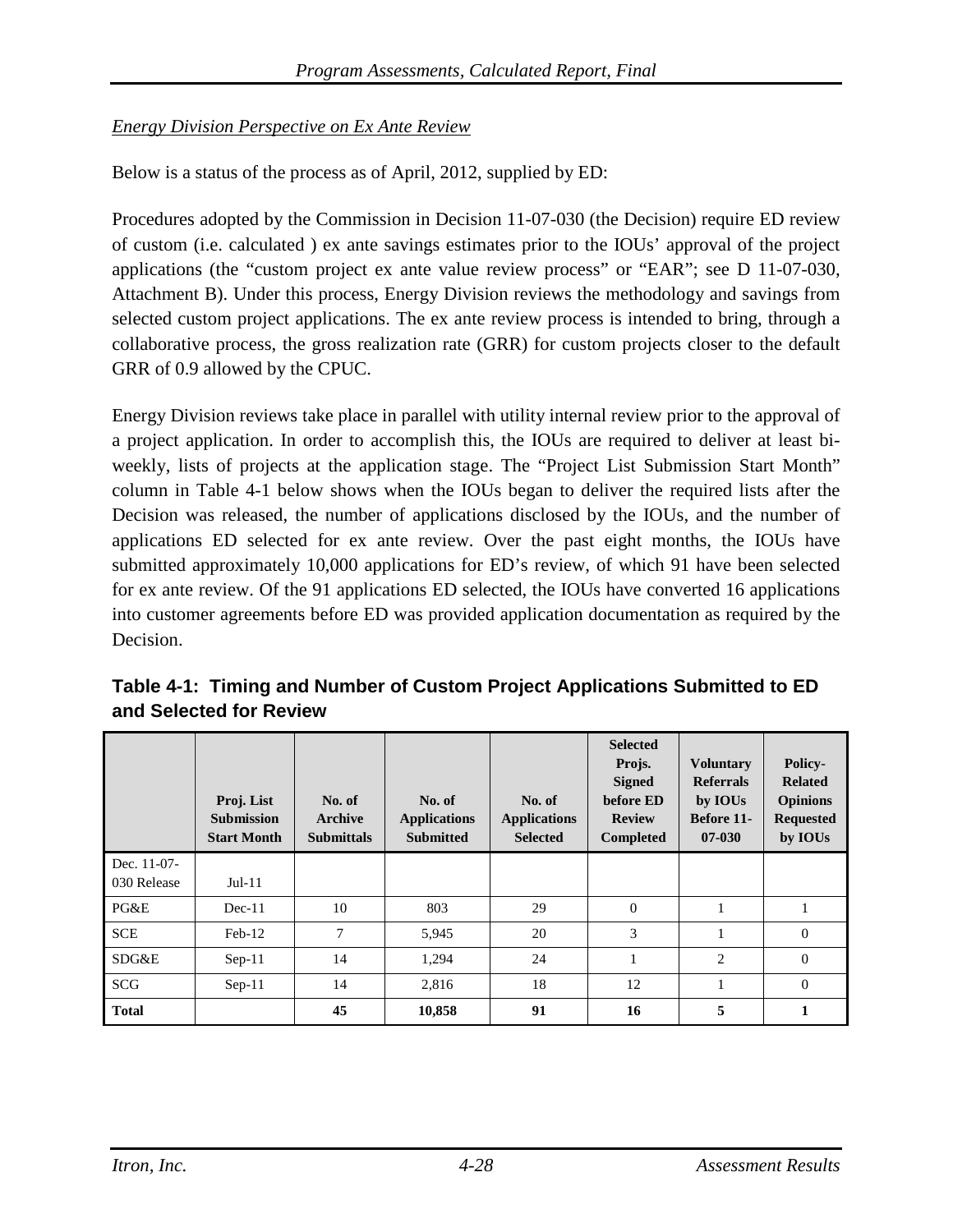Custom project applications not selected by ED for ex ante review are passed through at a 0.9 GRR on the IOUs' estimated savings. [Table 4-2](#page-91-0) below shows when the IOUs started submitting the list of third party applications and the number of third party projects selected by ED for ex ante review.

| <b>Utility</b> | <b>Submission Timeline</b>                               | <b>Third Party Projects</b><br><b>Selected for Review</b> | <b>ED Comments</b>                            |
|----------------|----------------------------------------------------------|-----------------------------------------------------------|-----------------------------------------------|
| SDG&E          | No third party projects<br>included in lists             | One third party project<br>reviewed at SDG&E's<br>request |                                               |
| SoCal Gas      | Third party projects<br>submitted without<br>identifiers | None                                                      |                                               |
| <b>SCE</b>     | February 2012                                            | 3 TP projects                                             | The list of TP projects<br>appears incomplete |
| PG&E           | April 16, 2012                                           | None                                                      | The list of TP projects<br>appears incomplete |

<span id="page-91-0"></span>**Table 4-2: Submission and Selection of Third Party Calculated Projects**

Baseline determination is also an important focus of the ex ante review process. Determination of the proper baseline during the application phase of a project provides certainty with respect to savings estimates for implementers and customers.

### *IOU Perspective on Ex Ante Review*

In general, IOU staff opinions of the EAR procedure are diverse and often vocal and spirited. Views range from grave and pessimistic, to consternation and even include confidence and optimism. Pessimism and concern is expressed primarily the areas of customer relationship and project management. IOU staff consternation surrounds the parameters and intent of the process. Optimism reflects an appreciation of the process benefits in terms of reduced risk associated with ex post evaluation reductions. .

EAR impacts on customer relationships include the following points:

 **It is recognized that managing customer expectations presents new challenges.** One utility indicated the criticality of managing customer expectations in the presence of an EAR process since some project savings/incentives may be eliminated or reduced significantly as a result of the screening.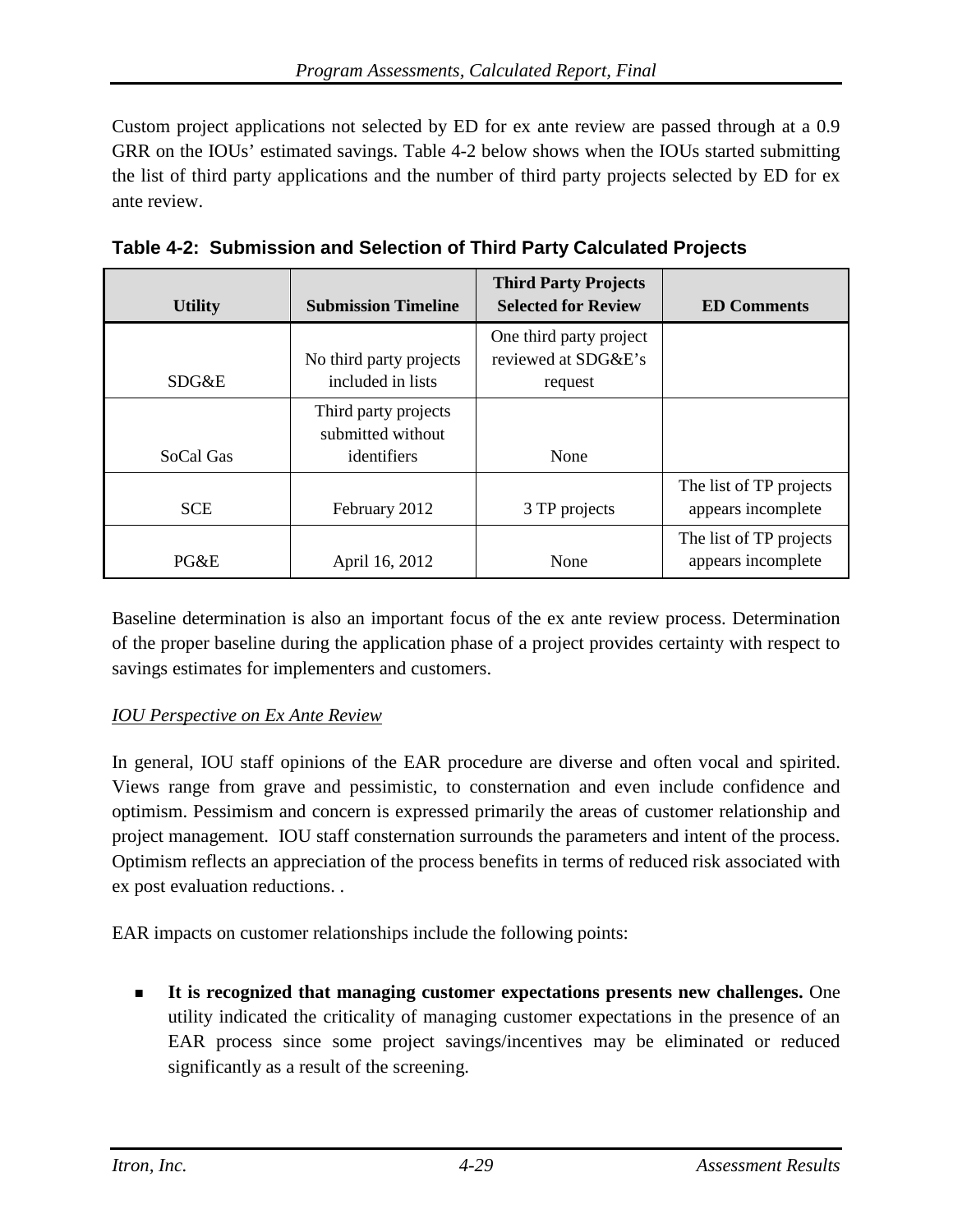- **It is critical to minimize delays, impact on customers and projects.** A key challenge in implementing this process is to provide timely feedback and avoid delays that could jeopardize customer project timetables and critical milestone dates. Project managers need to be able to keep projects moving when on critical path. This is the primary concern raised by program staff when discussing EAR and should be a primary focus.
- **There is also recognition of importance of training account reps on this process and its outcomes, since they 'own' the relationship with their assigned customers.** One utility spoke to the importance of making it very clear to the account reps how this process works. Transmitting information is critical on topics such as what the process is itself, its impact on timing, and likely outcomes. Specific guidance on how to manage customer expectations should also be provided.

Clarity of EAR purpose and scope includes the following issues:

- **There is concern that the true purpose of reducing back-end EM&V risk is not being fulfilled.** Some IOU staff stated that they believed anecdotal evidence suggests that ED is reserving the right to change savings estimates after the fact. Program staff views this as adding review time and delays to the project, without providing the savings/baseline certainty upfront that it was supposed to in exchange for that delay.
- **There is a perception that the EAR is being used as a vehicle to police free ridership.**  Some staff at SCE suggested that questions asked about projects have moved into the realm of free ridership and away from baseline characterization and savings. It is their impression that the true purpose of EAR is unrelated to free ridership and the effort is being recast with greater scope than agreed to.
- **There is a perception among some staff that every project will be reviewed.** The process is still evolving, and some worry that the early review process will extend to every project.

Despite the concerns and confusion surrounding the new process, some IOU staff members perceive the early review process positively**.** Some IOU staff suggested that this is a "win-win" process designed to reduce the risk associated with ex post evaluation reductions in savings estimates by screening projects up-front. Note that these individuals were staff working in areas or at utilities (e.g. PG&E) that have yet to implement the process in earnest. This view is consistent with the CPUC's first guiding principle that speaks to the importance of the accuracy of ex-ante savings estimates for Custom projects.

#### *Evaluator's Perspective on Ex Ante Review*

The process is still evolving, and there is still much uncertainty over the current process and its impacts. We offer the following responses *in italics* to the issues raised in interviews.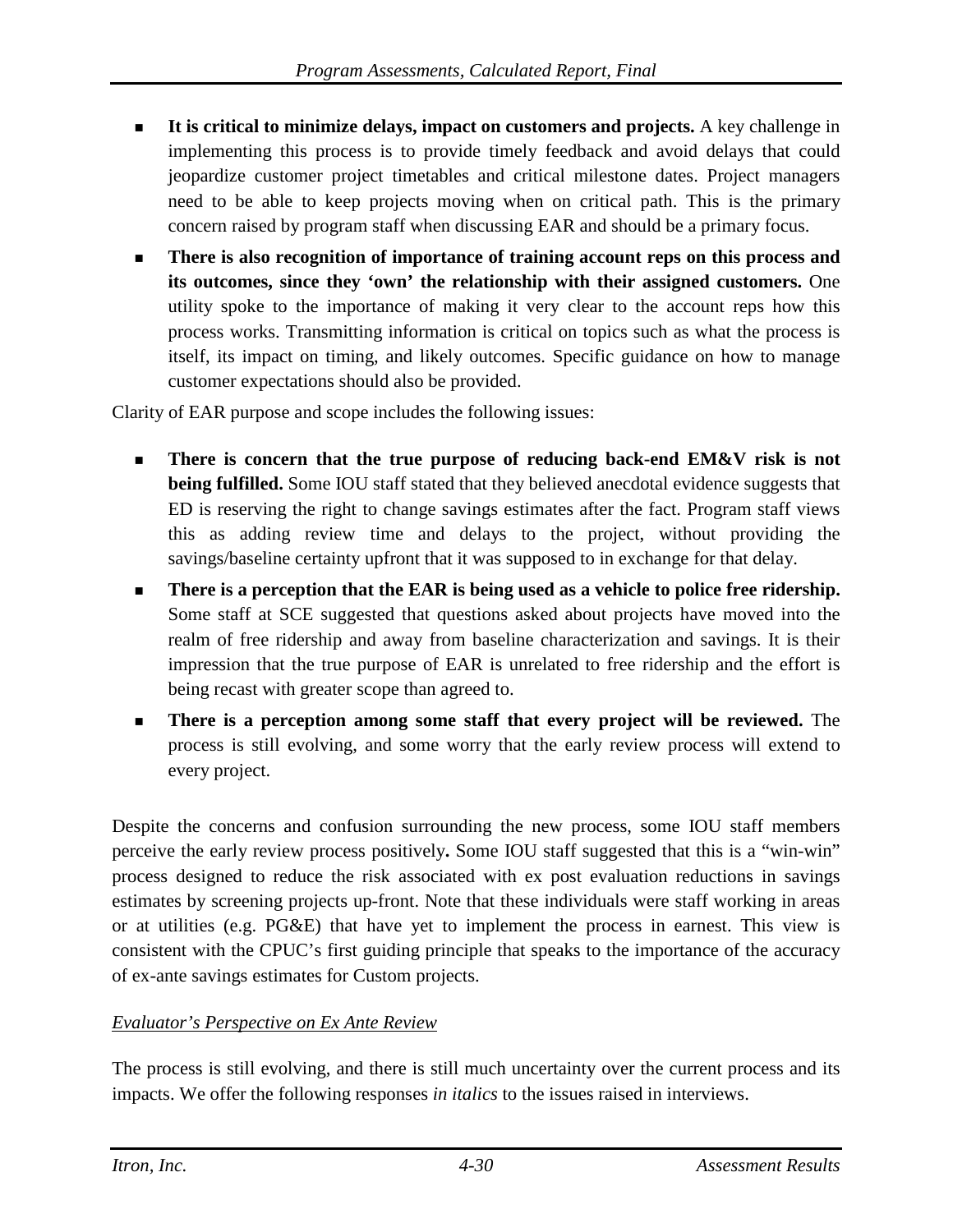Impact on Customer Relationships:

- **Managing customer expectations.** As with any major change to the project review process, there will be an impact to the customer experience. ED and the IOUs should work to develop a consistent process, so that the IOUs can inform their customers of the EAR process and its implications.
- **Minimizing delays, impact on customers**. The adopted procedure was intended to provide for a timely review and feedback process, adhering to stated data submittal and review timelines as stated in the CPUC Decision 11.07.030. It can be reasonably expected that with experience, process response timeliness will improve. All parties share the goal of achieving a timely process that minimizes impacts on customers. All stakeholders should work actively towards achieving that goal.
- **Training account reps on this process and its outcomes.** Training of account reps is critical to communicating this process completely and accurately to customers and to their managing customer expectations about the process in real-time as their projects are being reviewed. ED and the IOUs should work to develop a consistent process so that account reps will have a consistent message to convey to customers.

Clarity of EAR Purpose and Scope:

- **Concern that the true purpose of reducing back-end EM&V risk is not being fulfilled.** The post installation review by ED is in partnership with the IOU review process, and any changes made will generally be associated with adjustments made by the utility following installation of a project. This study did not investigate verify whether this principle was being followed.
- **Concern that the EAR is being used as a vehicle to police free ridership.** An important element of the EAR process is on the verification of an appropriate project baseline. Industry standard practice sits at the intersection of free ridership and baseline selection, and questions relating to industry standard practice may be causing this concern. This is a genuinely gray area, and industry standard practice may best be addressed directly so that a clear line is drawn between baseline selection and free ridership.
- **Concern that every project will be reviewed.** The budget for EAR reviews is limited and the intent is to address larger and more complex projects, with some attention to random selection of typical or simple projects.

An emphasis on **consistent ongoing communication among involved parties** – ED, the IOUs, and both parties' contractors – may help to reduce uncertainty and create a greater shared understanding of the process and the perspectives of those involved.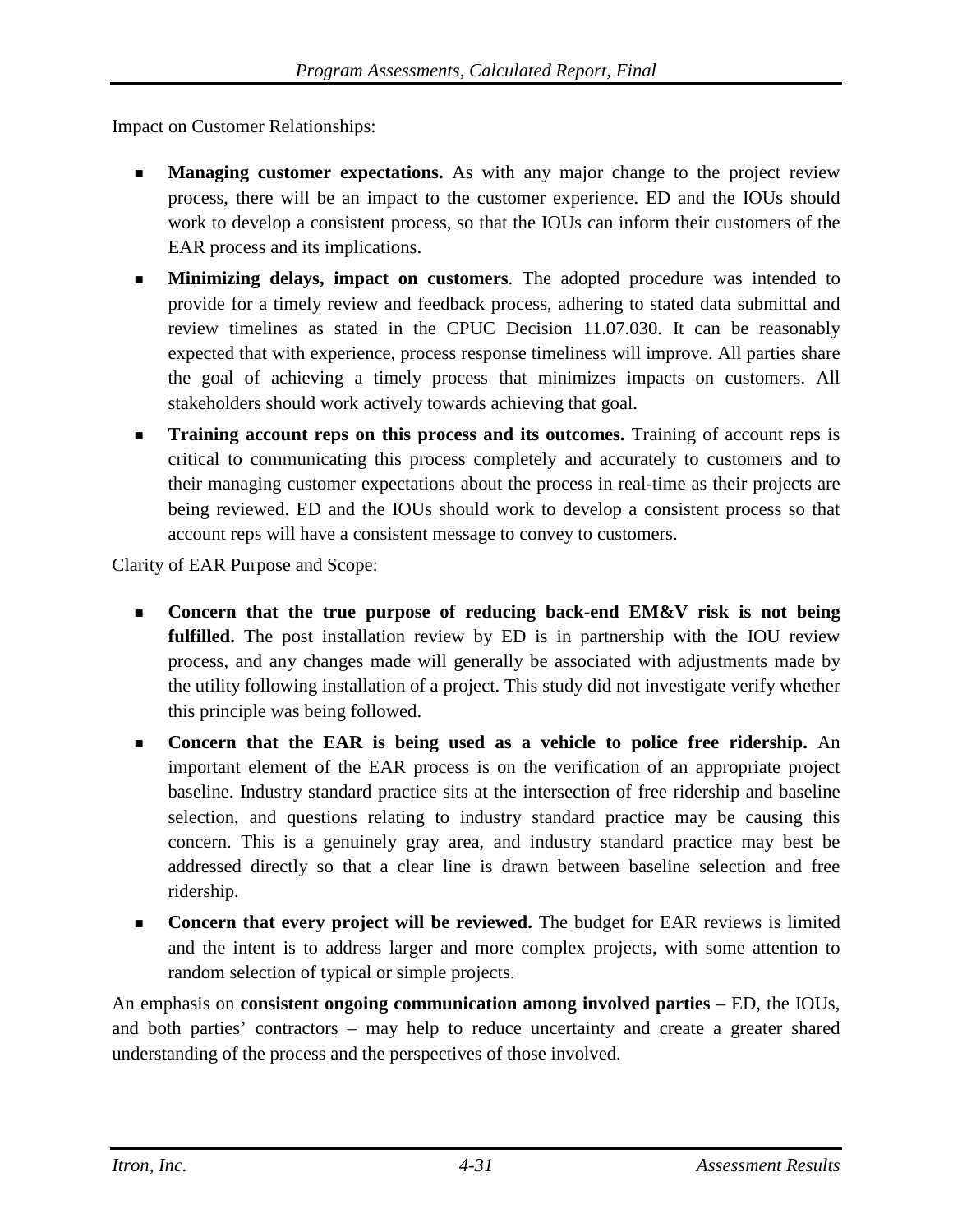### *4.4.2 Relationships to Known Best Practices*

This section describes how the current IOU practices relate to previously described best practices. Known best practices are derived from the *Non-Residential Large Comprehensive Incentive Programs Best Practices Report* released in 2004. The known best practices include the following:

### *Require post-inspections and commissioning for all large projects and projects with highly uncertain savings.*

Current IOU practices predominantly reflect this requirement. IOUs report that post-installation inspections are done on a census of large projects and a significant percentage of smaller projects. The latter have focused on well-established types of efficiency measures and baselines that are well known on average. IOUs also perform invoice reviews for all projects, including small ones and particularly those that do not receive post-inspections. However, it is not clear that post-installation commissioning is being performed consistently on very large projects. Commissioning has the benefit of going beyond M&V to ensure installed equipment is functioning as expected. Commissioning uses a greater range of techniques than M&V and is interactive in that when discrepancies are identified there is an effort to fix them where possible.

### *Require pre-inspections for projects with highly uncertain baseline conditions that significantly affect project savings, particularly large projects.*

All the IOUs include pre-inspection for this type of project as part of the application review process. Also, the new EAR process is intended to provide early reviews on a sample of projects, which include pre-inspections on certain types of projects for which savings cannot be reliably estimated. Examples include complex compressed air and industrial process retrofits.

### *Conduct either in-program measurement or measurement through an impact evaluation on the very largest projects and those that contribute most to uncertainty in overall program savings.*

Both the IOUs' reported in-program measurement strategy and current ex-post evaluation practices are consistent with this approach. Either short term or longer-term metering is done for the largest projects and those with the most uncertain savings Measurement for the largest projects is usually cost justified given the project's contribution to overall savings and the size of an individual application's potential incentive check. In addition, pre-measurement is being utilized for a small number of large, complex measures that cannot otherwise be reliably quantified with only ex post data.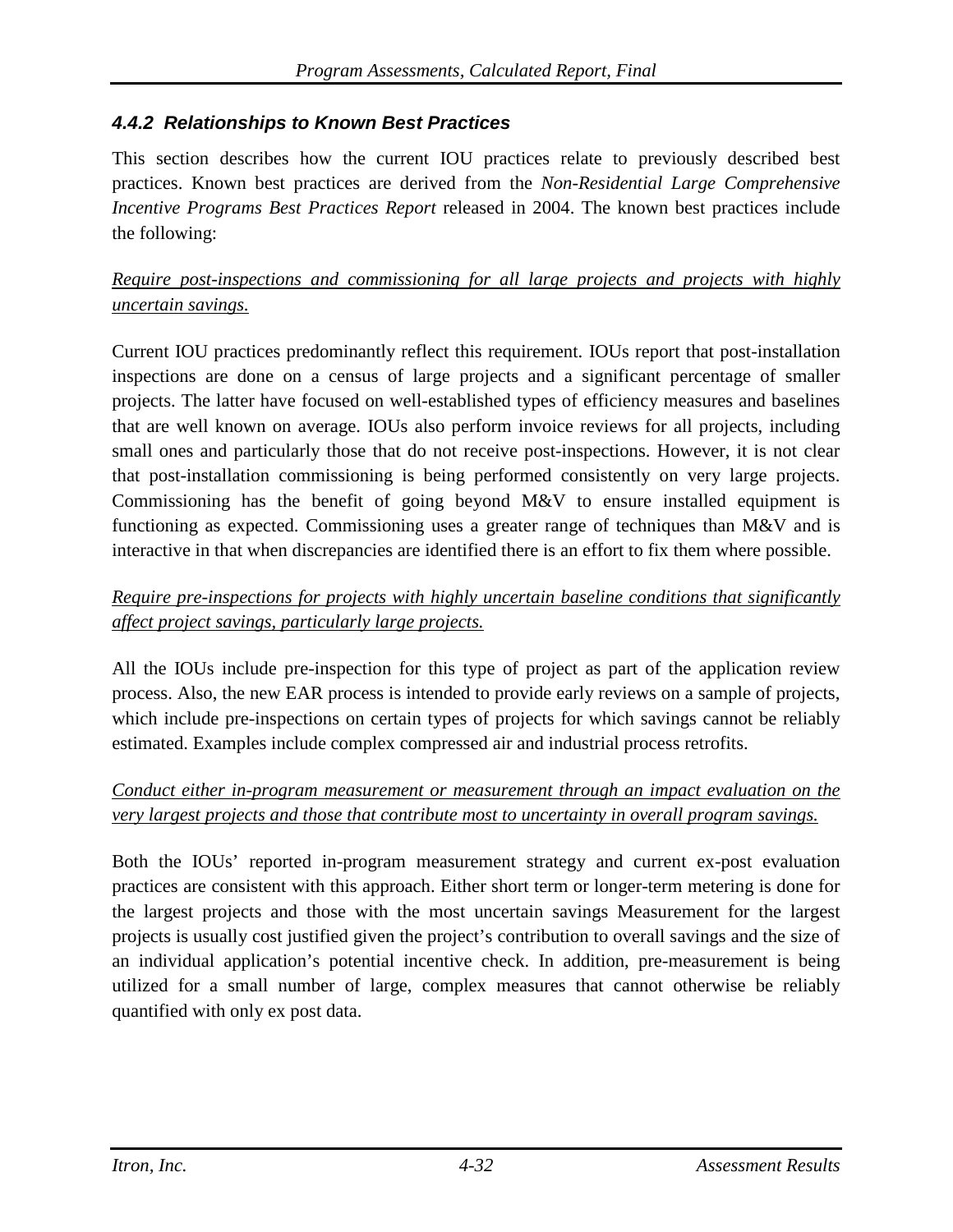*Tailor measurement rigor, including the use of sampling, to each project's contribution to the cumulative uncertainty in estimated savings for the program overall.*

In program M&V practices are generally consistent with this approach. For example, SCE reported conducting three types of metering: for simple and predictable technologies, it's just an observation without measuring; for some there is short-term M&V that is done usually a few weeks of pre- and post- monitoring to support calculations and verify real savings; and a few large projects undergo a year's worth of monitoring.

#### *Limit the use of multi-year, in-program measurement of savings.*

In-program measurement for up to one year was reported by IOUs suggesting that multi-year measurement is not happening. A full year of post-installation measurement is usually adequate to develop a reasonable estimate of savings.

#### *Carefully consider tradeoffs associated with in-program M&V versus ex post impact evaluation.*

This Best Practice calls for careful coordination and planning between in-program M&V efforts and those of program evaluators. Although this is not in practice in California, it is the case that impact evaluators leverage the data collected and analyzed through in-program M&V.

*If in-program M&V is utilized exclusively (as opposed to independent impact evaluation), results should be periodically aggregated and summarized to produce realization rates and lessons learned.*

This recommendation is not applicable in California, since in-program M&V is not relied on exclusively.

#### *Consider using third-party M&V contractors to oversee or conduct M&V.*

IOUs use a combination of outside contractor experts and in-house staff to perform M&V. Generally, outside contractors perform pre- and post-installation assessments and their work is then reviewed by in-house staff.

#### *Tie staff performance to independently verified results.*

Program manager interviews did not explore this topic; therefore, it is unclear whether IOU energy efficiency staff performance is assessed based on ex-post impact evaluation results.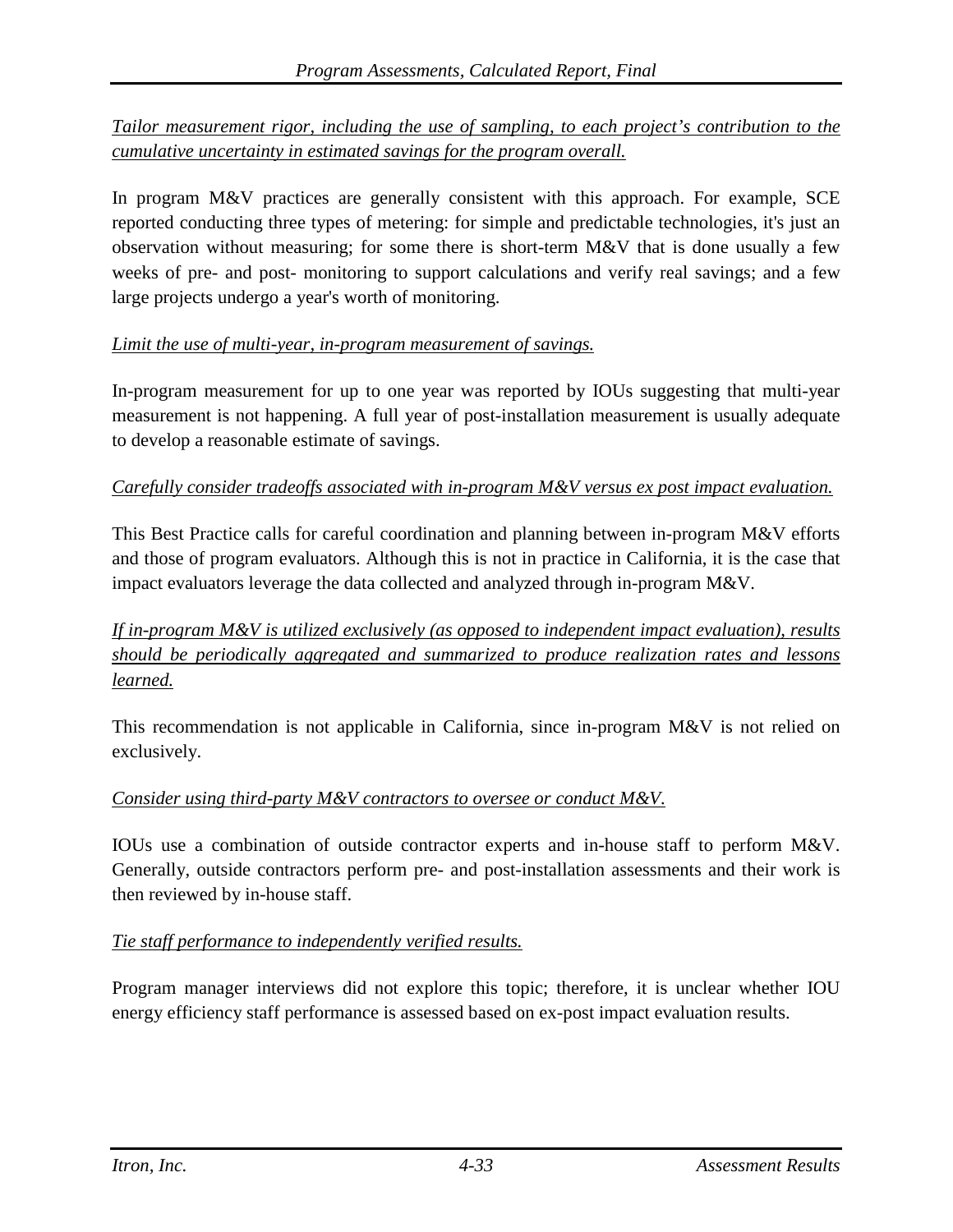### *4.4.3 New Best Practices*

The known best practices still apply and are still fairly comprehensive. In this area, no new best practices are identified. Existing best practices are retained with only minor modification, and presented below.

| <b>Program Management: Quality Control and Verification – Best Practices (Existing)</b>                                                                                                                         |
|-----------------------------------------------------------------------------------------------------------------------------------------------------------------------------------------------------------------|
| Existing                                                                                                                                                                                                        |
| Require <i>post</i> -inspections and commissioning for all large projects and projects with<br>$\blacksquare$<br>highly uncertain savings                                                                       |
| Require pre-inspections for large projects with highly uncertain baseline conditions<br>$\blacksquare$<br>that significantly affect project savings                                                             |
| Conduct either in-program measurement or measurement through an impact evaluation<br>$\blacksquare$<br>on the very largest projects and those that contribute most to uncertainty in overall<br>program savings |
| Tailor measurement rigor, including the use of sampling, to each project's contribution<br>$\blacksquare$<br>to the cumulative uncertainty in estimated savings for the program overall                         |
| Limit the use of multi-year, in-program measurement of savings<br>$\blacksquare$                                                                                                                                |

- Carefully consider tradeoffs associated with in-program M&V versus ex post impact evaluation
- Consider using third-party M&V contractors to oversee or conduct M&V
- Tie staff performance to independently verified results
- **Require** *post***-inspections and commissioning for all large projects and projects with highly uncertain savings.** As incentive levels increase, so does the motivation and potential negative impacts of gaming or fraud. For small projects, random inspections on a significant percentage of projects also can be used cost-effectively for projects with well-established types of efficiency measures and baselines that are well known on average. Invoices should be required and reviewed for all projects, including small ones and particularly those that do not receive post-inspections. Very large and complex projects should also require some level of commissioning to establish that the new equipment or process is not only installed but operating and functioning as designed.
- **Require pre-inspections for large projects with highly uncertain baseline conditions that significantly affect project savings.** Savings cannot be reliably estimated for some types of projects on purely an ex post basis. Pre-inspections are an important part of developing defensible savings for projects such as complex compressed air and industrial process retrofits.
- **Conduct either in-program measurement or measurement through an impact evaluation on the very largest projects and those that contribute most to uncertainty**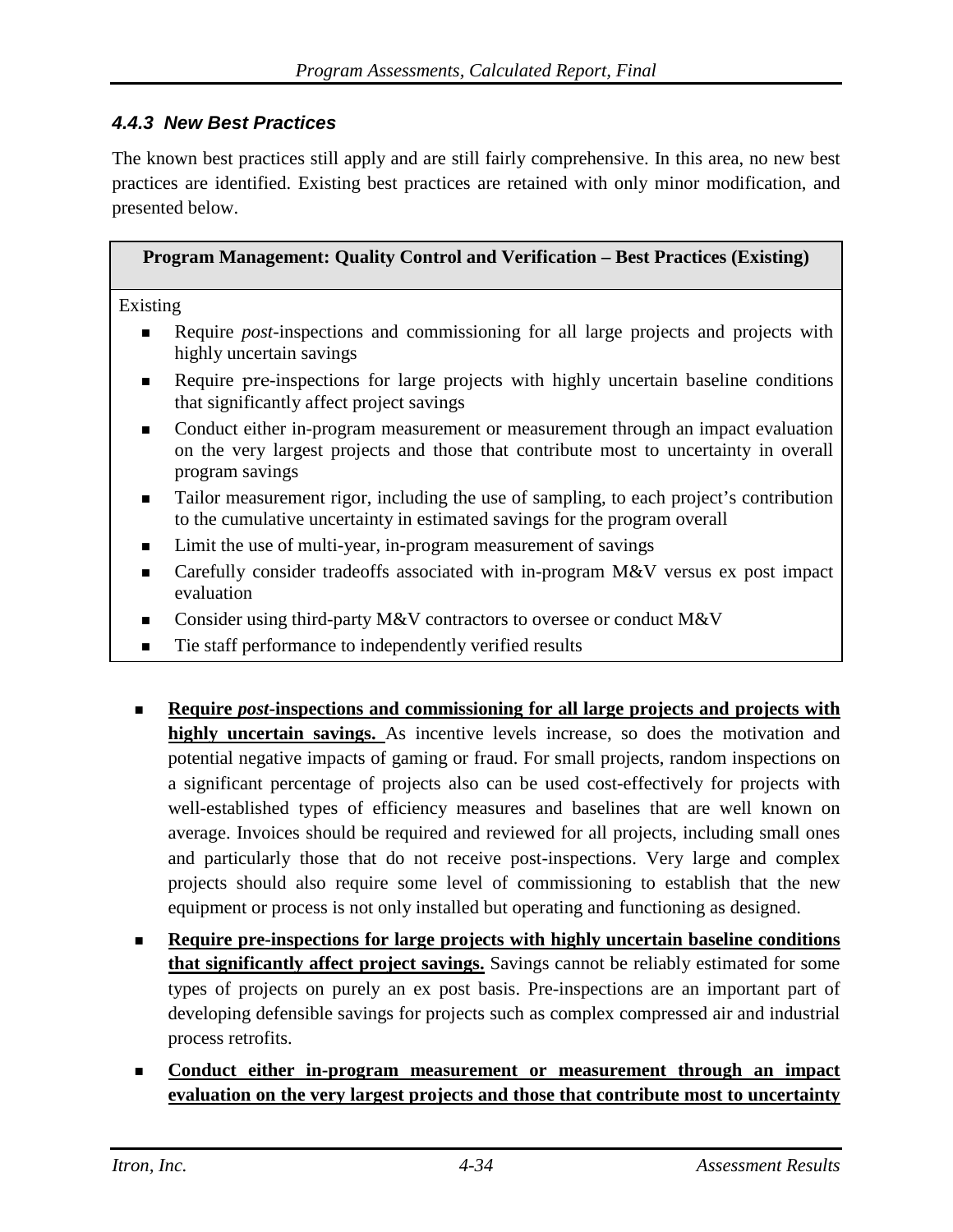**in overall program savings.** Measurement for the largest projects is usually costjustified given the project's contribution to overall savings and the size of an individual application's potential incentive check. In addition, pre-measurement should be utilized for large, complex measures that cannot otherwise be reliably quantified with only ex post data. For some projects, pre-installation measurement is the only defensible way to develop reliable savings estimates and extract adequate value from post-installation measurements.

- **Tailor measurement rigor, including the use of sampling, to each project's contribution to the cumulative uncertainty in estimated savings for the program overall.** Fitting the rigor of M&V to match the type of project is an effective way to lower overall M&V costs. When it comes to M&V, one size certainly does not fit all. Overly complicated M&V procedures for simple measures with well-known savings can result in unnecessary costs and be an irritant to program participants. Conversely, allocating more time and resources to M&V on unfamiliar projects and those with highly uncertain savings provides important quality control. In addition, using sampling techniques within or across an individual applicant's sites is also usually much more costeffective than requiring a census of measures installed, while still providing high levels of reliability and a check on gaming.
- **Limit the use of multi-year, in-program measurement of savings.** Experience shows that it is difficult in practice for program administrators, third-party energy services providers, and end users to maintain the institutional memory and financial motivation necessary to develop, submit, and review detailed measurement reports for more than a year or two. A full year of post-installation measurement is usually adequate to develop a reasonable estimate of savings. Subsequent years' worth of measurement may be desirable to some applicants on an optional basis if they are convinced a single or particular year is unrepresentative. Multi-year measurement of impacts for resource planning can be accomplished through retention studies using representative samples.
- **Carefully consider tradeoffs associated with in-program M&V versus ex post impact evaluation.** Site-specific M&V can provide a wealth of important knowledge and lessons learned but only if realization rates are developed for the individual sites and the results across sites are aggregated and included in segmentation analyses. Program implementers are often skilled at site-specific engineering and measurement analyses but have less experience with, and motivation to design, cross-site and statistically aggregated analyses.
- **Consider using third-party M&V contractors to oversee or conduct M&V.** Utilization of firms specializing in program-related M&V was repeatedly cited as very effective in the success of the reviewed programs. Contracting out the M&V task for the entire program allowed program participants to be free from the responsibility and financial burden of M&V. Additionally, because of the similar types of projects going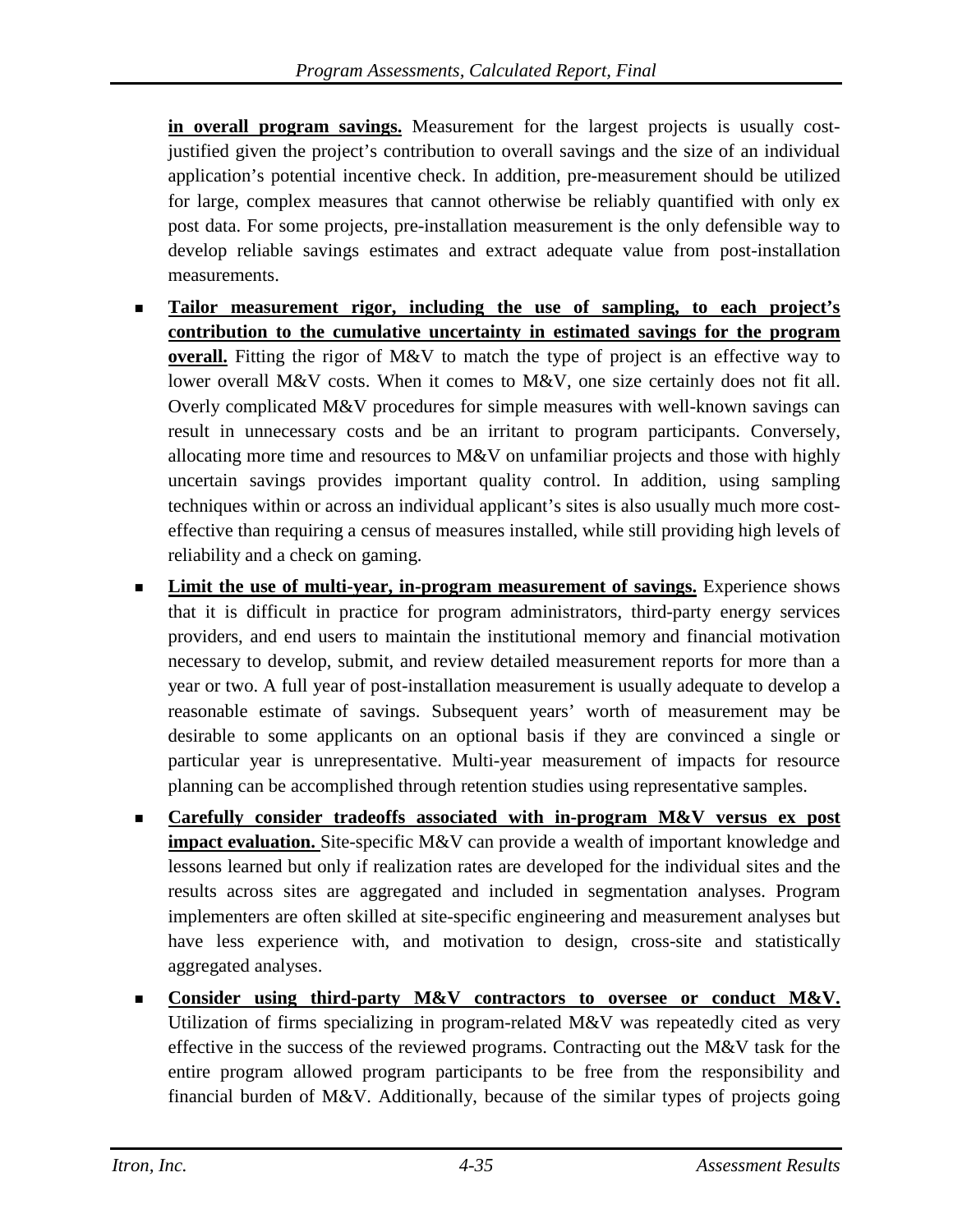through the program, the M&V contractor may be able to achieve consistency in M&V procedures and produce results more cost-effectively than can individual applicants. Utilizing third-party firms for these functions can help administrators balance workloads across peaks and valleys, obtain multiple engineering perspectives and peer-to-peer review, and keep costs down by paying for work performed rather than maintaining fulltime employee levels sized to meet peak application loads.

**Tie staff performance to independently verified results.** Tying performance reviews and bonuses of program staff to verified savings as reported through an independent M&V or impact evaluation process is likely to increase project quality and the accuracy of initial savings estimates. Marketing staff, in particular, should have any financial incentives tied to savings that are independently verified.

# **4.5 Program Implementation: Marketing and Outreach**

The marketing and outreach approach for calculated programs is a reflection of both the types of projects developed through the program and the characteristics of those in the market segments targeted by the program. Calculated offerings are necessarily complex compared with deemed offerings. They tend to draw in larger projects from larger customers. Consequently, the programs lend themselves to a deeper level of engagement with fewer customers as opposed to more shallow engagement with a broader audience. The marketing and outreach efforts reflect this aspect.

An additional contextual point is that these programs are well established and have been a fixture in the EE marketplace for over two decades. Consequently, a main emphasis of marketing is to maintain awareness and keeping stakeholders informed of the latest changes in the program.

### *4.5.1 Current Practices*

The IOUs' marketing and outreach for calculated programs tend to follow similar patterns, though often with differences of degree in execution. The IOUs face many of the same challenges including driving a coherent marketing strategy, reaching unassigned accounts, and keeping AEs and vendors up to date on the program. The discussion below chronicles the various marketing and outreach practices.

### *Organizational Structure*

Historically, program marketing strategy was driven at the program-level, with programdedicated staff responsible for all aspects of the program including marketing efforts. Increasingly, the IOUs are moving away from program-oriented organizational structures, though at different paces and to different degrees. This has supported a movement toward more strategic marketing. At PG&E, where this shift towards functional groupings is the most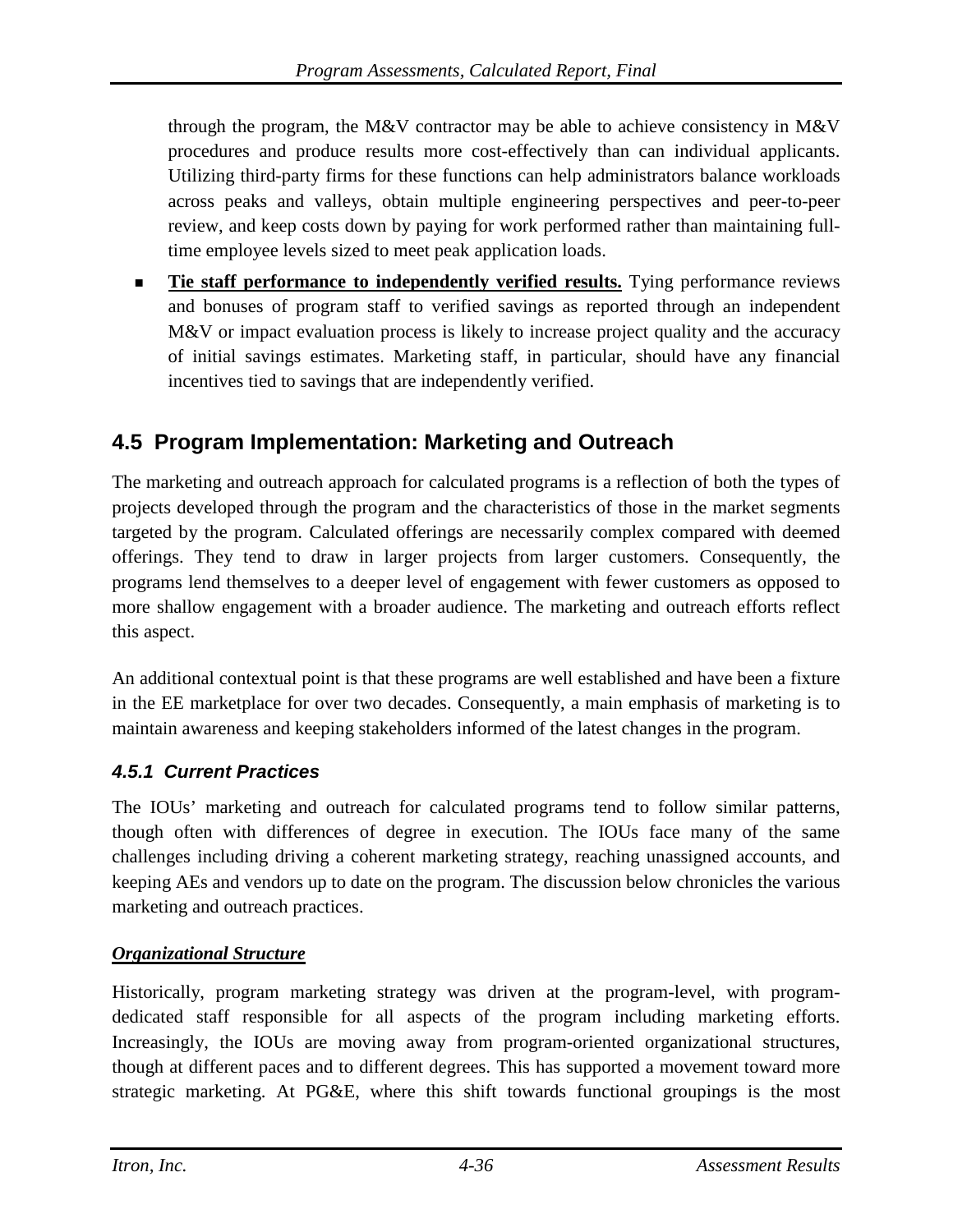significant and complete, there is the Marketing Solutions Group, which is an end-to-end EE marketing machine that drives strategy and produces content. At the other extreme is SCG, where very little movement away from the program-oriented model has occurred. The Sempra Process Evaluation notes that the marketing strategy is still program-driven. Program managers consider strategy and the Customer Communications Group produces the material (e.g., websites and pamphlets) for them. This is problematic since the program managers have so many other responsibilities. SDG&E's architecture is somewhat in between: the Customer Communications Group still produces content, but there is a dedicated staff called the Marketing Strategy Team that takes the burden off of the program managers, while still consulting them.

### *Segment Advisor and Sector Leads*

At all IOUs, a new role has developed over the past few years that supports sector-specific marketing and knowledge. While slightly different at each IOU, it serves a generally similar purpose. This role is known at the Sempra Utilities as the segment advisor. These segment advisors are responsible for learning about market segments and distributing that knowledge to AEs and program managers; they are dedicated to this role. Sector leads, as they are known at PG&E, are similar, but work at a less granular level than segments, rather focusing on large groups like commercial or industrial. They are also not dedicated to this role; it is a secondary function after their day-to-day responsibilities. Both the segment advisors and sector leads fill the same function, which is to ensure that segment- and sector-specific needs are met. This cuts across marketing as well as other functions, but is central to marketing. In all cases, these roles are intended to be filled by individuals experienced in those sectors. PG&E has had an easier time doing this because of its history in the 2006-2008 cycle with market-oriented groups. Sempra has had a challenge finding these individuals and will have to develop the expertise. This knowledge can also be developed through outside research through consultants, as in the case of SCE's industrial market characterization studies that were performed by KEMA.

### *Responsibility Structure and Program Speed*

The marketing function, by nature, is highly collaborative with feedback and input coming from a large number of stakeholders. These groups include the sector- and segment-specific leads, program managers, researchers, AEs, marketing design staff, and legal teams. This decentralized structure, with so many involved, results in a slow process that hampers the IOUs' abilities to provide timely updates to marketing materials as the programs evolve. Program stakeholders, such as AEs and vendors, have historically lamented their inability to keep up with program changes; the Sempra Process Evaluation noted that SCG AEs report finding out about program changes from customers. While this study did not examine this issue in depth with regards to PG&E, it is expected that the shift towards having one group drive and deliver marketing solutions should help them speed up the marketing process and react more quickly to disseminate information about program changes.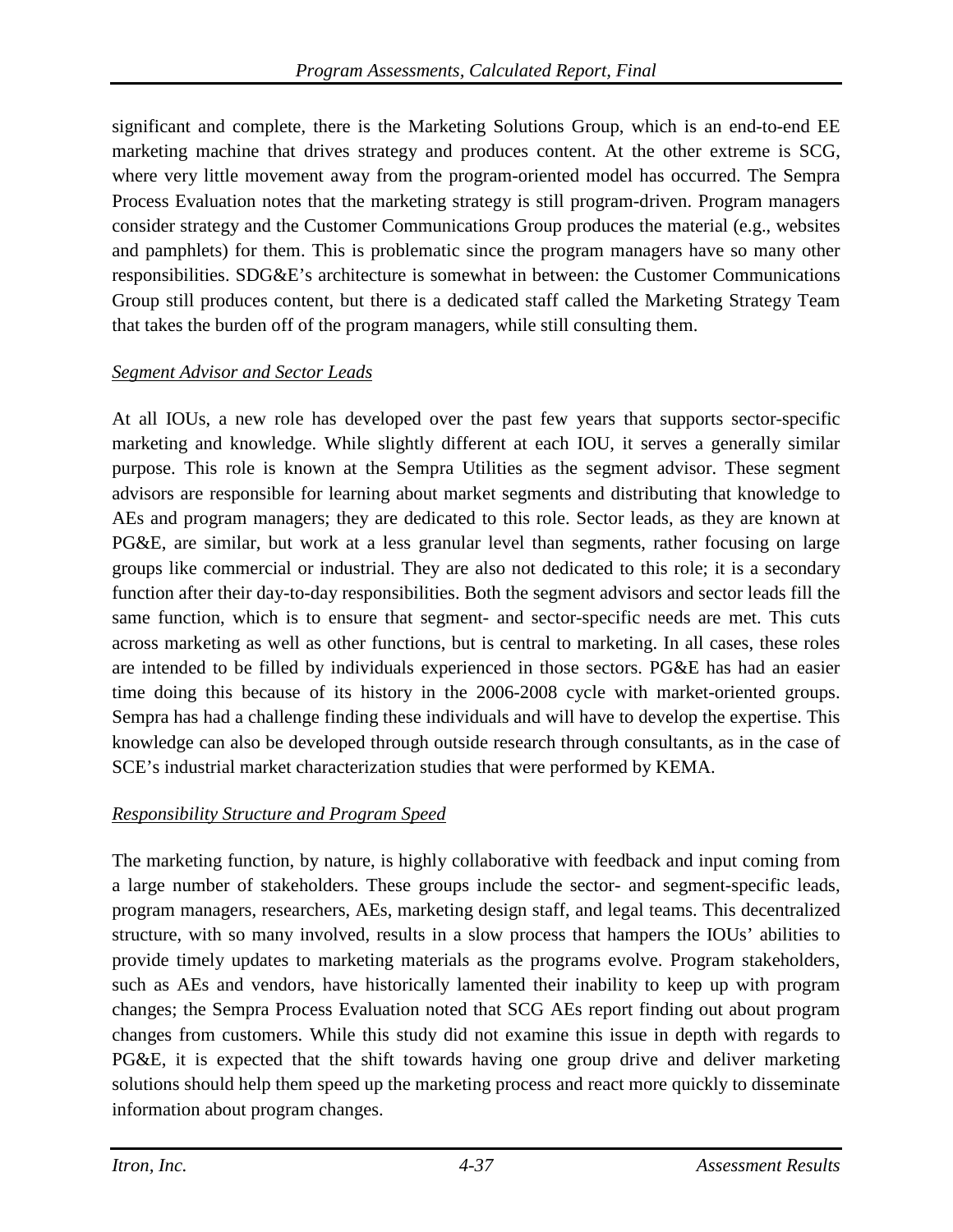### *Loss of Expertise due to Transition*

A specific concern that was voiced during interviews with PG&E staff included loss of expertise due to staff transitions. Organizing the staff members by markets during the 2006-2008 cycle helped drive certain expertise in segment- and sector-specific needs. That expertise has been relocated to other portions of the company, with sector leads reassigned to different roles throughout the EE organization. Interviewees noted that, at least for now, the individuals with segment-specific knowledge are broadly known and the organization is able to access their expertise. There is a concern, though, that over time this knowledge will dissipate due to turnover and lack of continued exposure since the current sector leads have primary duties not related to segment knowledge. It may be worth setting up segment advisors, as at Sempra, where their one and only responsibility is researching and disseminating information on segment needs.

### *Account Executives*

Across interviewees and in the Sempra Process Evaluation, AEs were consistently credited as the single most important element of the calculated programs' marketing strategies. AEs are responsible for direct selling the calculated program offerings to some of the IOUs' largest and most energy-intensive customers. The AEs are more likely to have large projects that align with the calculated programs' incentive structure as well as the wherewithal necessary to meet the programs' requirements. As gatekeepers for these customers, the AEs play an unusually large role in drawing customers into the program.

Given their role, it is important that the programs take all available steps to make marketing the program easier. This is particularly true, given the AEs many other responsibilities. While they do have goals for EE they must meet individually, the AEs are also tasked with meeting customer needs along a number of the IOU's other core business-related dimensions. Interviewees stressed the importance of keeping program documentation simple and keeping AEs up-to-date by inviting them to attend workshops and other events where program material is disseminated. The Sempra Process Evaluation suggests that SCG and SDG&E AEs desire more professionally designed and simpler documentation of the basic program requirements.

#### *Unassigned Accounts*

While AEs are well suited to sell the program directly to large customers, not all customers have dedicated AEs. According to the Sempra Process Evaluation, 80% of SDG&E's accounts are unassigned. These are, of course, more likely to be small, less high-savings accounts than the typical assigned account, but these are not all small customers. In fact, SCG estimates that 1,000 of their large customers are not assigned to AEs. AEs will reach a large portion of the savings potential, but certainly not all, and the unassigned accounts require a distinct marketing and outreach strategy.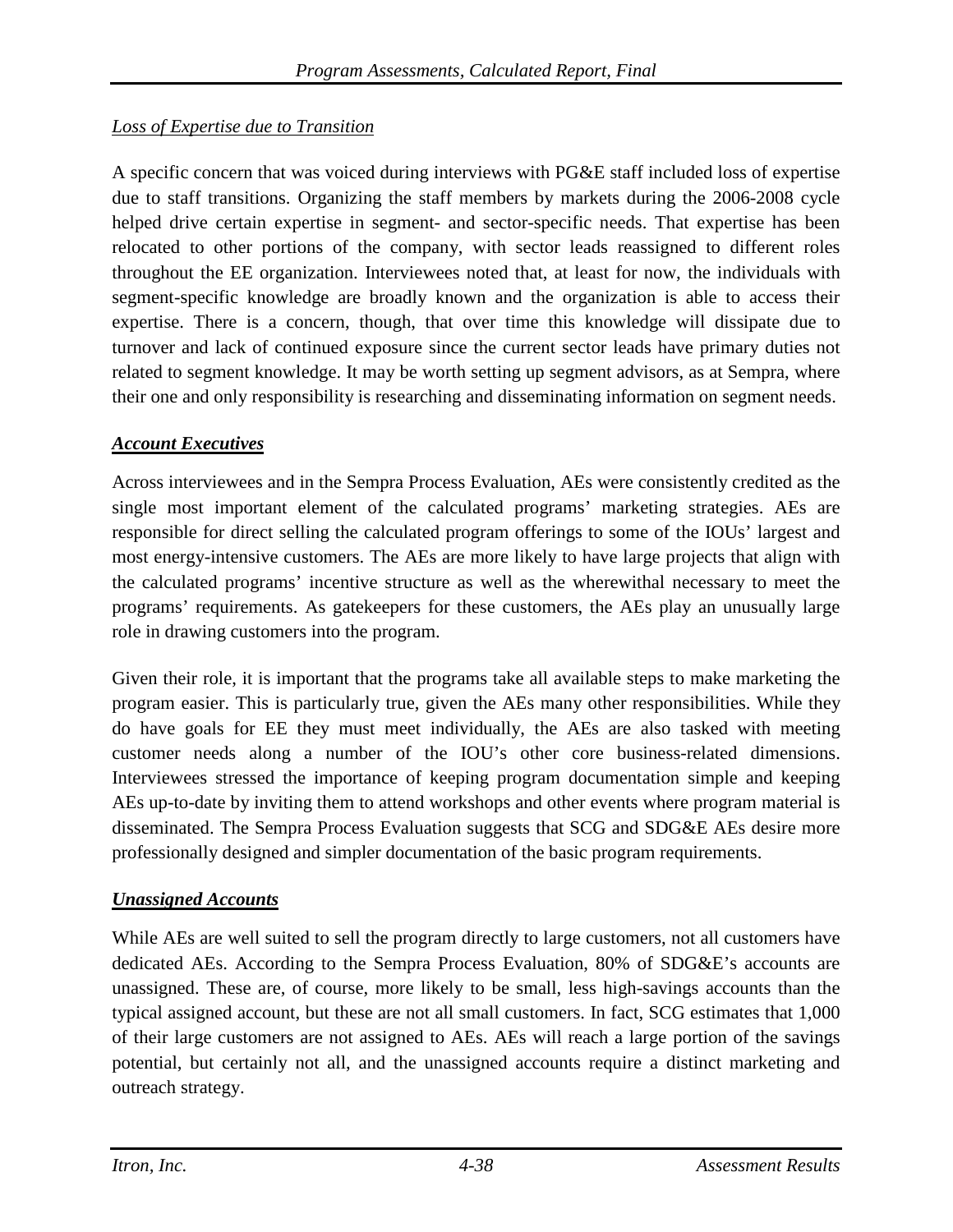Reaching unassigned accounts cost-effectively can be a challenge. Successful strategies used at utilities around the country as well as in CA include leveraging the vendor and trade ally community, hosting and attending industry events, and making use of traditional marketing techniques. Each of these techniques and strategies is discussed in greater depth in the following sections.

#### *Vendors and Trade Allies*

Making good use of private sector marketing efforts is a tried and true method to cost-effectively expanding a program's reach. The IOUs' efforts in this regard vary in terms of their formality and scope.

SCG has, perhaps, the least developed relationship with vendor and trade ally communities. According to the Sempra Process Evaluation, there is only one staff member with responsibility for these relationships across the entire portfolio. There is no formal program for vendor or trade ally participation. At SDG&E, on the other hand, they have developed a formal program, known as the Vendor Alliance Program, to disseminate program information to the vendors. The Sempra Process Evaluation surveyed program participants, asking from whom they had heard about the program. While only 7% said vendors at SCG, 26% - nearly four times – said the same at SDG&E. While it was a small sample, the wide gap shows the impact that formal vendor programs can have.

According to interviewees at both IOUs, SCE and PG&E both have formal vendor participation programs. SCE's is a more recent development, with resources now dedicated for the program. In both cases, the network is used to float ideas and solicit feedback. Vendors are invited to trainings on program processes. An SCE staff member pointed out two interesting features of their program. First, they have tracked program participation to see who is using only the deemed program and then attempt to steer those individuals towards the calculated program. Second, they have a two track program: the first track is for vendors who are new to the programs and need in-depth training; the second is for veterans who need only information on program updates and changes. These changes are communicated via the Contractor Connection newsletter that SCE distributes. PG&E and SDG&E also utilize newsletters to reach their vendors with updates.

It's worth noting that vendors, like AEs, have responsibilities other than delivering EE solutions to their customers. While AEs have quotas that they must meet – so that participation in the calculated program is directly beneficial – vendors have no such quotas and interpret participation as being only indirectly beneficial, as it may encourage a customer to purchase more expensive equipment. While this study did not survey or interview vendors, the Sempra Process Evaluation heard anecdotal responses from vendors that suggest they do not always feel that it is worth their time and effort to participate in the calculated program given how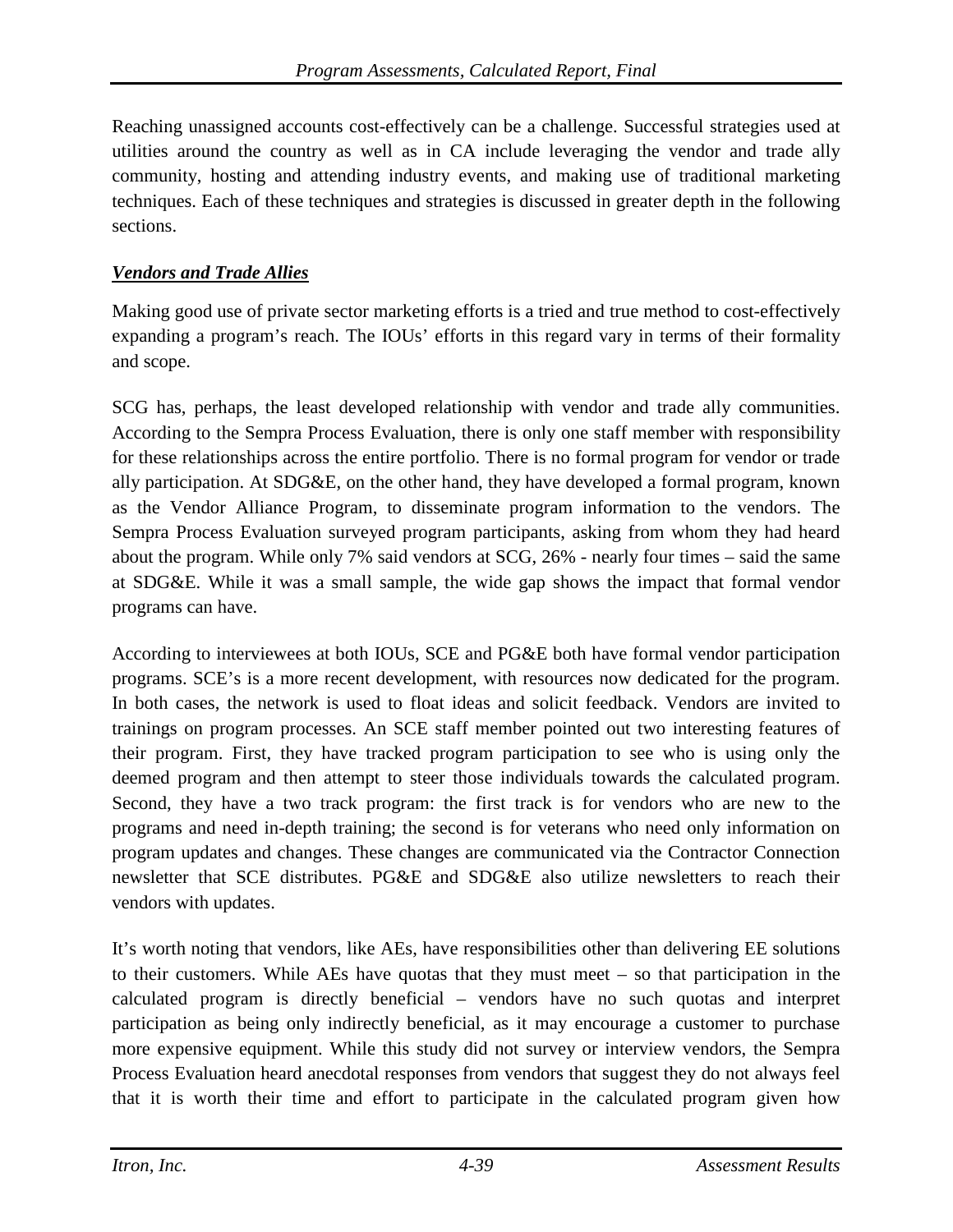complicated it is to convey the requirements. This was seconded by IOU staff at SCE and PG&E in interviews conducted for this study. Similar to the case of AEs, supporting vendor and trade ally marketing efforts with simple brochures and other program materials can help lessen the burden of having to learn and disseminate the details of the program.

### *Outreach Events*

Hosting and participating in various industry events is a good, cost-effective way to reach a larger audience at one time, particularly for unassigned accounts who concentrate in market segments, which are large in volume of customers, but small on savings and thus cannot justify direct sales efforts. All utilities participate to one degree or another in various industry conferences and trade shows. They also often collaborate with industry groups such as the California Association of Food Processors to host events, such as workshops, to educate relevant members of that trade community about the program offerings from the IOUs.

These events are not only good for reaching customers, but can also be great for connecting with vendors, contractors, and AEs. Specifically, PG&E and SCE both touted their hosted events as a way that they connect relevant stakeholders to the information they need while also crosspollinating success stories and gaining feedback on problems. These regularly hosted events help magnify other efforts described throughout this section.

### *Marketing Collateral*

In addition to direct sales and other outreach methods, standard marketing collateral is an essential underlying element to the overall marketing strategy in the case of all the IOUs. All the IOUs have well developed websites that spell out program participation and house important documentation such as applications. These are an effective mechanism for broadly informing the market. It is important that they not be neglected. The Sempra Process Evaluation notes that SCG's website underwent a major renovation at the end of 2011 that was met with widespread approval and satisfaction. Other forms of marketing collateral include basic handouts and pamphlets. Neither the Sempra Process Evaluation nor the interviews of PG&E and SCE staff yielded substantial discussion on case studies, though it sounded as if all programs do these on occasion.

### *The Value of Data*

Robust data analytics can support marketing efforts by helping marketing strategists understand who should be targeted as well as which methods are most successful. The first step, however, is to collect the necessary data. The Reporting and Tracking Section of this report highlights gaps in the systems that could support further marketing, but they're worth noting here as well. By simply tracking which customers have and have not participated in various programs, program managers, segment advisors, and other relevant staff members can understand trends at the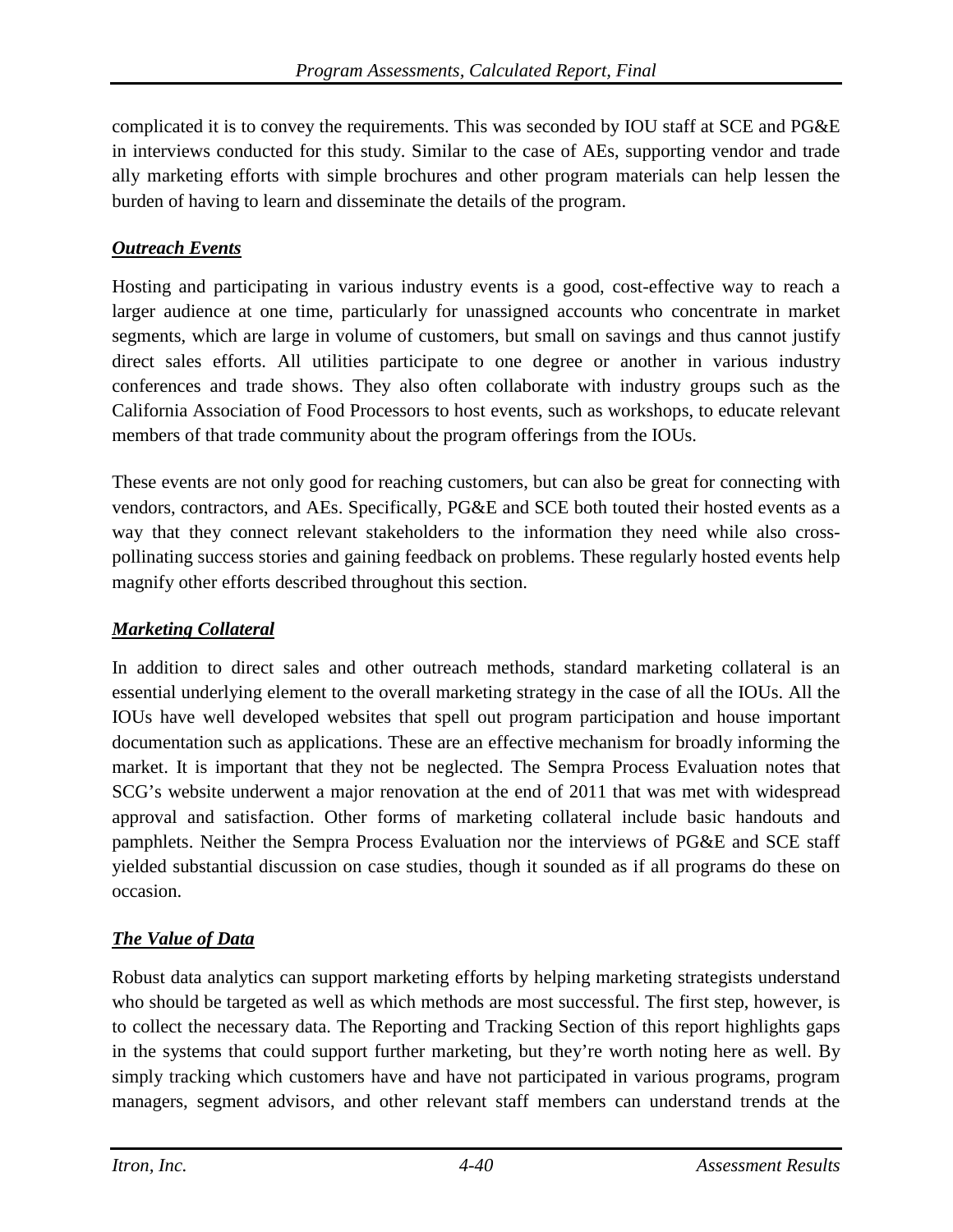macro level. Such a tracking system can reveal which segments are not participating, which size of customers are not participating, and other indicators. This sort of understanding can help the IOUs alter their marketing plans to be more successful. While all the IOUs do these sorts of analytics to some extent, they are limited by the robustness of their tracking systems. SCE has the most advanced tracking system, which enables the most advanced analytics. SCE staff members reported the practice, noted above, of tracking which programs vendors participate in and using that data to drive those not participating in the calculated program to use that program. The Sempra Process Evaluation, on the other hand, noted that SCG and SDG&E staff specifically lamented not tracking which vendors submitted which projects. This leaves them unable to do the more advanced analytics on vendor participation that could drive further participation.

### *4.5.2 Relationships to Known Best Practices*

This section describes how the current IOU practices relate to previously described best practices. Known best practices are derived from the *Non-Residential Large Comprehensive Incentive Programs Best Practices Report* released in 2004. The known best practices include the following:

### *Use the program's website to broadly inform the market and attract participation.*

All of the programs use their websites to effectively inform the market and attract participation. SCG had been lacking in this department, but their recent website update has been well received.

#### *Leverage the extensive marketing efforts of the private sector, particularly of ESCOs.*

PG&E, SDG&E, and SCE have all developed formal participation programs for vendors and other trade allies such as ESCOs. These programs enable the IOUs to engage these key partners and cost-effectively reach a large number of unassigned accounts. SCG is the only utility that does not have a formal program and is, consequently, having a tough time reaching unassigned accounts.

### *Keep energy efficiency service providers well informed about program features and changes through seminars, training sessions, trade shows, and annual meetings of key groups.*

SCE and PG&E are particularly effective in this regard, hosting multiple annual meetings for AEs, trade allies, vendors, and third-party program staff. These seminars and training sessions are a critical venue for sharing program changes, soliciting feedback, and encouraging crossrelationships among these groups. SDG&E also sponsors these events, though to a lesser extent. SCG is lagging in this, partly as it has fewer resources dedicated to vendors who are a key reason for hosting these events.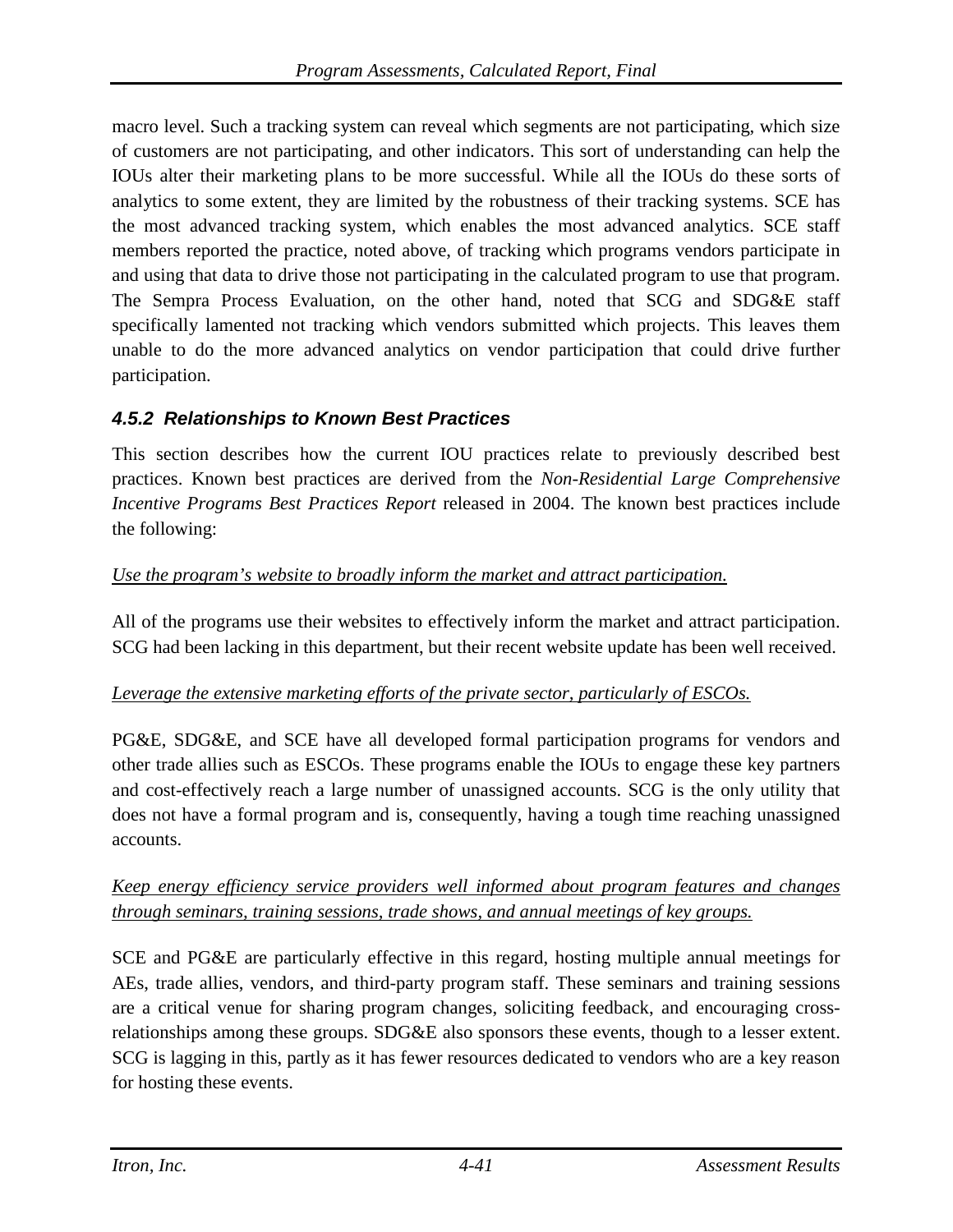*Market energy efficiency options directly to large end users at the earliest decision making stages of major equipment or facility modifications.*

In the case of all IOUs, AEs are a cornerstone of marketing efforts, directly selling the program to critical decision makers as effectively as possible. AEs do their best to stay aware of their customers' capital budgeting and equipment/facility updating cycles.

*Use personal marketing, where cost effective, to identify and address customer-and industryspecific barriers and customer issues.*

Similar to the previous best practice, the AEs help bridge the gap by leveraging their personal marketing to understand customer issues. Also, industry-specific barriers may be addressed by the new segment advisors or sector leads who research and understand the target markets.

#### *Develop and disseminate case studies of key technologies and segment applications.*

All IOUs seem to make use of case studies, although it was deemphasized as a critical strategy.

### *Conduct on-going training of account managers and other marketing staff to keep abreast of the latest efficiency technologies and practices.*

AEs are the critical link in all the IOUs' marketing strategies and efforts are made to keep their understanding up to date. This engagement is limited to the program literature and does not technology updates and other information. PG&E and SCE also hold regular meetings with various program stakeholders, which include technology and efficiency specialists in the form of vendors and third-parties. These sessions allow stakeholders to brainstorm and share ideas with AE and marketing staff.

### *4.5.3 New Best Practices*

The known best practices still apply and are still fairly comprehensive. Most have been retained with only minor modification. Below are the new best practices, inclusive of the previous known best. A brief description follows the list below.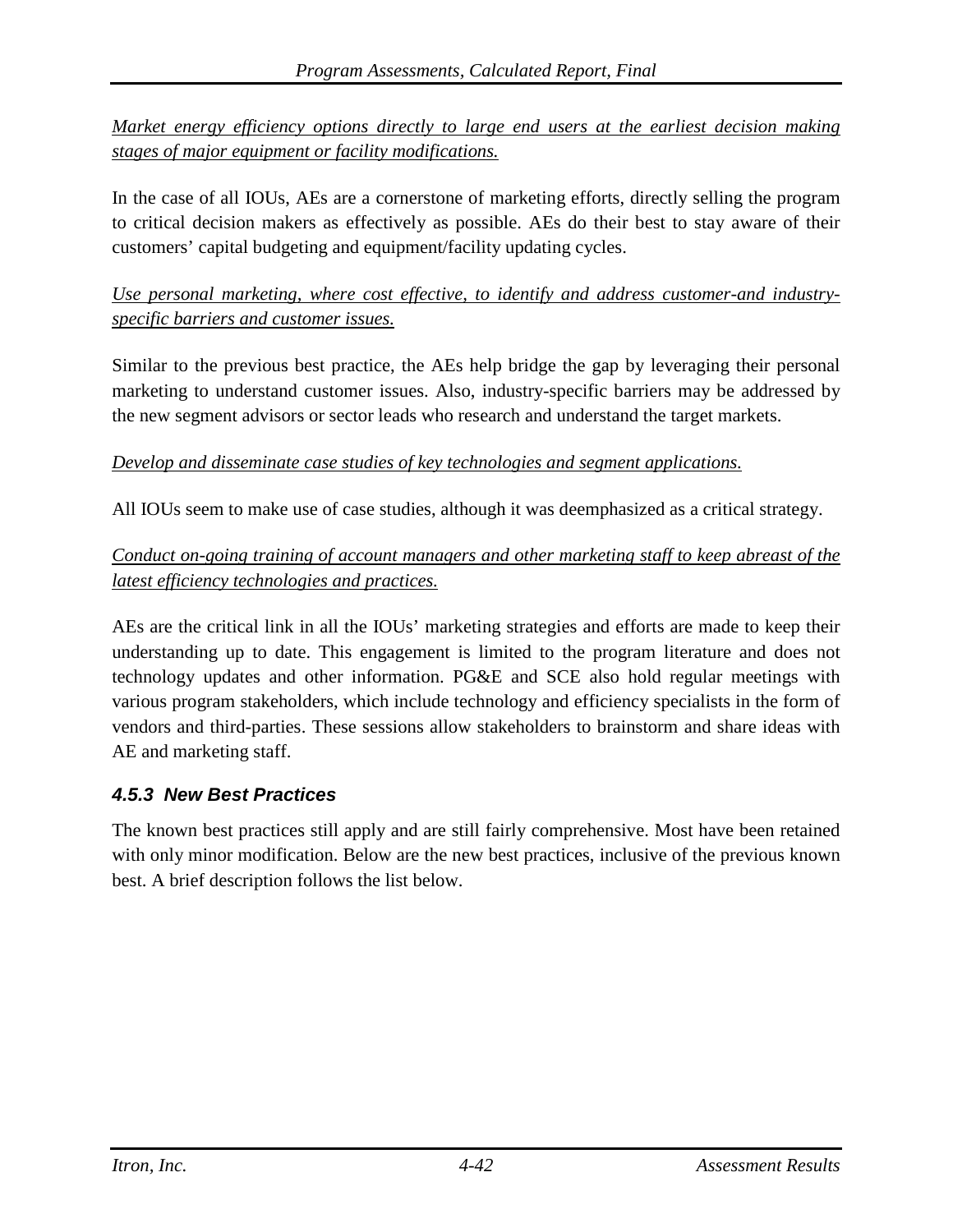#### **Program Management: Marketing – Best Practices (Existing and New)**

- Use the program's website to broadly inform the market and attract participation.
- Leverage the extensive marketing efforts of the private sector, particularly of ESCOs.
- Keep energy efficiency service providers well informed about program features and changes through seminars, training sessions, trade shows, and annual meetings of key groups.
- Market energy efficiency options directly to large end users at the earliest decision making stages of major equipment or facility modifications.
- Use personal marketing, where cost effective, to identify and address customer-and industry-specific barriers and customer issues.
- Develop and disseminate case studies of key technologies and segment applications.
- Conduct on-going training of account managers and other marketing staff to keep abreast of the latest efficiency technologies and practices.

New

- Dedicate staff to the development of marketing strategy and materials.
- Utilize data to maximize the effectiveness of marketing efforts.
- **Dedicate staff to the development of marketing strategy and materials.** Concentration of this responsibility to as few staff as possible, given the FTE needed to get the job done has a number of advantages. It lowers probability of redundancy; it makes coordination easier; it elevates the importance of the activity among those that are engaged in; specialized staff can be selected rather than staff that need to fit more general needs.
- **Use the program's website to broadly inform the market and attract participation.** Because the large non-residential market is made up of a small population of wellinformed customers and efficiency service providers, driving prospective participants to a comprehensive program website is often effective without significant other investments in traditional advertising.
- **Leverage the extensive marketing efforts of the private sector, particularly of ESCOs.** The large non-residential market typically receives significant private sector marketing attention with respect to energy efficiency prospecting. In this market, ESCOs, trade allies, vendors, and other service providers that believe the program will help close deals are natural and effective marketing partners. Supporting their efforts by providing simple, up-to-date information about the program can magnify their impact by helping them sell the program.
- **Keep energy efficiency service providers well informed about program features and changes through seminars, training sessions, trade shows, and annual meetings of key groups.** To keep private sector marketing efforts effective, it is important to provide outreach and offer training on both on-going program details and periodic program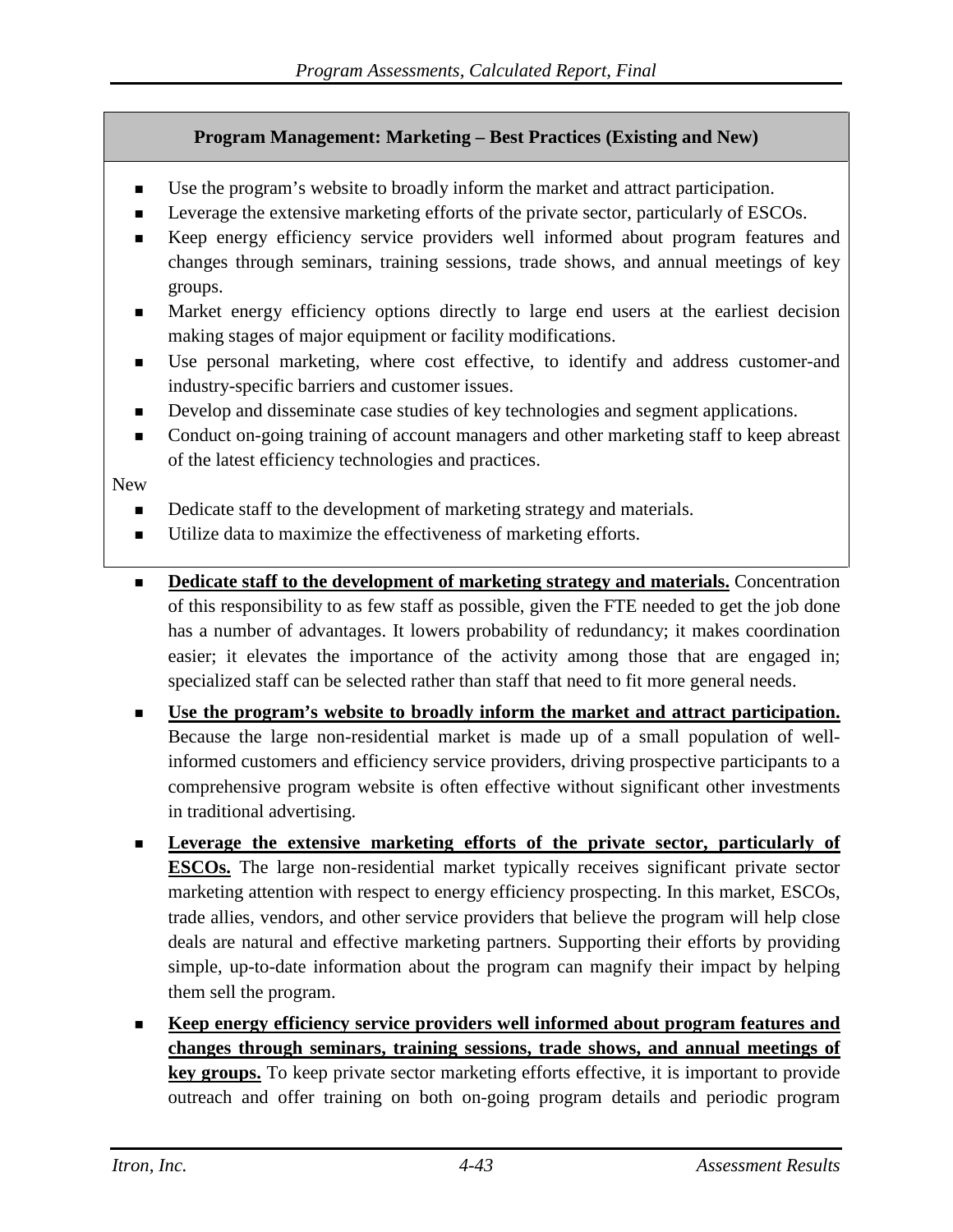updates. Where possible, keep a two-track process, with deep training specific for newly participating vendors and ongoing information provided to veteran participants that is limited to changes in the program.

- **Market energy efficiency options directly to large end users through AEs at the earliest decision-making stage for major equipment or facility modifications.** AEs can play a critical role in identifying large equipment and facility changes early. This helps ensure efficiency opportunities are appropriately considered and maximizes chances of program influence. Utilization of sales or related tracking systems helps prevent projects from becoming lost opportunities.
- **Identify and address industry-specific barriers and issues.** Segment and sector specialists can support marketing efforts by researching industries and providing information to relevant marketing strategists. This will improve marketing effectiveness and drive greater participation.
- **Develop and disseminate case studies of key technologies and segment applications.** Large customers, particularly industrial, can be very risk averse with respect to new technologies. At the same time, they are very concerned about staying competitive and keeping up with industry trends. Case studies help to facilitate the diffusion of new ideas and practices.
- **Conduct on-going training of account managers and other marketing staff to keep abreast of the latest efficiency technologies and practices.** Keeping staff members, particularly AEs, up to date with the latest technical information is critical to maintaining credibility among large end users and their service providers.
- **Utilize data to maximize the effectiveness of marketing efforts.** As reporting and tracking systems evolve and become more advanced, all available data should be leveraged to gauge segment-level participation, vendor and contractor participation patterns, and campaign effectiveness.

## **4.6 Program Implementation: Participation Process and Customer Service**

Calculated programs require substantially more input from and engagement with customers as compared with the deemed programs. This puts an emphasis on the importance of program participation processes and customer service. The complexity of the projects compels substantial quality control, through review and  $M\&V$ , that must be balanced with the need to keep the process simple and the customer satisfied. This tension between balancing effective quality control with a smooth and simple process is the central challenge to implementing calculated programs.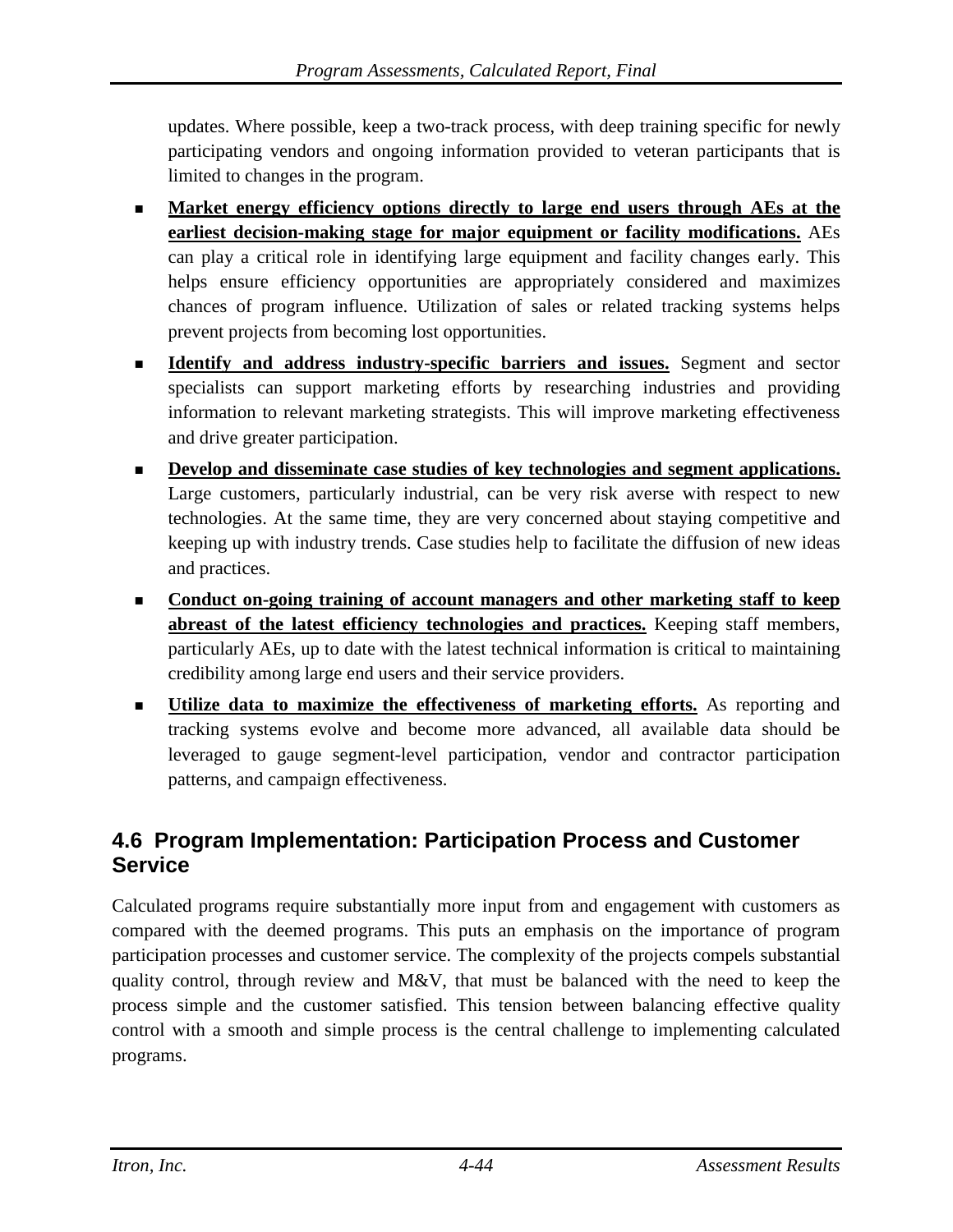### *4.6.1 Current Practices*

The calculated programs' participation processes and customer service elements are generally similar. The following sections discuss the key elements of this topic area including the basic process steps, improving the process, pre-sales support, applications, process integration, and tiered processing.

#### *Basic Process Steps*

The basic process steps are driven by the quality control and M&V requirements associated with calculated projects. Since the programs face the same regulatory requirements and have broadly similar quality control and M&V requirements, the processes are largely the similar. Through the interviews and by reviewing the Sempra Process Evaluation, it can be seen that the programs have different naming conventions or classification schemes. However, the processes can be summarized in these basic steps:

- 1. Pre-sales support (if any) or pre-program project development
- 2. Application packaging and submittal
- 3. Policy review
- 4. Pre-inspection
- 5. Engineering review
- 6. Approval and project packaging
- 7. Installation
- 8. Post-inspection
- 9. M&V (if necessary)
- 10. Savings refinement
- 11. Incentive payment

Not all of these steps are necessarily driven by the IOUs. For instance, installation is entirely the domain of the customer. Similarly, step 1 may be driven by a vendor or the customer themselves in the case where no pre-sales support (such as savings development assistance) is required or provided.

Also, not all steps happen in exactly the same order for all projects. Steps 3 through 5, for example, may occur in a different order depending on the nature of the project. In the case of a complex process measure with an unclear baseline, site inspection may be necessary to perform policy review.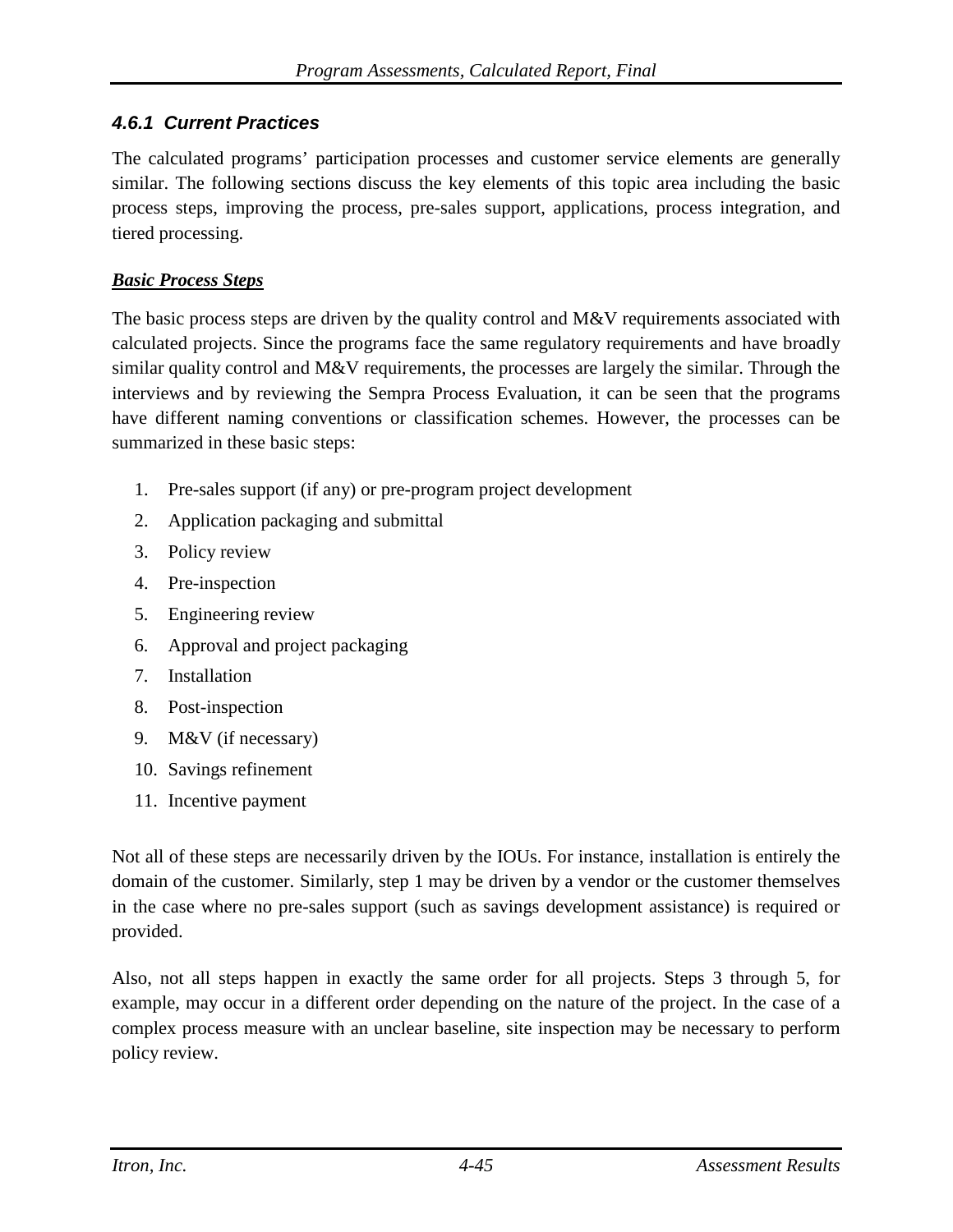Steps may be performed differently depending on the utility, as well. For instance, SCE's review team is organized differently such that policy review is handled separately from the typical review track in some cases by the Energy Engineering Group (EEG), whereas PG&E has only one group that handles internal review.

## *Improving the Process*

Improving the participation process often requires holistic evaluation of the process combined with substantial programmatic resources to drive real substantial change.

SCG's efforts this past cycle demonstrate this trend. Substantial resources were committed on a regular basis to evaluate the process and consider changes. AEs, program staff, and policy staff all participated in monthly meetings on the topic. Engineering, inspection, and quality control teams were all consulted. The results were substantial improvements to the process, particularly surrounding paperwork. First, the letter of interest was combined with the application before ultimately being removed after it was determined to be redundant to the application itself. Second, the final incentive worksheet was eliminated after it was found to be redundant to the customer agreement, M&V documentation, and the delivery of the incentive itself. Finally, and importantly, electronic signatures were allowed. This reduced the paperwork load and eliminated the need to mail documents, saving time, effort, and money for the customer. Although these improvements streamlined the participation process, there are still remaining issues to be resolved; for instance, the Sempra Process Evaluation noted that SCG projects were often delayed by post-inspection. The reason is that SDG&E is responsible for much of SCG's postinspection work, but the inspector only comes up to SCG territory about once a month. This highlights the importance of not just streamlining paperwork, but other required process activities as well. Ultimately, the goal is to improve customer satisfaction.

To that end, SCE reported that it has taken a hard look at the work of key stakeholders – contracted third-party reviewers – to see if there aren't opportunities for improvement in program activity. First, as part of their contracts, SCE has established service level agreements surrounding cycle time and quality. For the first time, they began measuring and collecting data on these metrics to determine overall process quality. Second, they have established milestonebased payments for their contractors. This was done not as a cost-cutting move, but rather to align the incentives of the third-party reviewers with those of the programs. When paid on a fixed-price, a contractor is incentivized to move through a project quickly, rather than working slowly to rack up hours on a time-and-materials-based contract. While this study did not have access to hard data that would confirm or deny improvements, the incentives do appear better aligned for process streamlining. This, though, demonstrates the key challenge noted earlier: streamlining the process may expose the process to weaker quality control. SCE has countered the adjustments with the addition of the aforementioned EEG, which is designed particularly for specialized policy reviews on complex projects. The combination of these two changes –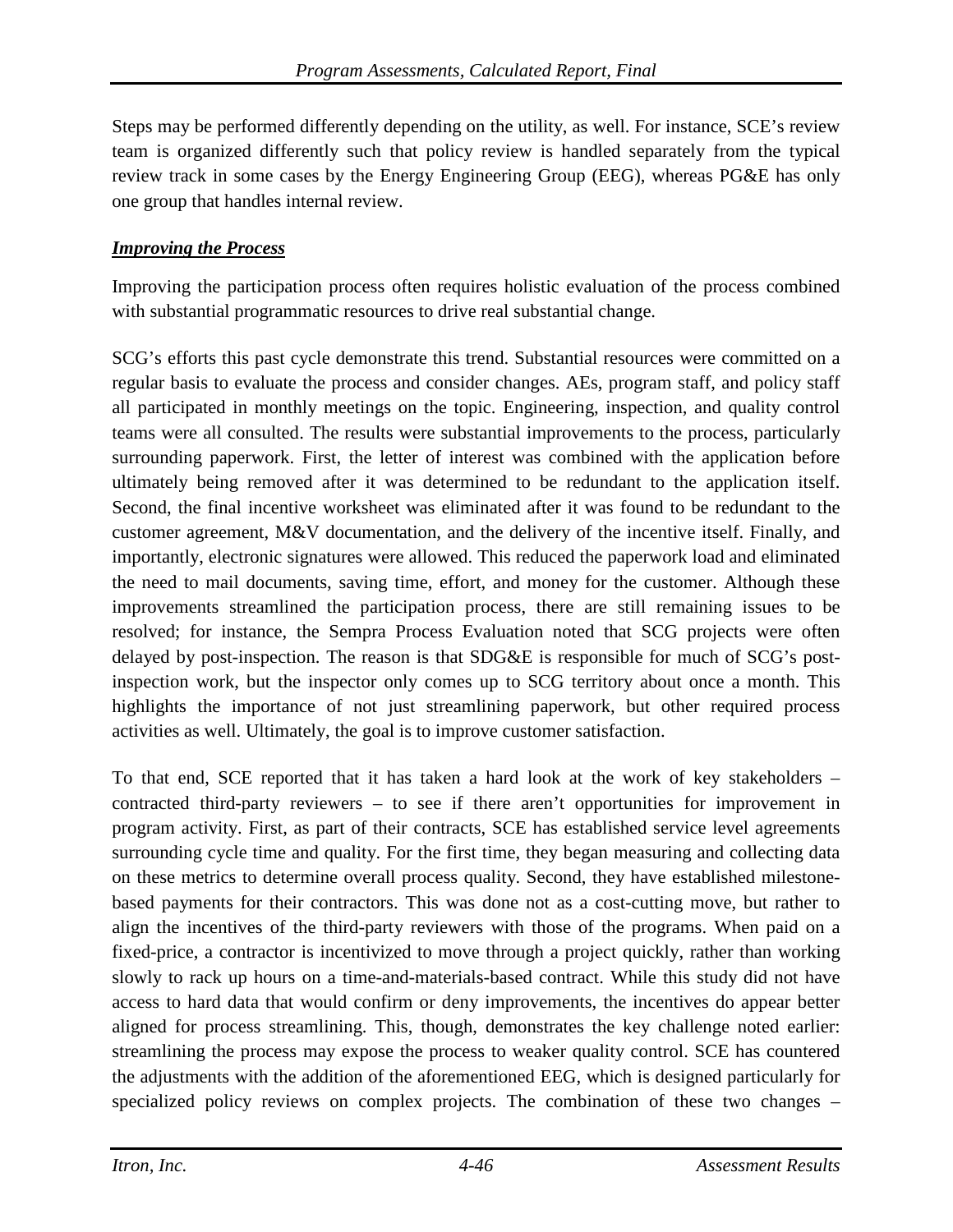contracting based on milestones and the addition of EEG – effectively redistributes review resources to complex projects, which may ultimately be a worthwhile tradeoff, though this study does not have the detailed data to support a conclusion one way or another.

Similarly, PG&E's structural reorganization supports improved participation processing and customer service. As noted in the Project Management section, PG&E now has a dedicated project office, which includes staff who carry a project from inception to end. This sort of endto-end management can help ease the customer's burden of participation by having a single, consistent point of contact that fully understands the project and its place in the process at any given time. SCG and SDG&E's new policy of having the AEs guide projects accomplish a similar goal.

## *Pre-Sales Support*

The IOUs all provide some level of pre-sales support. Across the board, the trend is for increased pre-sales support, particularly at PG&E and SCE. Pre-sales support refers to technical assistance, savings development, and other support provided by the program or the portfolio prior to a customer's official participation via a completed application.

Some of this comes in the form of standalone audit programs, which help customers identify measures, prioritize projects, and develop savings estimates. AEs have also traditionally done site visits and, when they have enough expertise, very basic walk-throughs to identify measures for further study. They have also helped streamline participation by explaining program requirements to customers and setting realistic expectations.

These sorts of pre-sales support efforts have become more formalized over the years. PG&E's Customer Solutions Operations team, including Energy Solutions Managers and Energy Solutions Engineers, is a great example. This is a new team this cycle that provides pre-sales support to customers. While they can funnel projects through any program, they report that they tend to spend most of their time on calculated projects. They help customers in a variety of ways: developing savings estimates, filling out paperwork, and helping customers think through strategic planning issues. These improved levels of service also help streamline downstream processing and improve levels of quality control. This is accomplished by their convincing customers to develop realistic savings estimates (based on appropriate baseline assumptions) and setting clear expectations of program requirements. When the applications come in they are also better documented and understood by the program, which reduces turnaround time between the customer and the project office. SCE accomplishes similar improvements through its Tier II processing and other early engineering interventions. By acclimating participants and their projects to program requirements before the application stage, pre-sales support can effectively balance the need for smooth processing and robust quality control.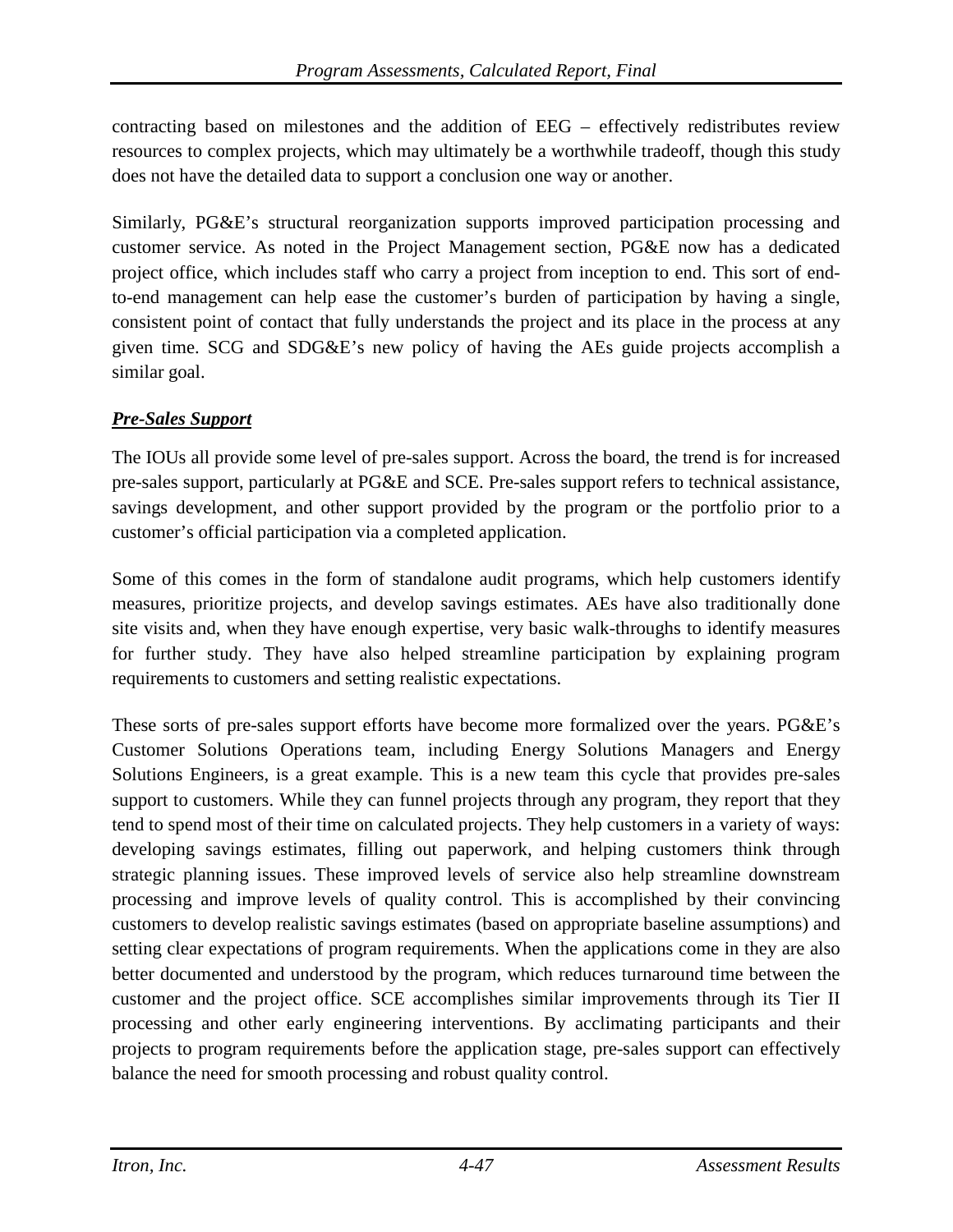### *Integration of Processes*

Process integration can achieve two goals. First, when the process integration is substantive and real, it achieves economies of scale by reducing redundancies introduced by separate processes. Second, if the process integration is superficial – that is, the internal processes are still separate, but appear as one to the customer – this may not improve resource efficiency, but can improve customer satisfaction. Two main types of process integration seemed to be occurring.

### *Consolidating the Calculated "Processing Engine"*

The first is the consolidation of all types of calculated projects being reviewed through one "processing engine," as one interviewee put it. While only SCE explicitly acknowledges this change, discussions with PG&E and SCG staff suggest that the same change is happening at these other utilities as well. In this framework, calculated projects – regardless of whether they come from institutional partnership programs, third-party programs, or calculated programs – should be reviewed the same way. Thus, the calculated programs' infrastructure – the "processing engine," which reviews projects – is now shared across all of these programs. This consolidation should, in theory, increase economies of scale, improve cost effectiveness, and contribute to consistency in quality control across the portfolio. The scope of this study was not broad enough to be able to assess whether those outcomes are occurring, but they were reported by interviewees as a result of this consolidation.

### *Integration with Non-EE Programs*

The second form of consolidation refers to the integration of calculated programs with demand response (DR) and distributed generation (DG). This is an explicit policy goal of the CPUC. Based on interviews with PG&E and SCE, it appears that they are moving towards more integrated program offerings at the very least. The Sempra Process Evaluation did not address this topic.

Combined applications are a positive first step towards formal programmatic integration. For example, PG&E offers a combined custom retrofit/demand response application. SCE's application includes deemed as well. Movement towards a single, integrated application should foster further project integration by making every applicant aware of the various program offerings. Similarly, pre-sales support was emphasized in interviews as a critical element of shifting the responsibility for finding the right program for a customer away from the customer and onto the utilities' staff. AEs and pre-sales support groups such as the CSO at PG&E help accomplish this.

Administrative integration is a continued challenge. The DR and EE review processes still exist in separate silos, for the most part. SCE has successfully piloted an integrated review process,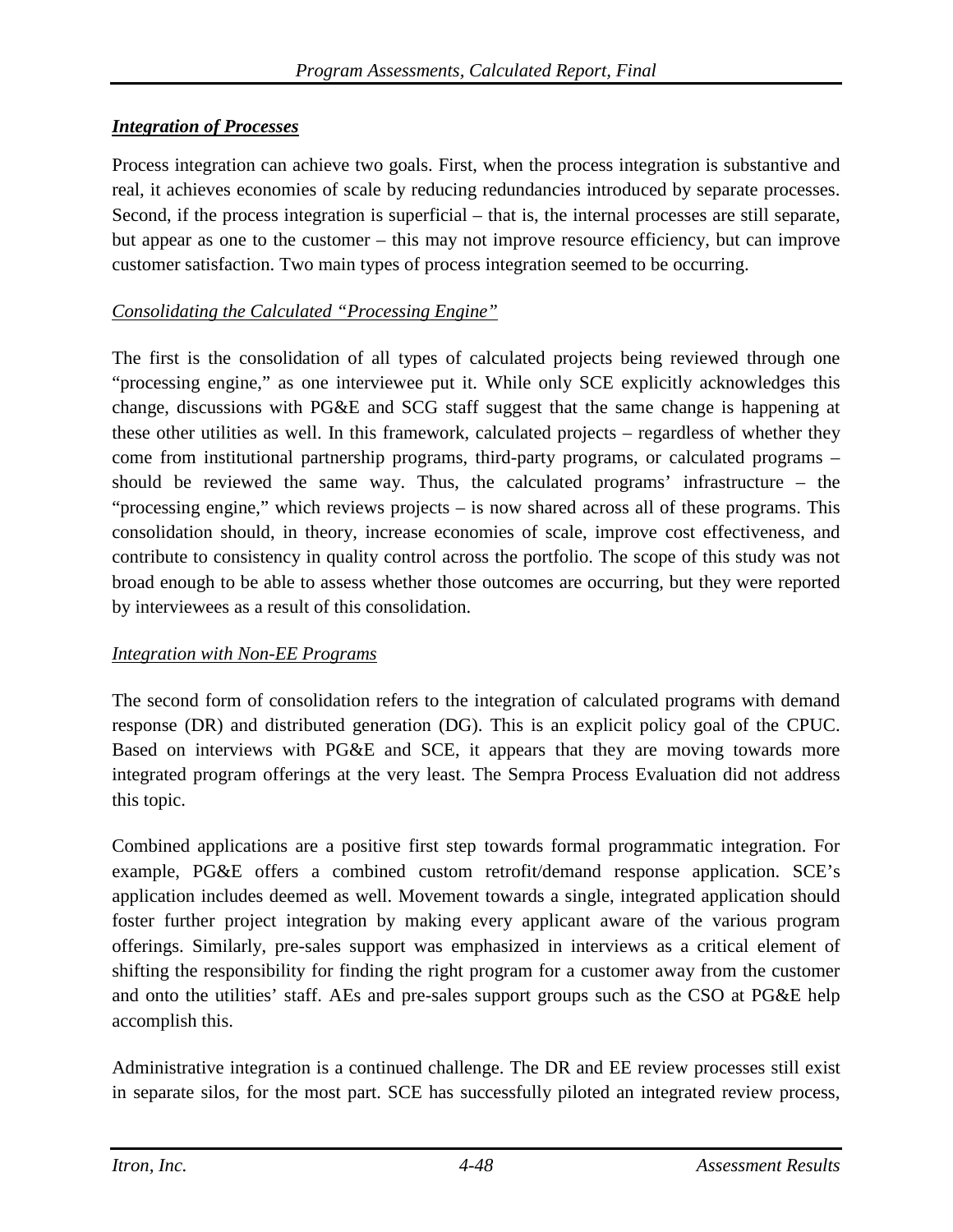whereby a single reviewer has the skills and knowledge to review both sets of measures at once, which saves time, resources, and reduces unnecessary customer contact. Further training is needed to expand this type of dual-review process.

From a regulatory perspective, divergent funding streams for EE, DR, and DG, along with misaligned program cycles, create significant challenges for delivering the measures together. Program cycles and funding need to be integrated before true programmatic integration can occur from top to bottom.

### *4.6.2 Relationships to Known Best Practices*

This section describes how the current IOU practices relate to previously described best practices. Known best practices are derived from the *Non-Residential Large Comprehensive Incentive Programs Best Practices Report* released in 2004. The known best practices include the following:

## *Keep the application process and forms from being overly complex and costly to navigate while at the same time not being over-simplified.*

All the IOUs appear to be working to balance the need for streamlining the process with the need to maintain quality control. An important element of this is pre-sales support and handholding, delivered oftentimes by AEs. This enables the programs to improve the customer experience and the quality of incoming projects without sacrificing programmatic quality control.

## *Tailor the degree of formality and extent of program rules and requirements to the size of the program, the size of the market being addressed, and the level of expertise of in-house staff.*

All of these programs are, by national standards, large programs serving sizable market segments, and they do have relatively high levels of staff turnover. For this reason, all the programs have comprehensive and well-documented program requirements and rules that facilitate successful program implementation.

### *Provide technical assistance to help applicants through the process.*

All of the IOUs provide some form of pre-sales assistance to help customers through the process, though PG&E and SCE's efforts standout.

### *Develop a cadre of trade allies who can then assist customers through the process.*

As noted in the marketing section, PG&E and SCE are the most adept at leveraging the trade ally community to help participants through the process. SDG&E also utilizes this channel, though to a lesser extent. SCG appeared to be lagging.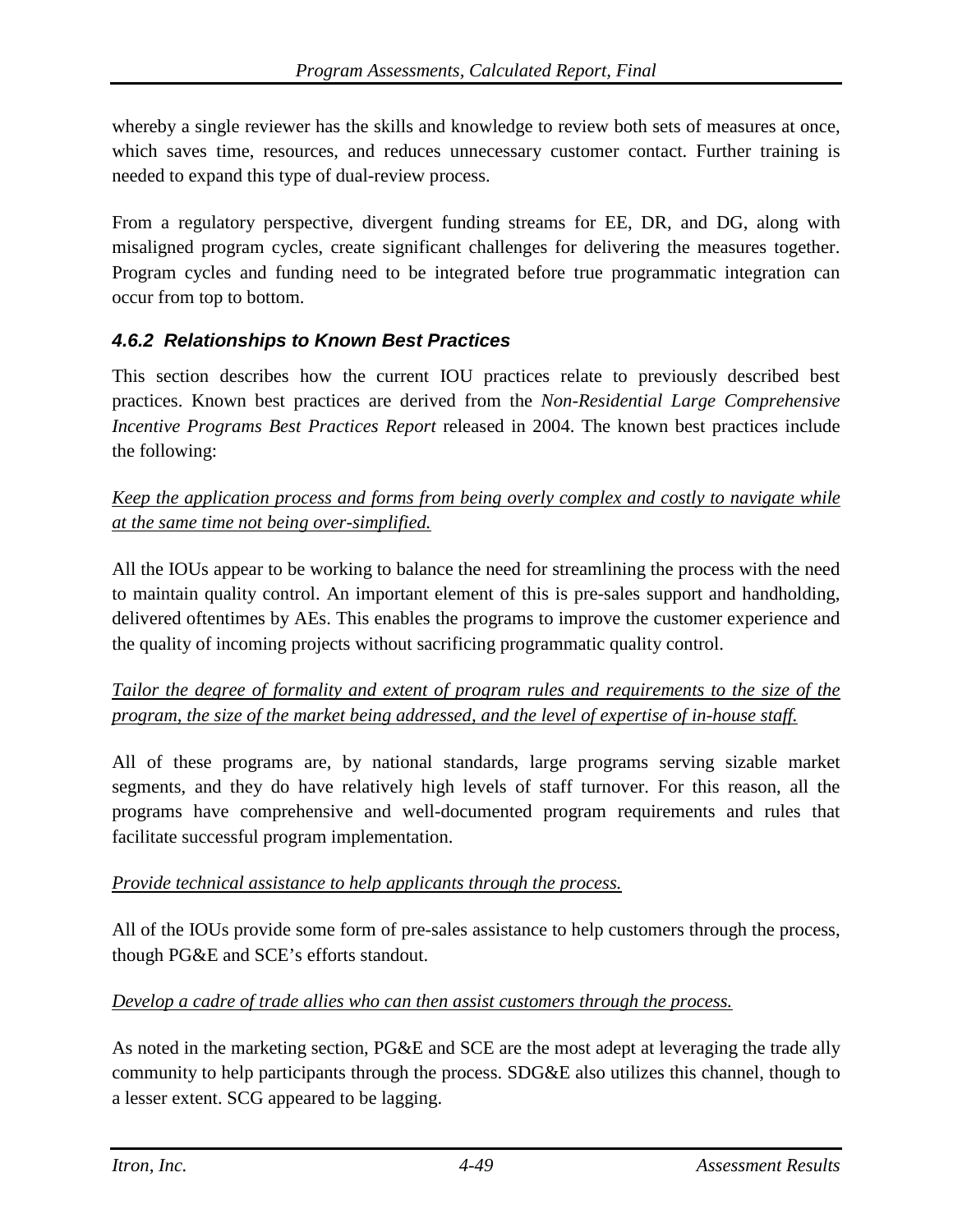*Try to maintain some availability of program funds throughout most of the program year.*

None of the programs expressed issues with program funding being unavailable. The only exception was when the state legislature attempted to repurpose the gas funding. For SDG&E and PG&E this was an issue as they slowed their program processes until there was clarity on this issue. SCG pressed on with program implementation.

## *4.6.3 New Best Practices*

The known best practices still apply and are still fairly comprehensive. Most have been retained with only minor modification. Below are the new best practices, inclusive of the previous known best. A brief description follows the list below.

| <b>Program Implementation: Participation Process and Customer Service – Best Practices</b> |
|--------------------------------------------------------------------------------------------|
| (Existing)                                                                                 |

Existing

- Keep the application process and forms from being overly complex and costly to navigate while at the same time not being over-simplified.
- Tailor the degree of formality and extent of program rules and requirements to the size of the program, the size of the market being addressed, and the level of expertise of in-house staff.
- Provide technical assistance to help applicants through the process.
- Develop a cadre of trade allies who can then assist customers through the process.
- Try to maintain some availability of program funds throughout most of the program year.
- **Keep the application process and forms from being overly complex and costly to navigate while at the same time not being over-simplified.** Large comprehensive incentive programs require more significant levels of site-specific application data than do other types of programs because the measures implemented are often site-specific and savings are very sensitive to baseline conditions. Nonetheless, data requirements and associated forms should be well designed to ensure they focus on the most critically needed savings and verification inputs.
- **Tailor the degree of formality and extent of program rules and requirements to the size of the program, the size of the market being addressed, and the level of expertise of in-house staff.** Large programs in large service territories with large numbers of applicants and turnover among in-house staff tend to require more detailed and formal program rules and application rigor. This is because it becomes virtually impossible in practice for a group of staff to consistently communicate and enforce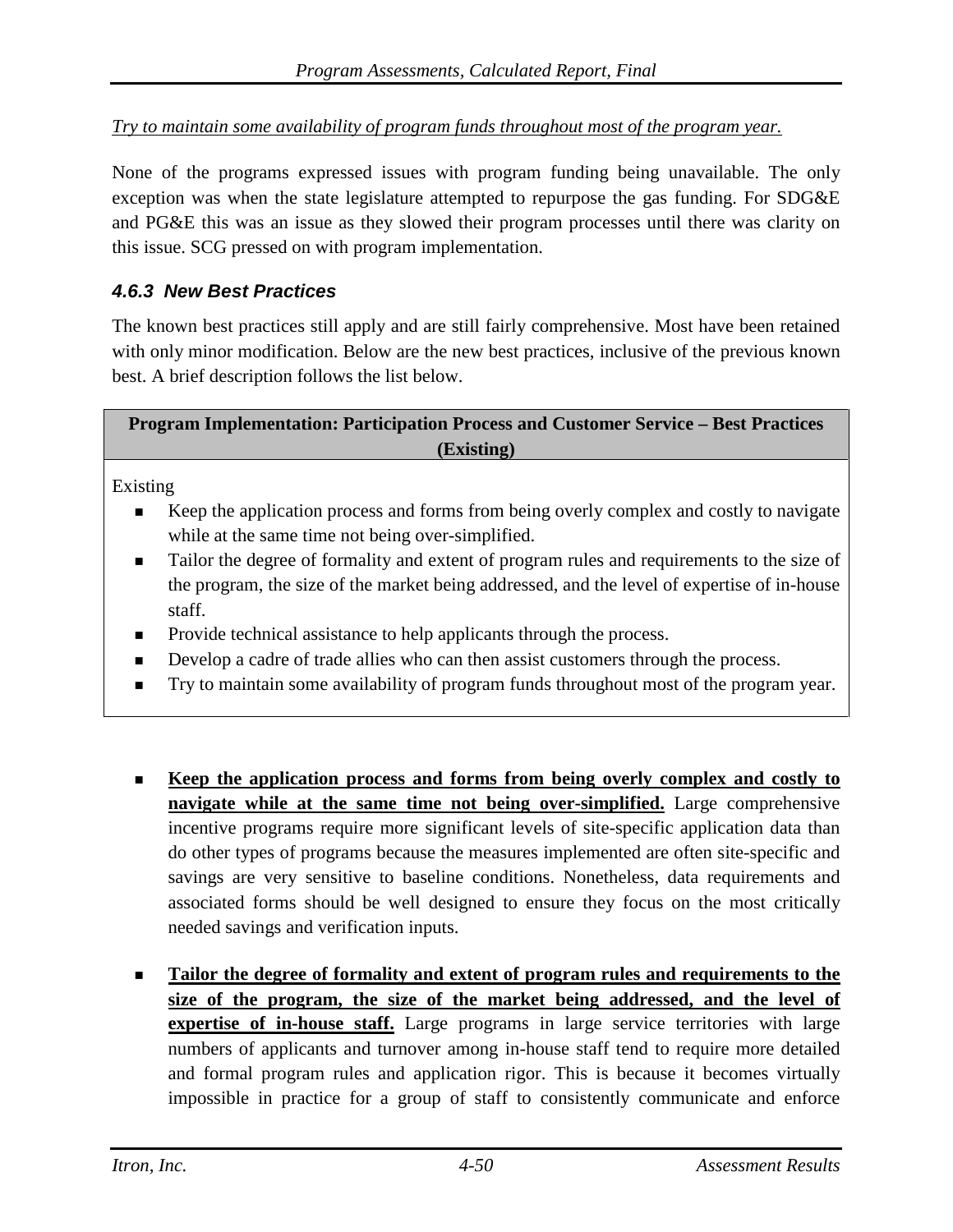program participation requirements informally when there are large numbers of applicants. On the other hand, there are excellent examples of how one can combine strong, multi-year in-house staff expertise with a relatively small target market and program size to achieve excellent program effects through informal processes (see, for example, the discussion of Informal incentive level setting by administrators of smaller programs in the next section).

- **Provide technical assistance to help applicants through the process.** Technical expertise should not be limited to the program application and review process but also should be offered to applicants to help them prepare their applications correctly the first time.
- **Develop a cadre of trade allies who can then assist customers through the process.** Because trade allies typically assist multiple customers participating in large C&I programs over multiple years, developing a strong trade ally infrastructure can help program administrators to increase the ease of customer participation over time.
- **Try to maintain some availability of program funds throughout most of the program year.** Approaches utilized to stretch program funds include customer or per site incentive caps, staging the release of funds throughout a program year, and penalties (e.g., reduced incentives) for projects that are not installed within a pre-set period of time (e.g., several administrators use 18 months). Maintaining funds throughout most of the program year gives trade allies the confidence that they can sell the benefits of participation without concern that their customers will make a decision to install a project based on the program only to find out that funds are unavailable. It also provides customers with the confidence that they can apply for the program at the appropriate point in their decision-making process, rather than feeling pressured to apply quickly simply to reserve funds.

# **4.7 Program Implementation: Installation & Delivery Mechanisms**

Installation and delivery mechanisms refer to the ways that programs can take interested parties and turn those into installed projects. As resource-acquisition-focused programs, this is critical step as high conversion rates can improve the cost-effectiveness of all other program activities such as marketing. Delivery and installation mechanisms can be as obvious as direct-install components, but can also include technical, equipment selection, and contracting assistance as well as financing help and incentives.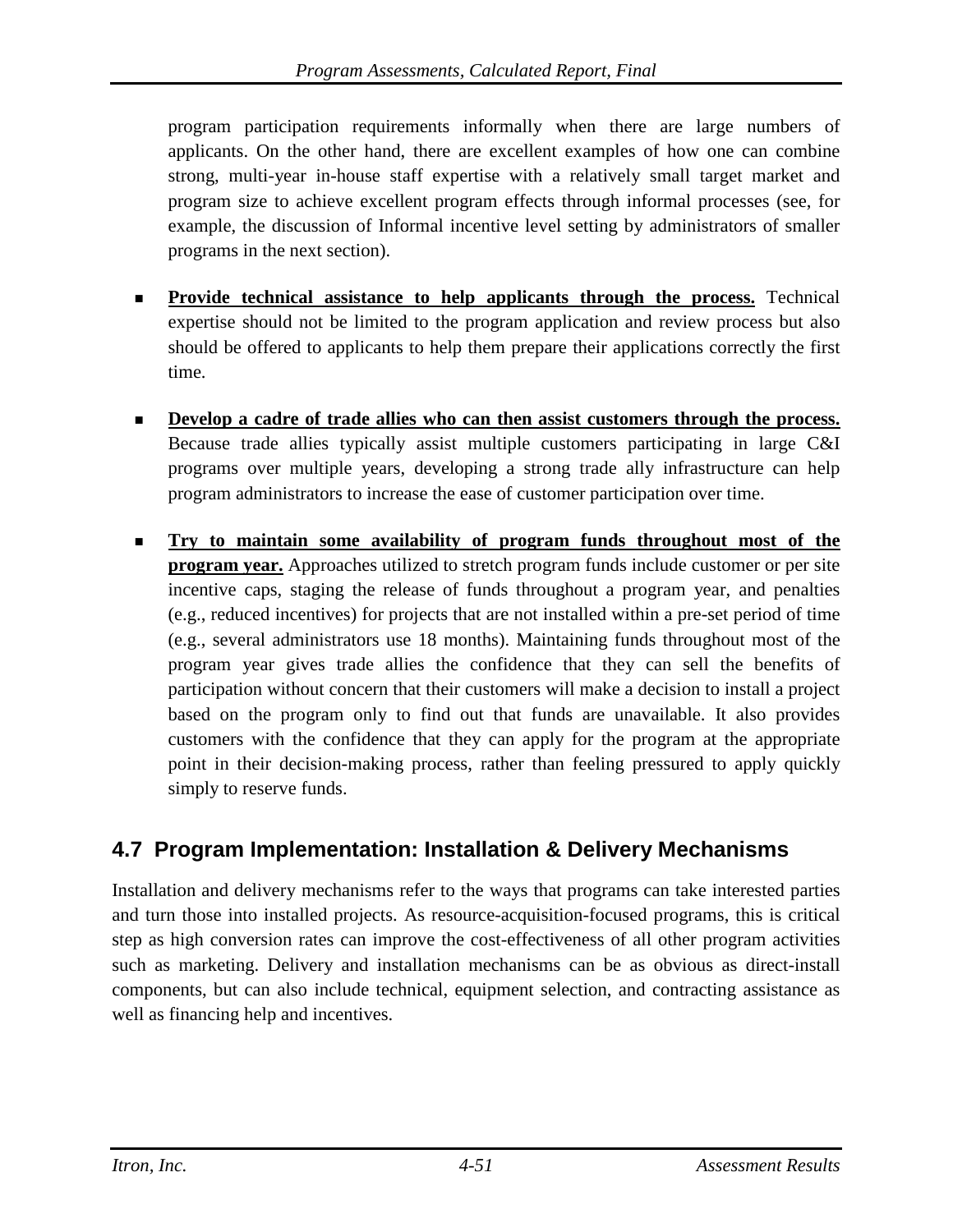## *4.7.1 Current Practices*

The calculated programs depend primarily on incentives, which is their main intervention strategy. This section also addresses non-incentive mechanisms that are offered.

## *Non-Incentive Mechanisms*

The calculated programs include limited non-incentive installation and delivery mechanisms, but this is in many ways a programmatic necessity. As broad-based programs intended to achieve a high volume of cost-effective savings, non-incentive elements are not a good fit because they often come with increased costs. These increased costs impact the overall cost-effectiveness of the program, which is an important component of the program objectives. Consequently, more costly non-incentive aspects are not entirely non-existent, but rather are offered more narrowly by other portions of the portfolio.

## *Financing*

One of the core ways that programs can potentially improve the rate of project completion is by offering project financing. Similar to incentives, financing targets a monetary barrier to installation, but the two actually target different barriers. Incentives work to improve the project economics and reduce the payback period. Financing addresses the barrier of lack of capital to do a project. The calculated programs do not offer financing. This issue is addressed by the On-Bill Financing (OBF) program. Incentives for calculated projects can be bundled with OBF loan proceeds. Of course, given fixed funding, diverting money to finance programs detracts from incentive-based programs, potentially diminishing overall portfolio cost-effectiveness.

### *Technical Assistance*

Another major non-incentive offering is technical assistance. This comes in many forms including: audits, design, equipment selection, and general contractor work. The calculated programs offer a certain amount of technical assistance in the form of savings and project development assistance. Field engineers and AEs can help identify measures through low-rigor audits. Staff members such as PG&E's Energy Solutions Managers offer strategic planning assistance as part of the pre-sales process. Also as part of the pre-sales process, SCE's Tier II processing and PG&E's Energy Solutions Engineers develop measures and their associated savings estimates both in-house and via contracted third-parties with specialized experience. While these are certainly value-added services that fall under the auspices of installation and delivery mechanisms, it should be pointed out that this is not their primary function. Rather, these efforts were primarily instituted – according to interviewees – as a method of improving the quality of savings estimates and aligning customer expectations with the requirements of the program before applications are submitted.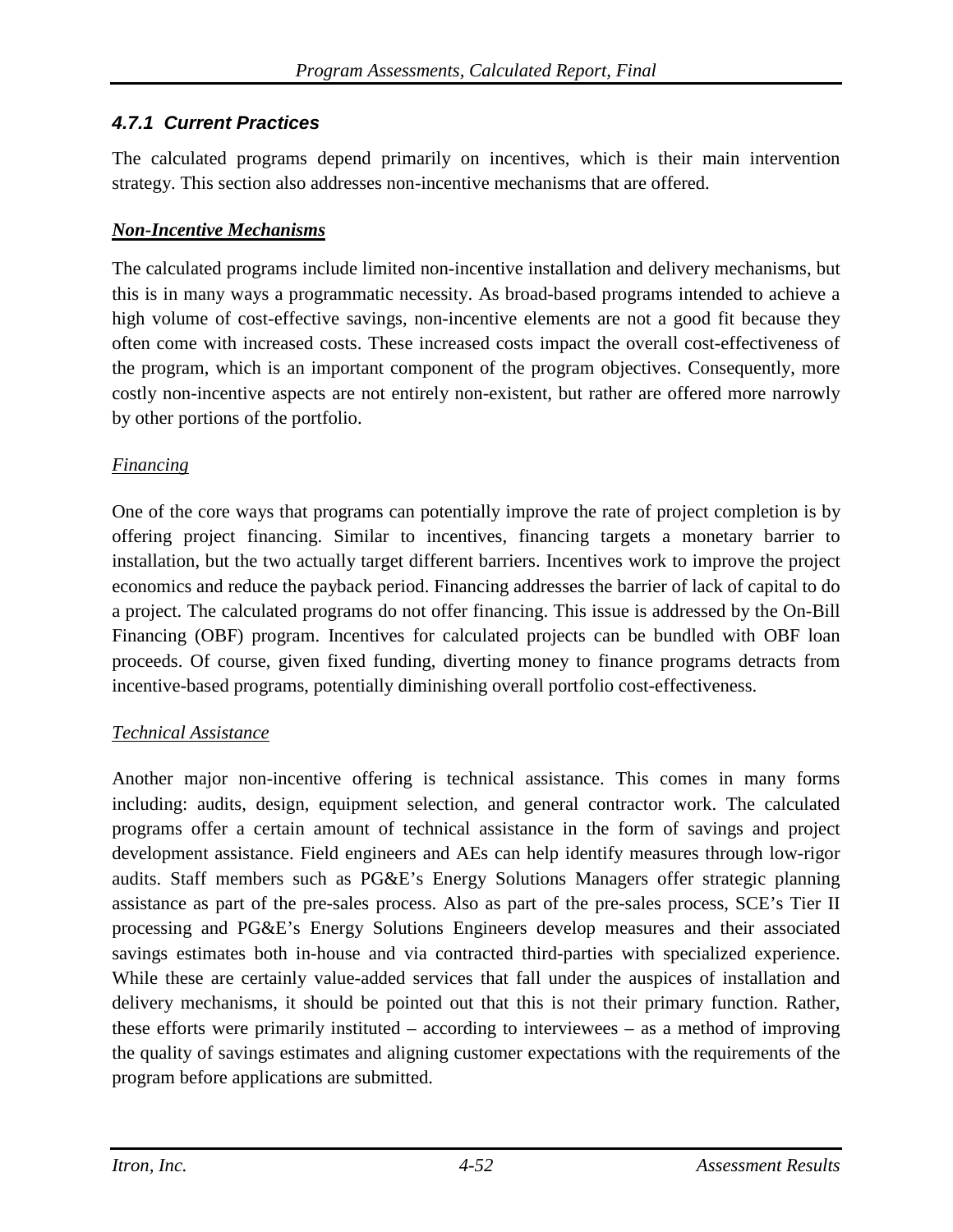More in-depth technical assistance is generally not provided by the calculated program, but rather by other portions of the portfolio. For example, audits are provided by standalone audit programs, which may funnel a customer to the calculated program or to another program entirely. They include detailed findings that can help customers identify and justify the installation of worthwhile measures. Third-party programs often take it a step further by providing installation assistance as well as audits. It is not common, but certain programs offer general contracting and equipment selection assistance while also offering the necessary depth of skill to effectively support the project design process.

These sorts of assistance offerings engage the projects directly during the installation phase and maintain and, in many ways, magnify program influence as a result. For instance, if a third-party is a general contractor they can ensure that the customer executes on the plan set forth in the application and is not swayed by vendors, who have no stake in the application, to pursue the wrong piece of equipment. This highlights the main weakness of the calculated programs when it comes to installation and delivery mechanisms. Incentives can influence project installation by improving the economics of the project being considered by a customer. This is, however, an indirect method. All the programs back away from the projects during the project installation phase. Interviewees repeatedly noted that the participation process basically includes a gap between application approval, which is the point at which installation begins, and postinstallation M&V, which by definition occurs after installation. The programs lose important influence over the execution of the project that includes keeping the measure selection and installation true to plan, as well as continuing to support and usher the project along. In this way, involvement during implementation is a stronger support for high gross RR and NTG ratios. This is a fundamental challenge of implementing a per-kWh calculated incentive structure. There are no easy solutions, but it is important to highlight and recognize the added challenges and risks of an implementation process that is independent of direct program involvement and oversight. The structure leaves the programs dependent on the upfront involvement in project specification and application, and the influence of the incentive and payment structures to shape the project outcomes. A design change that provides for more involved installation assistance is one option. Alternatively, a middle ground of interim and high level check-ins during implementation can offer an inexpensive stop-gap.

## *Incentive Structure*

The calculated programs' primary installation and delivery mechanism are their incentives. They are paid based on the number of kWh, kW and therms saved. The pay rates per-kWh vary depending on the end-use category being installed. This feature ensures that fast payback measures (such as lighting) are not over incentivized; at the same time, longer payback measures (such as major HVAC system replacements), which really need the incentive to drive the project, receive larger incentives. The incentives are summarized in the following table.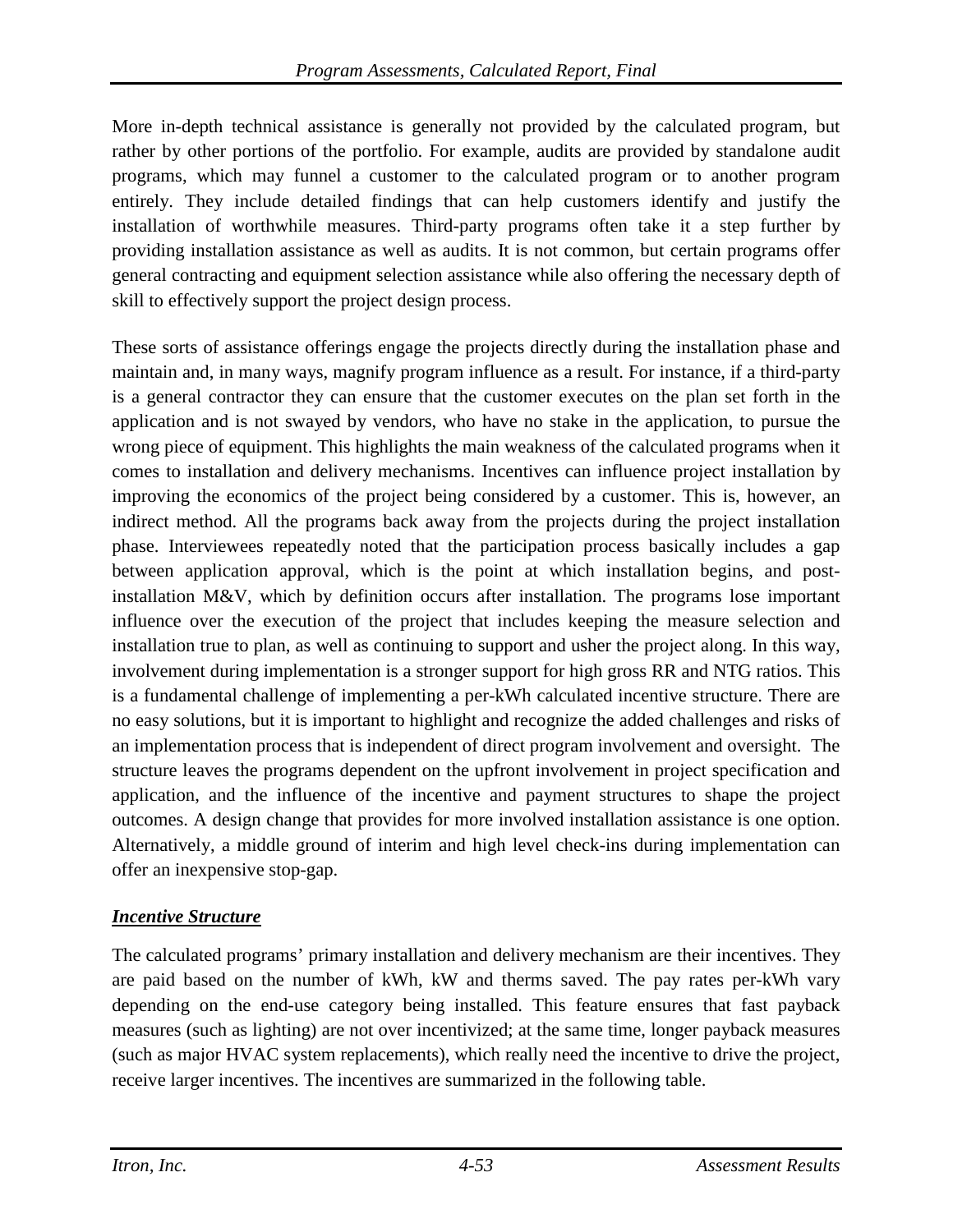| <b>Category</b>                     | Rate           | <b>Included Measures</b>                    |
|-------------------------------------|----------------|---------------------------------------------|
| Lighting                            | \$0.05/kWh     | Interior and exterior lighting and controls |
| Air Conditioning & Refrigeration I  | \$0.15/kWh     | Major system replacements                   |
| Air Conditioning & Refrigeration II | \$0.09/kWh     | Reduced load measures such as controls or   |
|                                     |                | shell improvements                          |
| Other Electric                      | \$0.09/kWh     | Motors, VSDs, compressed air, process, RCx, |
|                                     |                | and others                                  |
| <b>Peak Demand Reduction</b>        | \$100/kW       | Permanent load reductions                   |
| <b>Natural Gas</b>                  | $$1.00$ /therm | All natural gas saving measures             |

**Table 4-3: Incentive Rates by Measure Category**

In all cases, the incentives are capped at 50% of project cost. Project-cost caps help ensure that customers carefully consider the tradeoffs among equipment of different costs by forcing the customer to pay at least half the cost. It also helps the programs achieve cost-effective savings, by not overpaying for short payback measures, where the full incentive may not be necessary. There is also a per-site cap that limits the amount of incentive that can be paid to any one customer. This helps spread funding out over the cycle.

This general structure of per-unit energy saved incentives paid by end-use category has been in place for more than a decade. Elements have evolved over time. Rates have gone up from, for example, from \$0.45/therm in 2003-05 to \$1.00/therm today. The AC&R technology category bifurcated into the major systems overhauls (AC&R I) and the controls and load reducing elements (AC&R II). Additionally, requirements for comprehensiveness (e.g., lighting can represent no more than 20% of the savings) and end-use specific incentive caps (e.g., 30% of project costs for lighting) have been thrown out in an effort to streamline and simplify the overall structure.

### *Incentives Paid Post-Installation*

A common, though noteworthy, aspect of this type of calculated incentive structure is that the program incentives are paid only after the installation and M&V are complete. Incentives are intended to overcome financial barriers, but this fact highlights, again, that the programs are unable to help bridge capital availability problems with the incentives as structured. It was noted in the third-party commercial program group for this study that at least one third-party floats the incentive to the customer; that is, they pay at least a portion of the incentive upfront to help the customer install the equipment. Later, after M&V, the incentive amount is squared away with appropriate adjustments up or down to the original payment based on ultimate reported savings. If implemented with proper mechanisms to guard against risk, this can be an especially effective way to bridge capital availability issues using the standard incentive mechanism. However, the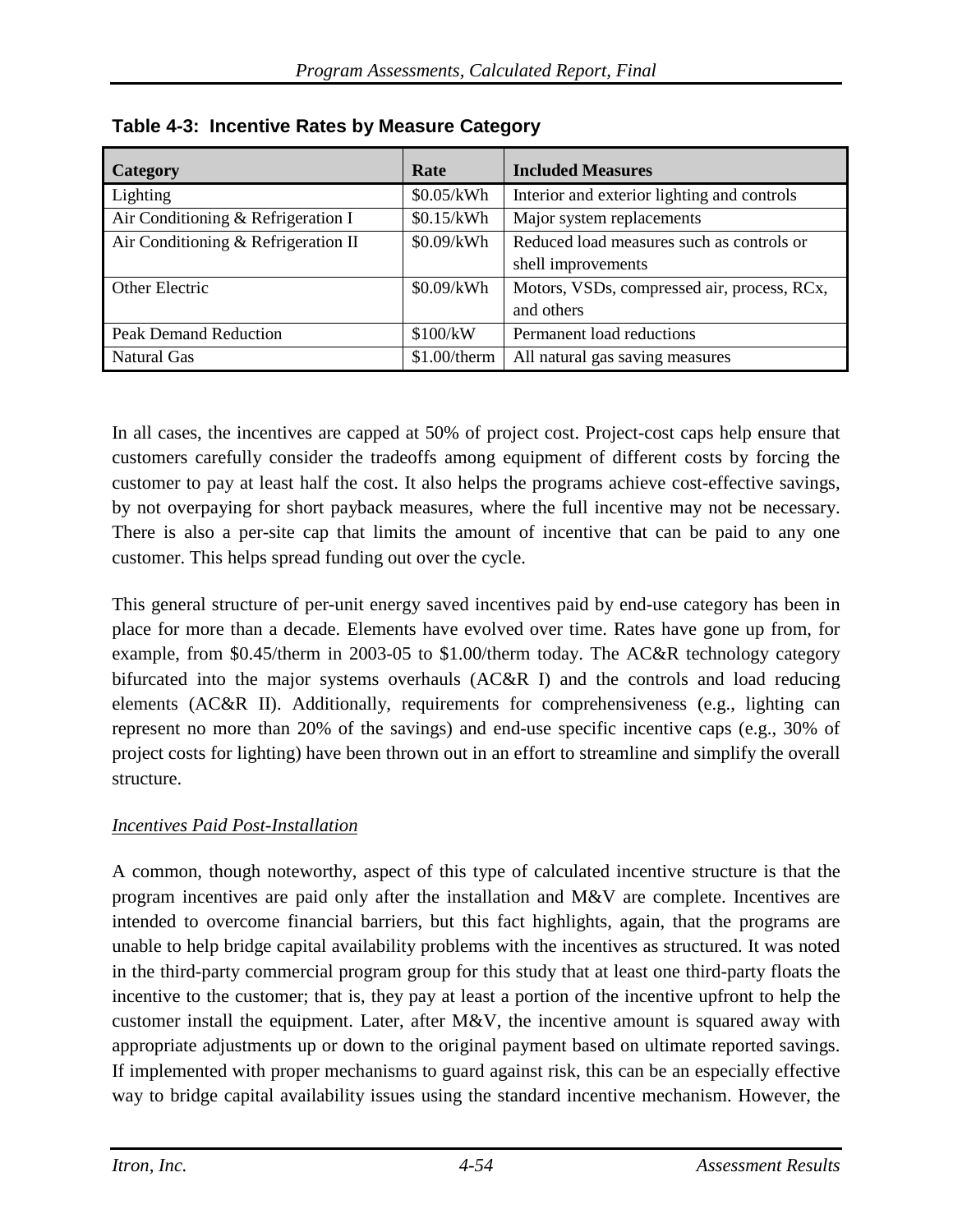third-party implementers may be better positioned to deal with the element of risk. Not all customers and projects will be appropriate for this arrangement and the calculated program would have to expend significant resources to answer tough questions such as which customers and projects represent a reasonable level of risk and how much incentive should be floated. These questions are challenging and are best judged on a case-by-case basis. The calculated program sees a much higher volume of projects than the third-party programs, which further complicates the picture. Furthermore, to deal with selective projects on a case-by-case basis may not be feasible for core programs, which face equity and customer satisfaction objectives different than those faced by third parties.

## *Shortening Paybacks vs. Capital Availability*

More than overcoming capital availability issues, the calculated incentive structure is intended to improve project economics and drive down payback periods. The calculated payback is a function of the first year energy savings and project costs. Payback periods for calculated projects can be highly uncertain. Even if the cost structure is well-known, the energy cost savings can vary widely based on the assumed baseline and energy use parameters (i.e., hours of use, the weather, facility utilization). In a sense, the programs' savings development and review processes can help provide greater certainty by putting technical resources towards generating more accurate estimates of expected savings. However, the incentive process itself may actually exacerbate uncertainty surrounding paybacks in the case of projects undergoing M&V. The Sempra Process Evaluations reported that customers felt uncertain about their expected incentive levels. While this study did not interview PG&E and SCE customers, it is reasonable to believe they feel the same way since the programs all employ the same fundamental incentive structure. This uncertainty stems from the fact that incentives must be calculated as a function of savings (which are inherently uncertain), but are exacerbated by what the customers perceive as opaque regulations regarding baselines. Additionally, while some projects do not undergo M&V, for those projects that do undergo M&V, the issue is that the calculated incentives are a function of measured and verified savings, which no one knows until after the equipment is installed. In this way, the incentive mechanism exacerbates the inherent uncertainty involved in expected savings: if the savings are less than expected this will lengthen the payback by reducing annual real dollar savings, and this, in turn, will also reduce the incentive payout, further lengthening the payback. Participant risk, rather than being mitigated by incentives, is magnified to those projects undergoing significant  $M&V$ , which happen to be the largest and most complex.

The alternative is for the program to change the incentive structure. The programs could commit to a certain payback – typically one or two years – and then calculate the incentive payment based on the costs and the savings seen on the bill. One example of this is the Comprehensive Design Approach (CDA) programs run by National Grid, NSTAR, and WMECO, which buy project costs down to a one year payback or a maximum of 75-90% of incremental cost,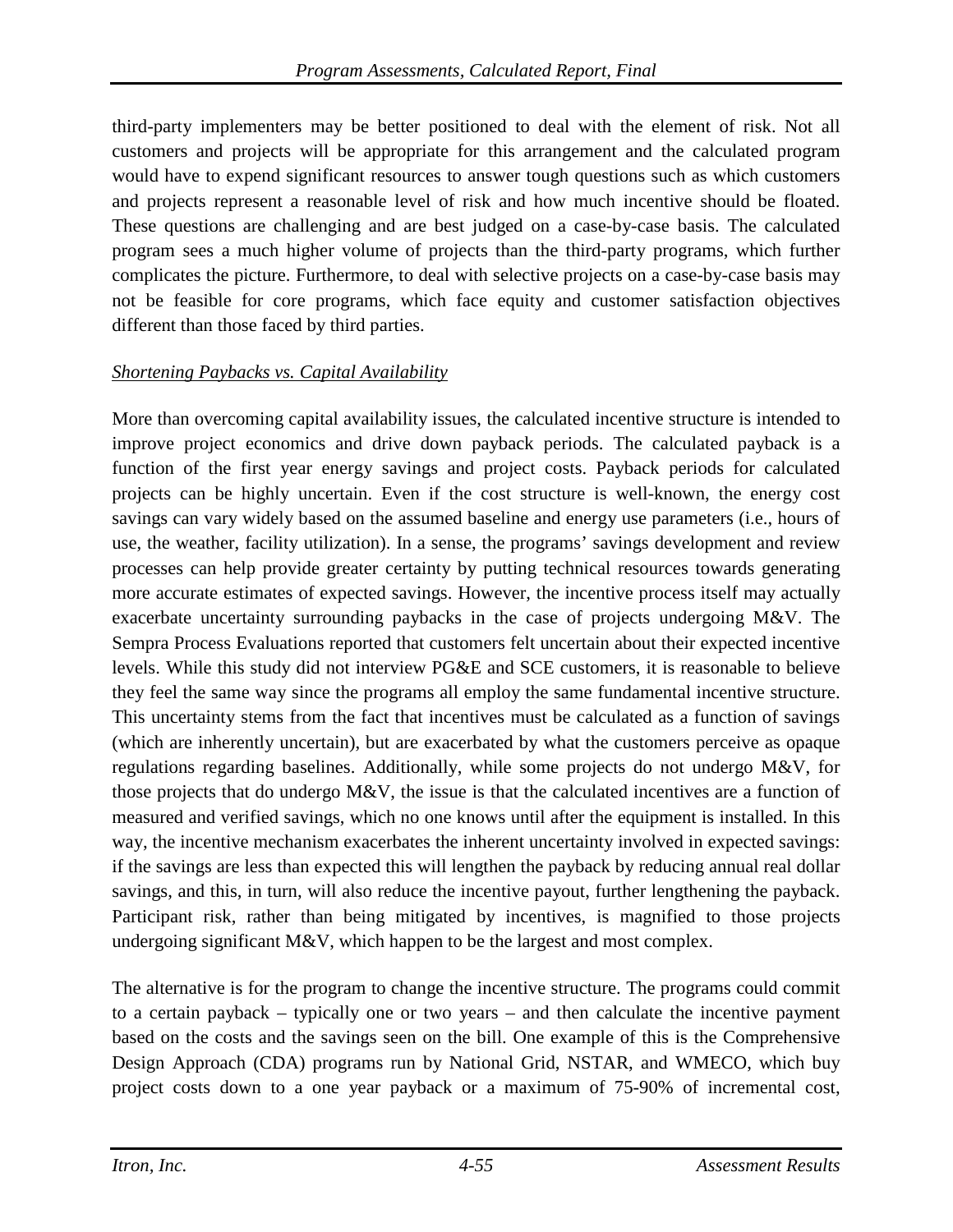whichever is less and depending on the administrating institution. These programs include minimum savings targets and minimum size and/or load requirements that go beyond the typical calculated program requirements. This sort of approach provides the customer with greater certainty surrounding the payback of the project. It also encourages comprehensive savings.

However, these come at a cost. The program bears more risk and tends to pay more per unitsavings. Savings is a function not only of measure performance but also relies on site conditions and operations. These vary in the level of customer control, but the selection of projects and the specifics of the program-customer agreement need to reasonably address and allocate all risks. For example, basic operational integrity can be included as a clause in the payment contract. Overall, the strength of the payback-guarantee incentive approach is that it offers a substantially attractive incentive package that demonstrates a bottom-line investment in the performance of measures – *on the part of the program*. It has great potential for very high rates of customer influence and NTGRs. Further, the program's financial stake in measure performance creates a natural strong desire for close alignment between ex-ante values and outcomes, reducing the need for oversight by entities outside program staff. The latter can promote greater fluidity in project and measures, and potentially reduce program oversight costs.

## *Tailoring Installation and Delivery Mechanisms to Meet Objectives*

The CDA example highlights an important element of the design of incentive structures, along with any other installation and delivery mechanism. The mechanisms must match the objectives. In the case of the calculated programs, their prime objective is cost-effective resource acquisition. The installation delivery mechanisms – technical assistance to develop projects and incentives paid on installed projects – reflect that; the programs include almost none of the more costly non-incentive mechanisms and have an incentive structure that minimizes program outlays, while targeting savings.

The objectives are changing, though, and the mechanisms must evolve to reflect that. Multiple interviewees recognized and spoke about this trend. Specifically, staff members at both PG&E and SCE suggested that the incentive structure itself must be rethought and recast to meet the new, diverse set of objectives that are gaining traction. These include comprehensive and deep retrofits, long-term savings, promotion of emerging technologies, pursuit of hard-to-reach, and portfolio integration. These can be targeted in different ways:

**Comprehensive and deep retrofits** can be accomplished using the CDA that includes an incentive structure designed to promote deep retrofits, as well as design assistance that directly influences the project installation. Alternative mechanisms may include paying bonuses for multiple end-uses on a single application or utilizing a progressive incentive scale that pays out more as the percentage of facility energy use saved increases.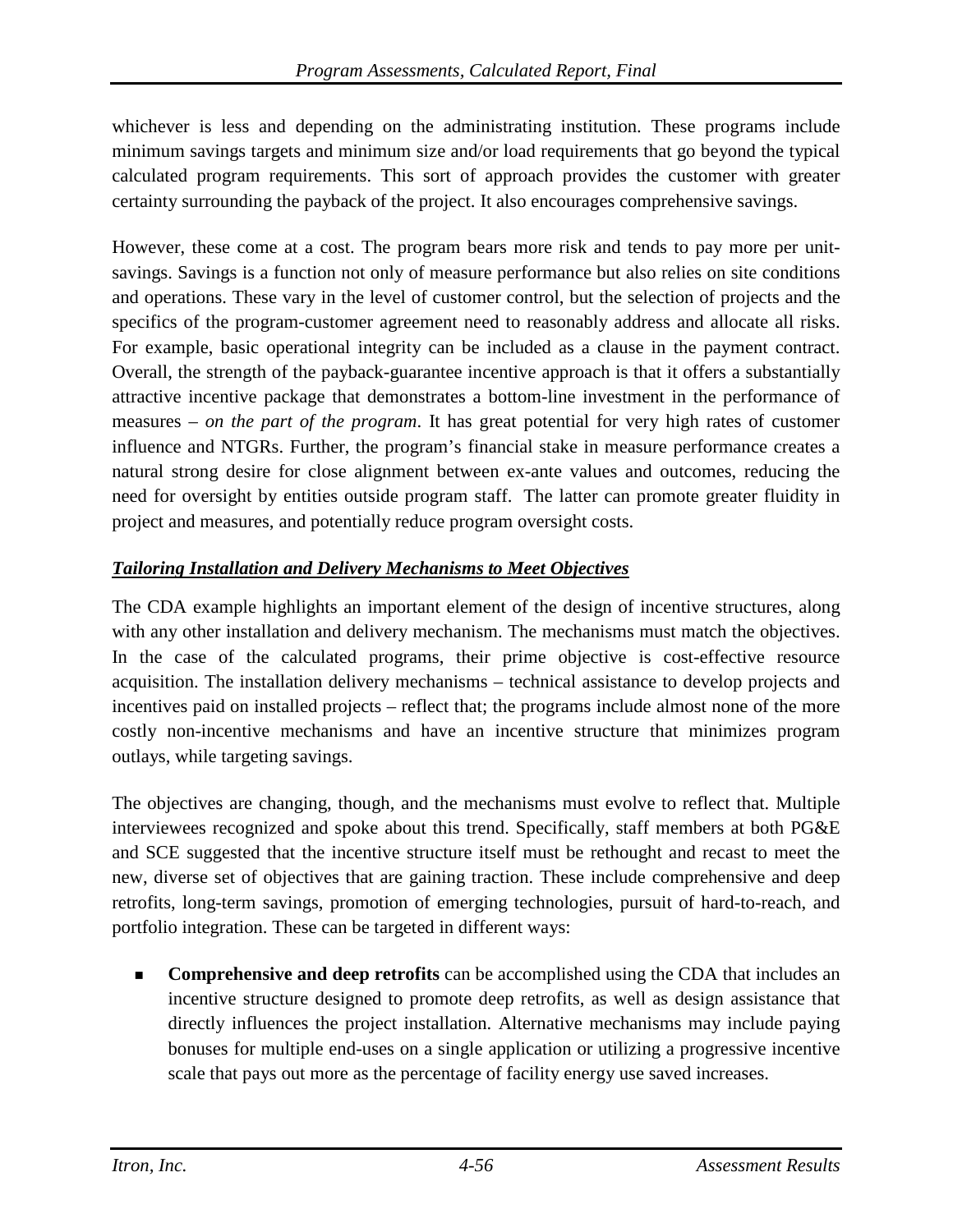- **Long-term savings** was identified by one interviewee as potentially targetable via persistence incentives, such as bonuses for persistent savings or a larger deferred incentive tied to the savings demonstrated one or two years out. An alternative approach is to instead pay the long-term savings upfront based on expected useful life (EUL): the total counted savings are the first-year savings times EUL. Per-unit incentives are much smaller, but a persistent measure such as a chiller upgrade will tend to pay out more because of its long EUL as compared with, say, retrocommissioning.
- **Promotion of emerging technologies** can be accomplished by paying bonus incentives for technologies that have graduated recently from the emerging technologies programs, have low penetration / adoption rates within the eligible market and/or a high net-to-gross ratio.
- **Pursuit of hard-to-reach markets** can be accomplished by paying different incentive rates to different markets. For instance, a bonus incentive can be paid to markets with a certain NAICS codes or from communities with less than a certain number of residents.
- **Portfolio integration** can be accomplished by paying kickers either on a percentage or fixed basis for projects that combine EE and DR, for example. Alternatively, programs can be designed to be comprehensive of EE and DR by only paying for projects that do both.

There are many possible approaches to accomplish these new objectives. There are two important caveats. First, targeting multiple objectives is not necessarily desirable. By combining approaches that hope to achieve multiple, different objectives, the program may become too complex and cumbersome, ultimately leaving it unable to accomplish any objectives. Second, the calculated programs may not be the most appropriate vehicle to achieve a certain objective. Other elements of the portfolio may already pursue certain objectives that the core programs are unable to: emerging technology programs, OBF, or third-party programs targeting hard-to-reach markets. The achievement of the new, diverse set of objectives may be better done through programs that complement the core offerings or a suite of programs that replace the calculated programs. The programs are unlikely going to be able to achieve all objectives at once, but if one or two goals – such as long-term and comprehensive objectives – are focused on, it should be possible to redesign the installation and delivery mechanisms to achieve these objectives. In that sense, effectively selecting the objectives is almost as important as figuring out how to achieve them.

## *4.7.2 Relationships to Known Best Practices*

This section describes how the current IOU practices relate to previously described best practices. Known best practices are derived from the section on incentives in the *Non-Residential Large Comprehensive Incentive Programs Best Practices Report* released in 2004. The known best practices include the following: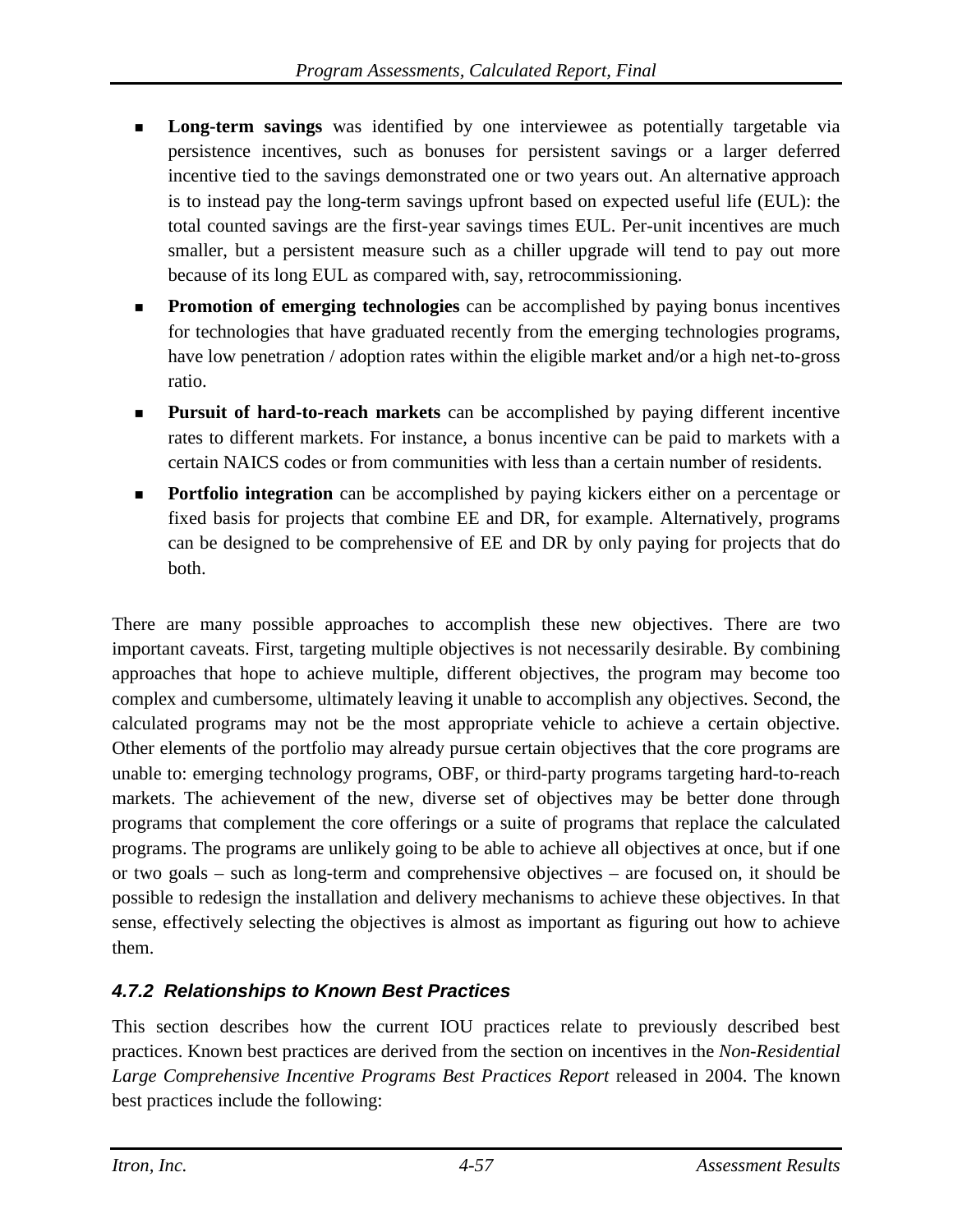### *Use incremental costs to benchmark and limit payments.*

The calculated programs cap incentive payments at 50% of incremental cost.

### *Set incentive levels to maximize net not gross program impacts.*

The calculated programs' incentive structure employs this practice in two ways. First, the costcap ensures that the program does not overpay for projects that have compelling economics on their own. Second and similarly, the incentive rates vary by end-use with lighting, a fairly compelling measure on its own without incentives, receiving substantially lower payments than others. Thus, payments are distributed to where they are needed most and where there is least likely to be free ridership: projects with long paybacks.

### *Adjust incentives levels based on market demand.*

Incentive rates have changed over the years, increasing slightly in this past cycle. The addition of the kW kicker is also in this vein. It was reported that this was partly in response to demand, although other considerations came into play. The incentives are changed so slowly that it is difficult for the programs to respond to changes in demand.

### *Limit or exclude incentive payments to known free riders.*

Interviewees report that they have the freedom to withhold program funding at their discretion if they believe that a participant is a free rider.

### *4.7.3 New Best Practices*

The known best practices still apply and are still fairly comprehensive. Most have been retained with only minor modification. Below are the new best practices, inclusive of the previous known best practices. A brief description follows the list below.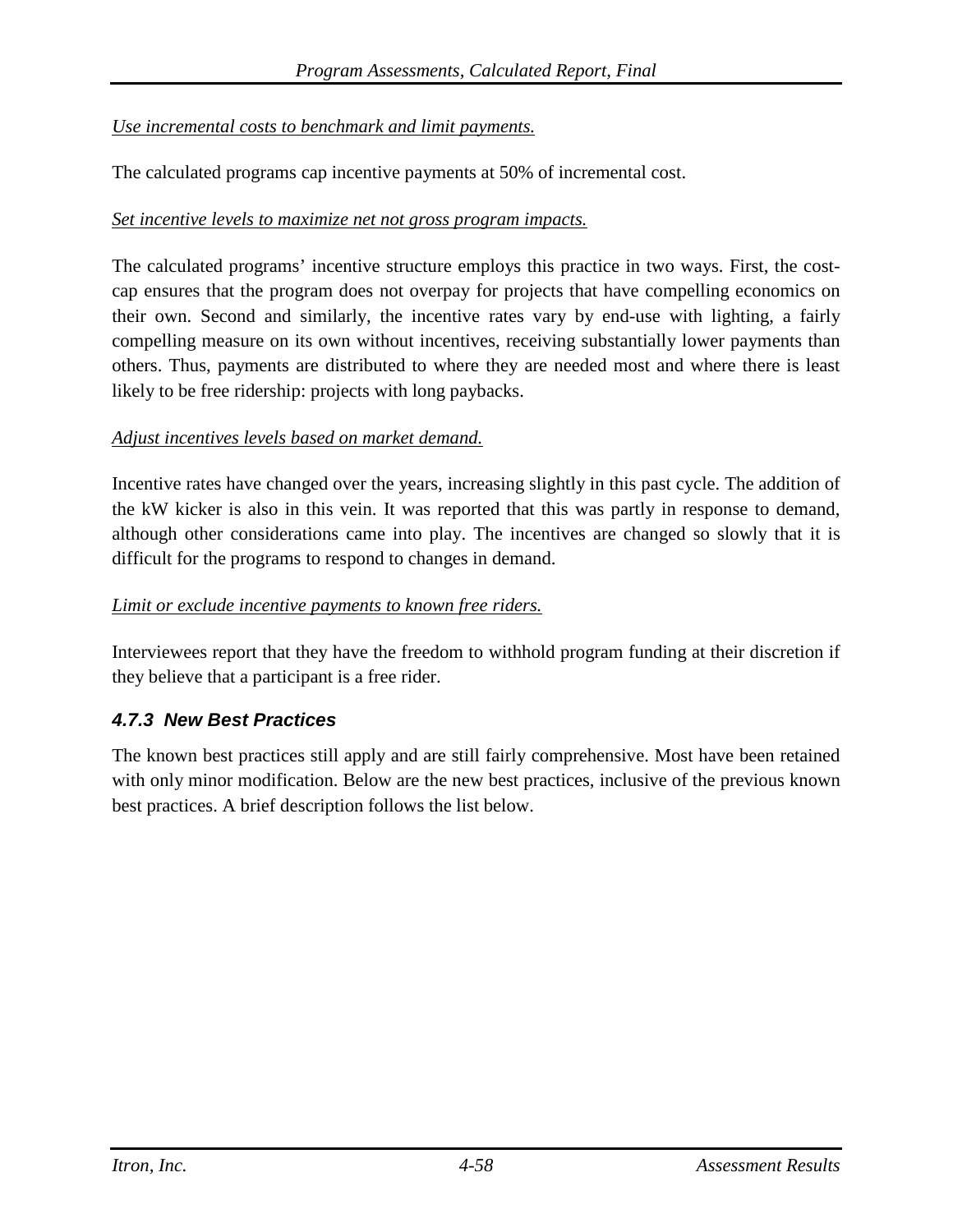### **Program Implementation: Installation and Delivery Mechanisms – Best Practices**

- Use incremental costs to benchmark and limit payments.
- Set incentive levels to maximize net not gross program impacts.
- Adjust incentives levels based on market demand.
- Limit or exclude incentive payments to known free riders.
- Design installation and delivery mechanisms to meet program and policy objectives.
- **Use incremental costs to benchmark and limit payments.** Limiting payments so that they do not exceed a pre-determined portion of average or customer-specific incremental cost estimates is critical to avoiding grossly overpaying for savings.
- **Set incentive levels to maximize net not gross program impacts.** Free riders dilute the market impact of program dollars. Incentive levels should be set based on the program strategies and goals. Although specific objectives may vary across jurisdictions (e.g., the relative importance of encouraging industrial process versus commercial HVAC impacts), all programs should strive to maximize net savings and minimize free ridership. Payback period minimums and increasing incentives with increasing payback periods are one approach. Another is to tie incentive levels to individual measures or types of measures that are known to have extremely high or low naturally occurring adoption levels.
- **Adjust incentives levels based on market demand.** When program funds are severely over or under subscribed, adjusting incentive levels may be necessary. However, incentive levels should not be based strictly on market demand and should not be altered in patterns that appear random to market participants.
- **Limit or exclude incentive payments to known free riders.** Several of the approaches discussed above are focused on trying to minimize free-ridership through indirect programmatic rules and requirements. The advantages of such approaches are that the rules and requirements are codified and apply equally to all customers. Disadvantages of all of the approaches above are that they are based on correlations between project characteristics and free-ridership for which there are always exceptions. When program administrators are incented and permitted to simply exclude known free riders, scarce program funds can instead be utilized on projects that provide net benefits.
- **Design installation and delivery mechanisms to meet program objectives.** Installation and delivery mechanisms must be tied directly to the objectives the program intends to achieve. Both non-incentive and incentive mechanisms must be designed with those objectives in mind. Cost-effective resource acquisition may be best achieved through low-cost non-incentive mechanisms or none at all. Alternative objectives may require more involved non-incentive mechanisms as well as complex incentive structures to achieve them.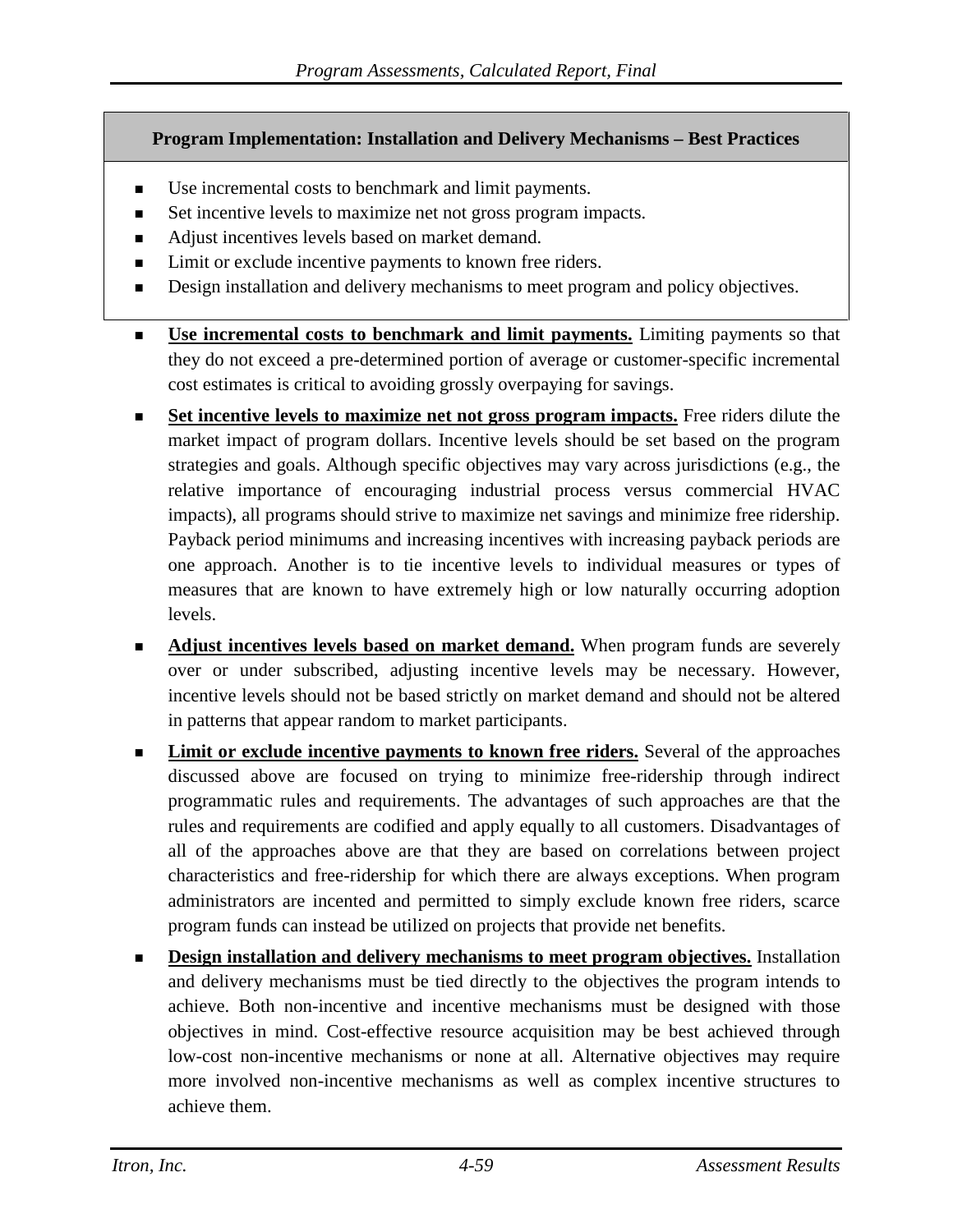## **4.8 Program Evaluation and Adaptability**

California's energy efficiency programs are evaluated on a regular basis. Impact and process evaluations are typically conducted every two to three years. Impact evaluations commonly establish program savings, verify savings, determine realization rates, and estimate free ridership and participant spillover rates. The previous evaluations were completed approximately two years ago, and addressed programs implemented during program years 2006 through 2008. Programs offered during program years 2010 through 2012 are currently being evaluated.

The calculated programs have been well-represented in the previous and current impact evaluations because of their sheer size. They account for a large number of sampled projects and the majority of savings for the specific program groupings they are part of. Several evaluations that were conducted for the PY 2006-2008 programs addressed these calculated programs, notably those of the following contract groups: PG&E Fabrication, Process and Manufacturing; Southern California Industrial and Agricultural; Major Commercial; Specialized Commercial; and the PG&E Agricultural and Food Processing Program.[28](#page-122-0)

These evaluations identified the following problems: improper baseline selection, lax enforcement of program rules, questionable basis for savings assumptions, improper treatment of fuel switching projects, and high free ridership (i.e., low program influence). The following are excerpts from the evaluation study detailing the major findings and associated recommendations:

- **Problem:** There are Significant Problems with Baselines Used for Claimed Savings.
- **Recommendation:** Improve Baseline Specification. End the practice of using in situ baselines as the default over the EUL of the measure as the baseline for estimating savings and paying incentives for all projects. Identify projects explicitly in program files as replace-on-burnout, natural turnover, or early replacement. For the replace-on-burnout and natural turnover cases, baselines should be based on the efficiency of alternative new equipment required by code/regulations/ISP. In the case of early replacement, provide evidence and documentation of the remaining useful life of the equipment replaced, the estimated time at which the equipment would have been replaced in the future, and the effect of the program in accelerating early replacement.
- **Problem:** Inadequate Enforcement of Program and Policy Rules.

**Recommendation:** Increase enforcement of program eligibility and policy rule requirements. The CPUC should develop a process for reviewing projects for program eligibility prior to their being approved for a rebate.

<span id="page-122-0"></span> <sup>28</sup> Ibid.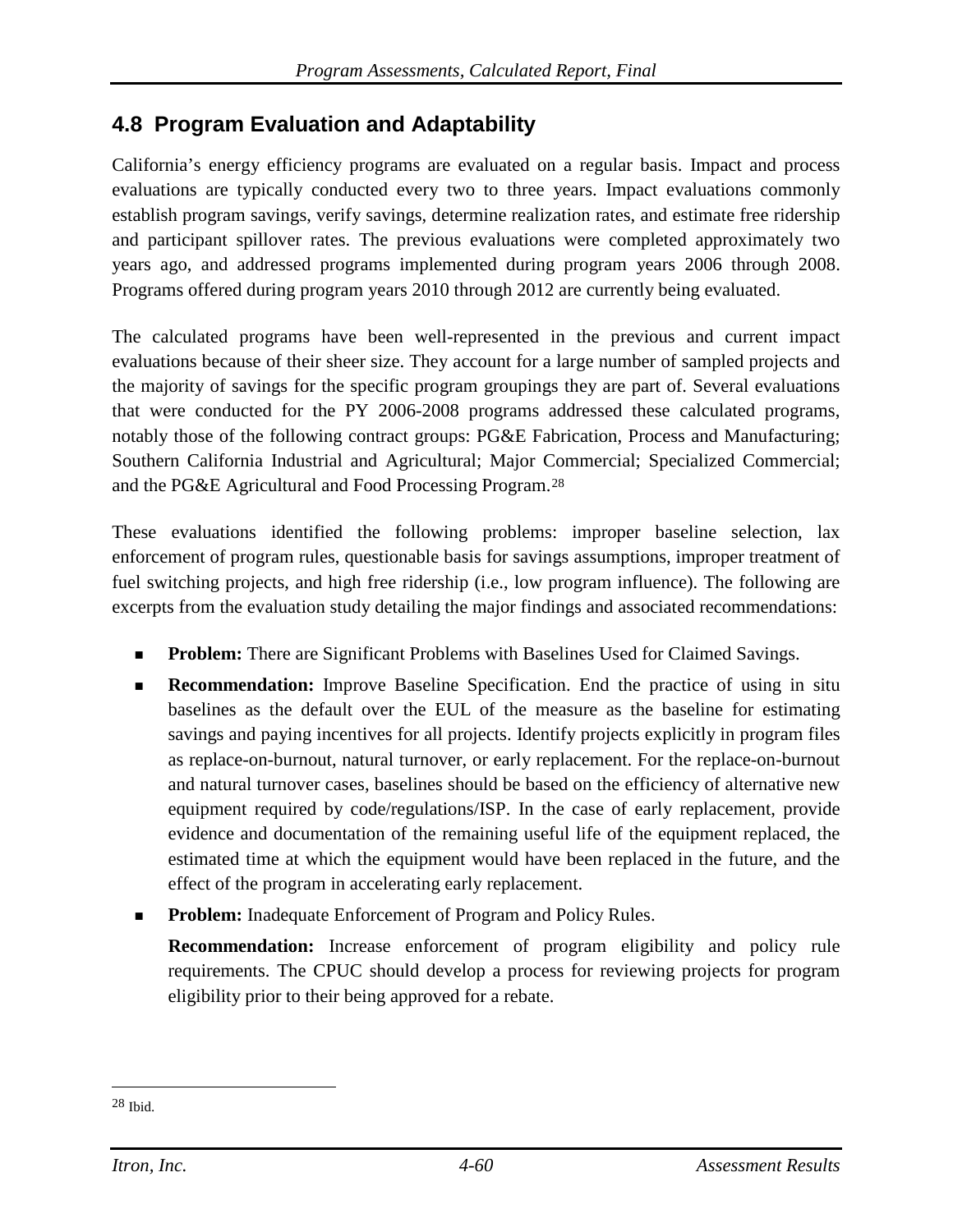**Problem:** Unverified and Undocumented Assumptions Used as Inputs for the Savings Calculations for Many Applications.

**Recommendation:** Put measures with inadequate empirical basis for savings estimates in the emerging technologies program until more reliable information is developed. Measures with highly uncertain savings in need of detailed research to establish validity, expected savings, and repeatable algorithms and measurement protocols should be included in the emerging technologies program until they are more widely understood.

 **Problem:** Inadequate Declaration of Fuel Switching, Multi-Fuel Impacts, Distributed Generation.

**Recommendation:** Aggregate and Approve Fuel Switching and Distributed Generation-Related Projects in One or More Explicit Programs or Clearly Identified Program Elements. All multi-fuel project applications need to follow the three-prong test set forth in the Commission's Policy Manual as well as any other regulatory agency requirements.

**Problem:** High Free Ridership – Limited Program Influence.

**Recommendations:** (1) Increase the capability of the program to influence industrial efficiency improvements. (2) Influence and provide incremental energy efficiency options directly to end users at the earliest decision-making stages of major equipment or facility modifications. (3) Provide Continuity in Account Representative Assignments, Particularly for the Largest Customers. (4) Consider Using Early Project NTG and Baseline Screening Prior to the Incentive Being Approved for the Largest Projects and those with Significant Policy Issues. (5) Carefully review the list of qualifying measures for each program and eliminate eligibility for those that are standard practice. (6) Consider Limiting or Excluding Incentive Payments to Known Free Riders. (7) Consider Incorporating a Payback Floor. (8) Set Incentive Levels to Maximize Net (Not Gross) Program Impacts. (8) Consider Tying Staff Performance to Independently Verified Net Results.

## *4.8.1 Current Practices*

During the Program Manager interviews, the IOUs indicated they had implemented a number of new procedures to respond to each of the problem areas identified. Below are specific examples of current practices that respond to the recommendations made.

1. **Recommendation:** Improve Baseline Specification. **Current IOU practice:** SCE's *Customized Calculated Savings Guidelines* document, last updated in March 2012, was in part a response to this recommendation. This document establishes standardized electric energy savings and demand reduction estimation and verification methods that are compatible with existing California energy efficiency policy. Step 3 of the specific guidelines regarding savings calculations involves determining the type of retrofit and references the CPUC's decision in July 2011 with specific guidance on how to select the appropriate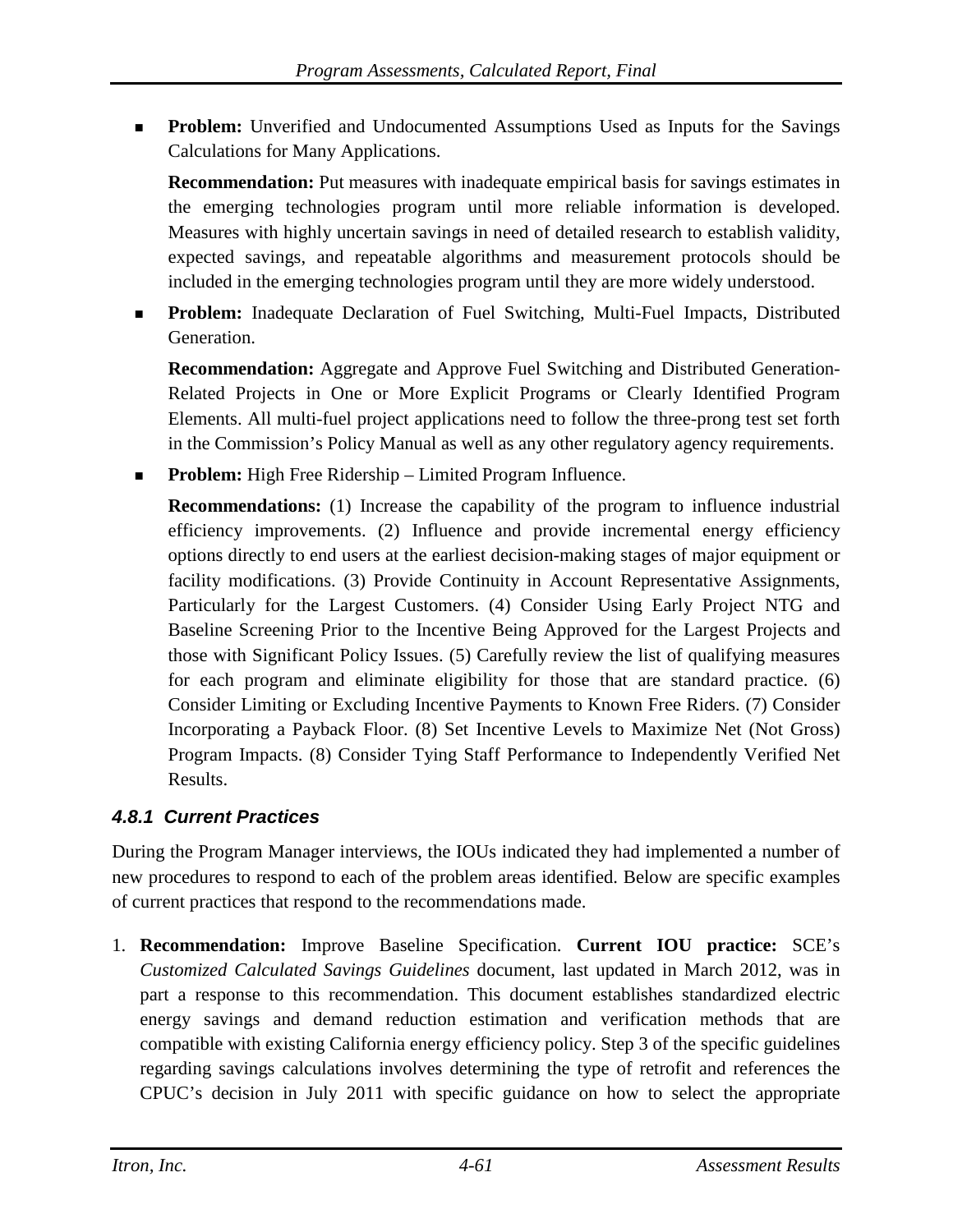baseline for given situations. PG&E indicated they are using either code requirements or industry standard practice to define the baseline. For Custom measures for which these are not readily available, they rely on reviews from outside expert consultants to determine the proper baseline.

- 2. **Recommendation:** Increase enforcement of program eligibility and policy rule requirements. **Current IOU practice:** Both PG&E and SCE report they have implemented various procedures to address this. SCE cited its standard program processing guidelines which require that an applied for measure is eligible for rebates (as evidenced by the existence of an approved solution code at or before the time of final project approval). Also, SCE's technical review procedures, as set forth in *Internal Customized Policy and Procedure Manual*, require the project review to validate that program requirements being met. For PG&E, most projects are developed by outside vendors and submitted for approval. All vendor projects with calculations go to an expert consultant reviewer in their Project Office who assess project eligibility as a part of their standard review.
- 3. **Recommendation:** Put measures with inadequate empirical basis for savings estimates in the emerging technologies program until more reliable information is developed. **Current IOU practice:** This issue was not explored in the program manager interviews.
- 4. **Recommendation:** Aggregate and Approve Fuel Switching and Distributed Generation-Related Projects in One or More Explicit Programs or Clearly Identified Program Elements. All multi-fuel project applications need to follow the three-prong test set forth in the Commission's Policy Manual as well as any other regulatory agency requirements. **Current IOU practice:** SCE indicated they have recently implemented a process for multi-fuel costeffective screening by applying a pre-screening adjustment. It is a wholly separate process that was adopted in response to this recommendation. PG&E responded that they use the three-prong test. They have a specialist that runs the three-prong analysis, and screens measures for eligibility.
- 5. **Recommendation:** Increase the capability of the program to materially influence customer adoption of calculated program efficiency improvements. **Current IOU practice:** In order to reduce free-ridership (and thereby, increase program influence), both SCE and PG&E indicated they are performing some level of pre-screening and exclusion of projects that were planned and would proceed absent the program. Program managers report rejecting projects on this basis, in particular where customers had already procured the required equipment or were in the process of installation when they first contacted the program. However, they also noted there is a tension between the goal of screening for free ridership and the need to maintain good long-term relationships with customers. Frequent rejections will jeopardize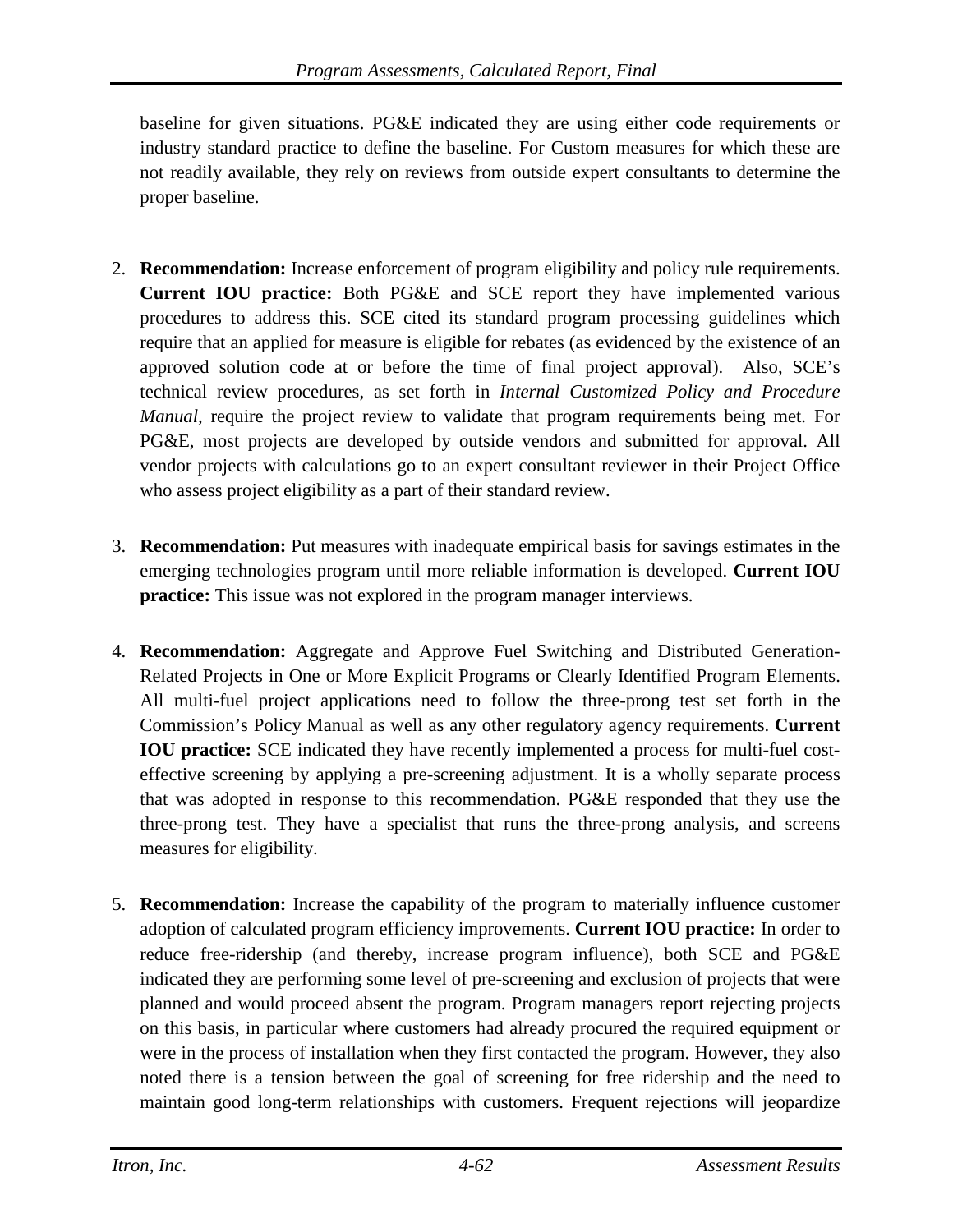customer goodwill, which highlights the importance of effective expectation setting regarding free ridership as early as possible in the process. A manager spoke to the importance of educating the sales force on how to recognize (and discourage) projects that are already planned to be implemented. Front-end groups, such as the Customer Solutions Group at PG&E, are an important player in this as they assimilate projects to the program process and have an important role in setting customer expectations. Another example of utility efforts to identify and screen for free ridership is the industry standard practice studies being performed by SCE. These studies focus on more commonly installed technologies and are seeking to identify those measures that would be installed on their own outside of any energy efficiency programs. Codifying and distributing guidelines can help in the process of educating front-line staff, while also providing them an authoritative reference point. Another new addition in this regard is the Energy Engineering Group (EEG) at SCE, which is an additional layer of review beyond the typical project processing office. The EEG is focused primarily on reviewing policy and eligibility issues, such as baseline selection, standard practice, and free ridership, not energy savings issues, which are addressed via the traditional Internal Technical Review group. Utility staff indicated that in light of previous cycles' disputed free ridership findings there was a new emphasis on upstream documentation of program influence. The logic is that much of previous cycles' identified free ridership was due to poor documentation of influence rather actual free ridership. Third-parties and account representatives who process projects primarily through calculated have been pushed to better document their interactions with potential customers.

## *Early Evaluation Findings*

Early results of the Custom Impact Low Rigor Assessment and Net-To-Gross Assessment efforts are summarized here to provide additional perspective on IOU-reported program developments in the current cycle.

## *Low Rigor Assessment*

As part of the Custom Impact WO033 evaluation activities, in addition to the standard M&V approach for the full impact sample points, additional 'low rigor' points have been sampled to support program assessment and process evaluation activities conducted within this Overarching Non-Residential Process Evaluation (WO012). This low rigor evaluation activity enables the assessment of a larger proportion of the IOUs' portfolios than if only standard rigor M&V points were included. The low rigor points involved a higher level assessment of the appropriateness and adequacy of the underlying engineering methods and assumptions used to evaluate projects. This activity identifies certain types of strengths and weaknesses in specific IOU programs or measures. The majority of low rigor point assessments are based on desk reviews of ex ante application and project documents. The desk review is a least cost alternative, involving a simple review of the project file and ex-ante savings estimate. It does not involve any customer contact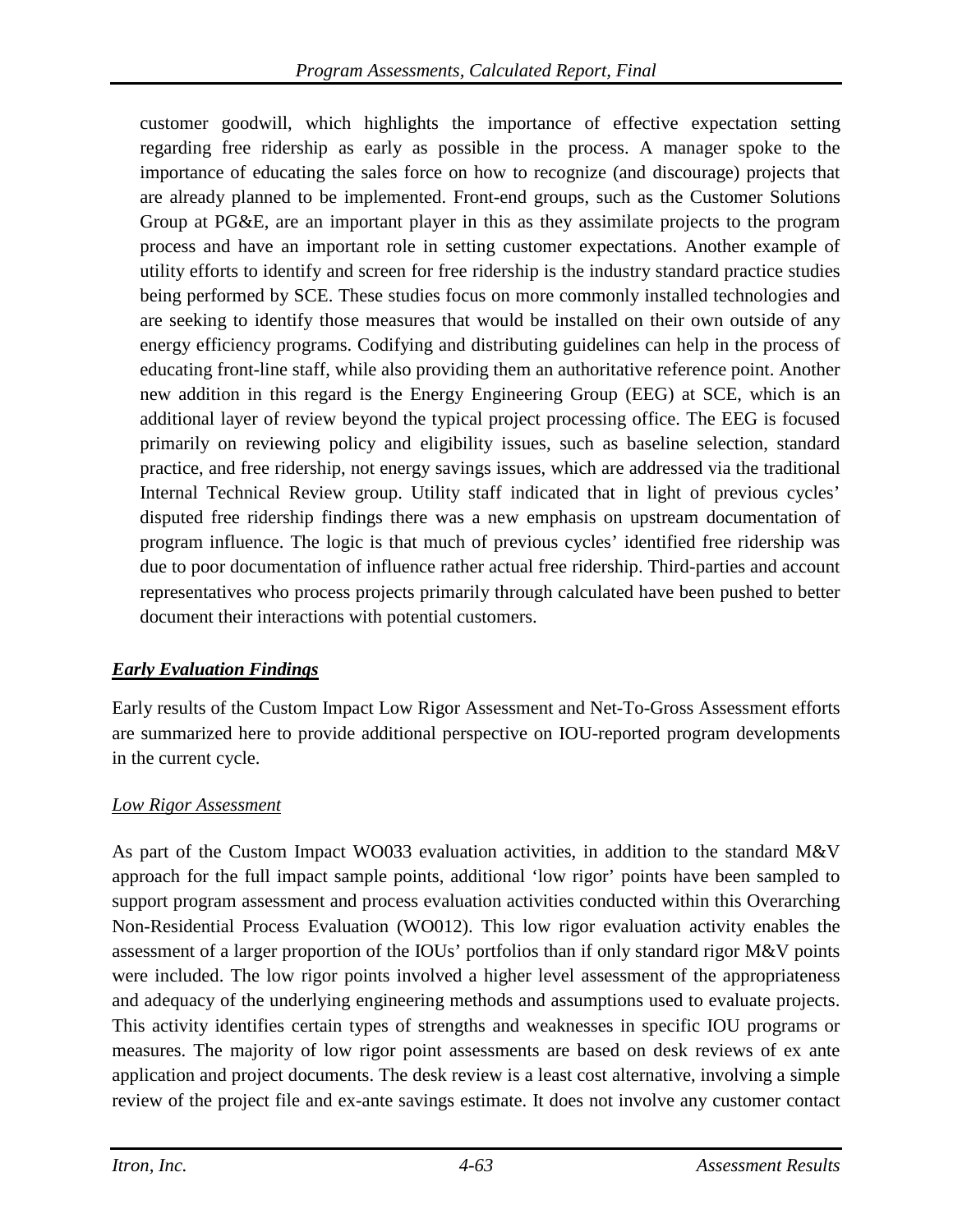and includes very limited savings analysis. Note that savings analysis is not intended to be included in the scope of the low rigor assessment.

The gross impact sample is also nested inside the low rigor sample. For the gross impact sample points, more in-depth methods are used, involving varying degrees of customer contact (through phone calls or site visits), more in depth savings analyses, and additional documentation or data collection. Measurements at site visits are limited to spot measurements (where applicable) and data collection from existing customer records to obtain pre- and post-retrofit system operation.

Reporting of site-specific results is done using a common template which was developed specifically for these low rigor assessments. Site level reporting of results for the low rigor sites is limited to a brief discussion of the methods used and results obtained.

## **LRA Sample Design**

There are two components of the LRA sample: the M&V or Gross Realization Rate (GRR) sample, and the low rigor (LR) sample.

In accordance with the requirements of the California EM&V Framework, the GRR sample points were allocated to maximize precision for the six IOU/fuel domains using size stratification. The GRR points are concentrated among the largest programs, somewhat proportional to relative program size in savings claimed. Since the largest 10 to 20 of the roughly 100 programs account for 65% to 85% of the WO033 savings (based on 2010 tracking data), the bulk of the GRR points are concentrated specifically in those largest programs. The LR points are designed to complement the GRR sample and supplement the GRR points for a portion of the programs with fewer or zero GRR points. For the purpose of providing program-level feedback on impact-related practices, a large, statistically robust sample is not necessarily required. A small number of projects randomly selected for review by the evaluation team provide projectlevel feedback for more programs than would be the case with the GRR sample alone.

The sample was designed by setting a threshold of 5 to 8 projects for program-level feedback and targeting a total of up to 30 programs. Note that the programs with the most activity in terms of participant numbers will naturally have a greater number of reviewed projects, while those with less activity have fewer.

## **LRA Reviews Completed**

Across all program groups, a total of 300 reviews were performed as shown in [Table 4-4.](#page-127-0)

There was wide variation in the number of reviewed projects *by utility*, reflecting differences in the number of completed projects in the population by IOU. Half of the reviewed projects were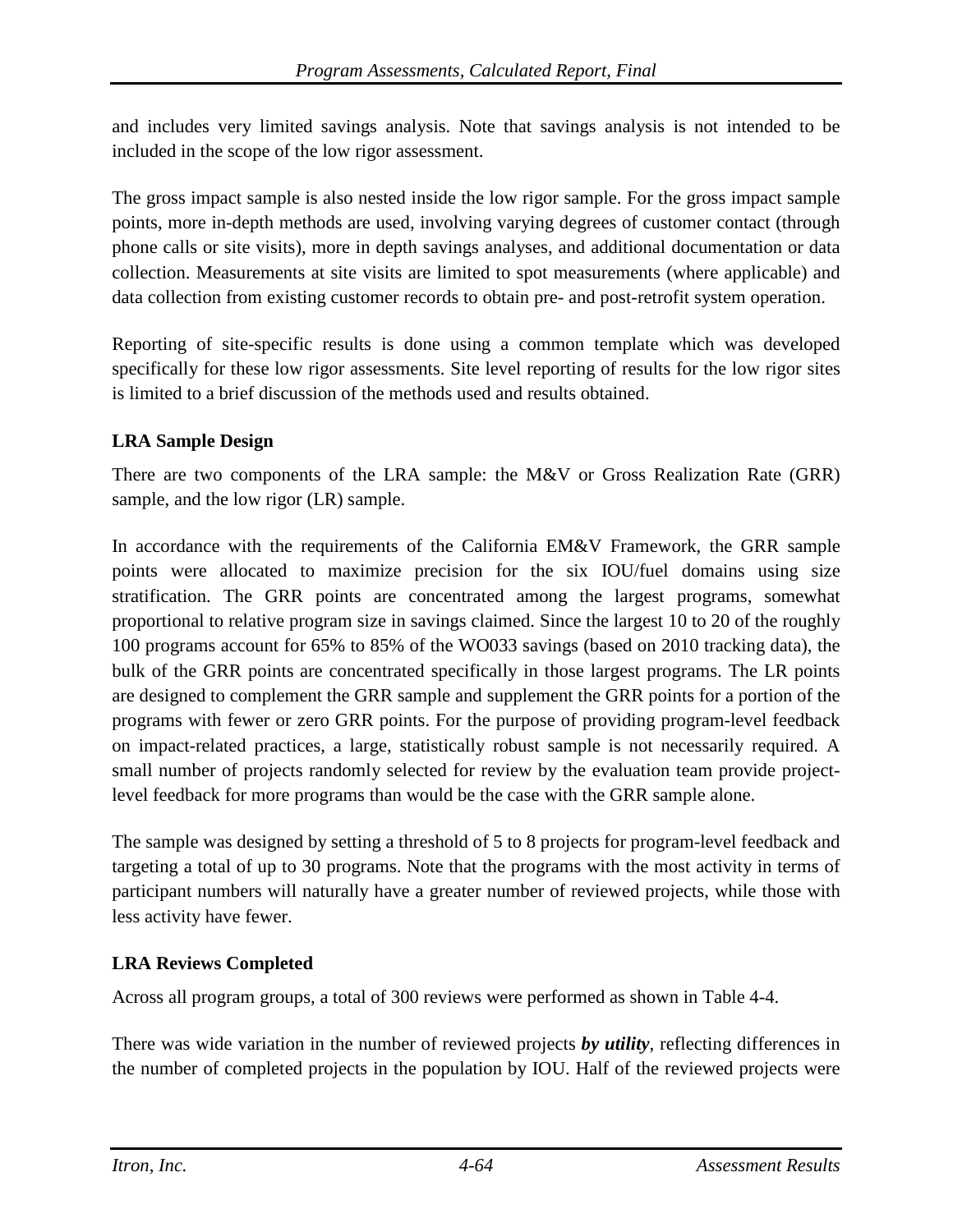for PG&E (146 of 300, another 30% were for SCE (88 of 300) and approximately 10% each were for SDG&E (39 of 300) and SCG (27 of 300), respectively.

|               | <b>Third</b> | Core              | Local<br>Government | <b>New</b>          | <b>Institutional</b> | <b>Total</b> |
|---------------|--------------|-------------------|---------------------|---------------------|----------------------|--------------|
| <b>IOU</b>    | Party        | <b>Calculated</b> | <b>Partnerships</b> | <b>Construction</b> | <b>Partnerships</b>  | by IOU       |
| PG&E          | 48           | 54                | 8                   |                     | 27                   | 146          |
| <b>SCE</b>    | 10           | 32                |                     | 12                  | 25                   | 88           |
| <b>SCG</b>    |              | 25                |                     |                     |                      | 27           |
| SDG&E         | 19           | 10                |                     |                     |                      | 39           |
| <b>Totals</b> | 77           | 121               | 17                  | 33                  | 52                   | 300          |

<span id="page-127-0"></span>

|  |  |  |  |  | Table 4-4: Summary of LRA-Reviewed Projects by Program Grouping and Utility |  |
|--|--|--|--|--|-----------------------------------------------------------------------------|--|
|--|--|--|--|--|-----------------------------------------------------------------------------|--|

The number of reviewed projects by program area also varied widely as shown above in Table 8:

- For the Calculated program area, a total of 121 LRA reviews were performed. The number of reviewed projects varied widely by utility as shown below. The number of projects reviewed ranged from a low for SDG&E (N=10) to a high for PG&E (N=54).
- The Third Party program group received the next highest number of reviews, a total of 77. Nearly two-thirds of these were for PG&E (N=48), another one-fourth were for SDG&E ( $N=19$ ) and the remainder was for SCE ( $N=10$ ).
- The third ranking category was Institutional Partnerships, with 52 reviews completed. These were split roughly 50-50 between PG&E (N=27) and SCE (N=25).
- Additional reviews were completed for the New Construction (N=33) and Local Government Partnerships categories  $(N=17)$ , with PG&E and SCE accounting for the largest shares.

The breakdown of reviewed projects by utility and customer sector is shown below in [Table 4-5.](#page-128-0) Over half of reviewed projects (170 of 300, or 56%) were for Commercial customers, another third (98 of 300, or 33%) was for Industrial customers, and the remaining 11% (32 of 300) was for Agricultural customers.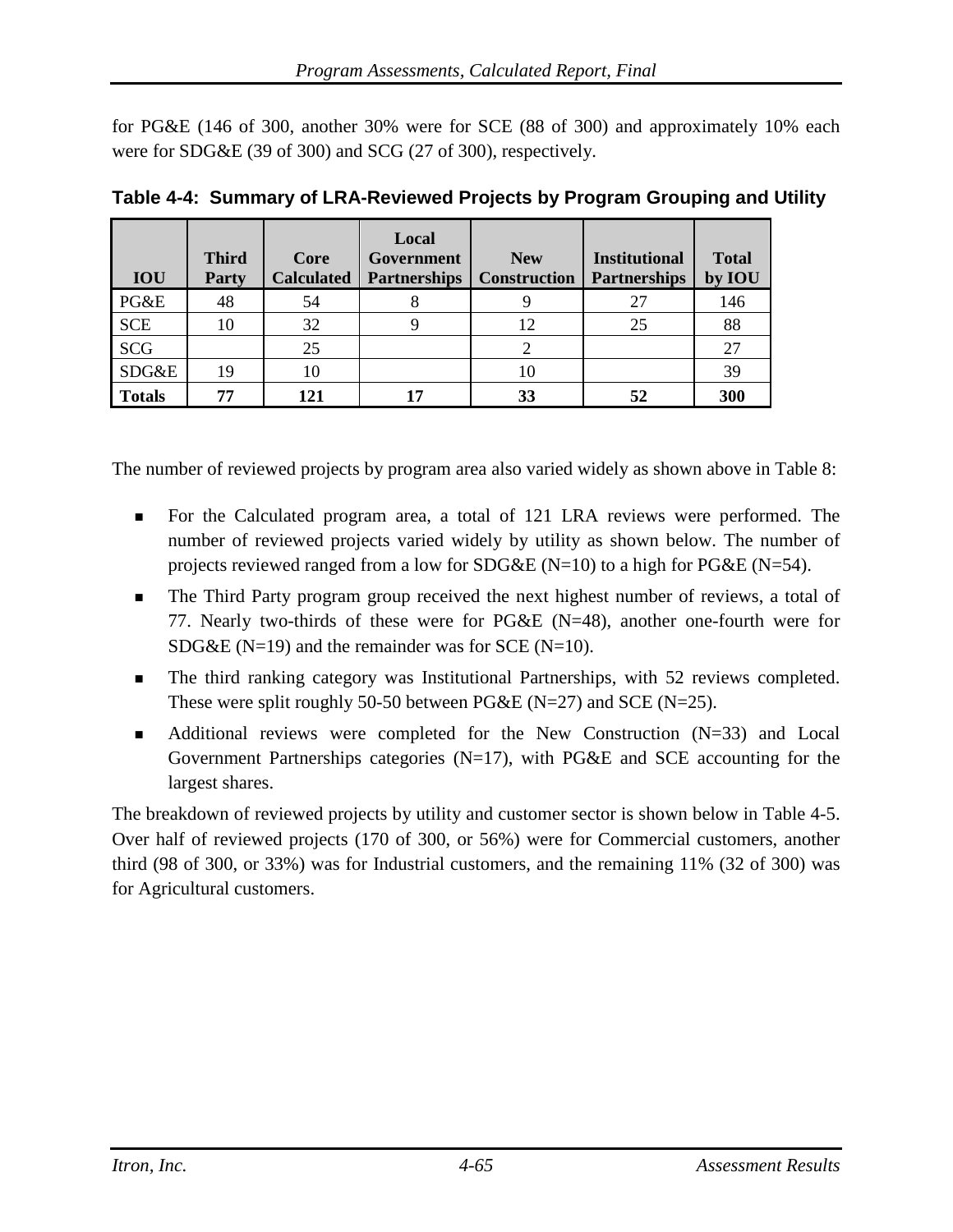| <b>Sector</b> | PG&E | <b>SCE</b> | <b>SCG</b> | <b>SDG&amp;E</b> | <b>Total</b> |
|---------------|------|------------|------------|------------------|--------------|
| Agricultural  | 22   |            |            |                  |              |
| Commercial    | 68   | 56         |            | 37               |              |
| Industrial    | 56   | 23         |            |                  |              |
| <b>Totals</b> | .46  | 88         | 27         | 39               | 300          |

<span id="page-128-0"></span>**Table 4-5: Summary of LRA-Reviewed Projects by Utility and Customer Sector**

## **LRA Data Reporting and Analysis**

Findings for each sampled LRA site are being summarized in a common data template. The template is organized to report on three key areas of interest, areas needing improvement as documented in the previous PY 2006-2008 evaluation. These areas were: the appropriateness of the selected baseline/assumptions; the appropriateness of the impact calculation methodology; and the degree of compliance with various program rules. Within each of these areas are several sub-dimensions of each area, representing specific issues that were raised in the previous evaluation findings.

In some cases an issue was impossible to assess with desk review or information available in the specific desk review. In these cases the project is excluded from a category of assessment. The number of projects for which an issue could be assessed is shown as the figure "Able to Assess" and is shown for each issue category. Note that where evaluators noted they were "able to assess" this does not mean the assessment is absolute or complete, but that they had enough information to make a desk review based assessment.

With custom projects, critical particulars are often only apparent with a deeper look. Combine this attribute with a large variance in project size, and there is potential for custom impact evaluation outcomes to diverge from what is implied by lower rigor results. Again the intention of lower rigor results is to flag what is apparent with a desk review. In general the lower rigor assessments may miss or partially identify issues that would be fully addressed with an M&V approach. Two examples help to illustrate how the lower rigor review is useful and why it needs to be considered with appropriate caveat. One lower rigor review found a project that used an insitu baseline, but was a new construction project. In this case, a clear problem with the baseline was caught by the desk review. In another case, a project appeared to have a reasonable baseline on paper and was give a 'good' rating based on the desk review. During a follow up interview with the site contact that was done as part of M&V, it became a clear case of industry standard practice. This latter project is a relatively large one, and will have notable consequences to the final evaluation outcome.

The results for each site are tabulated across issue areas and then summarized by categories of interest (specifically, program groupings and/or groupings by IOU) in order to support the WO12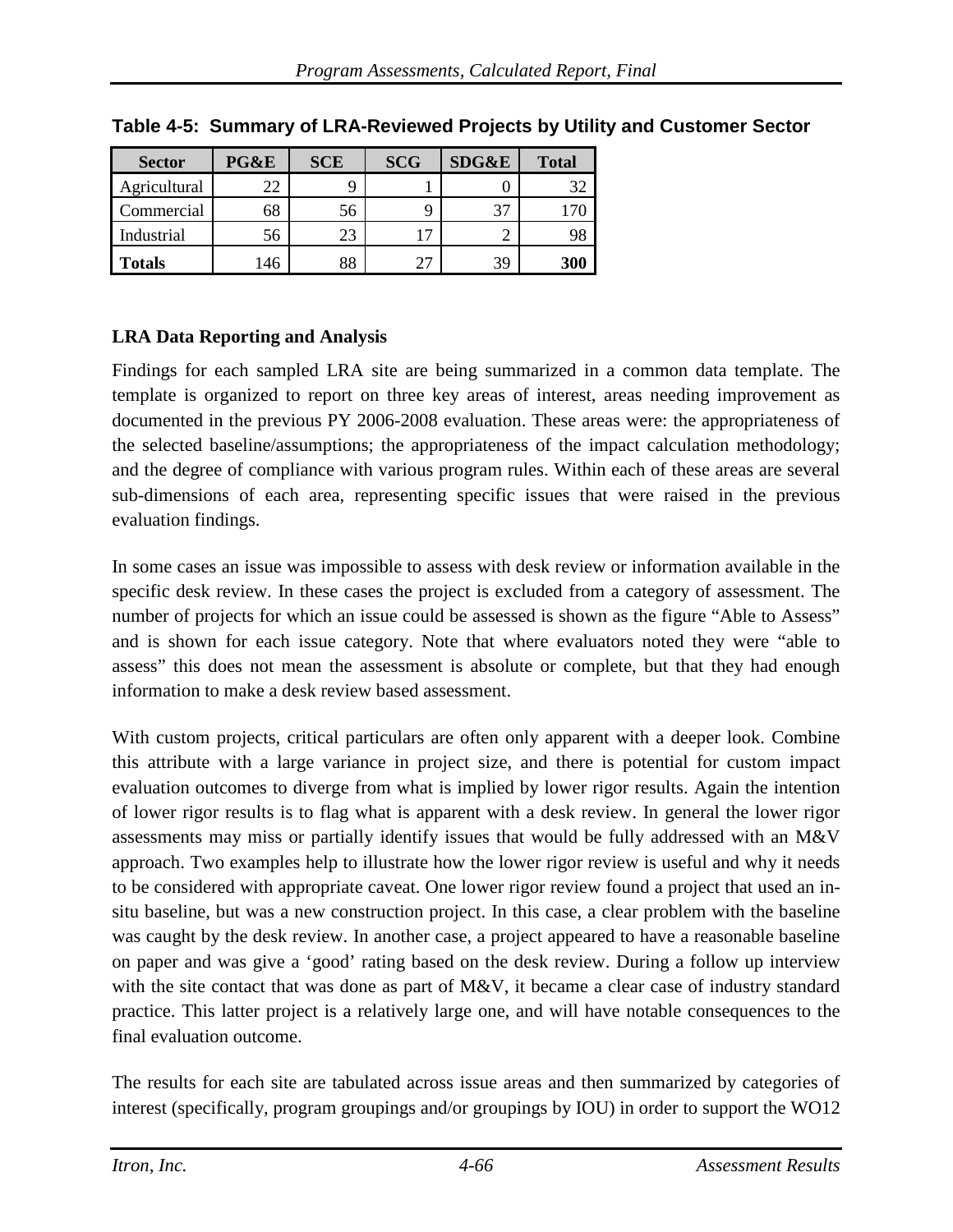final reporting of results. These categories were: core calculated, third-party, institutional partnerships, local government partnerships, new construction and core calculated by IOU.

### **Key LRA Findings**

The overall findings of the LRA assessment are described below. First are findings for all reviewed programs, subsequently are findings specific to the Core (Calculated) program area.

### **All Programs**

The following two tables summarize LRA findings across all programs evaluated for each issue identified in the PY 2006-2008 evaluation. [Table 4-6](#page-130-0) below provides a general snapshot of findings related to compliance with specific types of program rules/rule violations.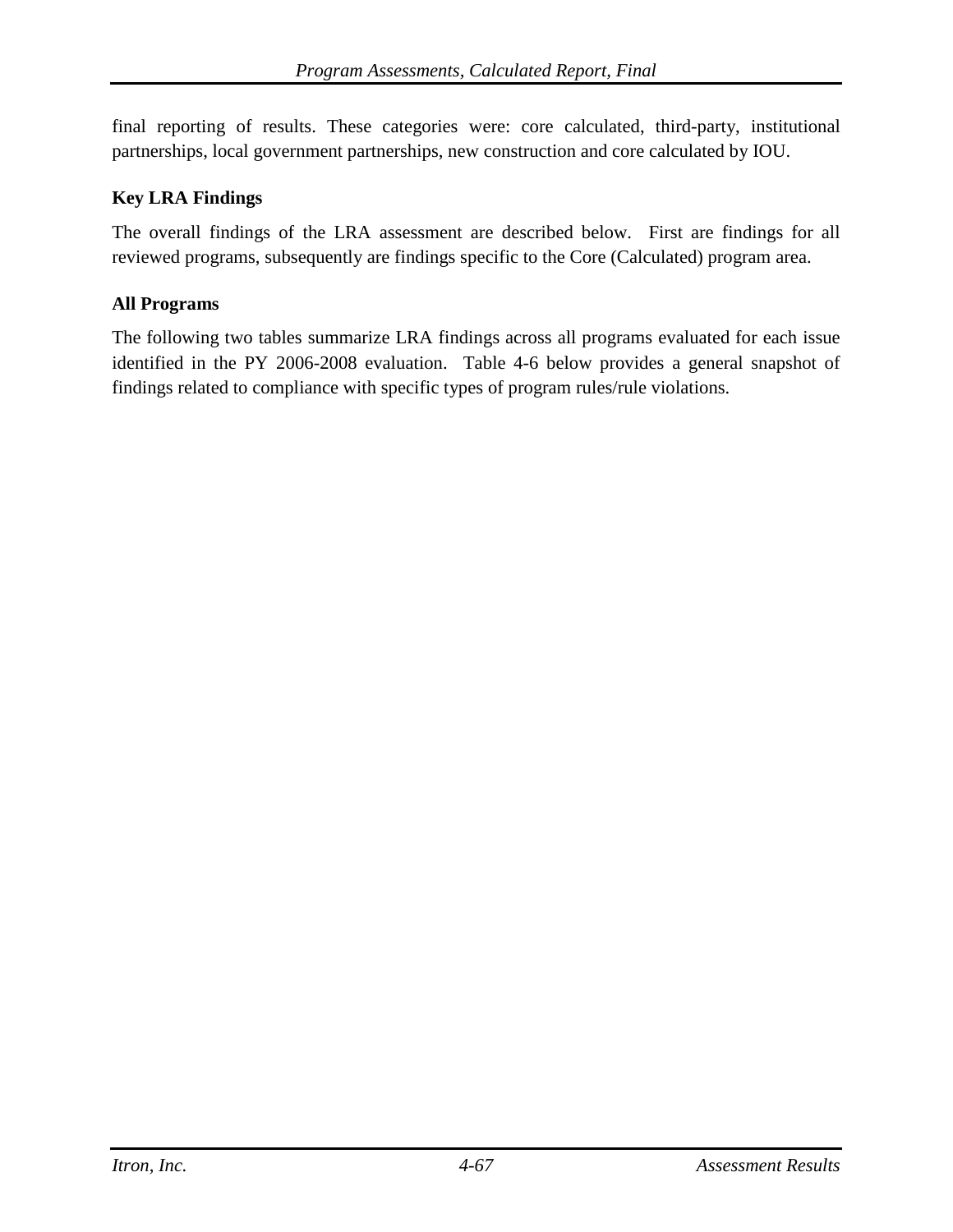| Total Sample size (pop)                                   | 300 |
|-----------------------------------------------------------|-----|
| Able to assess (Y)                                        | 281 |
| Customer Installation Meets All Program Rules (N)         | 254 |
| Customer Installation Does Not Meet All Program Rules (N) | 27  |
| Customer Installation Does Not Meet All Program Rules (%) | 10% |
| Reasons for not meeting all program rules:                |     |
| 1. Equipment remaining life differs from program rules    | 0%  |
| 2. Equipment repair disallowed                            | 42% |
| 3. O&M / operational practice changes disallowed          | 17% |
| 4. Measure not permanent                                  | 4%  |
| 5. Measure life less than five years for non-RCx measure  | 0%  |
| 6. Lower than required efficiency                         | 4%  |
| 7. Existing equipment not removed as required             | 17% |
| 8. Ineligible fuel switching                              | 8%  |
| 9. Specific measure listed as ineligible                  | 13% |
| 10. Other (describe briefly in Notes)                     | 33% |
| Reasons for not meeting all program rules (N)             |     |

## <span id="page-130-0"></span>**Table 4-6: Findings with Respect to Compliance with Program Rules – All Programs**

Some general observations are:

- Among the 281 projects that were able to be assessed, about 10% or 27 had apparent program rule violations.
- Among the 27 projects that did not meet program rules, many had more than one rule violation. The most common issue was that the project involved a **routine equipment repair** (11 projects); therefore, ineligible for program rebates. Other rule violations corresponding to identified categories were that the project comprised a **routine O&M practice** (4 projects), the **pre**-**existing equipment had not been removed** (4 projects), the specific measure was **ineligible for rebates** per program rules (11 projects), the project consisted of **ineligible fuel switching** (2 projects) and the **measure was not permanent** (1 project). There were also a number of other projects, 9 in all, for which a variety of reasons were found for not meeting program rules.

The LRA reviews also involved a deeper examination of specific issues identified in the PY2006-2008 Industrial evaluations. The findings of this more detailed inquiry are shown in [Table 4-7.](#page-131-0)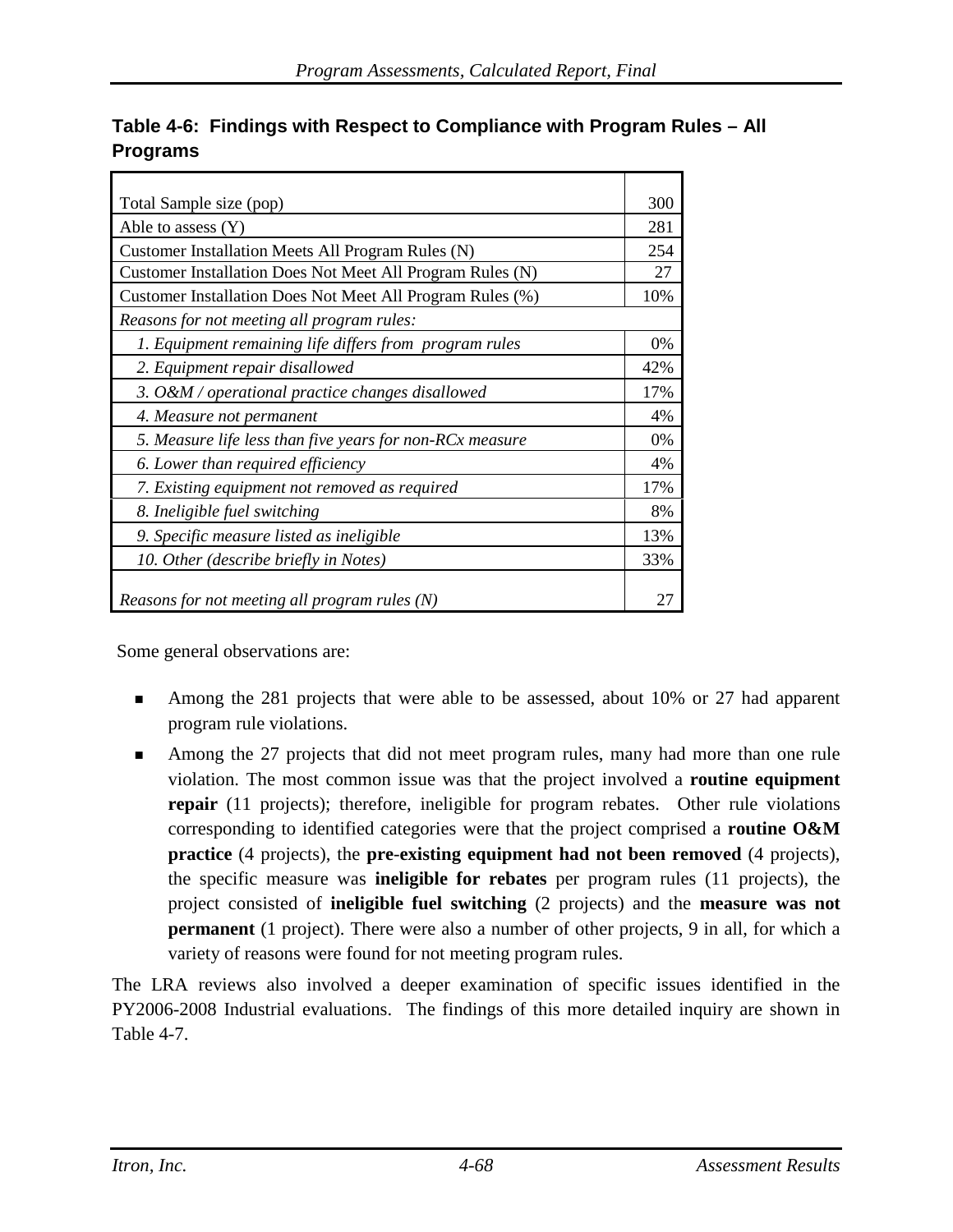<span id="page-131-0"></span>

|  |  |  |  |  |  | Table 4-7: Summary of LRA Findings for Key Issues of Interest - All Programs |
|--|--|--|--|--|--|------------------------------------------------------------------------------|
|--|--|--|--|--|--|------------------------------------------------------------------------------|

|                                                                       |                                    | <b>Assessment Results (Ns)</b> |                  |      |              | <b>Assessment Results</b><br>(%) |                |      |  |
|-----------------------------------------------------------------------|------------------------------------|--------------------------------|------------------|------|--------------|----------------------------------|----------------|------|--|
| <b>Key Issue Assessed</b>                                             | <b>Able</b><br>to<br><b>Assess</b> | Good                           | <b>Neutral</b>   | Poor | <b>Total</b> | Good                             | <b>Neutral</b> | Poor |  |
| <b>Appropriate Measure and Baseline Specification</b>                 |                                    |                                |                  |      |              |                                  |                |      |  |
| Ex-ante Conditions Vary from As-Found<br>Conditions                   | 14                                 |                                |                  |      |              |                                  |                |      |  |
| <b>IOU Application Documentation Complete</b><br>and Accurate         | 289                                | 130                            | 96               | 72   | 298          | 44%                              | 32%            | 24%  |  |
| <b>IOU Tracking Data Complete and Accurate</b>                        | 290                                | 109                            | 122              | 65   | 296          | 37%                              | 41%            | 22%  |  |
| Project utilized pre-installation M&V                                 | 254                                | 93                             | 56               | 86   | 235          | 40%                              | 24%            | 37%  |  |
| Appropriate Baseline                                                  | 271                                | 221                            | $\boldsymbol{0}$ | 52   | 273          | 81%                              | 0%             | 19%  |  |
| Early Replacement Claim: Valid RUL /<br>EUL Approach Used             | 152                                | 101                            | $\boldsymbol{0}$ | 55   | 156          | 65%                              | 0%             | 35%  |  |
| <b>Appropriate Calculation Method</b>                                 |                                    |                                |                  |      |              |                                  |                |      |  |
| Appropriate Impact Calculation Method                                 | 273                                | 136                            | 92               | 49   | 277          | 49%                              | 33%            | 18%  |  |
| All Relevant Inputs Considered                                        | 265                                | 222                            | $\boldsymbol{0}$ | 48   | 270          | 82%                              | 0%             | 18%  |  |
| Adequate Values for All Inputs                                        | 256                                | 96                             | 119              | 50   | 265          | 36%                              | 45%            | 19%  |  |
| Appropriate HVAC Interactive Effects<br><b>Calculation Method</b>     | 105                                | 3                              | $\boldsymbol{0}$ | 9    | 12           | 25%                              | 0%             | 75%  |  |
| Appropriate non-HVAC Interactive Effects<br><b>Calculation Method</b> | 64                                 | 40                             | 8                | 5    | 53           | 75%                              | 15%            | 9%   |  |
| Project utilized post-installation M&V                                | 290                                | 87                             | 97               | 112  | 296          | 29%                              | 33%            | 38%  |  |
| <b>Compliance with Program Rules</b>                                  |                                    |                                |                  |      |              |                                  |                |      |  |
| Measures are IOU Program Eligible                                     | 287                                | 283                            | $\boldsymbol{0}$ | 3    | 286          | 99%                              | 0%             | 1%   |  |
| Measures Exceed Code or Industry                                      |                                    |                                |                  |      |              |                                  |                |      |  |
| <b>Standard Practice</b>                                              | 257                                | 229                            | $\boldsymbol{0}$ | 22   | 251          | 91%                              | 0%             | 9%   |  |
| Multiple IOU Fuel Impacts Properly                                    |                                    |                                |                  |      |              |                                  |                |      |  |
| Accounted for (includes Fuel Switching<br>and Cogeneration)           | 14                                 | 8                              | $\mathbf{0}$     | 9    | 17           | 47%                              | 0%             | 53%  |  |
|                                                                       |                                    |                                |                  |      |              |                                  |                |      |  |
| If Applicable, Fuel Switching Supported<br>with Three Prong Test      | 8                                  | 3                              | $\overline{0}$   | 5    | 8            | 38%                              | 0%             | 63%  |  |
| Non-IOU Fuel and Ancillary Impacts of                                 |                                    |                                |                  |      |              |                                  |                |      |  |
| Project Properly Accounted for                                        |                                    |                                |                  |      |              |                                  |                |      |  |
| (Cogen/Waste Heat Recovery/ Refinery                                  | 63                                 | 19                             | $\overline{0}$   | 60   | 79           | 24%                              | 0%             | 76%  |  |
| Gas, etc.)<br><b>Customer Installation Meets All Program</b>          |                                    |                                |                  |      |              |                                  |                |      |  |
| Rules                                                                 | 285                                | 254                            | $\mathbf{0}$     | 27   | 281          | 90%                              | 0%             | 10%  |  |

The following observations can be made:

### **Appropriate Measure and Baseline Specification.**

**─** *Able to be Assessed.* The reviewed projects were able to be assessed against the majority of issues related to this area. The remaining issues were only relevant to a small subset of projects, and thus have a small number that were 'able to be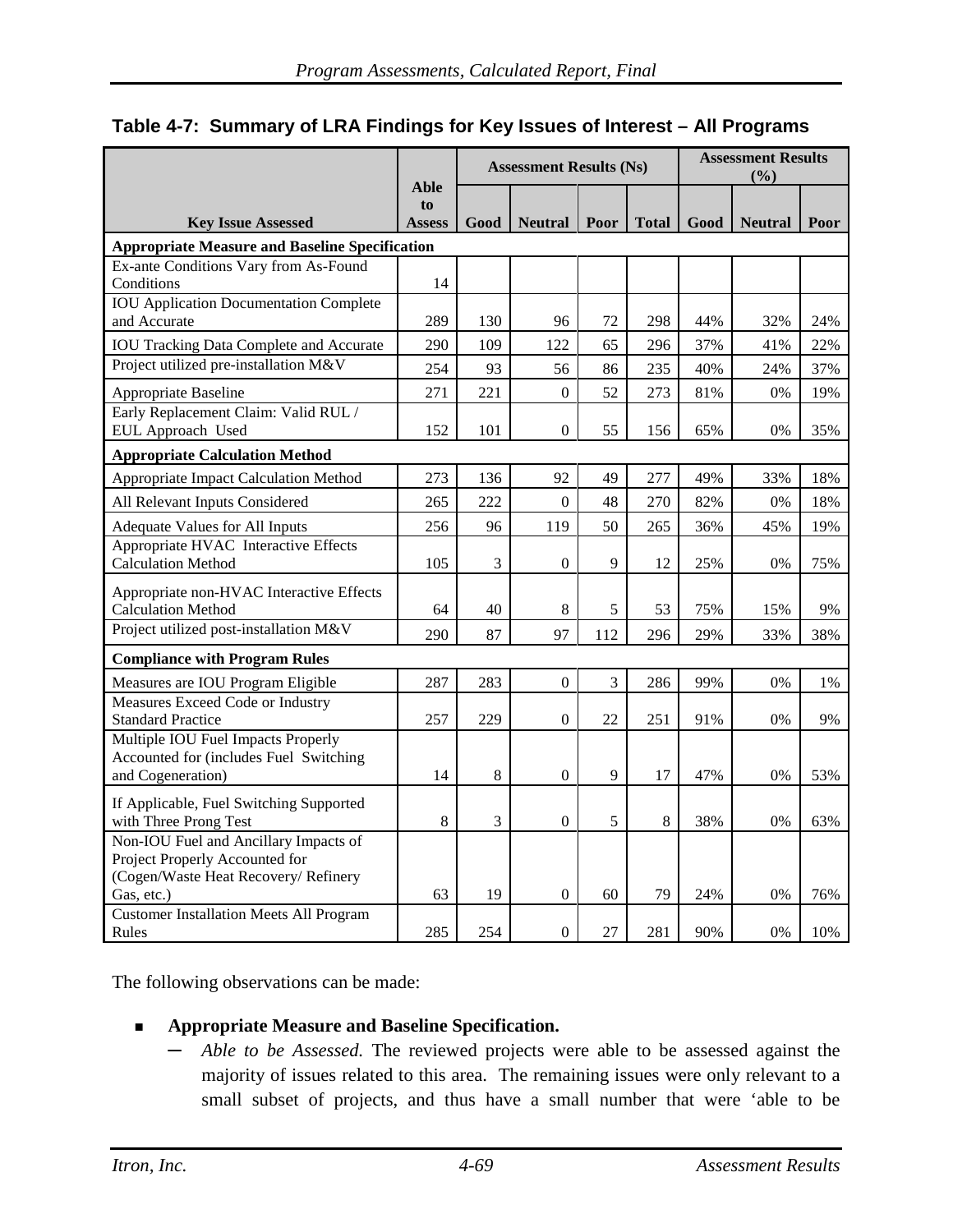assessed' on those issues. Again, 'able to assess' does not mean the assessment meets an M&V rigor level. It means the evaluator had enough information to make a lower rigor assessment. As discussed above, results need to be considered indicative.

- **Specific sub-issues.** Note that the quantities in the Total column differ slightly from the Able to Assess column. This is due to the fact that some of the projects were given a "Not Applicable" (N/A) with respect to this issue.
	- *Appropriate Baseline.* There were 273 projects for which there was a low rigor assessment of the baseline. Among these, 52 projects (or 19%) were found to have apparent problems in the baseline selection.
	- *Project Documentation and Tracking Data Quality/Completeness.* The assessment of project documentation and tracking data differs from most assessment issue categories in that the completeness of a desk review is not expected to differ from an M&V review. Evidence of project documentation is the same in both approaches. Nearly all projects (298 of 300) were 'able to be assessed' with regard to documentation and tracking data. Documentation was found to be either incomplete or inaccurate for 72 projects, or about one-fourth of all assessments. Less than half of projects received Good ratings (130 of 298, 44%), while the remaining one-third (96 of 298, 32% of projects) were rated Neutral with respect to this issue. **Program tracking data quality** was deemed Good for just over one-third of reviewed projects (109 of 296 projects, 37%), while for the remainder it was either Neutral (122 of 296 projects, 41%) or Poor (65 of 296 projects, 22%).
	- *Early Replacement Claim.* Lower rigor assessments were 'able to assess' this issue for 156 projects and found 55 (35%) to have inappropriate claims with respect to RUL and EUL assumptions.

## **Appropriate Calculation Method**

- **─** *Appropriate Impact Calculation Method.* Over three-fourths of reviewed projects were rated either Good (136 of 277, 49%) or Neutral (92 of 277, 33%) indicating most projects used a calculation method that was not determined incorrect based on the low rigor review. One-fifth, or 49 projects were found to have used a Poor calculation method.
- **─** *All Relevant Inputs Considered.* Similarly, Among the 270 projects assessed on this issue, 48 (18%) were determined to be missing relevant inputs..
- **─** *Adequate Values for All Inputs.* About one-third (96 of 265, 36%) of reviewed projects were determined to have sufficient input values. Another 45% (119 of 265) of projects received a Neutral rating on this issue, while the remaining 19% (50 of 265) were given a Poor rating. The large quantity of neutral ratings reflects in part the limitations of desk review.
- **─** *Appropriate Interactive Effects Calculation Method.* Methods used for HVAC and non-HVAC measures were reviewed separately. HVAC methods were viewed as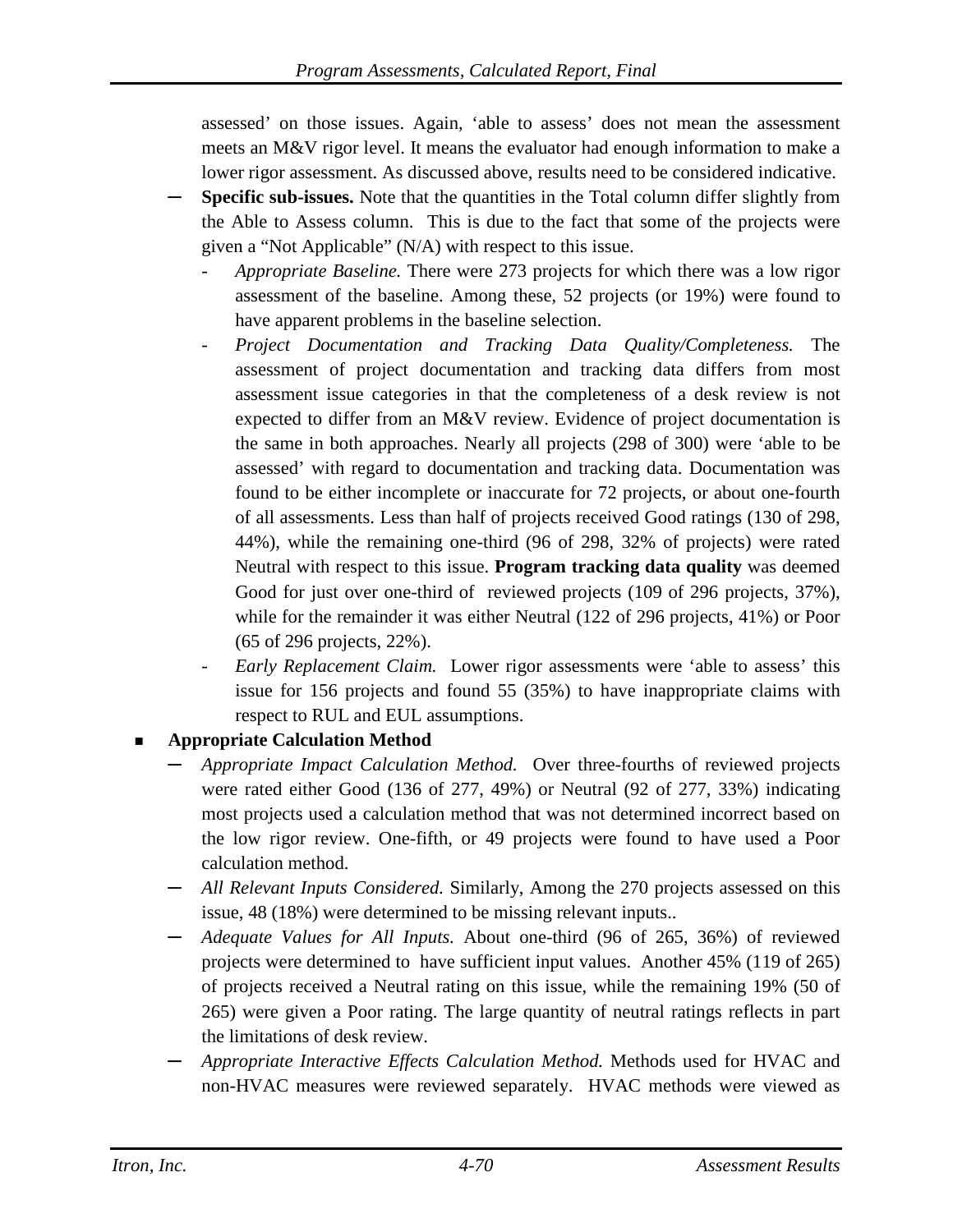problematic, with three-fourths of reviewed projects (9 of 12, 75%) rated 'poor'. The opposite was found for non-HVAC technologies, where three-fourths of reviewed projects (40 of 53, 75%) were found to have used a Good method, another 8 of 53 projects (15%) received a Neutral rating, and only 5 of 53 projects (9%) were considered to have used a Poor method.

**─** *Project Used Post-Installation M&V.* There is substantial room for improvement with respect to this issue as fewer than one-third of projects (87 of 296 projects, 29%) received a Good rating. The remainder were rated either Neutral (97 of 296 projects, 33%) or Poor (112 of 296 projects, 38%).

## **Compliance with Program Rules**

- **─** Overall, the lower rigor reviews showed a majority of projects complied with program rules. Issues that continue to pose particular challenges are with respect to projects involving fuel switching or multiple fuel/energy source impacts.
- **─** *Measures are IOU Program Eligible and Exceed Code/Industry Standard Practice.* Nearly all projects (99%) reviewed include measures not specifically excluded from program eligibility. A majority of projects (91% or 229 of 251) had measures that appeared to exceed code and/or industry standard practice in the particular applications of the project. With respect to industry standard practice, note that in many cases more in-depth research is needed to identify the project context in enough detail to determine standard practice. Projects with a 'poor' rating in the above areas were clear enough that a desk review revealed eligibility and/or standard practice violations.
- **─** *Fuel Switching or Multiple Fuel/Energy Source Impacts.* This area involves only a small number of reviewed projects but demonstrates a need for improvement. Only about half of the reviewed projects involving multiple fuel impacts had them properly accounted for (8 of 17, 47% rated Good), while the remainder did not (9 of 17, 53% rated Poor). Similarly, of the 8 reviewed projects that triggered the 3 prongtest, only 38% (3 of 8 projects) were found to have addressed this properly (as indicated by ratings of Good), while the remaining 63% (5 of 8) did not address it correctly, receiving Poor ratings. The final issue reviewed was the proper accounting of non-IOU fuel and ancillary impacts, for which reviewed projects also performed poorly. Only 19 of the 79 reviewed projects (24%) were rated Good with respect to this issue, while the remaining 60 of the 79 reviewed projects (76%) received Poor ratings.
- **─** *Customer Installation Meets Program Rules.* This category goes beyond assessment of the measure eligibility to include any apparent violation related to the particular installation of the project. Of course it is constrained to those violations that can be gleaned from a desk review. Examples include ineligible fuel switching, a routine equipment repair, or an impermanent installation. Ten percent of projects, or 27 of 281 reviews revealed at least one program rule violation.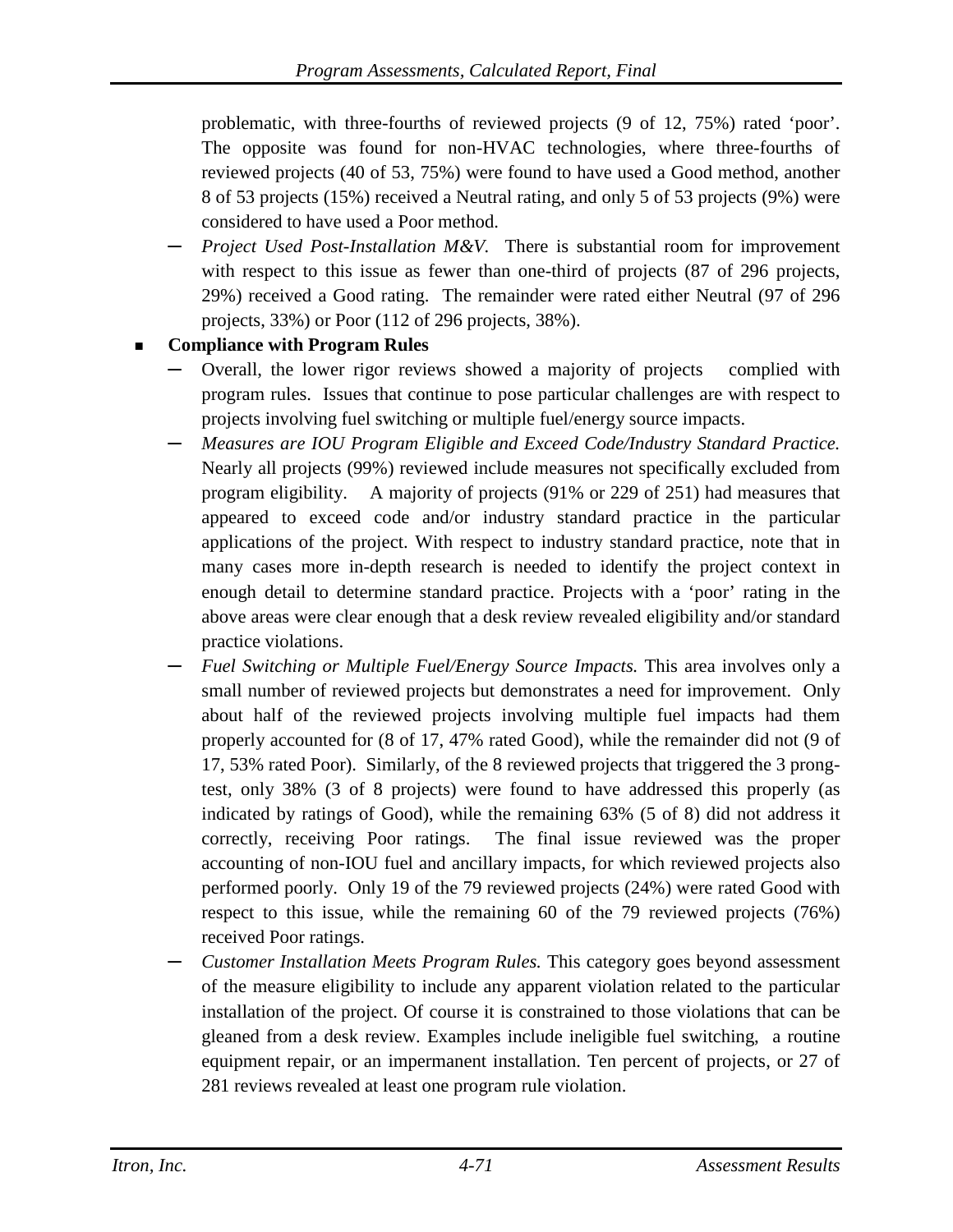## **Core (Calculated) Programs**

For the Core (Calculated) program area, which is the subject of this report, additional analysis results are presented. [Table 4-8](#page-134-0) below provides a general snapshot of findings related to compliance with specific types of program rules/rule violations.

| Total Sample size (pop)                                   | 121 |
|-----------------------------------------------------------|-----|
| Able to assess $(Y)$                                      | 119 |
| Customer Installation Meets All Program Rules (N)         | 107 |
| Customer Installation Does Not Meet All Program Rules (N) | 12  |
| Customer Installation Does Not Meet All Program Rules (%) | 10% |
| Reasons for not meeting all program rules:                |     |
| 1. Equipment remaining life differs from program rules    | 0%  |
| 2. Equipment repair disallowed                            | 82% |
| 3. O&M / operational practice changes disallowed          | 18% |
| 4. Measure not permanent                                  | 0%  |
| 5. Measure life less than five years for non-RCx measure  | 0%  |
| 6. Lower than required efficiency                         | 0%  |
| 7. Existing equipment not removed as required             | 18% |
| 8. Ineligible fuel switching                              | 9%  |
| 9. Specific measure listed as ineligible                  | 17% |
| 10. Other (describe briefly in Notes)                     | 29% |
| Reasons for not meeting all program rules (N)             | 12  |

<span id="page-134-0"></span>

| Table 4-8: Findings with Respect to Compliance With Program Rules – Core |
|--------------------------------------------------------------------------|
| (Calculated) Programs                                                    |

Some general observations are:

- Ten percent, or 12 of the 119 projects assessed included apparent program rule violations.
- Among those projects with program rule violations, the most prevalent issue was projects that involved a **routine equipment repair** (10 projects, 82%) and was therefore ineligible for program rebates. Other rule violations corresponding to identified categories were that the project comprised a **routine O&M practice** (2 projects, 18%), the **pre**-**existing equipment had not been removed** (2 projects, 18%), the specific measure was **ineligible for rebates** per program rules (2 projects, 17%), and the project consisted of **ineligible fuel switching** (1 project, 9%). There were a few projects, 3 in all (29%) for which a variety of reasons were found for not meeting program rules.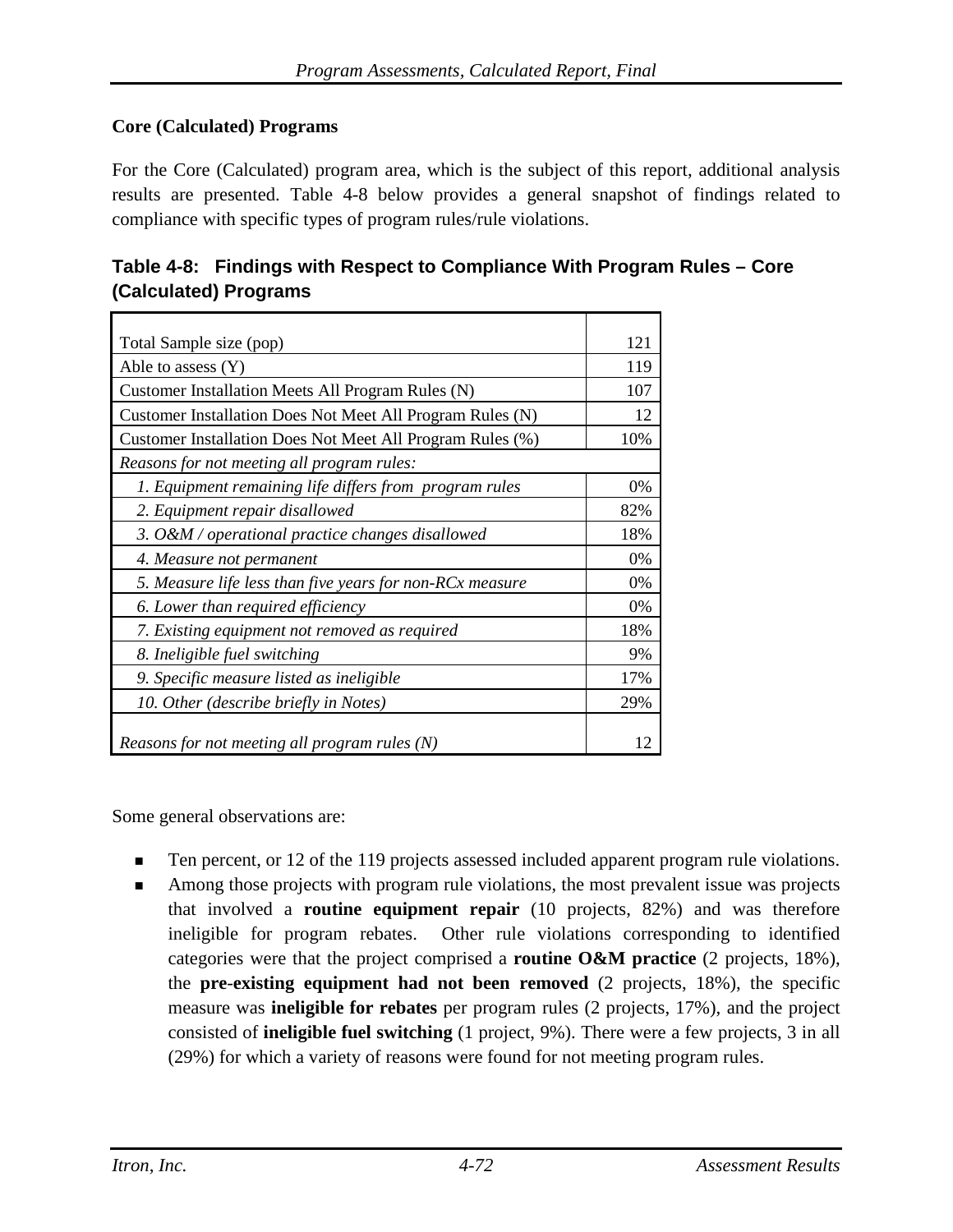The LRA reviews for the Core Calculated group also involved a deeper examination of specific issues identified in the PY2006-2008 Industrial evaluations, as shown in [Table 4-9](#page-135-0) below.

<span id="page-135-0"></span>

|                 | Table 4-9: Summary of LRA Findings for Key Issues of Interest – Calculated |
|-----------------|----------------------------------------------------------------------------|
| <b>Programs</b> |                                                                            |

|                                                                                                                               |                             |                | <b>Assessment Results (Ns)</b> |                  |              | <b>Assessment Results</b><br>(%) |                |      |  |
|-------------------------------------------------------------------------------------------------------------------------------|-----------------------------|----------------|--------------------------------|------------------|--------------|----------------------------------|----------------|------|--|
| <b>Key Issue Assessed</b>                                                                                                     | Able<br>to<br><b>Assess</b> | Good           | <b>Neutral</b>                 | Poor             | <b>Total</b> | Good                             | <b>Neutral</b> | Poor |  |
| <b>Appropriate Measure and Baseline Specification</b>                                                                         |                             |                |                                |                  |              |                                  |                |      |  |
| Ex-ante Conditions Vary from As-Found<br>Conditions                                                                           | 12                          |                |                                |                  |              |                                  |                |      |  |
| <b>IOU</b> Application Documentation Complete<br>and Accurate                                                                 | 119                         | 60             | 44                             | 17               | 121          | 50%                              | 36%            | 14%  |  |
| <b>IOU Tracking Data Complete and Accurate</b>                                                                                | 119                         | 24             | 66                             | 30               | 120          | 20%                              | 55%            | 25%  |  |
| Project utilized pre-installation M&V                                                                                         | 113                         | 51             | 23                             | 31               | 105          | 49%                              | 22%            | 30%  |  |
| Appropriate Baseline                                                                                                          | 112                         | 91             | $\boldsymbol{0}$               | 23               | 114          | 80%                              | 0%             | 20%  |  |
| Early Replacement Claim: Valid RUL /<br>EUL Approach Used                                                                     | 51                          | 32             | $\Omega$                       | 22               | 54           | 59%                              | 0%             | 41%  |  |
| <b>Appropriate Calculation Method</b>                                                                                         |                             |                |                                |                  |              |                                  |                |      |  |
| Appropriate Impact Calculation Method                                                                                         | 115                         | 60             | 36                             | 19               | 115          | 52%                              | 31%            | 17%  |  |
| All Relevant Inputs Considered                                                                                                | 113                         | 98             | $\overline{0}$                 | 18               | 116          | 84%                              | 0%             | 16%  |  |
| Adequate Values for All Inputs                                                                                                | 113                         | 35             | 63                             | 19               | 117          | 30%                              | 54%            | 16%  |  |
| Appropriate HVAC Interactive Effects<br><b>Calculation Method</b>                                                             | 27                          | 1              | $\overline{0}$                 | 5                | 6            | 17%                              | 0%             | 83%  |  |
| Appropriate non-HVAC Interactive Effects<br><b>Calculation Method</b>                                                         | 20                          | 10             | $\overline{4}$                 | 3                | 17           | 59%                              | 24%            | 18%  |  |
| Project utilized post-installation M&V                                                                                        | 118                         | 43             | 30                             | 47               | 120          | 36%                              | 25%            | 39%  |  |
| <b>Compliance with Program Rules</b>                                                                                          |                             |                |                                |                  |              |                                  |                |      |  |
| Measures are IOU Program Eligible                                                                                             | 120                         | 119            | $\boldsymbol{0}$               | $\boldsymbol{0}$ | 119          | 100%                             | 0%             | 0%   |  |
| Measures Exceed Code or Industry                                                                                              |                             |                |                                |                  |              |                                  |                |      |  |
| <b>Standard Practice</b>                                                                                                      | 103                         | 91             | $\boldsymbol{0}$               | 8                | 99           | 92%                              | 0%             | 8%   |  |
| Multiple IOU Fuel Impacts Properly<br>Accounted for (includes Fuel Switching<br>and Cogeneration)                             | 6                           | 4              | $\boldsymbol{0}$               | $\overline{4}$   | $\,8\,$      | 50%                              | 0%             | 50%  |  |
| If Applicable, Fuel Switching Supported<br>with Three Prong Test                                                              | 3                           | $\overline{2}$ | $\boldsymbol{0}$               | $\mathbf{1}$     | 3            | 67%                              | 0%             | 33%  |  |
| Non-IOU Fuel and Ancillary Impacts of<br>Project Properly Accounted for<br>(Cogen/Waste Heat Recovery/ Refinery<br>Gas, etc.) | 34                          | 6              | $\overline{0}$                 | 37               | 43           | 14%                              | 0%             | 86%  |  |
| <b>Customer Installation Meets All Program</b><br>Rules                                                                       | 119                         | 107            | $\boldsymbol{0}$               | 12               | 119          | 90%                              | 0%             | 10%  |  |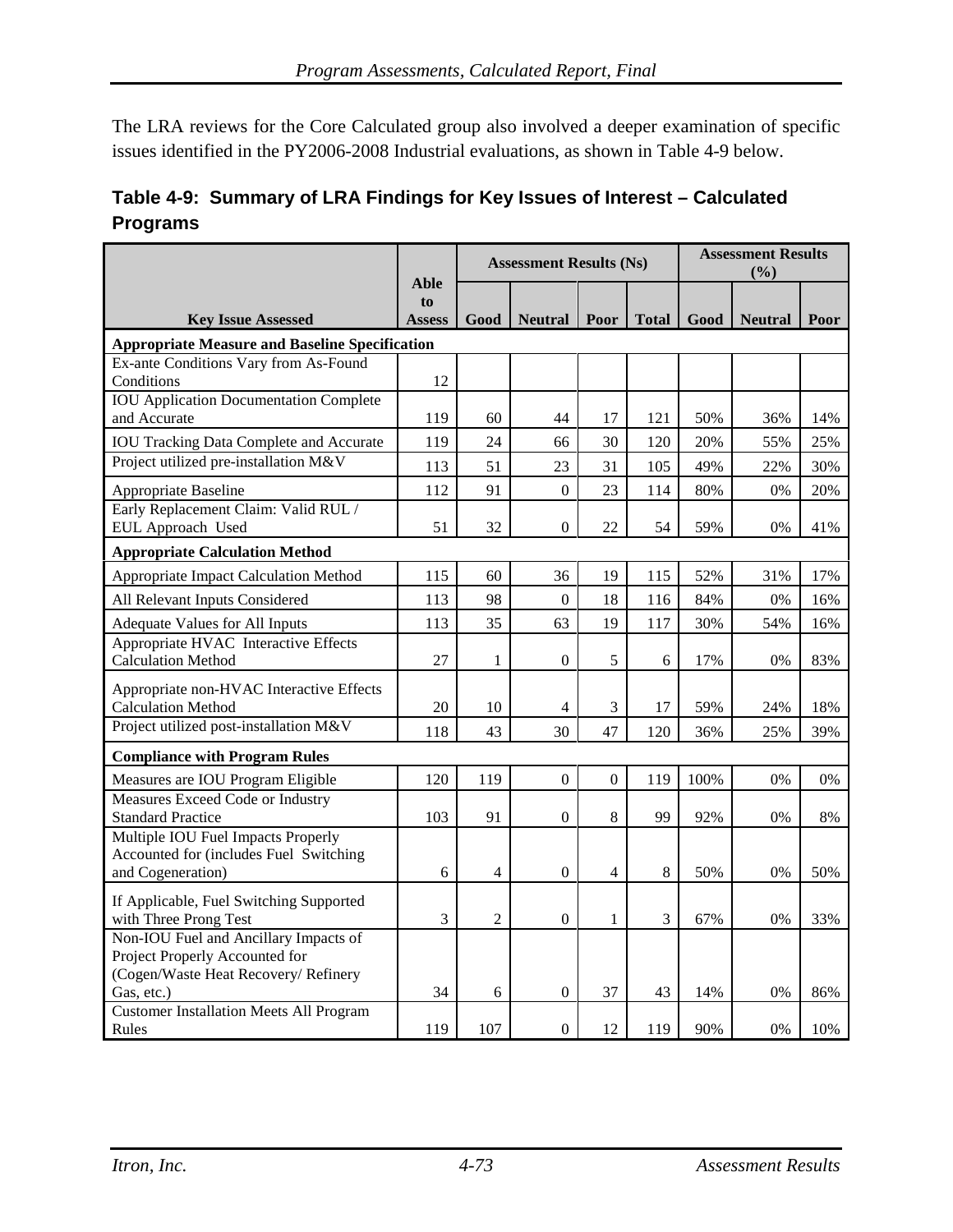The following observations can be made:

- **Appropriate Measure and Baseline Specification.**
	- **─** *Appropriate Baseline.* Findings are similar to All Programs' results.
	- **─** *Project Documentation and Tracking Data Quality/Completeness.* The ratings for the Core Calculated program area are stronger than those across All programs for project documentation, but fall short in terms of tracking data quality. Recall that 25% of All 298 projects assessed were determined to have incomplete or inaccurate project documentation; this rate was 14% among the assessed core calculated projects. Project documentation was found to be complete and accurate ("good") for one-half of Core Calculated projects, (60 of 121) versus 44% of All assessed projects. **Program tracking data quality** is in need of significant improvement and had weaker results for Core programs than all programs. Tracking data was deemed "Good" for only 20% of Core projects and 37% of all projects.
	- **─** *Early Replacement Claim.* The majority of reviewed early replacement projects (32 of 54, 59%) were found to have made a valid claim with respect to the RUL and EUL assumptions, while the remainder (22 of 54, 41%) did not.

### **Appropriate Calculation Method**

- Results in this category for the Core Calculated Programs are generally very similar to the 'all programs' results.
- **─** *Appropriate Impact Calculation Method.* Most projects were not determined to have used an inappropriate calculation method. Nineteen projects of 115 reviewed (17%) were found to have used a poor calculation method.
- **─** *All Relevant Inputs Considered.* Among the 116 projects assessed on this issue, 18 (16%) were determined to be missing relevant inputs Similarly, an overwhelming majority of projects were predominantly found to have used all of the pertinent input parameters, as 84% (98 of 116, projects) were rated Good, while the remainder (18 of 116 projects, 16%) were rated Poor.
- **─** *Adequate Values for All Inputs.* This issue was more problematic as only about onethird (35 of 117, 30%) of reviewed projects were found to have sufficient input values. Another 54% (63 of 117) of projects received a Neutral rating on this issue, while the remaining 16% (19 of 117) were given a Poor rating.
- **─** *Appropriate Interactive Effects Calculation Method.* Methods used for HVAC and non-HVAC measures were reviewed separately. HVAC methods were viewed as problematic, with nearly all reviewed projects (5 of 6, 83%) rated Poor while only 1 of 6 reviewed projects, (17%) was rated Good. Findings were improved for non-HVAC technologies, where over half of reviewed projects (10 of 17, 59%) were found to have used a Good method, another 4 of 17 projects (24%) received a Neutral rating, and only 3 of 17 projects (18%) were considered to have used a Poor method.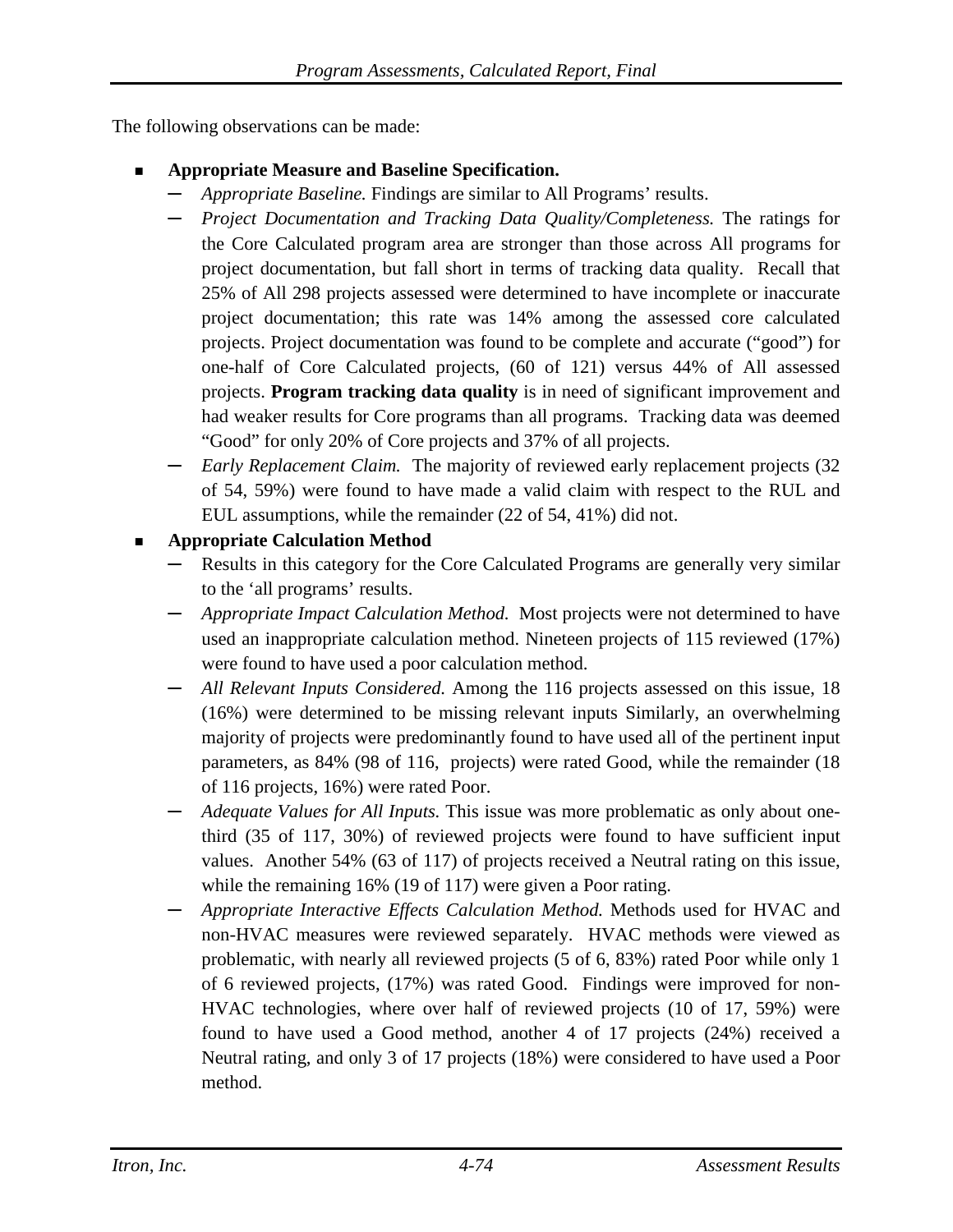**─** *Project Used Post-Installation M&V.* The evaluation revealed that Post-Installation M&V practices need improvement. Only about one-third of projects (43 of 120 projects, 36%) received a Good rating. The remainder were rated either Neutral (30 of 120 projects, 25%) or Poor (47 of 120 projects, 39%).

## **Compliance with Program Rules**

- Results for the Core Calculated programs are very similar to the 'all programs' results.
- **─** *Measures are IOU Program Eligible and Exceed Code/Industry Standard Practice.* All reviewed Core Calculated projects (119 of 119) received a rating of Good, indicating there was no evidence the measures were not eligible for the program. A majority of projects had measures that appeared to exceed code and/or industry standard practice (91 of 99 or 92%) had measures that appeared to exceed code and/or industry standard practice in the particular applications of the project.
- **─** *Fuel Switching or Multiple Fuel/Energy Source Impacts.* This area involves only a small number of reviewed projects but demonstrates a need for improvement. Similar to the 'all programs' results, only about half of the reviewed projects involving multiple fuel impacts had them properly accounted for (4 of 8, 50% rated Good). Core programs did a little better than 'all programs' in use of the 3 prong test, though the samples are small. Two of 3 projects addressed this correctly versus 3 of 8 among 'all programs'. The final issue reviewed was the proper accounting of non-IOU fuel and ancillary impacts. Reviewed projects performed poorly in this area. Only 6 of the 43 reviewed projects (14%) were rated Good with respect to this issue, while the remaining 37 of the 43 reviewed projects (86%) received Poor ratings.
- **─** *Customer Installation Meets Program Rules.* In a nearly exact mimic of the 'all programs' results, 10% (12 of 119) project reviews revealed at least one program rule violation. This category includes any apparent violation related to the particular installation of the project. Of course it is constrained to those violations that can be gleaned from a desk review. Examples include ineligible fuel switching, a routine equipment repair, or an impermanent installation.

### **Comparisons Across Individual Programs**

Additional analysis was done for the Calculated, Third Party, and Institutional Partnerships areas to examine how well individual programs performed versus the category as a whole. To simplify the presentation of results, the tables below provide a comparison of program or category performance using the percentage of projects that received a rating of Good on each issue. In addition, there is no reporting for issues that involved very small numbers of reviews, such as those pertaining to Interactive Effects, Multiple fuel impacts and use of the 3-prong test.

**Calculated program area.** This analysis involved comparison of program performance for 4 IOU Calculated programs with those for the Calculated program area as a whole, as shown in [Table 4-10](#page-139-0) below.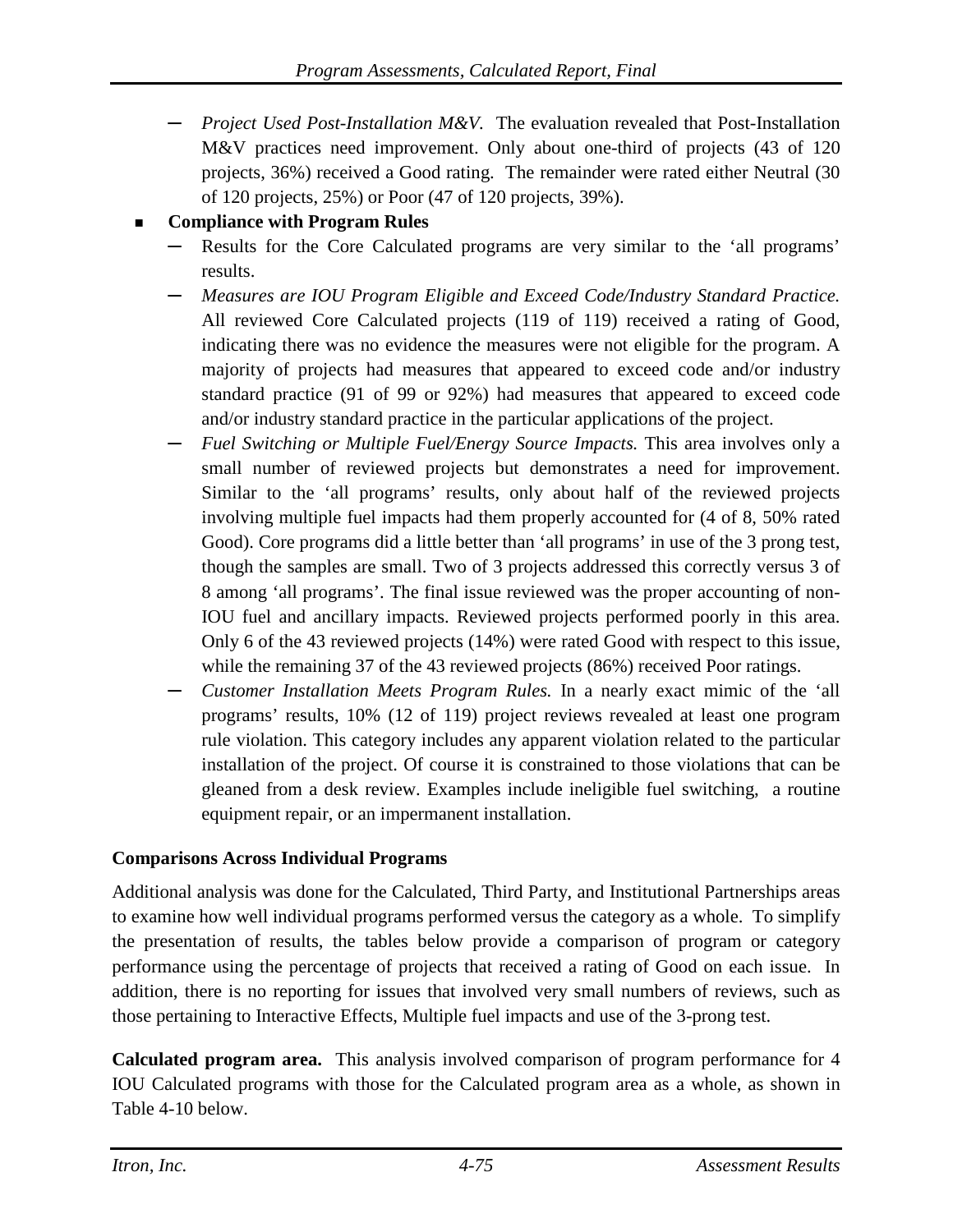Some observations are:

- **Appropriate Measure and Baseline Specification**
	- There is wide variation across programs with respect to the **completeness and accuracy of the documentation** accompanying the application. SCE's Calculated Industrial program performance was much stronger than the others in this area.
	- **─** All programs performed poorly in the area of **completed and accurate tracking data.** SDG&E's BID program had only about one-third of its projects with Good ratings, yet it had the best performance among the programs examined.
	- Use of **pre-application M&V** is not very common. It was found in about half the projects for PG&E and SCE programs, but only about one-third of projects for SDG&E and SCG.
	- **─** With the exception of PG&E, between 25 and 30% of projects reviewed were determined to have used an incorrect baseline. None of PG&E's projects were determined to have used an incorrect baseline.
	- **─** With regard to early replacement projects, involving **correct use of RUL/EUL**, program performance was less strong. Across all programs and projects reviewed, only 59% received ratings of Good. Again, PG&E appears stronger, but sample sizes are too small to draw any solid conclusions.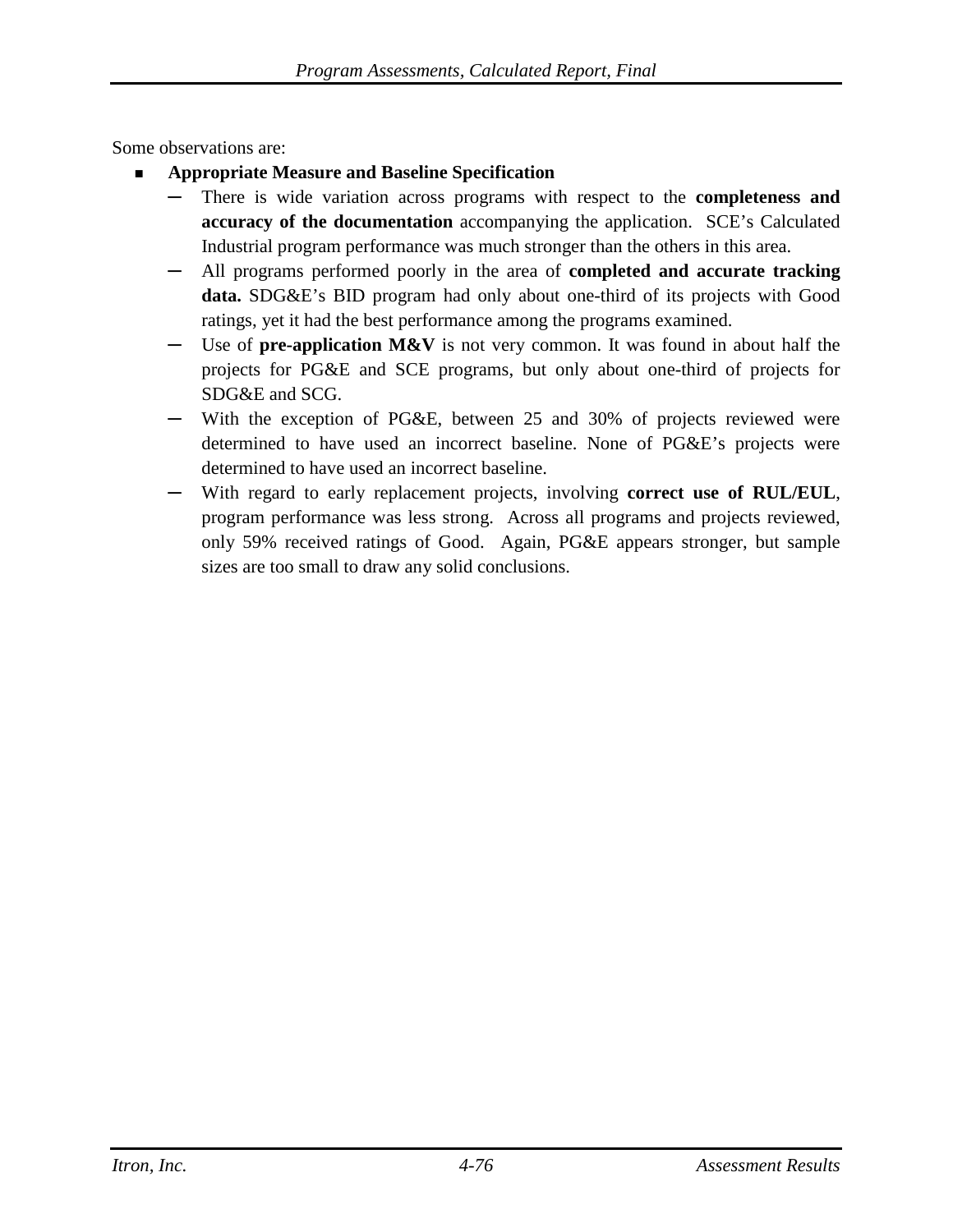|                                                                                                                               | <b>Programs Or Categories Reviewed</b> |                          |                              |                          |                          |  |  |
|-------------------------------------------------------------------------------------------------------------------------------|----------------------------------------|--------------------------|------------------------------|--------------------------|--------------------------|--|--|
|                                                                                                                               | <b>Statewide</b>                       | <b>PGE21021</b>          | <b>SDGE3117</b>              | <b>SCG3611</b>           | <b>SCE-SW-</b><br>003B   |  |  |
|                                                                                                                               | $Core-$<br>Calculated                  | Calculated<br>Industrial | Non-<br>Residential<br>(BID) | Calculated<br>Industrial | Calculated<br>Industrial |  |  |
|                                                                                                                               | $N = 121$                              | $N = 22$                 | $N = 19$                     | $N = 17$                 | $N = 15$                 |  |  |
| Key Issue Assessed                                                                                                            | % Good                                 | % Good                   | % Good                       | % Good                   | % Good                   |  |  |
| <b>Appropriate Measure and Baseline</b><br>Specification                                                                      |                                        |                          |                              |                          |                          |  |  |
| Ex-ante Conditions Vary from As-Found<br>Conditions                                                                           | not<br>available                       | not<br>available         | not<br>available             | not<br>available         | not<br>available         |  |  |
| <b>IOU</b> Application Documentation<br>Complete and Accurate                                                                 | 50%                                    | 41%                      | 26%                          | 47%                      | 67%                      |  |  |
| <b>IOU Tracking Data Complete and</b><br>Accurate                                                                             | 20%                                    | 0%                       | 37%                          | 0%                       | 13%                      |  |  |
| Project utilized pre-installation M&V                                                                                         | 49%                                    | 53%                      | 35%                          | 31%                      | 57%                      |  |  |
| Appropriate Baseline                                                                                                          | 80%                                    | 100%                     | 76%                          | 71%                      | 71%                      |  |  |
| Early Replacement Claim: Valid RUL /                                                                                          | $N = 54$                               | $N = 4$                  | $N = 13$                     | $N = 6$                  | $N = 4$                  |  |  |
| EUL Approach Used                                                                                                             | 59%                                    | 75%                      | 62%                          | 67%                      | 50%                      |  |  |
| <b>Appropriate Calculation Method</b>                                                                                         |                                        |                          |                              |                          |                          |  |  |
| Appropriate Impact Calculation Method                                                                                         | 52%                                    | 67%                      | 29%                          | 24%                      | 53%                      |  |  |
| All Relevant Inputs Considered                                                                                                | 84%                                    | 85%                      | 75%                          | 88%                      | 80%                      |  |  |
| <b>Adequate Values for All Inputs</b>                                                                                         | 30%                                    | 33%                      | 57%                          | 24%                      | 33%                      |  |  |
| Project utilized post-installation M&V                                                                                        | 36%                                    | 48%                      | 26%                          | 18%                      | 40%                      |  |  |
| <b>Compliance with Program Rules</b>                                                                                          |                                        |                          |                              |                          |                          |  |  |
| Measures are IOU Program Eligible                                                                                             | 100%                                   | 100%                     | 100%                         | 100%                     | 100%                     |  |  |
| Measures Exceed Code or Industry<br><b>Standard Practice</b>                                                                  | 92%                                    | 100%                     | 93%                          | 80%                      | 100%                     |  |  |
| Non-IOU Fuel and Ancillary Impacts of<br>Project Properly Accounted for<br>(Cogen/Waste Heat Recovery/ Refinery<br>Gas, etc.) | 14%                                    | 40%                      | 0%                           | 17%                      | 0%                       |  |  |
| <b>Customer Installation Meets All Program</b>                                                                                |                                        |                          |                              |                          |                          |  |  |
| Rules                                                                                                                         | 90%                                    | 95%                      | 94%                          | 88%                      | 87%                      |  |  |

## <span id="page-139-0"></span>**Table 4-10: Summary of LRA Findings for Key Issues of Interest – IOU Calculated Programs**

### **Appropriate Calculation Method**

- **─** Use of an **appropriate impact calculation method** was a problem area, particularly for the SDG&E and SCG programs, which had much lower ratings in this area. PG&E's Calculated Industrial program had the best performance.
- **─** In general, all programs performed similarly in their use of **all relevant inputs** in the impact calculation.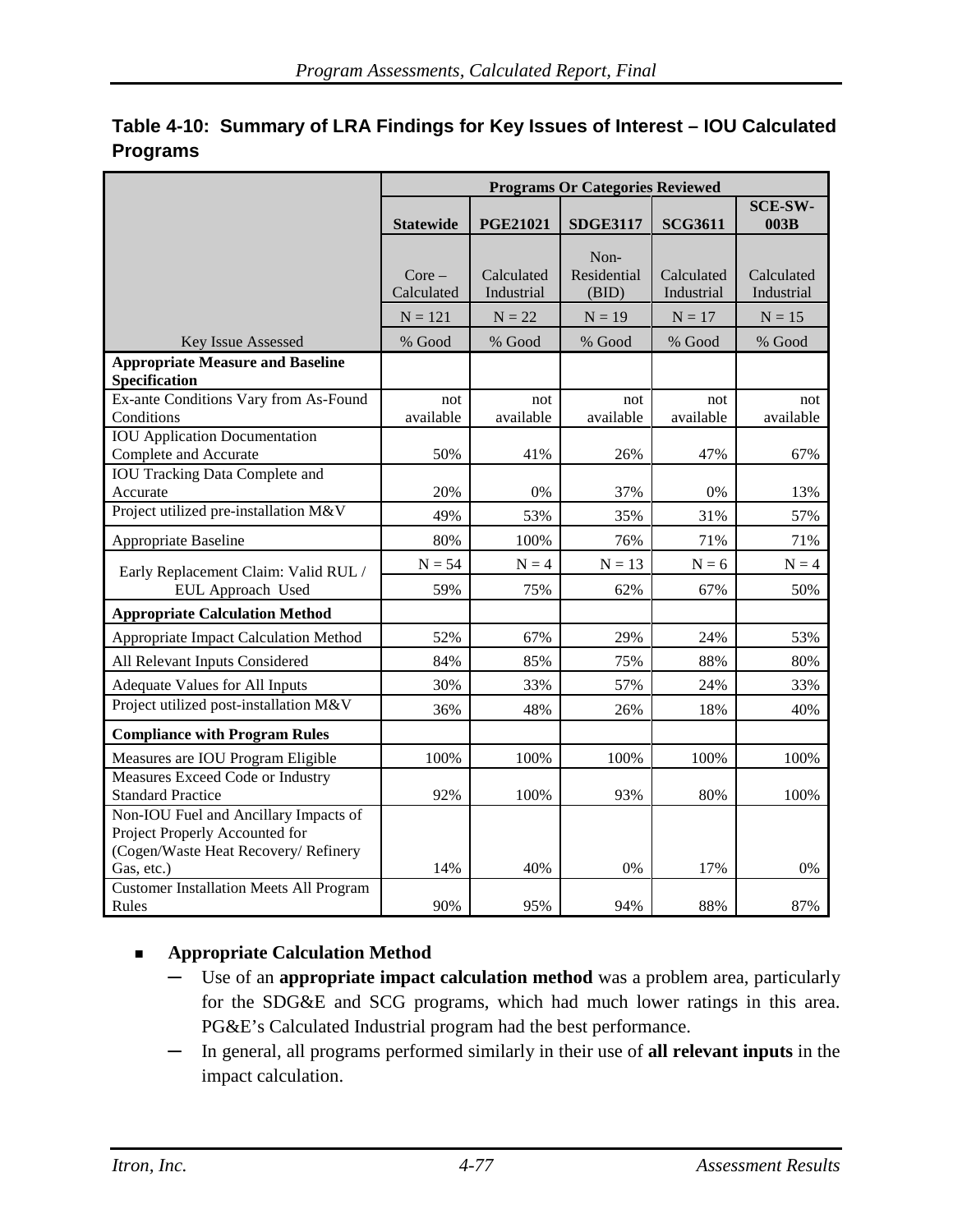- **─** In terms of having **adequate values for all inputs**, program performance was generally poor. SDG&E's Bid program performed strongest in this area, with just 57% of its reviewed projects meeting this requirement.
- **─** Use of **pre-installation M&V** varied widely across programs, and was least used by the SDG&E and SCG programs.

## **Compliance with Program Rules**

- **─** All Calculated programs performed strongly with respect to having projects with measures that were **IOU program eligible.** All projects reviewed for all programs were found to meet program eligibility rules.
- **─** Related, a majority of projects for each of the reviewed Calculated programs involved measures that appeared to **exceed code or industry standard practice.**
- **─** Performance is poor across the board with regard to proper treatment of **non-IOU fuel or Ancillary impacts** in analysis.
- **─** By program, 5% to 10% of project reviews revealed program rule violations.

**Third party program area.** This analysis involved comparison of program performance for 2 third party programs with those for the Third Party (3P) program area as a whole, as shown in [Table 4-11](#page-141-0) below. The 3P programs shown were the only ones with a large enough sample to support reporting of findings.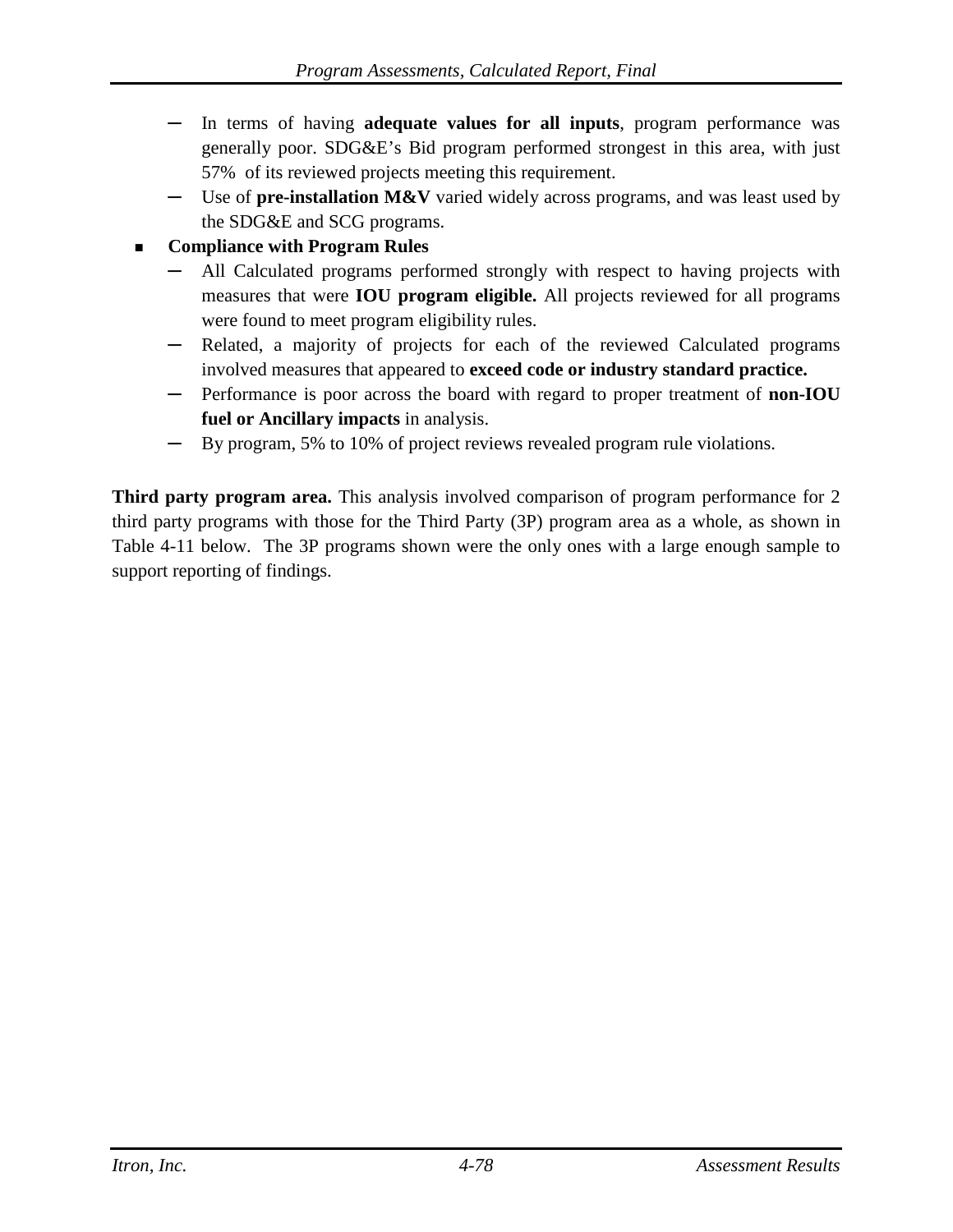|                                                                                                              | <b>Programs Or Categories Reviewed</b> |                              |                        |  |
|--------------------------------------------------------------------------------------------------------------|----------------------------------------|------------------------------|------------------------|--|
|                                                                                                              | <b>Statewide</b>                       | <b>PGE2222</b>               | <b>PGE2225</b>         |  |
|                                                                                                              | <b>Third</b><br><b>Party</b>           | <b>Global</b><br><b>EEOP</b> | Nexant-<br><b>REEP</b> |  |
|                                                                                                              | $N = 76$                               | $N = 10$                     | $N = 10$               |  |
| <b>Key Issue Assessed</b>                                                                                    | % Good                                 | % Good                       | % Good                 |  |
| <b>Appropriate Measure and Baseline Specification</b>                                                        |                                        |                              |                        |  |
| Ex-ante Conditions Vary from As-Found Conditions                                                             | not<br>available                       | not<br>available             | not<br>available       |  |
| <b>IOU</b> Application Documentation Complete and Accurate                                                   | 47%                                    | 50%                          | 80%                    |  |
| <b>IOU Tracking Data Complete and Accurate</b>                                                               | 28%                                    | 0%                           | 20%                    |  |
| Project utilized pre-installation M&V                                                                        | 43%                                    | 20%                          | 50%                    |  |
| <b>Appropriate Baseline</b>                                                                                  | 83%                                    | 100%                         | 90%                    |  |
| Early Replacement Claim: Valid RUL / EUL Approach                                                            | $N = 41$                               | $N = 2$                      | $N = 5$                |  |
| Used                                                                                                         | 41%                                    | 50%                          | 20%                    |  |
| <b>Appropriate Calculation Method</b>                                                                        |                                        |                              |                        |  |
| Appropriate Impact Calculation Method                                                                        | 54%                                    | 60%                          | 88%                    |  |
| All Relevant Inputs Considered                                                                               | 79%                                    | 100%                         | 88%                    |  |
| <b>Adequate Values for All Inputs</b>                                                                        | 46%                                    | 10%                          | 38%                    |  |
| Project utilized post-installation M&V                                                                       | 42%                                    | 30%                          | 50%                    |  |
| <b>Compliance with Program Rules</b>                                                                         |                                        |                              |                        |  |
| Measures are IOU Program Eligible                                                                            | 97%                                    | 100%                         | 100%                   |  |
| Measures Exceed Code or Industry Standard Practice                                                           | 90%                                    | 100%                         | 100%                   |  |
| Non-IOU Fuel and Ancillary Impacts of Project Properly<br>Accounted for (Cogen/Waste Heat Recovery/ Refinery |                                        |                              |                        |  |
| Gas, etc.)                                                                                                   | 13%                                    | 0%                           | 0%                     |  |
| <b>Customer Installation Meets All Program Rules</b>                                                         | 89%                                    | 100%                         | 90%                    |  |

## <span id="page-141-0"></span>**Table 4-11: Summary of LRA Findings for Key Issues of Interest – Third Party Programs**

The following observations can be made:

- **Appropriate Measure and Baseline Specification**
	- **─** The **completeness and accuracy of documentation** accompanying the applications is not very strong. Only about half of reviewed projects were scored Good on this issue. The Nexant program had the best performance in this area.
	- **─** Lack of **completeness and accuracy in IOU tracking data** is a large problem, particularly for the two 3P programs being reviewed.
	- **─** Use of **pre-installation M&V** is infrequent. The two 3P programs reported on here used it on only 20% and 50% of reviewed projects, respectively.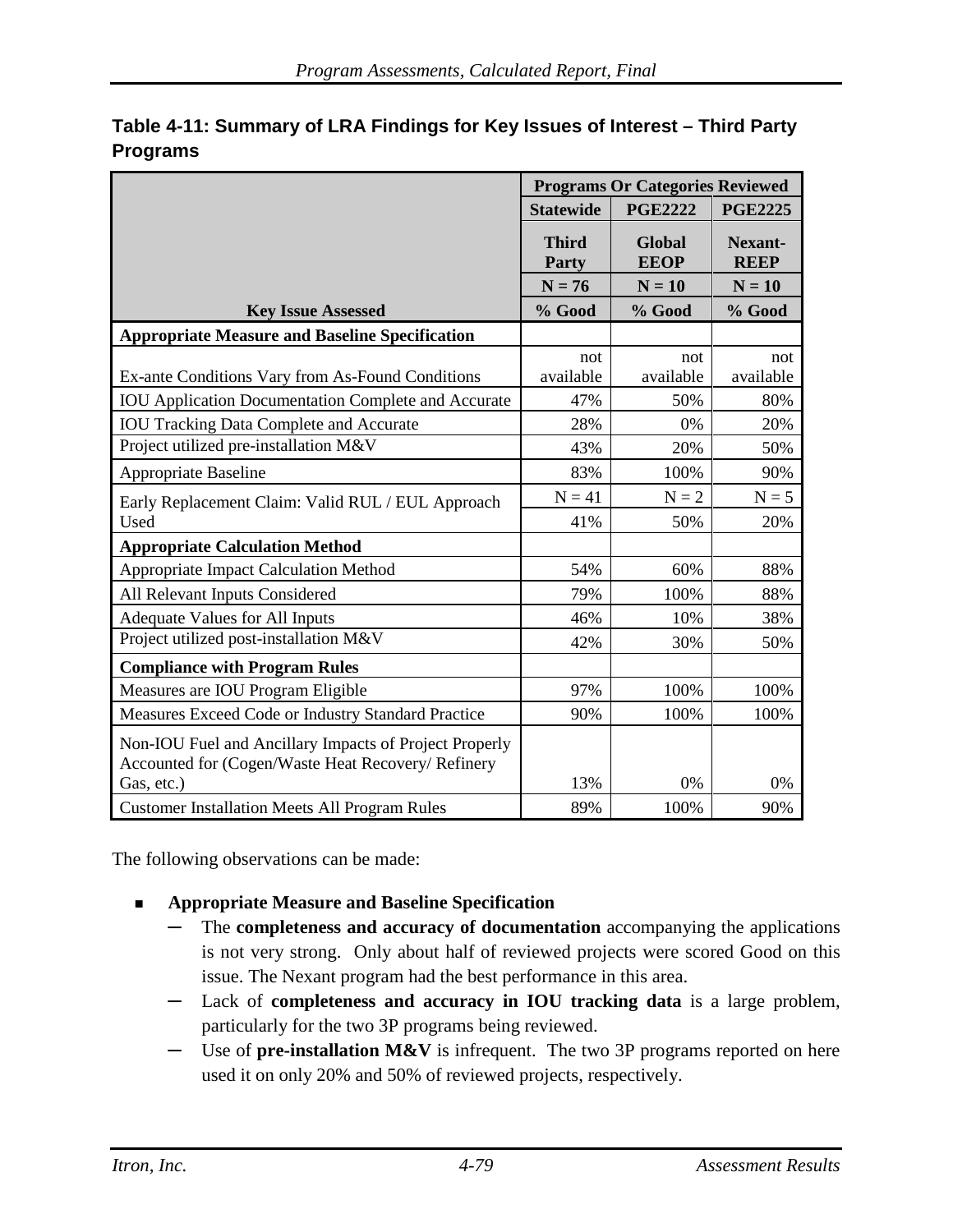- **─** Much better performance was seen on the specification of an **appropriate baseline**, where the two reviewed programs were particularly strong, receiving Good ratings for 90% to 100% of reviewed projects.
- **─** With respect to projects involving **early replacement claims, and use of EUL/RUL**, there is substantial room for improvement both for the 3P group in general and the 2 programs being reported on. (However, note the very small sample sizes at the program level.)

## **Appropriate Calculation Method**

- Use of correct **impact calculation method** is problematic. In general, the 3P programs are using a correct method in just over half of the projects. The 2 programs being reported on performed better than the 3P group as a whole in this area. The Nexant REEP program was particularly strong.
- **─** Performance is somewhat better with respect to **consideration of all relevant inputs** in the impact calculation. Over three-fourths of reviewed 3P projects received Good ratings in this area, while those both the Global EEOP and Nexant REEP programs were even higher.
- **─** However, an area of weakness is with respect to **whether there are adequate values for all inputs**. Third party programs in general scored poorly in this area, and the Global and Nexant program performance was even lower (only 10% and 38% of reviewed projects, respectively, received Good ratings).
- **─** Proper use of **post-installation M&V** is another area where improvement is needed. Less than half of reviewed 3P projects received Good ratings in this area, while only 30% of Global EEOP projects and 50% of Nexant REEP projects were rated Good.

## **Compliance with Program Rules**

In general, the 3P group as a whole, and the Global EEOP and Nexant REEP programs scored highly in this area. Virtually all reviewed projects were found to be **program-eligible**. Similarly strong performance was also seen in the issue of incenting **measures that exceed code or industry standard practice**, with 90% or more of reviewed projects for both programs, and the group as a whole receiving Good ratings. Likewise, both programs, and the group as a whole performed similarly strongly with respect to incenting **installations that meet all program rules.** The one area of weakness is with regard to proper treatment of **non-IOU fuel or Ancillary impacts** in analysis. The 3P group and both programs performed poorly on this issue.

**Institutional partnerships program area.** This analysis involved comparison of program performance for 4 Institutional Partnerships programs with those for the Institutional Partnerships (IP) program area as a whole, as shown in [Table 4-12](#page-143-0) below. The IP programs shown were the only ones with a large enough sample to support reporting of findings.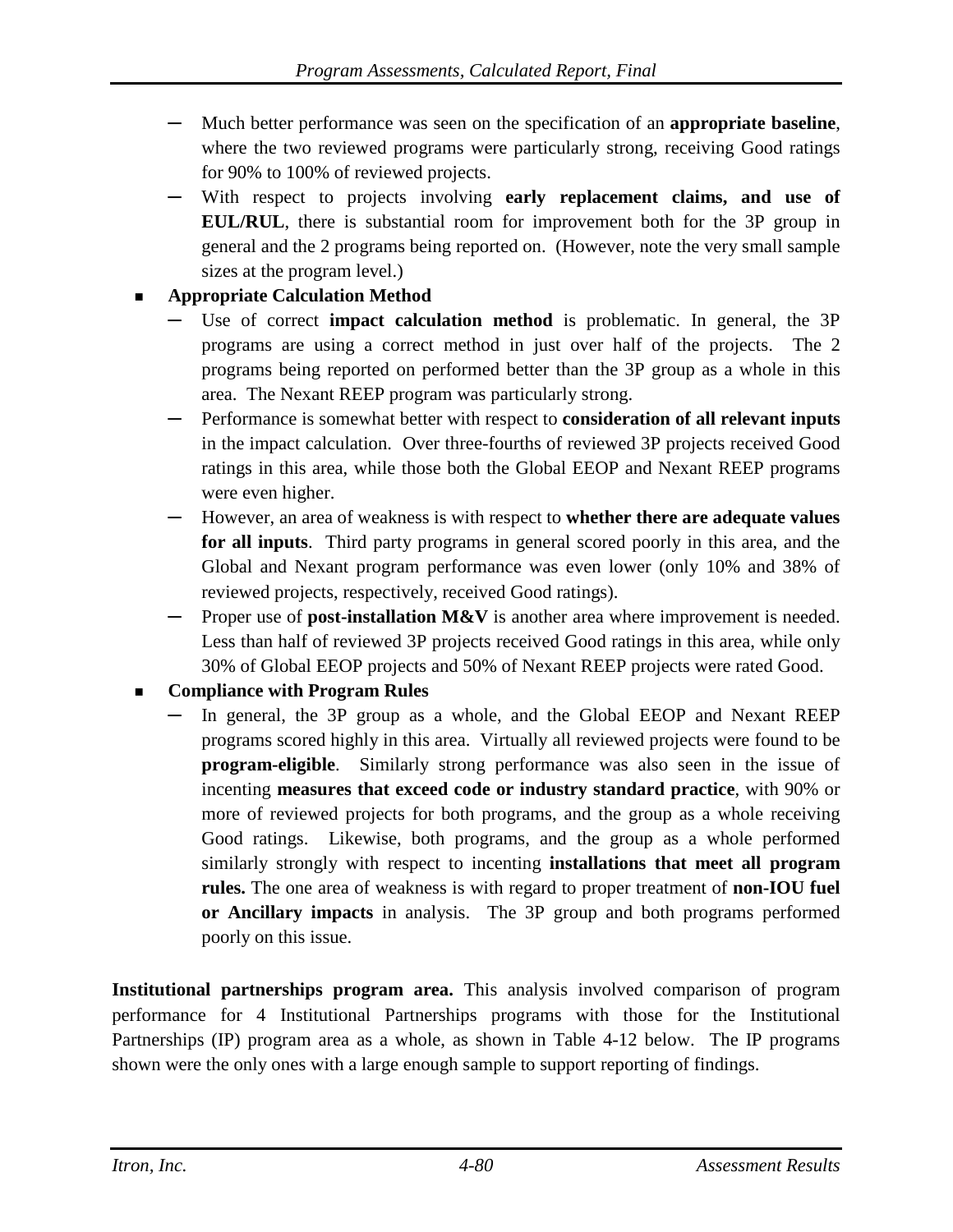|                                                                                                                 | <b>Programs Or Categories Reviewed</b> |                        |                        |                            |  |  |
|-----------------------------------------------------------------------------------------------------------------|----------------------------------------|------------------------|------------------------|----------------------------|--|--|
|                                                                                                                 | <b>Statewide</b>                       | <b>PGE21262</b>        | <b>SCE-L-</b><br>005G  | SCE-L-<br>005A             |  |  |
|                                                                                                                 | Institutional<br>Partnership           | UC-CSU<br>Partnerships | UC-CSU<br>Partnerships | <b>CA Comm</b><br>Colleges |  |  |
|                                                                                                                 | $N = 51$                               | $N = 11$               | $N = 9$                | $N = 10$                   |  |  |
| <b>Key Issue Assessed</b>                                                                                       | % Good                                 | % Good                 | % Good                 | % Good                     |  |  |
| <b>Appropriate Measure and Baseline</b><br>Specification                                                        |                                        |                        |                        |                            |  |  |
| Ex-ante Conditions Vary from As-Found<br>Conditions                                                             | not<br>available                       | not<br>available       | not<br>available       | not<br>available           |  |  |
| <b>IOU</b> Application Documentation Complete<br>and Accurate                                                   | 25%                                    | 18%                    | 33%                    | 50%                        |  |  |
| <b>IOU Tracking Data Complete and Accurate</b>                                                                  | 66%                                    | 100%                   | 56%                    | 60%                        |  |  |
| Project utilized pre-installation M&V                                                                           | 18%                                    | 25%                    | 0%                     | 25%                        |  |  |
| <b>Appropriate Baseline</b>                                                                                     | 80%                                    | 89%                    | 100%                   | 60%                        |  |  |
| Early Replacement Claim: Valid RUL /                                                                            | $N = 35$                               | $N = 6$                | $N = 6$                | $N = 8$                    |  |  |
| EUL Approach Used                                                                                               | 86%                                    | 100%                   | 83%                    | 88%                        |  |  |
| <b>Appropriate Calculation Method</b>                                                                           |                                        |                        |                        |                            |  |  |
| Appropriate Impact Calculation Method                                                                           | 33%                                    | 25%                    | 29%                    | 33%                        |  |  |
| All Relevant Inputs Considered                                                                                  | 80%                                    | 75%                    | 83%                    | 78%                        |  |  |
| <b>Adequate Values for All Inputs</b>                                                                           | 26%                                    | 29%                    | 40%                    | 30%                        |  |  |
| Project utilized post-installation M&V                                                                          | 14%                                    | 27%                    | 0%                     | 30%                        |  |  |
| <b>Compliance with Program Rules</b>                                                                            |                                        |                        |                        |                            |  |  |
| Measures are IOU Program Eligible                                                                               | 98%                                    | 100%                   | 100%                   | 100%                       |  |  |
| Measures Exceed Code or Industry Standard<br>Practice                                                           | 89%                                    | 90%                    | 86%                    | 89%                        |  |  |
| Non-IOU Fuel and Ancillary Impacts of<br>Project Properly Accounted for<br>(Cogen/Waste Heat Recovery/ Refinery |                                        |                        |                        |                            |  |  |
| Gas, etc.)                                                                                                      | 75%                                    | 100%                   |                        | 100%                       |  |  |
| <b>Customer Installation Meets All Program</b><br>Rules                                                         | 90%                                    | 90%                    | 100%                   | 90%                        |  |  |

## <span id="page-143-0"></span>**Table 4-12: Summary of LRA Findings for Key Issues of Interest – Institutional Partnership Programs**

Some observations are:

- **Appropriate Measure and Baseline Specification**
	- **─** The **completeness and accuracy of the documentation** accompanying the application is a large problem. There is wide variation across programs with respect to this area, however, none of the programs performed very strongly. SCE's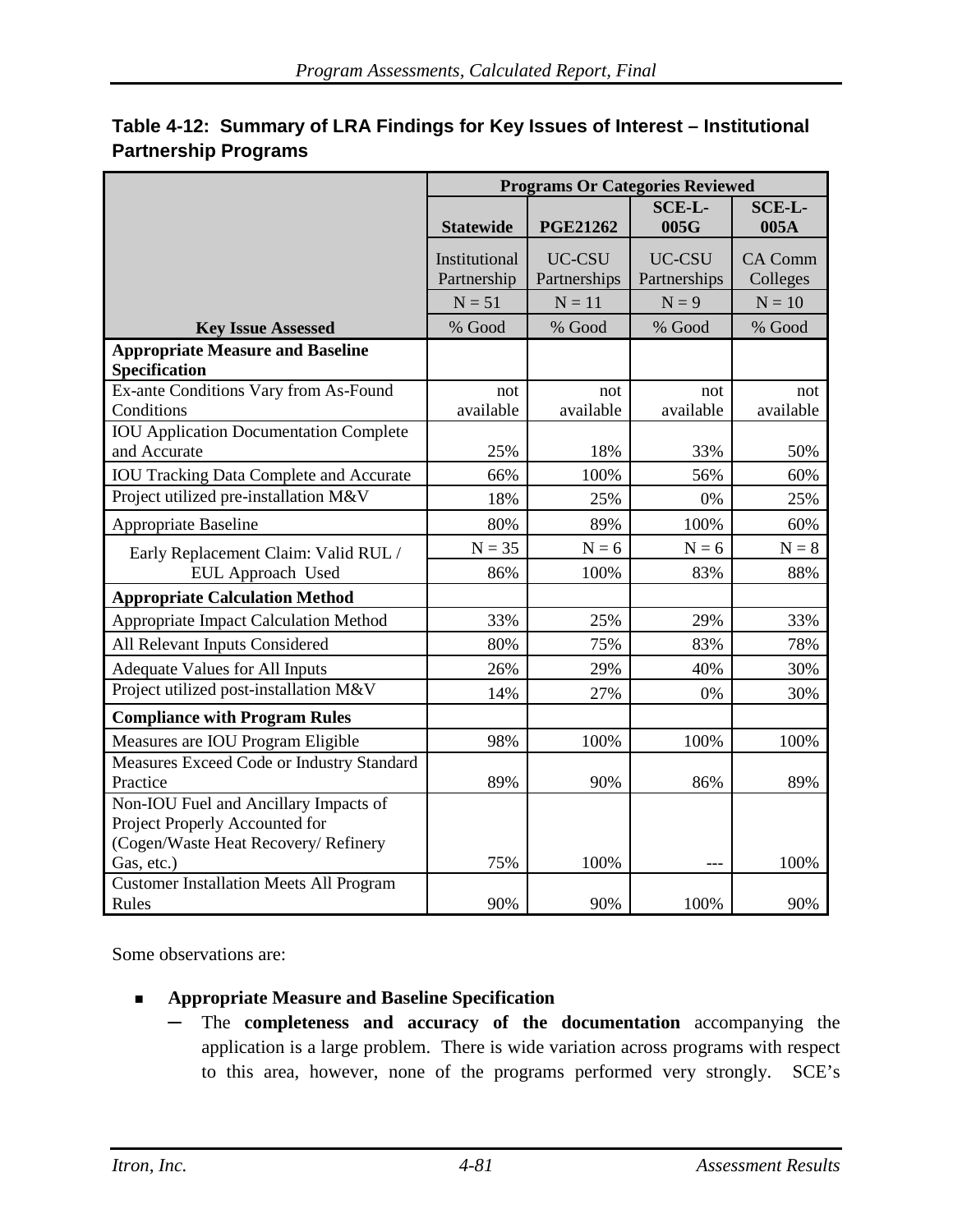California Community Colleges partnership performance was the strongest in the group.

- **─** All programs performed strongly in the area of **complete and accurate tracking data.** PG&E's UC-CSU partnership performance was the strongest in this area, receiving 100% Good ratings.
- **─** Use of **pre-application M&V** is not common. One of the SCE partnerships apparently does not use it at all, while the remaining SCE and PG&E Partnerships use it infrequently.
- **─** Overall, 20% of institutional partnership projects reviewed were found to have specified an inappropriate baseline. SCE's California Community Colleges partnership performance was the weakest of the group, with 40% of reviews revealing an inappropriate baseline.
- **─** With regard to early replacement projects, involving **correct use of RUL/EUL**, program performance 86% received ratings of Good, and performance is similar at the individual program levels.

# **Appropriate Calculation Method**

- Use of an **appropriate impact calculation method** is an area of weakness. Across all reviewed projects, only 33% were rated Good. Performance at the individual partnership level was similarly poor, indicating this area needs improvement.
- **─** Partnerships scored strongly with respect to **considering all relevant inputs** in impact calculations (generally, with Good ratings of 75% and higher). However, considerable improvement is needed with respect to having **adequate values for all inputs**, where the percentage of projects rated Good ranged from only 29% to 40% across all partnerships reviewed.
- **─** Use of **post-installation M&V** is not very widespread, as indicated by the percentage of Good ratings in this area. SCE's California Community Colleges partnership had the highest percentage of Good ratings (30%).
- **Compliance with Program Rules**
	- **─** At the individual partnership level, all reviewed projects were found to be **programeligible**. Reviews revealed 14% of projects failed to exceed code or industry standard practice, and 10% of installations violated at least one program rule.. Partnerships stand out from other program groups with strong performance with respect to the proper treatment of **non-IOU fuel or Ancillary impacts** in analysis. While only 24% of all programs received a 'good' rating in this area, IP performed much better with 75% receiving a 'good' rating.

**Additional LRA findings.** LRA findings were also analyzed separately by IOU, Customer Sector Program Grouping, and by Individual Program, in cases where 8 or more projects were reviewed. Appendix A provides detailed tables containing findings for each of these various subgroups of interest.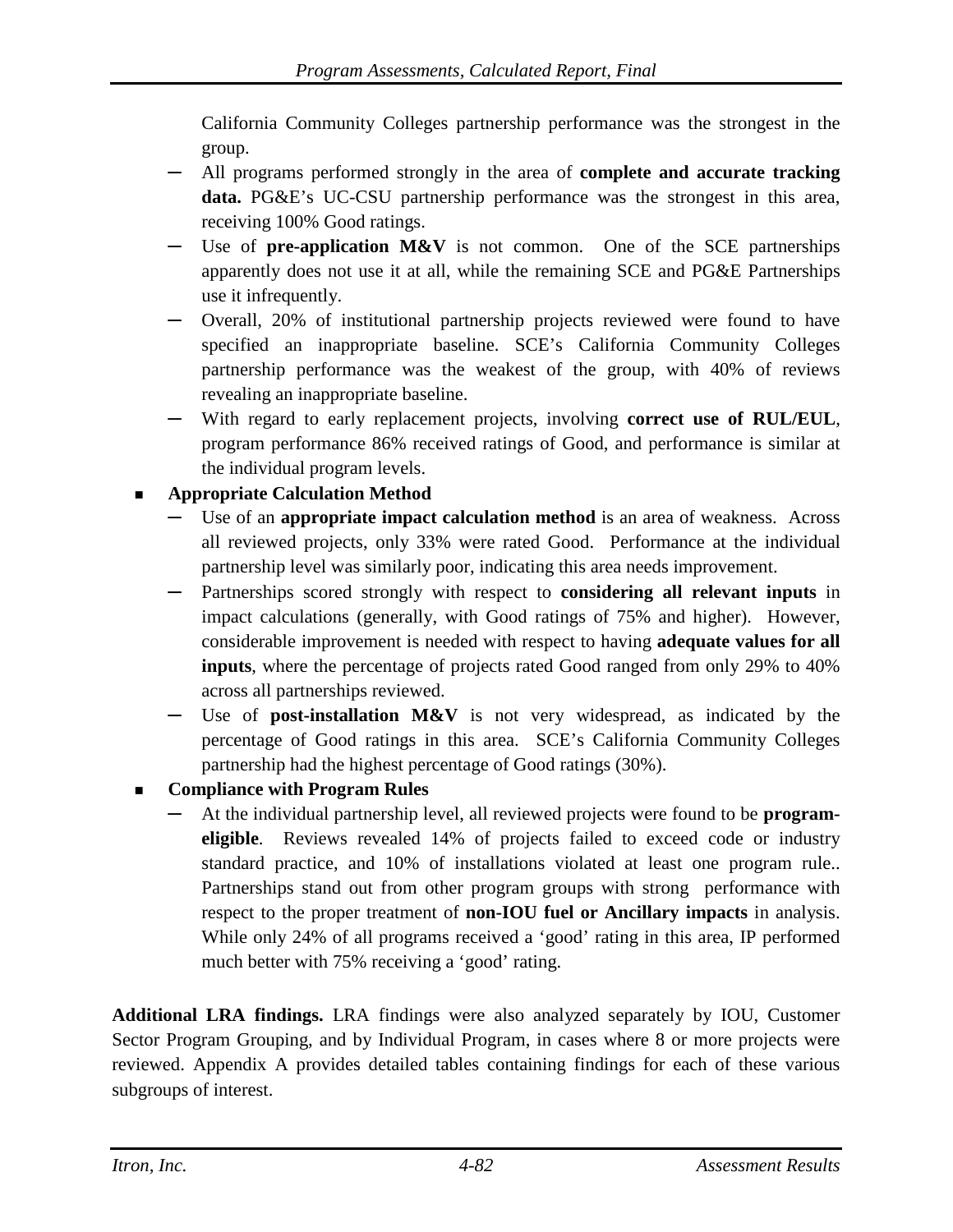### *Net-to-Gross Assessment*

Early results of the Custom impact net-to-gross efforts are also summarized here to provide additional perspective on program developments in the current cycle. Early findings indicate that free ridership in completed custom projects may not be substantially changed from previous cycles*.* To date, a total of 441 NTG surveys have been completed. As shown below in [Table](#page-145-0)  [4-13,](#page-145-0) although the largest number of surveys has been completed for PG&E, a significant number have also been completed for the other 3 utilities.

Since the evaluation process is only partially completed at this point, it is not possible to calculate a program NTG ratio (NTGR). An alternative is to examine the distribution of project level NTGRs across specified intervals, as has been done in [Table 4-13](#page-145-0) below. The Table shows a greater frequency of projects in the low ranges than the higher ranges – with 157 projects under 0.4 and 124 projects over 0.6. Note the table represents frequencies of project scores, so each project – large and small - carry the same weight in this table. Program NTG results are of course weighted by savings, and so can be quite different from the levels indicated by these frequencies.

|              | <b>NTGR Value Ranges</b> |            |            |            |            |                |              |  |  |  |
|--------------|--------------------------|------------|------------|------------|------------|----------------|--------------|--|--|--|
|              | 0.00                     | 0.26       | 0.41       | 0.51       | 0.61       | 0.76           |              |  |  |  |
| <b>IOU</b>   | to<br>0.25               | to<br>0.40 | to<br>0.50 | to<br>0.60 | to<br>0.75 | to<br>1.00     | <b>Total</b> |  |  |  |
| <b>PGE</b>   | 39                       | 61         | 46         | 47         | 53         | 22             | 268          |  |  |  |
| <b>SCE</b>   | 18                       | 20         | 24         | 19         | 26         | 11             | 118          |  |  |  |
| <b>SCG</b>   | 0                        | 6          | 6          | 4          | 5          | $\overline{2}$ | 23           |  |  |  |
| <b>SDGE</b>  | 6                        | 7          | 10         | 4          | 4          |                | 32           |  |  |  |
| <b>Total</b> | 63                       | 94         | 86         | 74         | 88         | 36             | 441          |  |  |  |

<span id="page-145-0"></span>**Table 4-13: Project level NTGRs by Utility for All Custom Programs**

These data show the following results by utility:

- **PG&E**: 54% of evaluated projects (146 of 268) have NTGR values below 0.51.
- **SCE:** 52% of evaluated projects (62 of 118) have NTGR values below 0.51.
- **SCG:** 52% of evaluated projects (12 of 23) have NTGR values below 0.51.
- **SDG&E:** 71% of evaluated projects (23 of 32) have NTGR values below 0.51.

We note that the number of completed surveys for both SCG and SDG&E is relatively small, and these results could change significantly upon eventual completion of a much greater number.

In addition, project-level NTGRs were analyzed by program group, as shown in [Table 4-14](#page-146-0) below.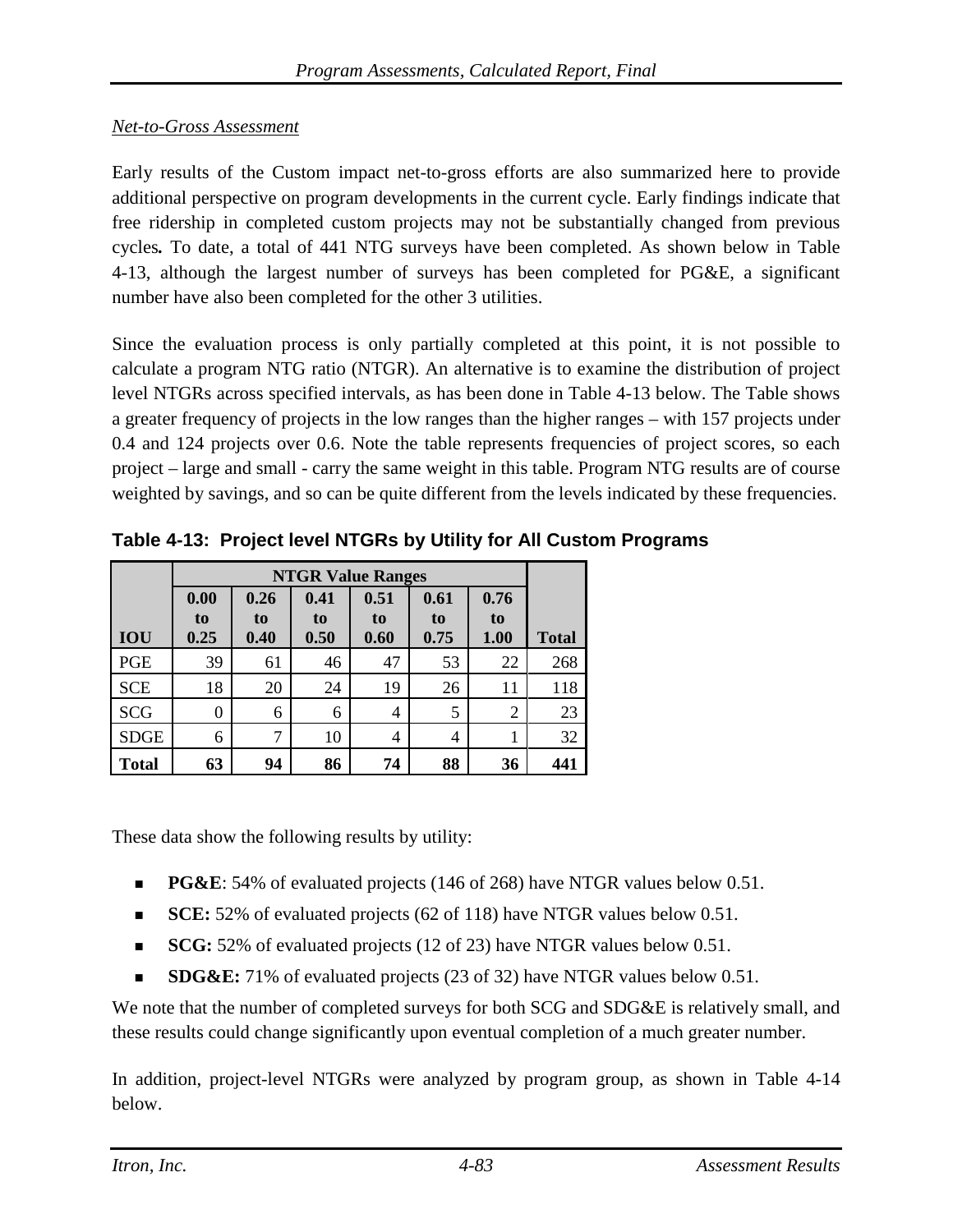|                            | <b>NTGR Value Ranges</b> |                    |                    |                    |                    |                           |              |
|----------------------------|--------------------------|--------------------|--------------------|--------------------|--------------------|---------------------------|--------------|
| <b>Program Category</b>    | 0.00<br>to<br>0.25       | 0.26<br>to<br>0.40 | 0.41<br>to<br>0.50 | 0.51<br>to<br>0.60 | 0.61<br>to<br>0.75 | 0.76<br>to<br><b>1.00</b> | <b>Total</b> |
| <b>Third Party</b>         | 9                        | 21                 | 18                 | 16                 | 29                 | 9                         | 102          |
| Core-Calculated            | 30                       | 61                 | 46                 | 40                 | 32                 | 24                        | 233          |
| Local Govt<br>Partnerships | 15                       | $\mathcal{I}$      | 8                  | 11                 | 7                  | 2                         | 50           |
| New Construction           |                          |                    | 0                  | $\Omega$           |                    | $\theta$                  | 3            |
| Inst. Partnerships         | 8                        | 4                  | 14                 | 7                  | 19                 | 1                         | 53           |
| <b>Total</b>               | 63                       | 94                 | 86                 | 74                 | 88                 | 36                        | 441          |

<span id="page-146-0"></span>**Table 4-14: Project level NTGRs by Utility by Program Group**

These data show the following results by program group:

- **Third Party:** 47% of evaluated projects (48 of 102) have NTGR values below 0.51.
- **Core Calculated:** 59% of evaluated projects (137 of 233) have NTGR values below 0.51.
- **Local Government Partnerships:** 60% of evaluated projects (30 of 50) have NTGR values below 0.51. The data appear to indicate that the LGP program group will have a lower average NTGR that other groups, though again, application of weights by project size may change results substantially.
- **New Construction:** The number of completed interviews is too small to draw a meaningful conclusion at this point.
- **Institutional Partnerships:** 49% of evaluated projects (26 of 53) have NTGR values below 0.51.

Finally, we observe that program design changes recommended in past evaluations to improve program influence and reduce free ridership have not been adopted. These include:

- Adopting a minimum payback threshold, for example, excluding projects for which the payback time is less than one year.
- Increase incentives for measures with longer paybacks, particularly for emerging technologies.
- Provide a bonus for first-time participants.
- Set a minimum percentage for incentive payments, to insure that the program is providing a meaningful incentive amount to each project, thereby making the program more attractive to those that were not planning to install the measure absent the rebate.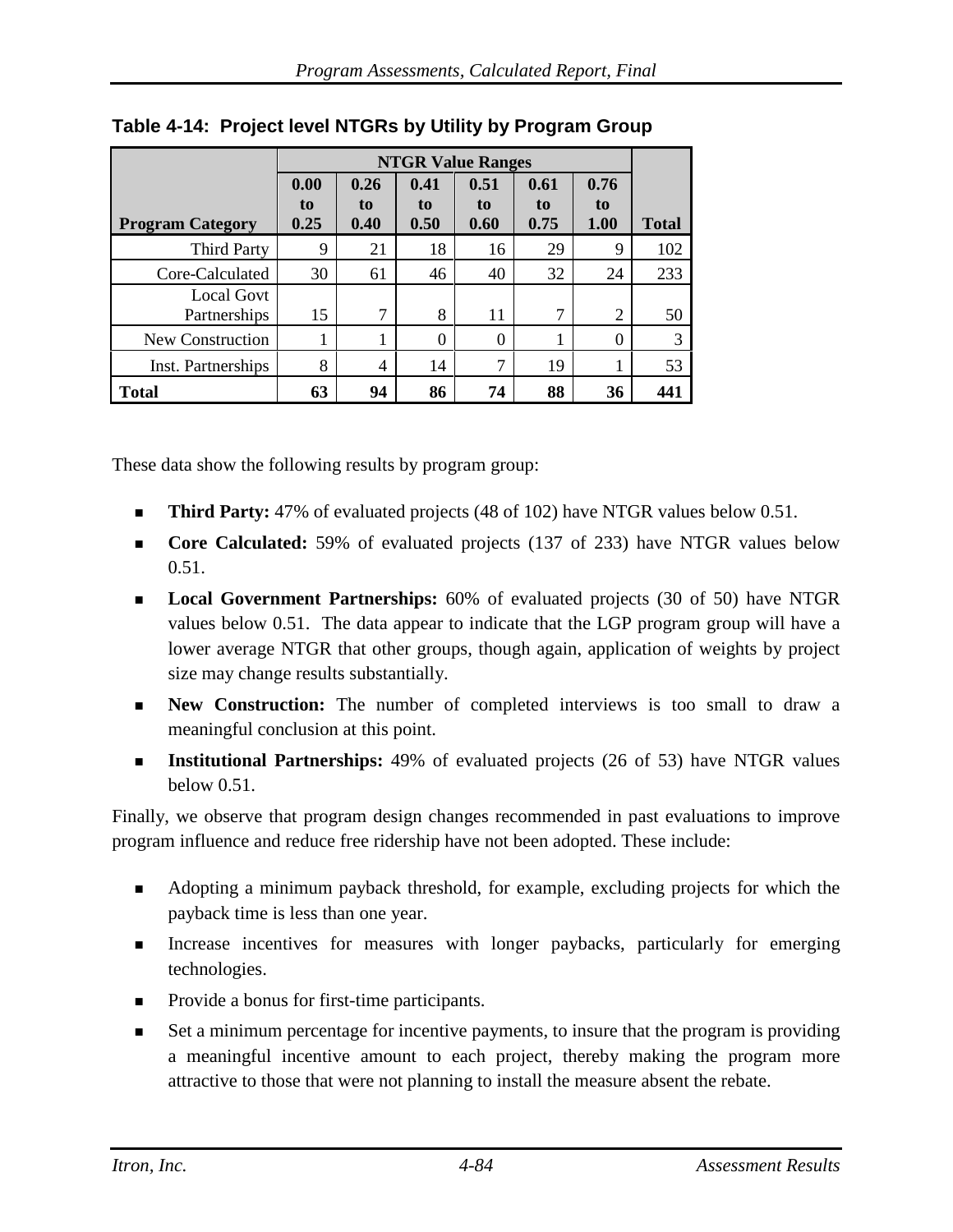## *Relationships to Known Best Practices*

This section describes how the current IOU practices relate to previously described best practices. Known best practices are derived from the *Non-Residential Large Comprehensive Incentive Programs Best Practices Report* released in 2004. The known best practices include the following:

## *Conduct both process and impact evaluations routinely.*

California's Core Calculated energy efficiency programs are evaluated on a regular basis. Impact and process evaluations are typically conducted every three to four years.

*Stagger the timing of process and ex post impact tasks so that process evaluations can be conducted and results communicated on a relatively real-time basis.*

This practice has been followed at times by the IOUs, though not on a regular basis. The recently completed process evaluation of Sempra's non-residential programs is an example.

### *Involve impact evaluators in projects that may require pre-installation measurement.*

California's evaluation framework requires evaluator involvement in pre-installation measurement activities for projects meeting certain criteria.

### *Include estimation of free-ridership and spillover.*

California IOU impact evaluations include an assessment of free ridership and participant spillover. However, current CPUC policy precludes the inclusion of non-participant spillover in the program net-to-gross ratio.

# *Develop realization rates by end use or measure type and utilize these to improve savings estimates over time.*

Starting with evaluations completed for PY 2006-2008, California has used an approach to sampling and impact reporting that is based on high-impact measures. Results are developed at the measure level for those measures that account for the most significant shares of program savings.